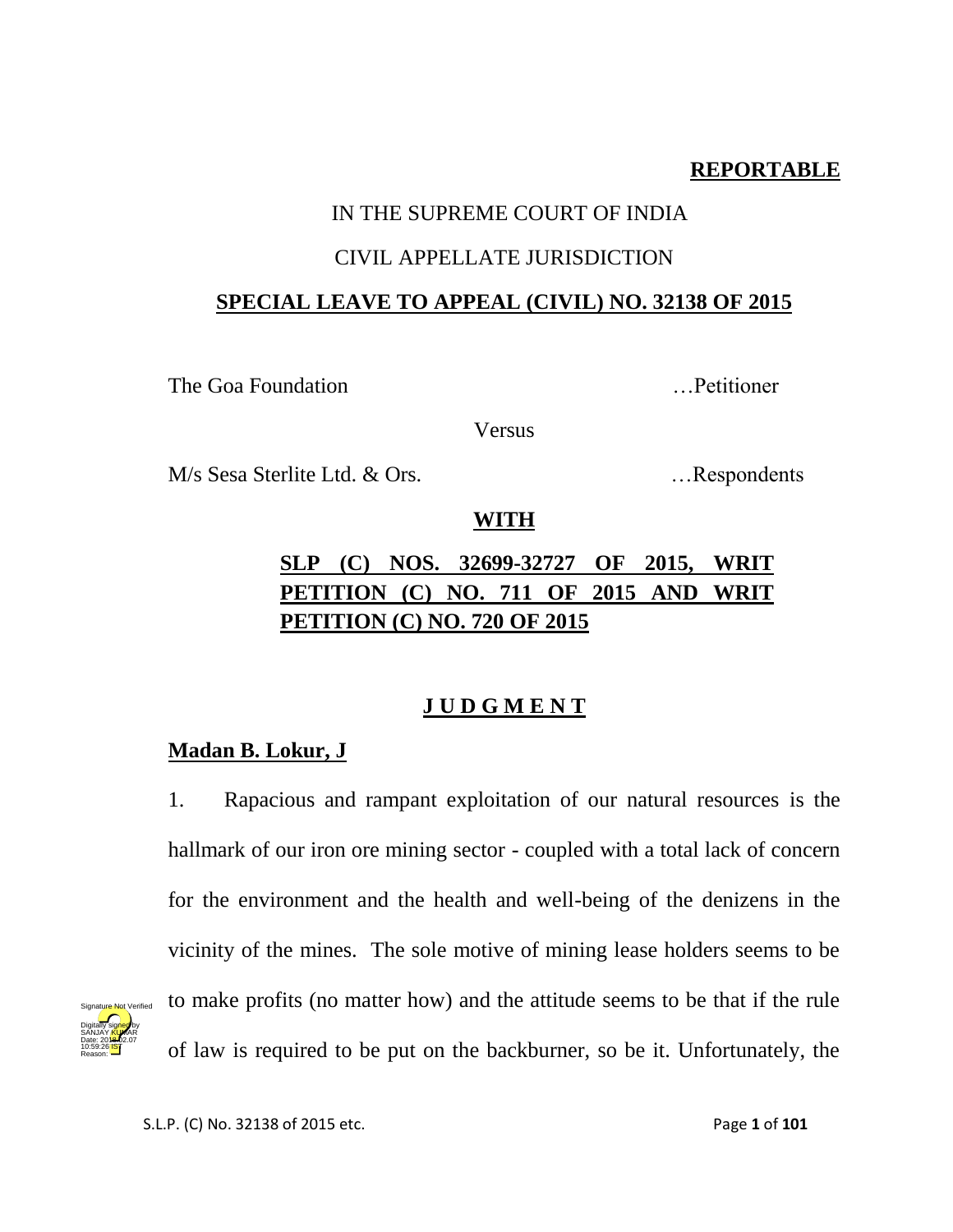State is unable to firmly stop violations of the law and other illegalities, perhaps with a view to maximize revenue, but without appreciating the long term impact of this indifference. Another excuse generally put forth by the State is that of development, conveniently forgetting that development must be sustainable and equitable development and not otherwise.

2. Effective implementation and in some instances circumvention of the mining and environment related laws is a tragedy in itself. Laxity and sheer apathy to the rule of law gives mining lease holders a field day, being the primary beneficiaries, with the State being left with some crumbs in the form of royalty. For the State to generate adequate revenue through the mining sector and yet have sustainable and equitable development, the implementation machinery needs a tremendous amount of strengthening while the law enforcement machinery needs strict vigilance. Unless the two marry, we will continue to be mute witnesses to the plunder of our natural resources and left wondering how to retrieve an irretrievable situation.

 S.L.P. (C) No. 32138 of 2015 etc. Page **2** of **101** 3. The Government of India appears to have received information of large-scale illegal mining of iron ore and manganese ore in different States in contravention of the provisions of the Mines and Minerals (Development and Regulation) Act, 1957 (the MMDR Act), the Forest (Conservation) Act, 1980, the Environment (Protection) Act, 1986 and other rules and guidelines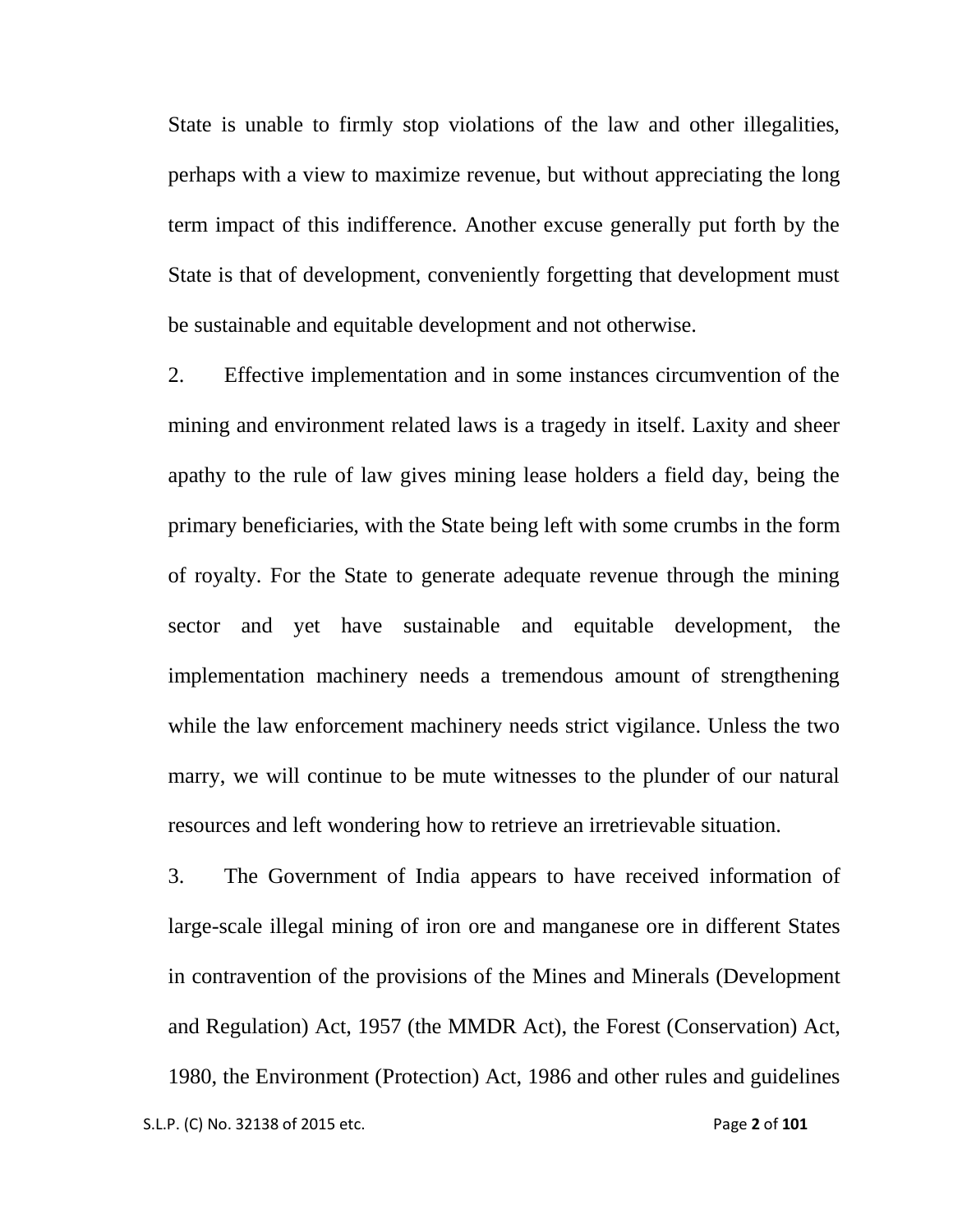issued on the subject from time to time.

4. Acting on this information, the Government of India appointed Justice M.B. Shah a former judge of this Court as a commission of inquiry under Section 3 of the Commissions of Inquiry Act, 1952 by a notification dated  $22<sup>nd</sup>$  November, 2010. The terms of reference of the Commission for the State of Goa were as follows:

2. The terms of reference of the Commission shall be -

(*i*) to inquire into and determine the nature and extent of mining and trade and transportation, done illegally or without lawful authority, of iron ore and manganese ore, and the losses therefrom; and to identify, as far as possible, the persons, firms, companies and others that are engaged in such mining, trade and transportation of iron ore and manganese ore, done illegally or without lawful authority;

(*ii*) to inquire into and determine the extent to which the management, regulatory and monitoring systems have failed to deter, prevent, detect and punish offences relating to mining, storage, transportation, trade and export of such ore, done illegally or without lawful authority, and the persons responsible for the same;

(*iii*) to inquire into the tampering of official records, including records relating to land and boundaries, to facilitate illegal mining and identify, as far as possible, the persons responsible for such tampering; and

(*iv*) to inquire into the overall impact of such mining, trade, transportation and export, done illegally or without lawful authority, in terms of destruction of forest wealth, damage to the environment, prejudice to the livelihood and other rights of tribal people, forest dwellers and other persons in the mined areas, and the financial losses caused to the Central and State Governments.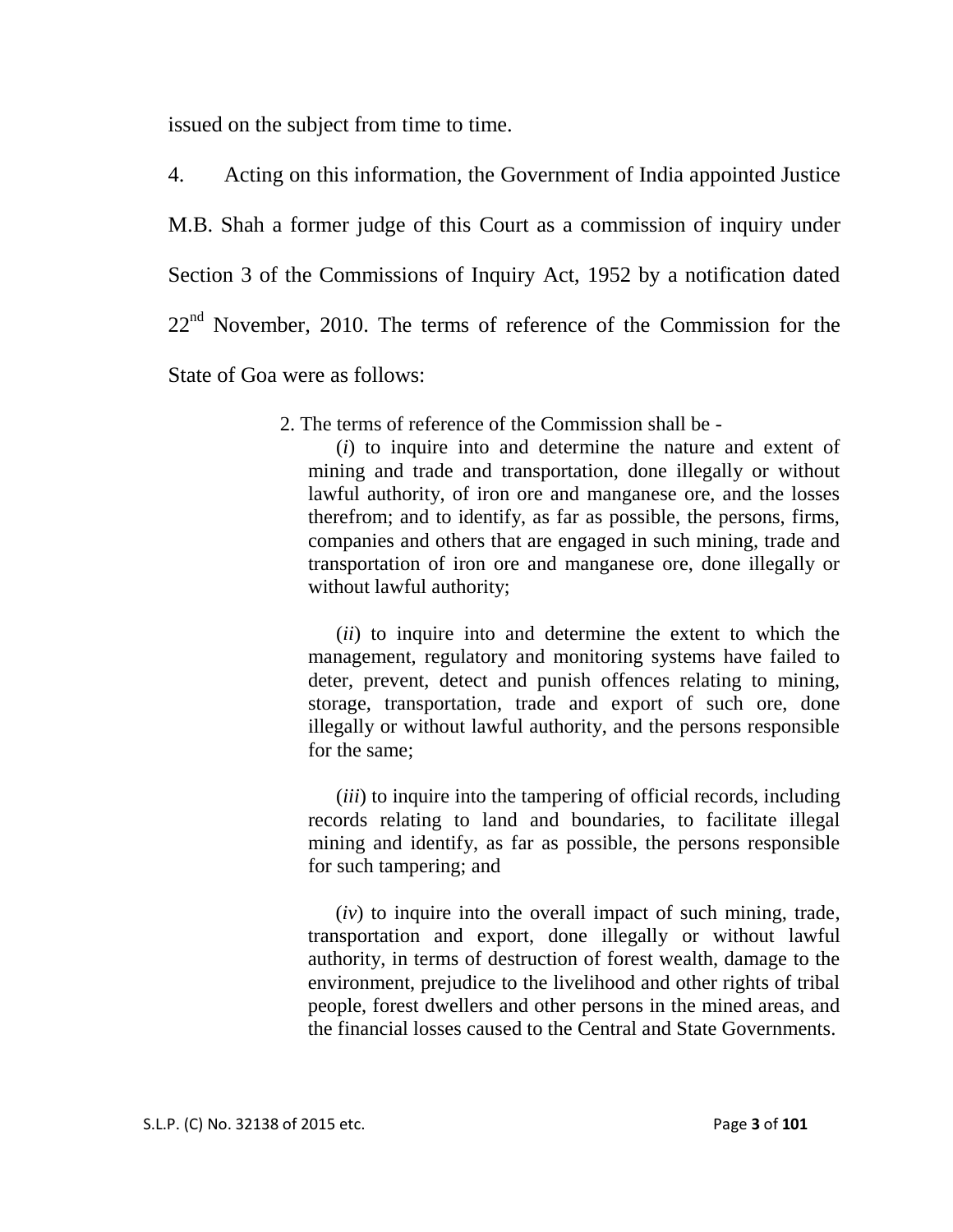3. The Commission shall also recommend remedial measures to prevent such mining, trade, transportation and export done illegally or without lawful authority."

5. Justice Shah visited Goa and after calling for and receiving information from the concerned authorities as well as the mining lease holders, he submitted a report on  $15^{th}$  March, 2012 and another on  $25^{th}$  April, 2012 to the Ministry of Mines in the Government of India. The reports were tabled in Parliament on  $7<sup>th</sup>$  September, 2012 along with an Action Taken Report and as a result, the Government of Goa passed an order dated  $10^{th}$ September, 2012 suspending all mining operations in the State with effect from  $11<sup>th</sup>$  September, 2012. The Ministry of Environment and Forests (MoEF) of the Government of India acted similarly and kept in abeyance the environmental clearances granted to 139 mines (actually 137 mines – there is some duplication) in the State of Goa by an order dated  $14<sup>th</sup>$  September, 2012.

6. Subsequent to the reports given by Justice Shah, a writ petition was filed by Goa Foundation in this Court being WP (C) No. 435 of 2012. The writ petition was a public interest litigation praying, *inter alia*, for directions to the Union of India and the State of Goa to take steps to terminate the mining leases where mining was carried out in violation of various statutes.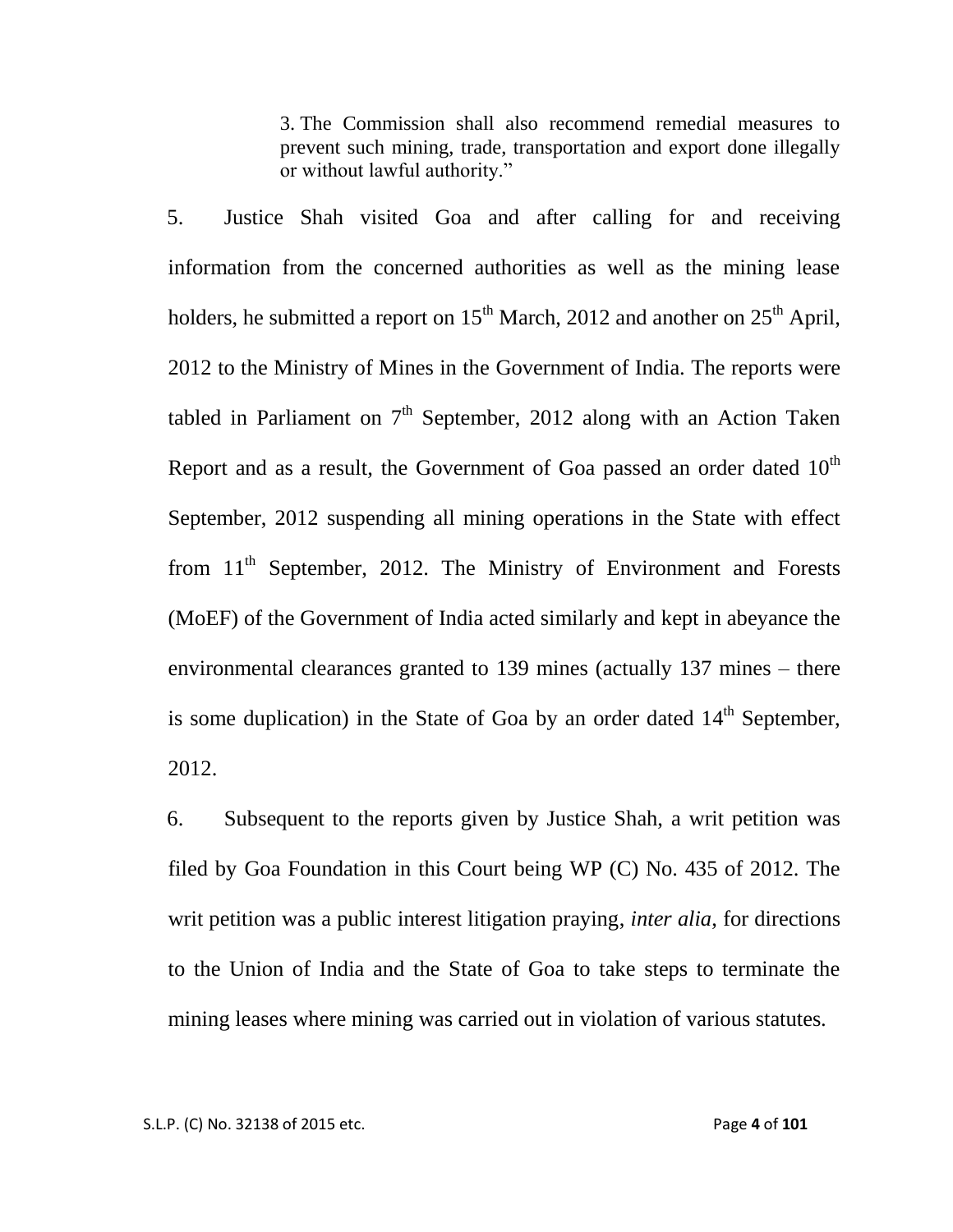7. Similarly, several mining lease holders preferred writ petitions in the Bombay High Court for a declaration that the reports given by Justice Shah are illegal and also for quashing the orders dated  $10<sup>th</sup>$  September, 2012 and 14<sup>th</sup> September, 2012 whereby mining operations were suspended and environmental clearances were kept in abeyance. The writ petitions filed in the High Court were transferred to this Court for hearing along with WP (C) No. 435 of 2012.

8. This Court heard all these matters and rendered its decision in *Goa Foundation v. Union of India* on  $21^{st}$  April  $2014$ <sup>1</sup>. Among other conclusions arrived at, it was held by the Court that all the iron ore and manganese ore leases had expired on  $22<sup>nd</sup>$  November, 2007. Consequently, any mining operation carried out by the mining lease holders after that date was illegal. It was also held that all the mining lease holders had enjoyed a first deemed renewal of the mining lease and for a second renewal an express order was required to be passed in view of and in terms of Section 8(3) of the MMDR Act. For a second renewal of the mining lease, it was held that the State Government must apply its mind and record reasons for renewal being in the interest of mineral development and the necessity to

 $\overline{\phantom{a}}$ 

 $^{1}$  (2014) 6 SCC 590

S.L.P. (C) No. 32138 of 2015 etc. Page **5** of **101**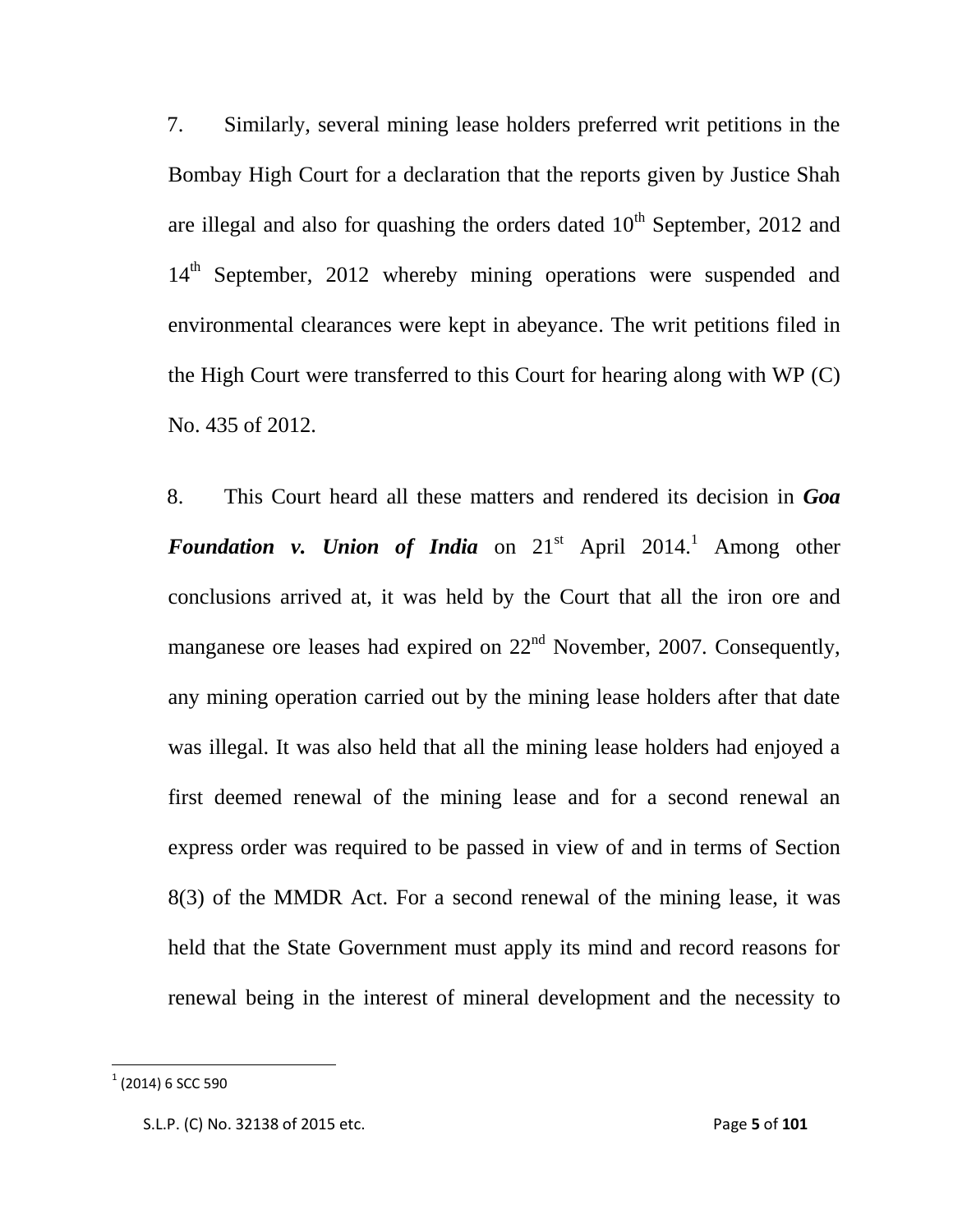renew the mining lease. Any decision taken by the State Government should also be in conformity with the constitutional provisions. The decision taken by the State of Goa to grant a mining lease in a particular manner or to a particular party could be examined by way of judicial review. It was also held that the orders dated  $10^{th}$  September, 2012 and  $14^{th}$  September, 2012 are not liable to be quashed and that they would continue till decisions are taken to grant fresh leases and fresh environmental clearances for mining projects.

#### **Goa Mineral Policy 2013**

9. During the pendency of the proceedings before the Court, the State of Goa announced the draft Goa Mineral Policy on 21<sup>st</sup> August, 2012. After suggestions etc. were received, the Mineral Policy was finalized and gazetted on  $28<sup>th</sup>$  September, 2013.

10. A few salient features of the Mineral Policy may be mentioned. It is stated in the Preamble to the Mineral Policy: "The Goan economy is heavily dependent on the iron ore industry insofar as the major share of the regional income from the mineral industry and its allied activities like transport and trade is concerned."

> "However, during the period from 2006-07 to 2011-12, due to huge spurt in demand of low grade ore in international market followed by **illegalities and irregularities** in the previous regulatory regime, the State has witnessed the peak of **chaotic and unregulated mining** without any concern for fragile ecology and environment of the State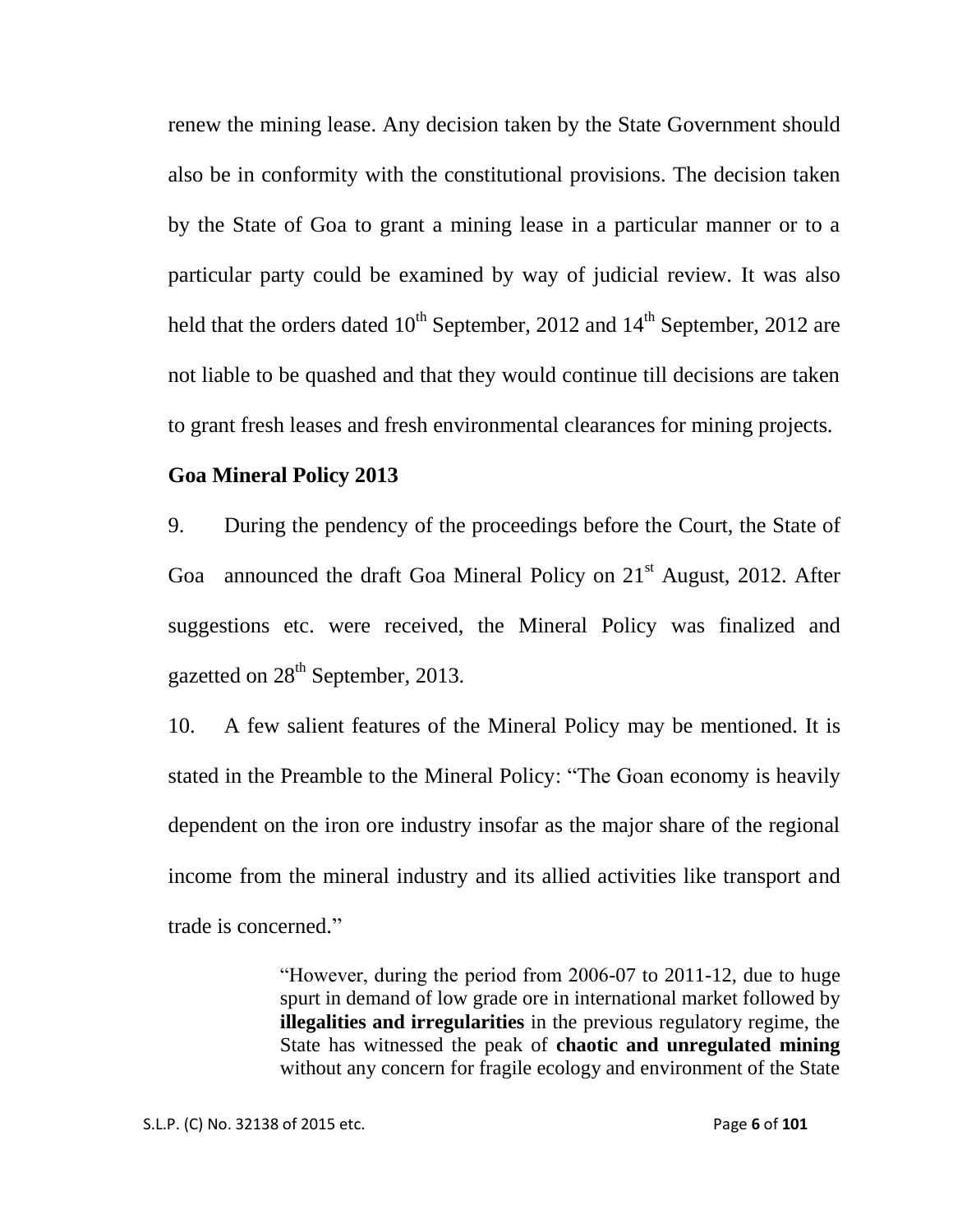or for the general well being of an average Goan. It has resulted in massive export of unaccounted ore from unidentified sources like dumps and tailings. The **reckless exploitation** without any concern for sustainability that the State has witnessed in last five years has serious implications. Minerals are a finite and non-renewable natural resource and must be exploited wisely in the larger interest of the State.

It is high time that the new Government that has received an unprecedented mandate from the people of Goa should take note that dependence on mining presents extreme externalities and **the State has to tread cautiously promoting a sustainable extraction regime to facilitate systematic, scientific and planned utilization of mineral resources** and to streamline mineral based development of the State, keeping in view, protection of environment, health and safety of the people in and around the mining areas rather than race to bottom." [Emphasis supplied by us].

11. Notwithstanding this serious indictment of the pre-existing "policy" for mining natural resources in Goa, the Mineral Policy did not address itself to the allocation or distribution of the natural resources in any of its 20 paragraphs and many sub-paragraphs. The topics dealt with in the Mineral Policy include objectives and parameters, sustainable mining and mineral conservation, mineral administration, regulation of mines and minerals, pollution and its social impact, and policy highlights. Some of the other topics dealt with in the Mineral Policy include capping, based on carrying capacity of public roads and to protect inter-generational equity, mines safety and rehabilitation of affected people, stakeholder participation (including corporate social responsibility), welfare and social responsibilities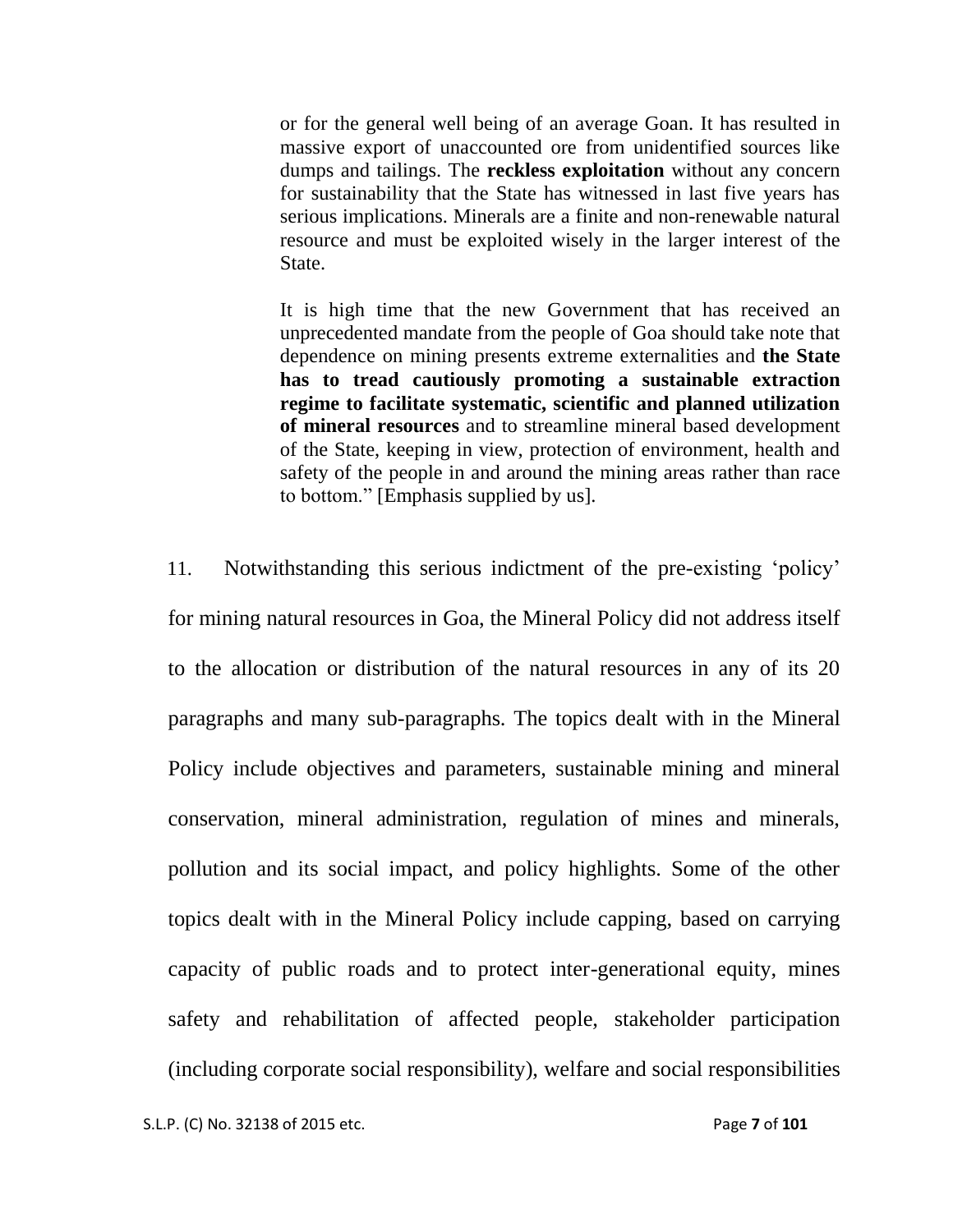and establishment of the Goa Minerals Development Fund etc.

12. However, what is of some significance is that paragraphs 1.4.4 and 1.4.5 of the Mineral Policy state that Goan iron ore is low grade, that is having low iron (or Fe) content and that its extraction provides no or minimal domestic value addition. Almost all the iron ore extracted in Goa is exported and we were informed that only one mining lease holder captively consumes Goan extracted iron ore. Paragraphs 1.4.4 and 1.4.5 of the Mineral Policy read as follows:

> "1.4.4 No Domestic Value Addition: The nature of Goan iron ore is such that value addition opportunities in the domestic market are minimal. The Chinese and Japanese use Goan iron ore for blending purposes to bring down the average cost of iron ore, whereas Indian steel producers have a wide range of high grade fines to choose from. **Despite the closure of mining operations in the neighbouring State of Karnataka, Goan iron ore is not used in Indian Steel Industry due to its low Fe content.**

> 1.4.5. Low Grade v/s High Grade: Goan iron ore has always been of low grade Fe content in comparison with that of Odisha, Jharkhand and Karnataka. **The low grade of ore has been competitive in global markets, because of the non reliance on railways and close distances of mines to ports thereby reducing the overall cost.** The high silica presence in Goan ore also is a favourable factor for preference for Goan ore over Australian and Brazilian low grade ore." [Emphasis supplied by us].

13. It appears from the above that the extraction of iron ore in Goa is geared only towards export and not for domestic purposes because of the low Fe content and high silica presence.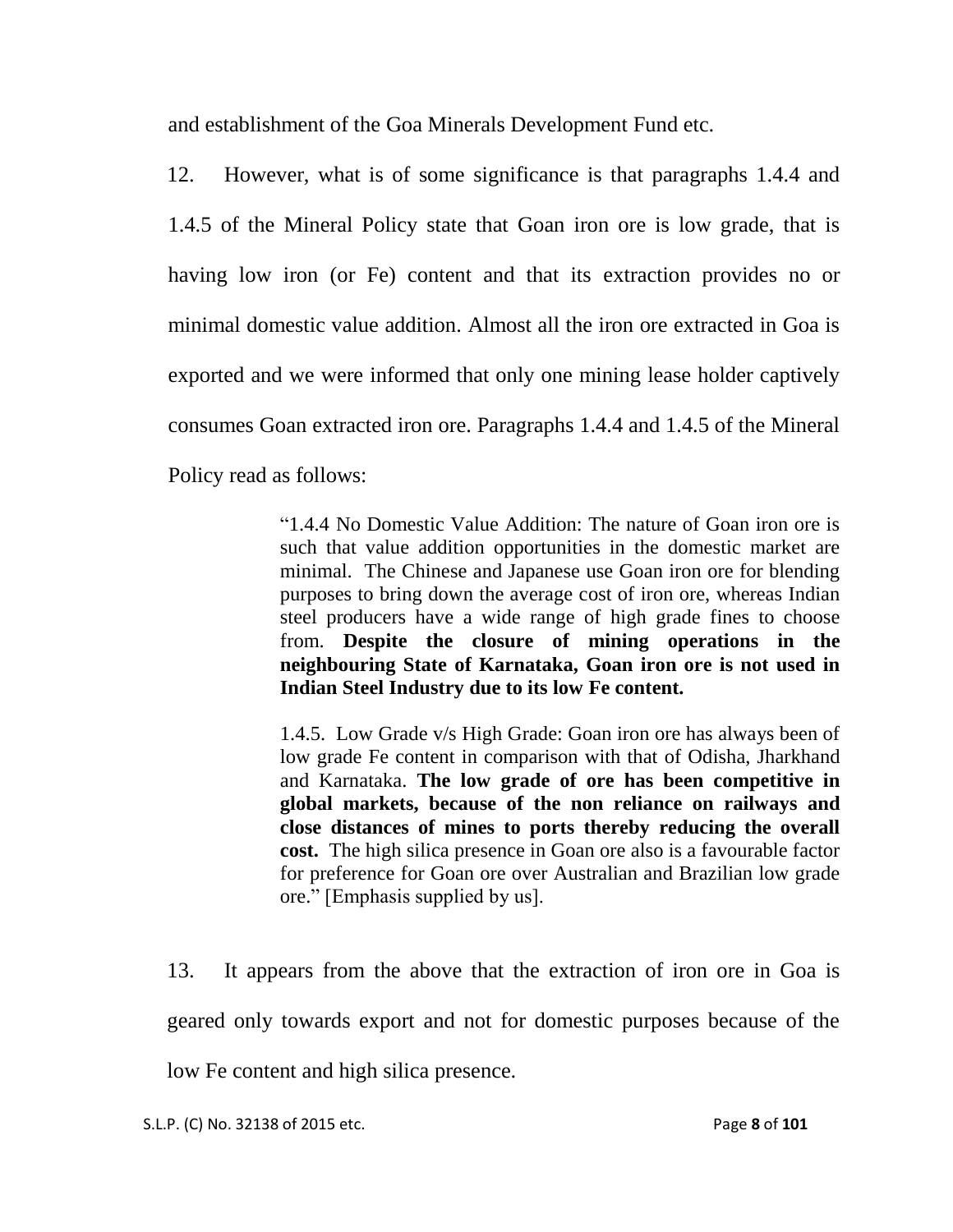### **Vishwanath Anand Expert Appraisal Committee**

14. During the pendency of the writ petition in the Court, the MoEF constituted an Expert Appraisal Committee (EAC) on 21<sup>st</sup> March, 2013 with Shri Vishwanath Anand, former Secretary in the MoEF as the Chairman to specifically look into issues related to illegal mining in the State of Goa. The terms of reference of the EAC were as follows:

> (a) To examine the information/documents submitted by each of the 139 project proponents in response to aforesaid direction dated 14<sup>th</sup> September, 2012 under Environment (Protection) Act, 1986 for keeping environment clearance in abeyance and making case-bycase recommendations to the MoEF;<sup>2</sup>

> (b) To evaluate status of compliance with respect to conditions stipulated as part of environment clearance;

(c) xxx xxx xxx

(d) To examine the observations relating to MoEF in Justice Shah Commission report on illegal mining of iron and manganese ore in the State of Goa and make appropriate recommendations.

15. The EAC gave its report sometime in October 2013 with regard to 137 mining leases. Very briefly, the EAC found many of the mining lease holders had: (i) No approval from the National Board of Wildlife; or (ii) Indulged in excess mining; or (iii) Indulged in dump mining; or (iv) Intersected groundwater level; or (v) No clearance from the Central Ground

 $\overline{\phantom{a}}$ 

 $2$  Actually 137 project proponents – there is some duplication

S.L.P. (C) No. 32138 of 2015 etc. Page **9** of **101**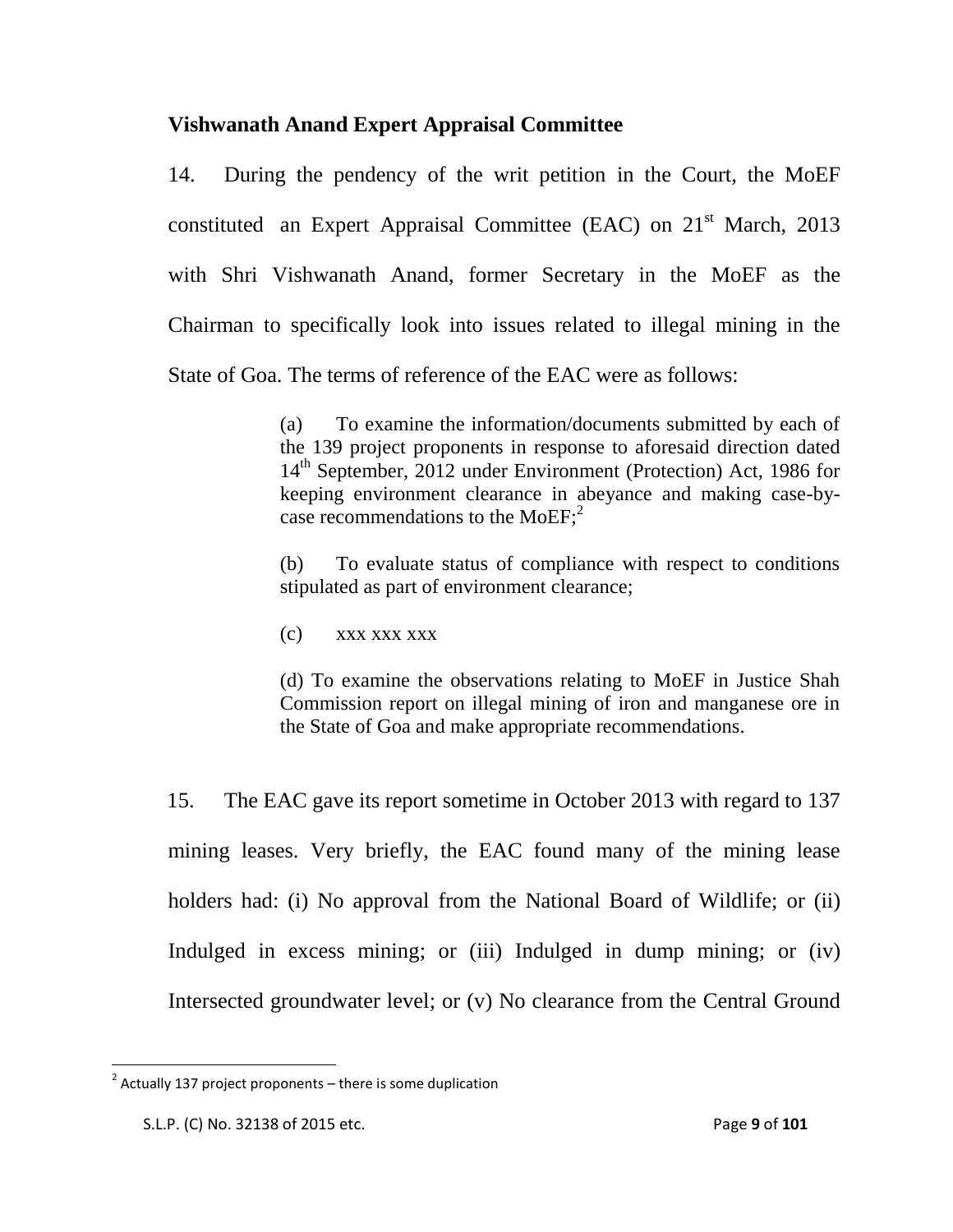Water Board to draw ground water; or (vi) No forest clearance. We may also note that the EAC also recommended the revocation of environmental clearance granted to several mining lease holders for a variety of reasons.

16. The Mineral Policy and the report of the EAC were perhaps placed before the Court in the writ petition filed by Goa Foundation and the transferred cases, but not dealt with, except for a brief mention of the Mineral Policy.

17. All the cases before the Court were heard quite extensively in September, October and November 2013. Judgment was reserved on  $11<sup>th</sup>$ November, 2013 and pronounced on  $21<sup>st</sup>$  April, 2014. Some of the conclusions arrived at by the Court relevant for our discussions have already been mentioned above.

18. At this stage, it may be mentioned that on  $11<sup>th</sup>$  November, 2013 read with an order dated  $18<sup>th</sup>$  November, 2013<sup>3</sup> this Court constituted an Expert Committee "to conduct a macro EIA study on what should be the ceiling of annual excavation of iron ore from the State of Goa considering its iron ore resources and its carrying capacity keeping in mind the principles of sustainable development and intergenerational equity and all other relevant factors." The members of the Expert Committee were:

 $\overline{\phantom{a}}$ 

S.L.P. (C) No. 32138 of 2015 etc. Page **10** of **101**  $^3$  Goa Foundation v. Union of India, (2014) 6 SCC 738 and Goa Foundation v. Union of India, WP (C) No. 435 of 2012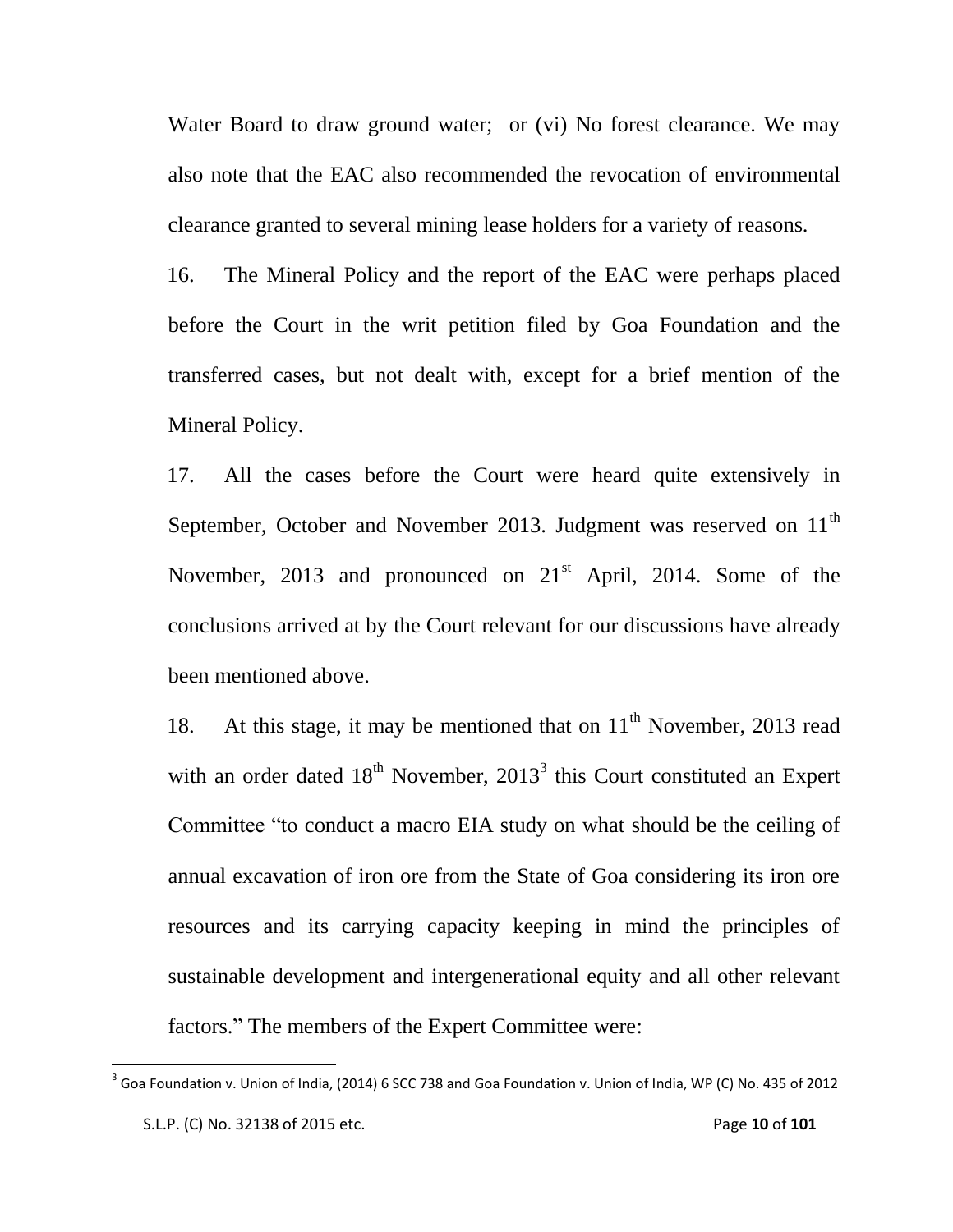- 1. Dr. C.R. Babu (Ecologist)
- 2. Dr S.C. Dhiman (Geologist/Hydrogeologist)
- 3. Prof. B.K. Mishra (Mineralogist)
- 4. Prof. S. Parameswarappa (Forestry)
- 5. Shri Parimal Rai (nominee of the Ministry of Environment and Forests, Government of India).

19. The Expert Committee submitted an Interim Report dated 14<sup>th</sup> March, 2014 to the Court after considering reports prepared by the Tata Energy Research Institute (TERI), New Delhi (1997); TERI and International Development Research Centre, Ottawa, Canada (2006); MoEF (2014); research papers prepared by the Goa University and the National Institute of Oceanography; Indian Institute of Technology (Indian School of Mines), Dhanbad (2013); Pollution Control Board, Goa (Annual Report) and other literature. It noted large-scale degradation of the environment in Goa due to mining operations. A Final Report was also submitted by the Expert Committee to the Court on or about  $12<sup>th</sup>$  April, 2015 - it was obviously not available to the Court.

#### **Other proceedings in the High Court**

20. Quite independent of the cases pending in this Court, writ petitions were filed by several mining lease holders in the Bombay High Court praying either for consideration of their application for a second renewal of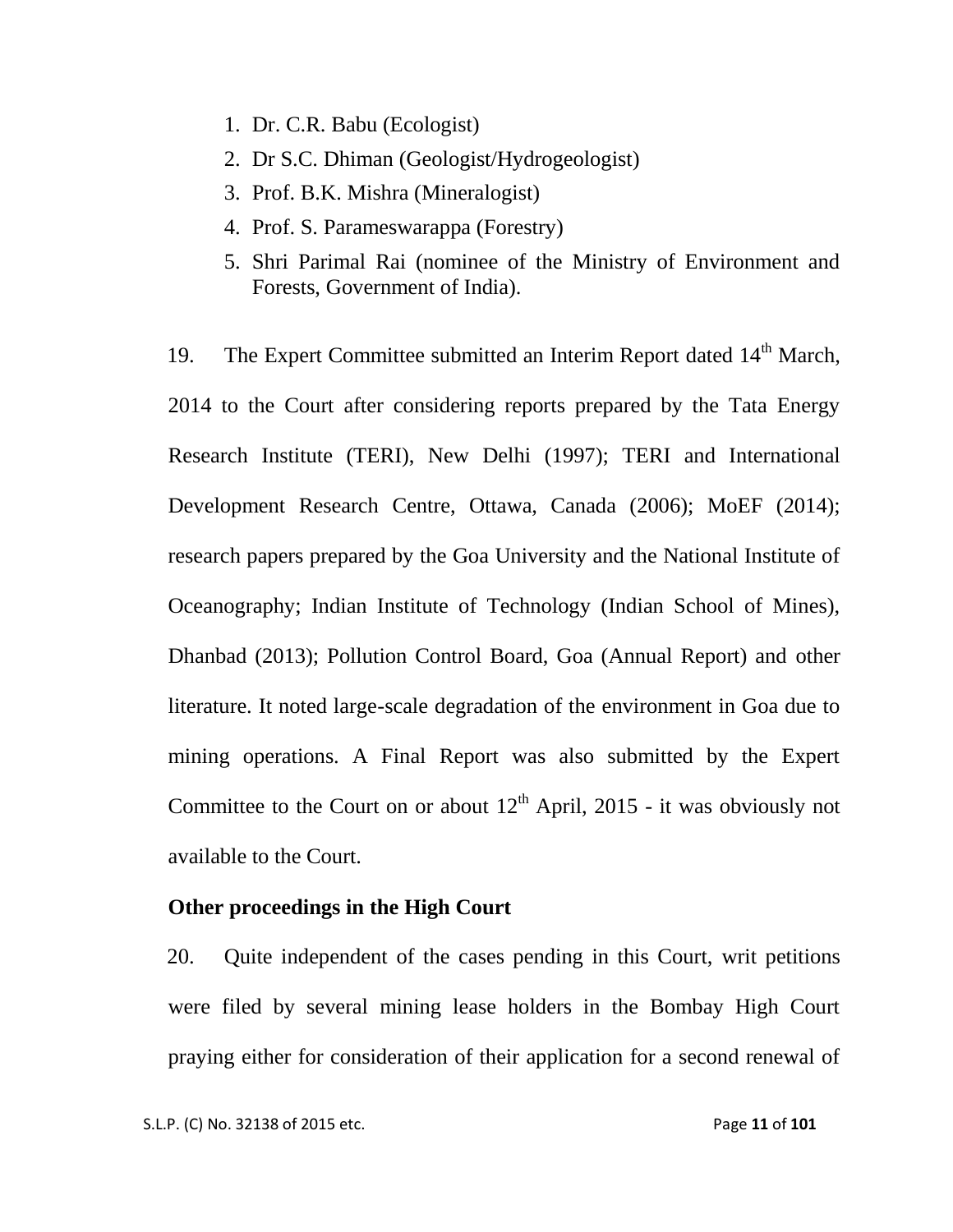the mining lease or for the grant of a mining lease on second renewal. The High Court heard those writ petitions and delivered its judgment on  $13<sup>th</sup>$ August,  $2014$ <sup>4</sup>. In the course of its judgment, the High Court referred to the Mineral Policy and observed:

> "The State Government also framed Goa Mineral Policy, 2013, which was duly gazetted on  $28<sup>th</sup>$  September, 2013 and was placed on record before the Supreme Court in Writ Petition (C) 435/2012. The State Government, in terms of this policy, in principle, agreed to renew 28 leases. These leaseholders were also asked to pay stamp duty. In some cases, after payment of the stamp duty, decision under Section 8(3) of the MMDR Act was taken to renew the leases and that decision is also gazetted. Thus, the petitions are classified in three categories mentioned hereinbelow:

- (A)Where there is notification issued in the Official Gazette after taking a decision for renewal;
- (B) Where there is a decision for renewal and there is stamp duty collected; and
- (C) Where there are renewal applications made and are still pending.

All the petitioners initially sought directions to the State Government to decide their applications for renewal filed in the year 2007. However, the petitions which fell in the first two categories were subsequently amended and directions were sought against the Government to execute second renewal lease deeds."

21. In its decision, the High Court held: (i) The decision of this Court [in

*Goa Foundation*] is not an impediment on the State of Goa in considering

the applications filed by the petitioners before the High Court for a second

renewal of the mining lease. On the contrary, the decision casts an obligation

 $\overline{\phantom{a}}$ 

 $^4$  Lithoferro v. State of Goa, MANU/MH/1292/2014 = 2014 SCC OnLIne Bom 997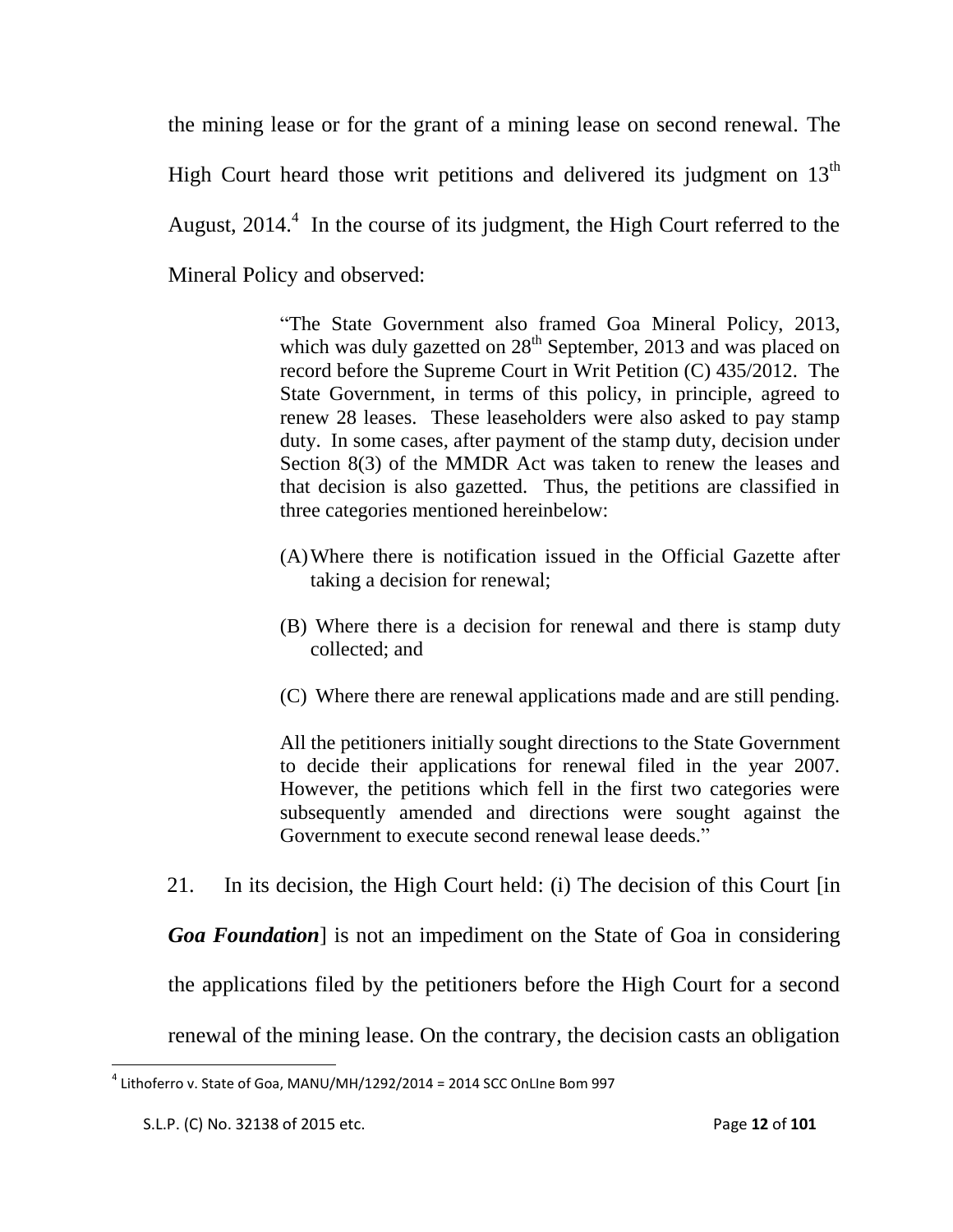on the Government of Goa to consider all the applications for renewal under Section 8(3) of the MMDR Act; (ii) Consideration of the applications should be in accordance with the Mineral Policy, the provisions of the MMDR Act and the Rules made thereunder and in accordance with constitutional provisions; (iii) The expression "fresh leases" occurring in paragraph 67 (82) of the decision of this Court [in *Goa Foundation*] is an affirmation of the law that the renewal of a lease is also a fresh grant. For arriving at this conclusion, the High Court placed reliance on *State of M.P. v. Krishnadas Tikaram*. 5

The High Court finally held:

"In the case in hand, admittedly, all the petitioners have made applications for second renewal within the time limit i.e. before expiry of the term of first renewal of the mining leases. The mining plans for the second renewal, thereafter, came to be approved by the IBM. The IBM also recorded its subjective satisfaction that the same is in the interest of mineral development. Thus, there is enough material on record to show that the Government agreed to grant the second renewal of mining leases under Section 8(3) of the MMDR Act and thereafter amended the Stamp Act and directed some of the petitioners to pay the stamp duty and even accepted the same. Thus, the Government gave promise that the mining leases would be executed under Section 8(3) and pursuant to the promise, the petitioners altered their position by depositing the huge stamp duty. Therefore, it is now not open for the Government to resile from the promise as it is estopped by the doctrine of promissory estoppel from doing so. The petitioners legitimately expected that after payment of the stamp duty, the Government would execute the second leases under Section 8(3) of the MMDR Act. In our considered opinion, the

 $\overline{\phantom{a}}$ 

<sup>&</sup>lt;sup>5</sup> 1995 Supp (1) SCC 587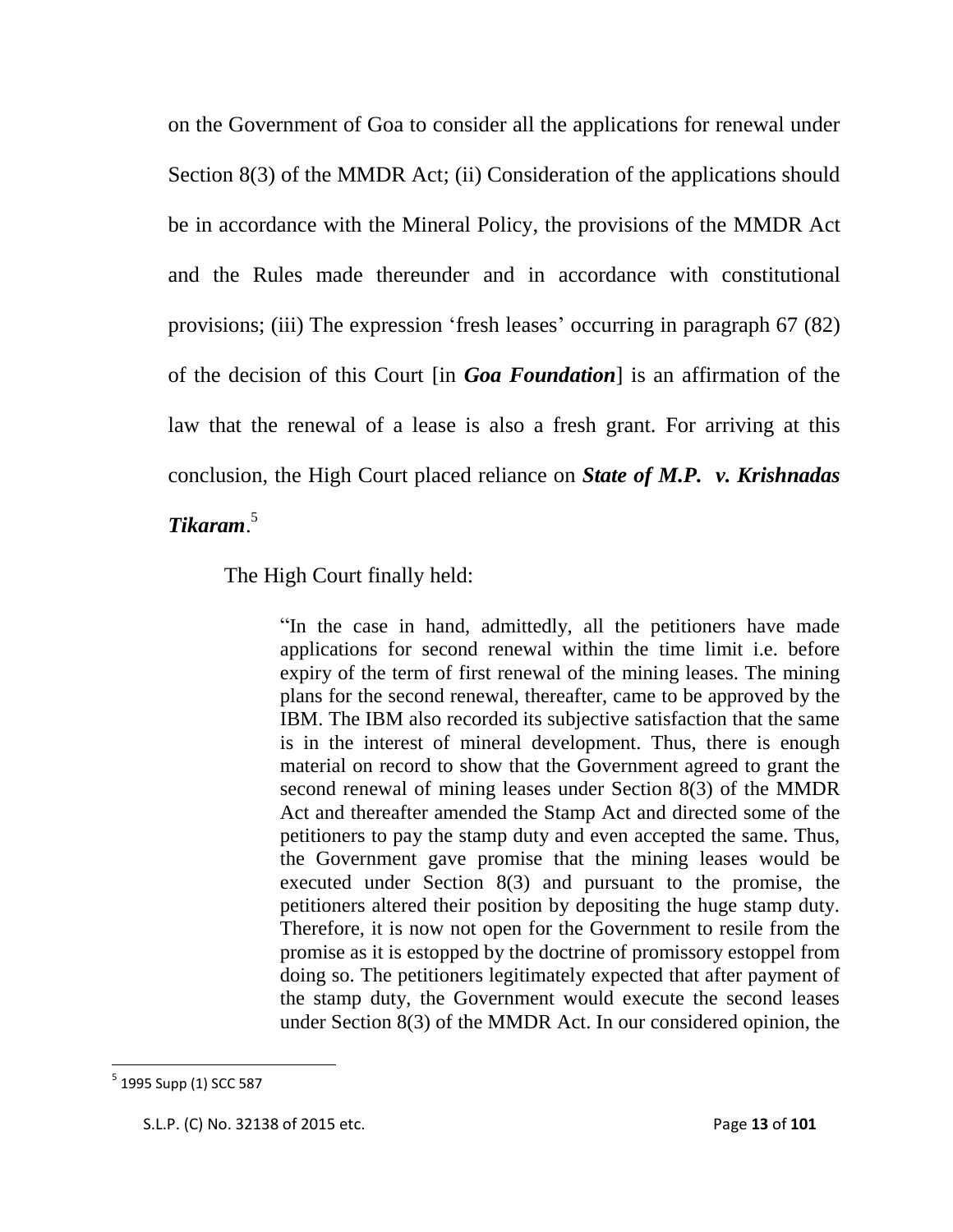principle of promissory estoppel is squarely applicable to the facts of the present case. The Government is reluctant to execute the lease deeds under Section 8(3) only on the ground that it is not open for it to do so in the light of the Apex Court judgment in Writ Petition (C) No. 435/2012. We have already held that the Supreme Court judgment in Writ Petition (C) No. 435/2012 is not an impediment in the Government"s way in executing the leases in terms of Section 8(3) of the MMDR Act."

22. In view of the above conclusions, the High Court passed the following

orders:

"(I) The Respondent-State of Goa is directed to execute the lease deeds under Section 8(3) of the MMDR Act in favour of the petitioners/lease holders who/which have already paid the stamp duty pursuant to the orders of the Government, in accordance with the Goa Mineral Policy, 2013 placed before the Supreme Court in Writ Petition (Civil) No. 435/2012 and subject to the conditions laid down by the Apex Court in the said Writ Petition.

(II) So far as the petitioners/lease holders who/which have not paid the stamp duty are concerned, the Respondent-State of Goa is directed to decide their renewal applications under Section 8(3), as expeditiously as possible, and preferably within a period of three months from the date of receipt of copy of this order."

23. Two petitions for special leave have been filed directed against the

judgment and order passed by the High Court on 13<sup>th</sup> August, 2014 being

SLP (C) No. 32138 of 2015 and SLP (C) Nos. 32699-32727 of 2015 and

these are also before us.

# **Goa Grant of Mining Leases Policy 2014**

24. Keeping in mind the orders and directions passed by this Court and the High Court, the State of Goa formulated the Goa Grant of Mining Leases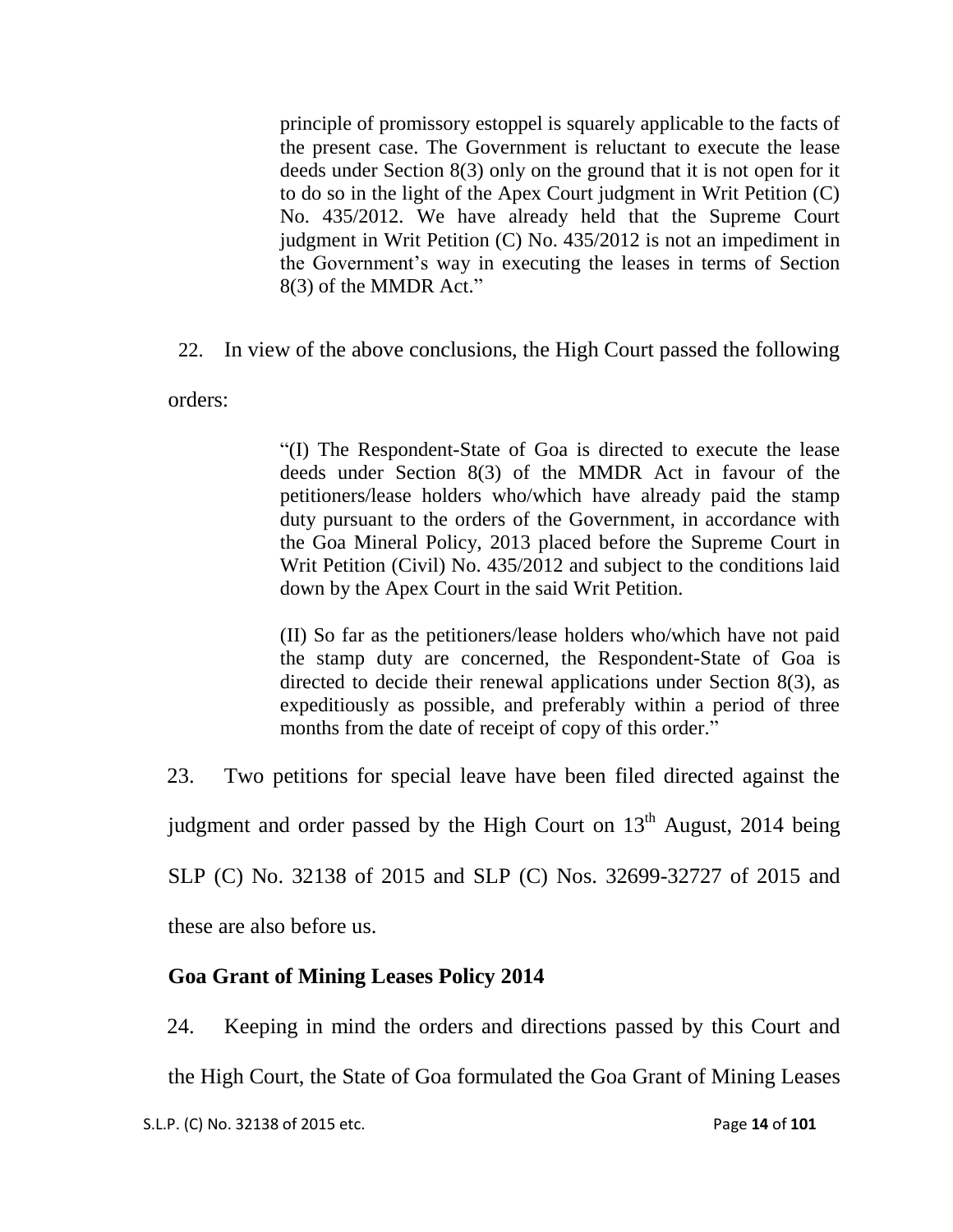Policy 2014. We were informed by the learned Additional Solicitor General that the Grant of Mining Leases Policy was approved by the Council of Ministers of the Goa State Cabinet on  $1<sup>st</sup>$  October, 2014. It was issued on  $4<sup>th</sup>$ November, 2014 and placed on the website of the Directorate of Mines and Geology of the Government of Goa on the same day. However, it was gazetted on  $20<sup>th</sup>$  January, 2015 with two paragraphs deleted from the document issued on  $4<sup>th</sup>$  November, 2014. The two deleted paragraphs are indicated below.

25. The Grant of Mining Leases Policy makes for some very important and interesting reading and includes an impassioned plea for rejecting the process of competitive bidding of mining leases *for the time being*. It also contains the statement made by the Chief Minister on the floor of the Goa State Legislative Assembly. While the Grant of Mining Leases Policy is a large document, it is necessary to read relevant extracts from it since it indicates the factors that went into taking the policy decision and also to appreciate if there was any violation of Article 14 of the Constitution. The relevant extracts read as under:

> *Background*.–– In accordance with the Directions contained in the judgment and order of the Hon'ble Supreme Court dated 21<sup>st</sup> April, 2014 in Writ Petition (Civil) No.435 of 2012, the Hon"ble Supreme Court has declared that all the Mining Leases in the State of Goa have expired on  $22<sup>nd</sup>$  November,  $2007...$ .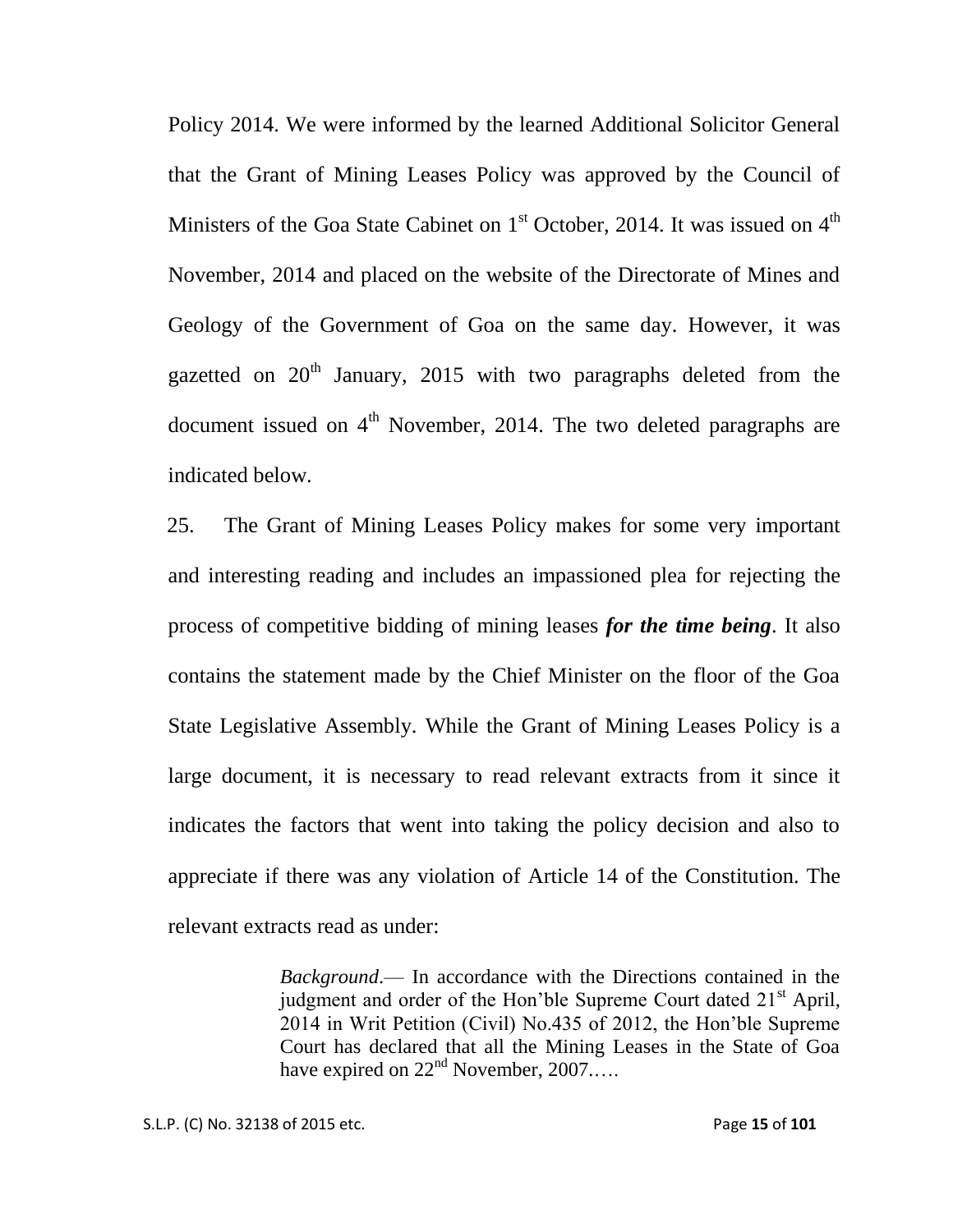It has further been directed by the Hon"ble Supreme Court that it is for the *State Government to decide as a matter of Policy, in what manner Mining Leases are to be granted in the future*…..

The Hon"ble Supreme Court has in its Judgment and Order dated  $21<sup>st</sup>$  April, 2014 clearly held that the action of allowing the mines to be run on Deemed Extension Basis from the years 2007 to 2012 was completely illegal and has further declared that the so-called deemed mining leases in the State of Goa have expired in the year 2007…..

Few things emerge out of the Hon'ble Supreme Court's Order. In the first place, the mining leases have been held to have expired in the year 2007. **In the second place, the State Government has been directed, in accordance with its policy to grant fresh leases in the State.**

With these, the options available with the State Government are as follows:–

The State Government can directly auction the leases in order to secure the best returns for the grant of leases by way of a competitive bidding process,

- (a) The State Government can also form a State Corporation and undertake the mining activities through the State Mineral Development Corporation.
- (b) The State Government could also proceed to grant fresh leases, in terms of the MMRD Act by the following the process of preferential grant of leases to certain persons as specified in the MMRD Act.
- (c) Yet another option available to the State Government was to decide the renewal applications which were pending since the year 2006 and which had remained without any disposal.

Each of the aforesaid modes has its own merits and de-merits….

While the State Government was in the process of deliberating on all these issues at various levels, the judgment and order of the Hon"ble High Court in Writ Petition filed by certain lease holders came to be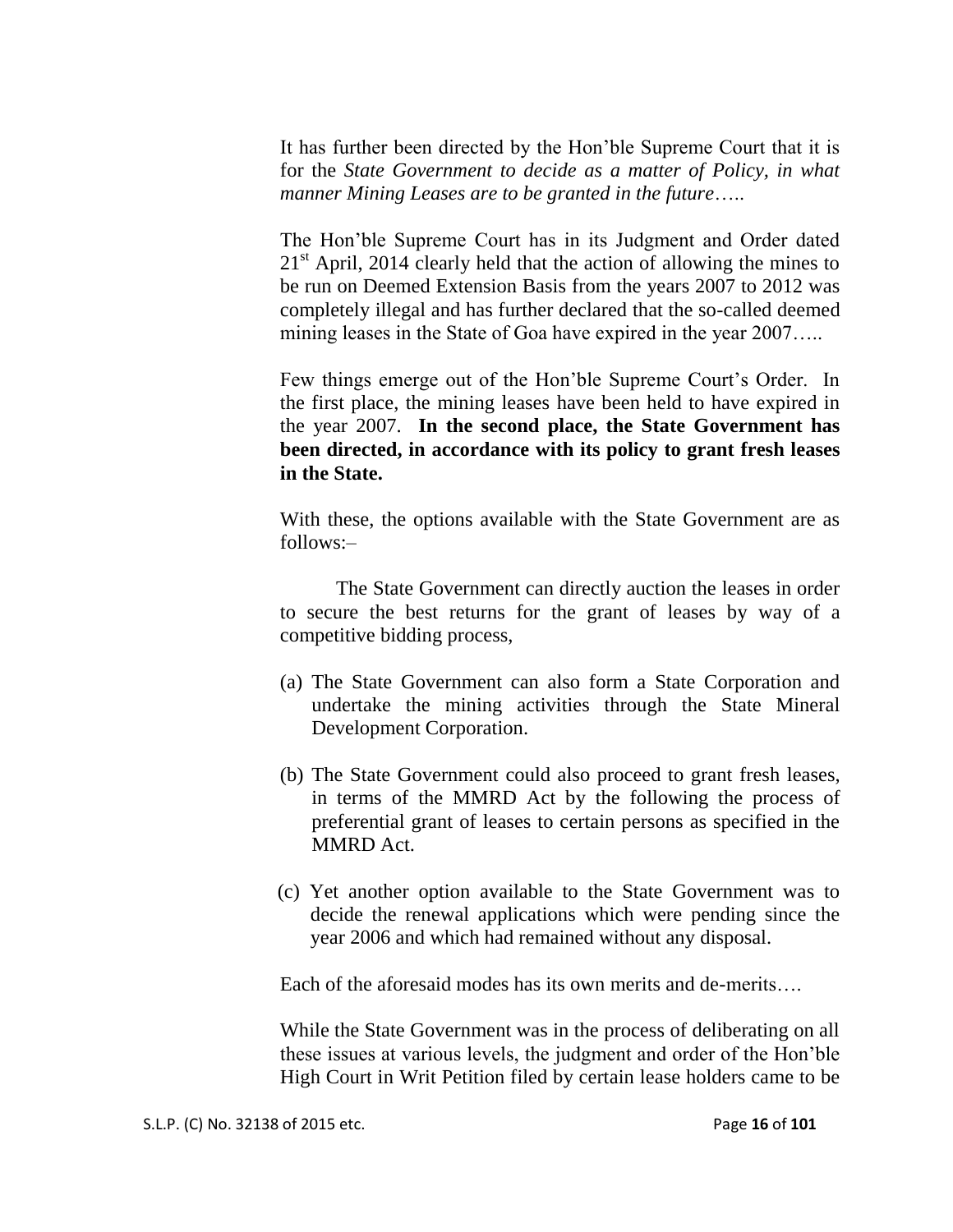delivered on  $13<sup>th</sup>$  August, 2014 whereby the Hon'ble High Court has directed the execution of the Lease Deeds under Section 8(3) of the MMRD Act in favour of the lease holders who have already paid the stamp duty pursuant to Orders of the State Government in accordance with the Goa Mineral Policy, 2013, placed before the Hon"ble Supreme Court and subject to the conditions…..

**This judgment and order of the Hon'ble High Court virtually leaves no choice to the State Government, thereby to completely abandon the process of competitive bedding [bidding] for earning the best revenue to the State Government. While this was the position taken by the State Government in the Goa Mineral Policy, 2013**, and the Hon"ble High Court has interpreted the Order of the Hon"ble Supreme Court in Writ Petition (Civil) No.435/2012, **the State Government in view of Hon'ble High Court order, has for the present ruled out the process of going for competitive bidding.** The State Government is considering actively, within its Constitutional powers and functions, to come out with regulatory and controlling measures and levy and collect appropriate returns having regard to the fact that the soil comprising the land belongs to the State…. The State Government has also commenced the inquiry and investigation into the violations of matters under Rule 37 and 38 of the Mineral Concession Rules, 1960 as directed by the Hon"ble Supreme Court….

As is seen from the aforesaid, the Judgment and order of the Hon"ble High Court is an intervening circumstance inasmuch as it directs the execution of Lease Deeds in 28 cases and consideration of the Application under Section 8(3) by the State Government in the other cases….

In the considered Opinion of the State Government, it would be futile to challenge the Judgment of the Hon"ble High Court before the Hon"ble Apex Court as that would once again delay the commencement of the Mining Operations. As a matter of fact, a substantial portion of the State's Revenue comes from the Mining Sector. The State has been virtually starved of funds for undertaking many activities including Infra-structural Projects; and on account of the stopping of the Mining Operation, the State had to walk a tightrope as there has been no Revenue coming from one of the major source of Revenue….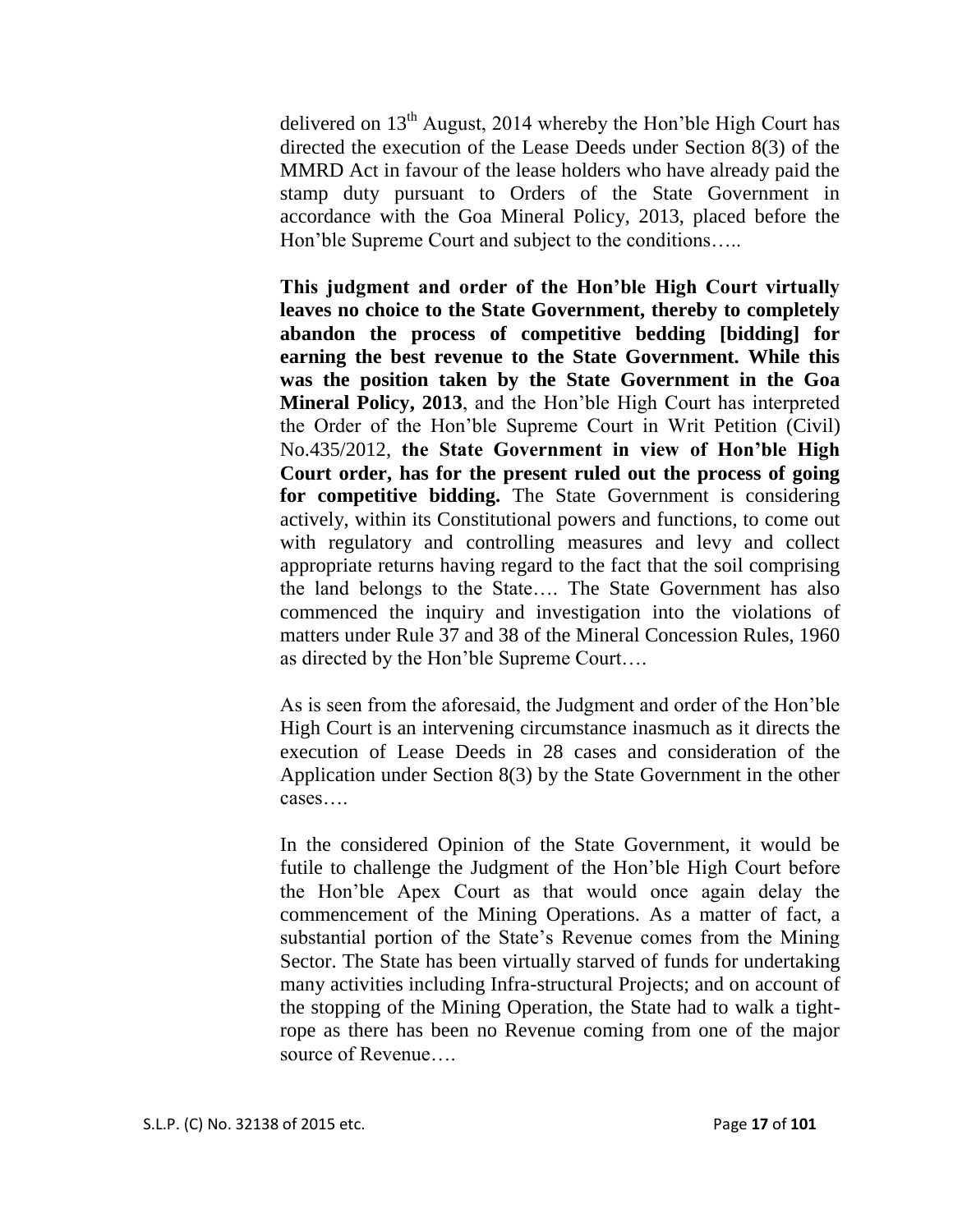Having regard to the aforesaid, the State Government thought it proper to act in accordance with the Directions of the Hon"ble Supreme Court *by balancing the equities, needs; as also to sub-serve the Public Interest and by having sustainable development by protecting the Ecological and all other factors.*

*Policy Framework*.— The State Government has been considering and deliberating the entire matter, and thought it proper having regard to the facts that:

(a) The Mining Lease Holders had applied for the Second Renewal well within time.

(b) The fact that the Applications of the Mining lease holders for the Second Renewal were not disposed off by the then State Government and for which the Lease Holders cannot be blamed.

(c) Having further regard to the fact that 27 mining Lease Holders despite the closure of the mining operations, when called by the State to do so within the period, have paid the Stamp Duty; as also, other levies.

(d) Such payments helped the State Government to override the financial crisis at that point of time.

(e) Having regard to the fact that a large number of labour staff employed with these lease holders.

(f) That concerned Mining Lease Holders have invested heavily into the development of Mines; as also, into the Machinery such as Ripper Dozers, Cranes, wheel loader, Beneficiation plants etc.

(g) Other methods are not as suitable as this method for various reasons listed [in] Hon"ble Chief Minister statement to the House listed above.

The State Government after having considered the matter from every possible angle, has decided to exercise its Power under Section 8(3) of the Mines and Mineral Regulations and Development Act, 1957, and **to consider each of the cases on their own merits** and subject to compliance with the Conditions which may be laid down by the State Government including for strict Pollution Control measures, and thereafter take a decision on the renewal in terms of Section 8(3) of the MMRD Act, 1957, complying fully with the Procedure laid down therein.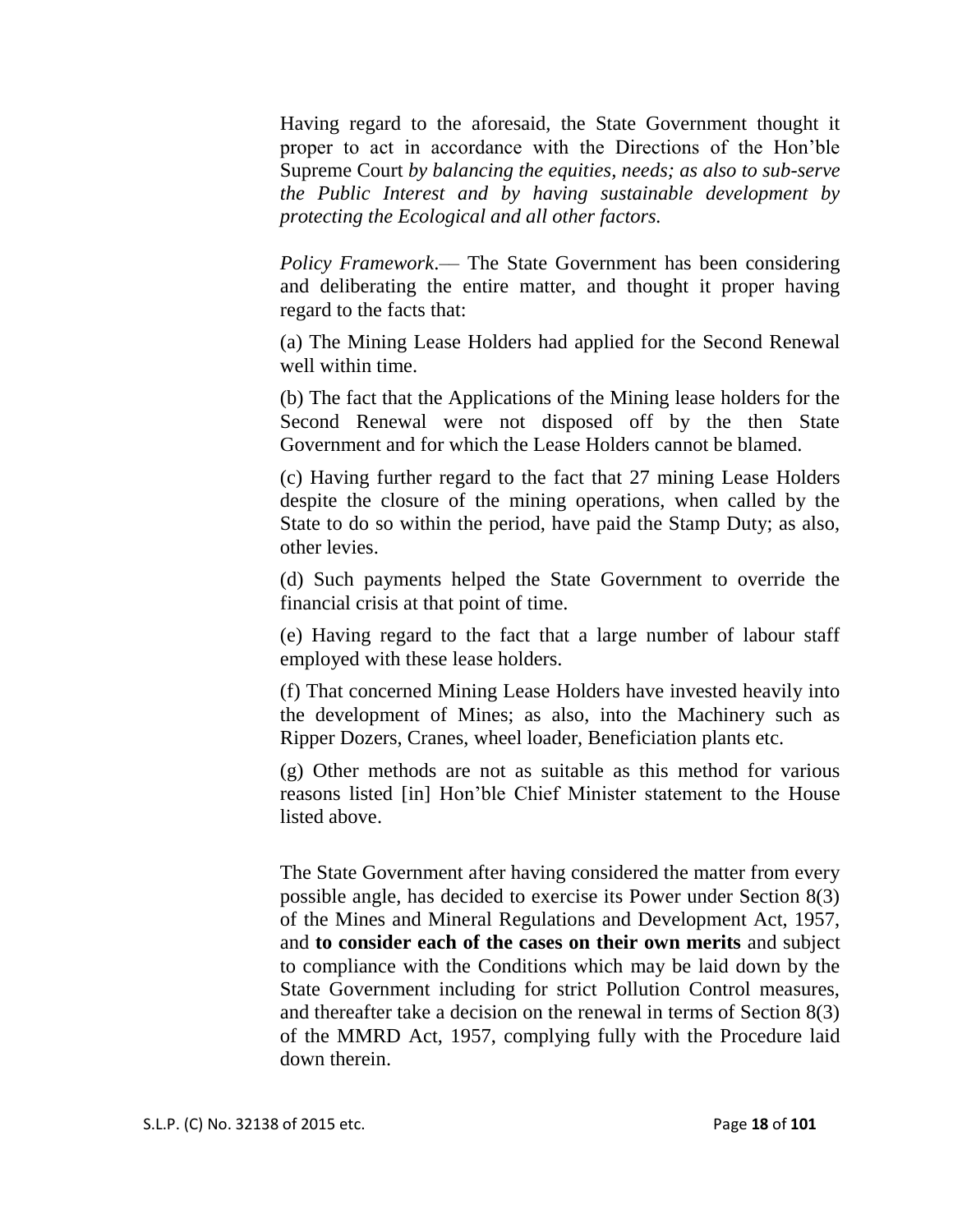Though the State Government has in principle decided to follow the route of the renewal of Lease under Section 8(3) of the MMRD Act, it shall be subject to the following:-

**Unless and until the Inquiry initiated** pursuant to the Judgment and Order of the Honourable Supreme Court of India against those Mine Lease Holders found to be violating either Rule 37 or Rule 38 of the Mineral Concession Rules 1960, or otherwise indicted in the Report of the Justice Shah Commission/PAC report or found to be engaged in, any kind of illegality of whatsoever nature such as illegal Sale of Ore, Sale of Royalty Challan without Ore, Encroachment of adjoining areas outside the lease over production in excess of the limit specified in the Environmental Clearance; those which have undertaken unscientific mining operations; those who have violated or have not paid the Royalty amount; those who have re-used old Royalty Challans for defrauding; and those involved in Illegal Mining Activities **shall not be considered for renewal of the Mining Leases.** 

For this purpose, **presently the inquiries are in progress** at various levels and foras including the investigation by the SIT Team, by the Team of Chartered Accountants which have been set up by the State Government and after the Inquiry is complete or during the course of the inquiry where it is found that any violations have taken place, **such persons shall not be considered for Grant/Renewal of the Leases**…..

**Those Mining Lease Holders who have paid Stamp Duty, in which there are no violations found in terms of Mr. Justice Shah Inquiry/Public Accounts Committee Report, shall be considered for Renewal.** [Deleted from the gazetted Policy].

The formation of the entire Policy is aimed that it is required to balance various interests having regard to the Principle of Sustainable Development; but by keeping in mind the commercial interest of the present state of economy, the interest of the labour class, the interest of the working class including other staff, the interest of the market in the Mining Localities, the interest of the Public Sector, the interest of the existing Mining Lease Holders and the overall welfare needs of the State; and require all urgent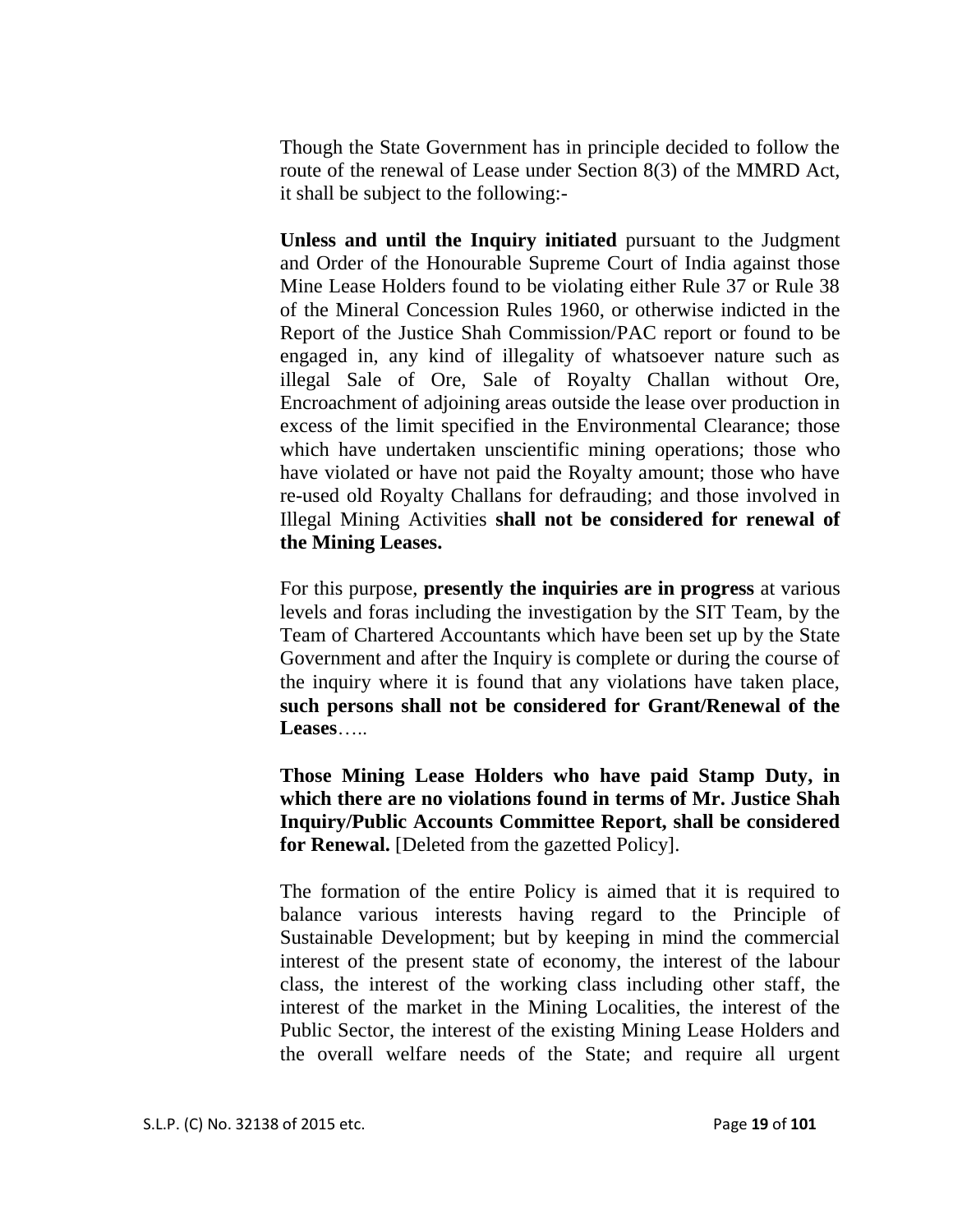infrastructural development. By balancing all these interests the present Policy has been formulated by the State Government."

**The above policy is in principle decision of the State Government and will be vetted for exact legal requirements from specific necessities as also from financial view points and notified thereafter.**" 6 [Deleted from the gazetted Policy]. [Emphasis supplied by us].

26. Around this time, and pursuant to the Budget Speech given by the Hon'ble Minister of Finance of the Government of India on  $10<sup>th</sup>$  July, 2014 it appears that steps were being taken by the concerned Ministry in the Government of India to amend the MMDR  $Act.^{7}$  In fact a draft Mines and Minerals (Development and Regulation) Act, 2014 was prepared on or about 16<sup>th</sup> November, 2014 and uploaded on the website of the Ministry of Mines on  $17<sup>th</sup>$  November, 2014. This information was placed before us from the response given by the Hon"ble Minister of Mines to Unstarred Question No. 2485 to be answered in the Lok Sabha on  $8<sup>th</sup>$  December, 2014. The question was:

> (a) whether the Government proposes to formulate a new policy on grant of mining leases for various minerals by amending the Mines and Minerals (Development and Regulation) Act, 1957;

> (b) if so, the details thereof along with the time by which the new policy is likely to be implemented;

l

<sup>6</sup> <http://www.goadmg.gov.in/Uploads/288.pdf>

 $^7$  122. "It is my Government's intention to encourage investment in mining sector and promote sustainable mining practices to adequately meet the requirements of industry without sacrificing environmental concerns. The current impasse in mining sector, including, iron ore mining, will be resolved expeditiously. **Changes, if necessary,**  in the MMDR Act, 1957 would be introduced to facilitate this." [Emphasis supplied by us].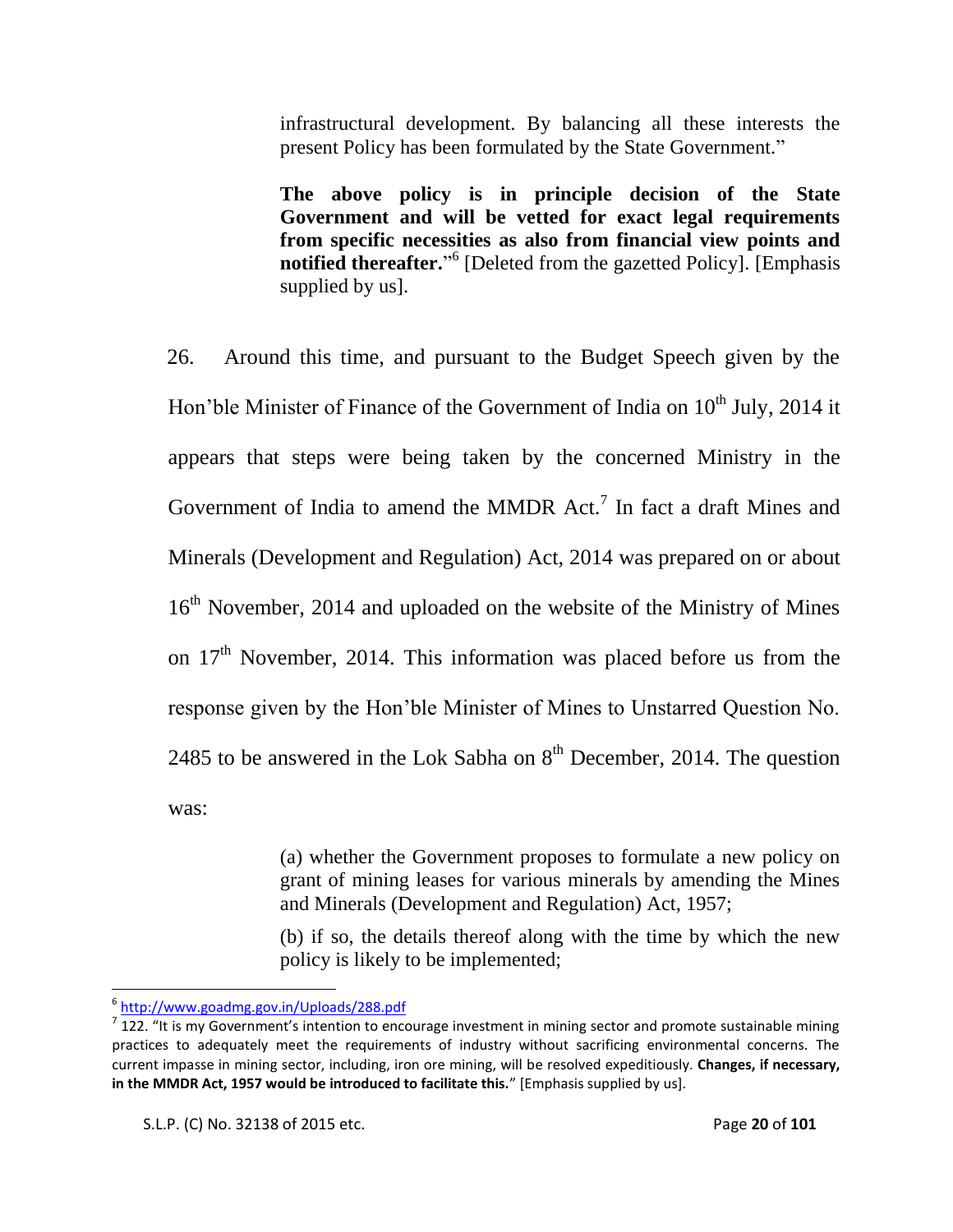And the answer was:

(a) & (b): Yes Madam. The Ministry has drafted the Mines and Minerals (Development and Regulation) (MMDR) (Amendment) Bill, 2014, which has been uploaded on the website of the Ministry on 17.11.2014, calling for comments/suggestions on the draft Bill. The last date for receipt of the comments/suggestions is 10th December 2014. Based on the comments/suggestions received the draft Bill will be finalized and taken forward for introduction in the Parliament.

The Bill is designed to put in place mechanisms for: (i) Improved transparency in the allocation of mineral resources; (ii) Obtaining for the government its fair share of the value of such resources; (iii) Attracting private investment and the latest technology; and (iv) Eliminating delay in administration, so as to enable expeditious and optimum development of the mineral resources of the country.

27. What was the nature of the proposed amendments? As far as we are

concerned, the introduction of Section 10B in the MMDR Act (relating to

competitive bidding) is significant and this reads:

### "**Mining leases for notified minerals**

10B. (1) Notwithstanding anything contained elsewhere in this Act, but subject to the provisions of Section 10A and Section 17A, the procedure for obtaining a mining lease for notified minerals in respect of land in which the minerals vest in the Government shall be as laid down in this Section.

(2) and (3) xxx

(4) For the purpose of granting a mining lease in respect of any notified mineral in such notified area, the State Government shall select, through auction by a method of competitive bidding, including e-auction, an applicant who satisfies the eligibility conditions.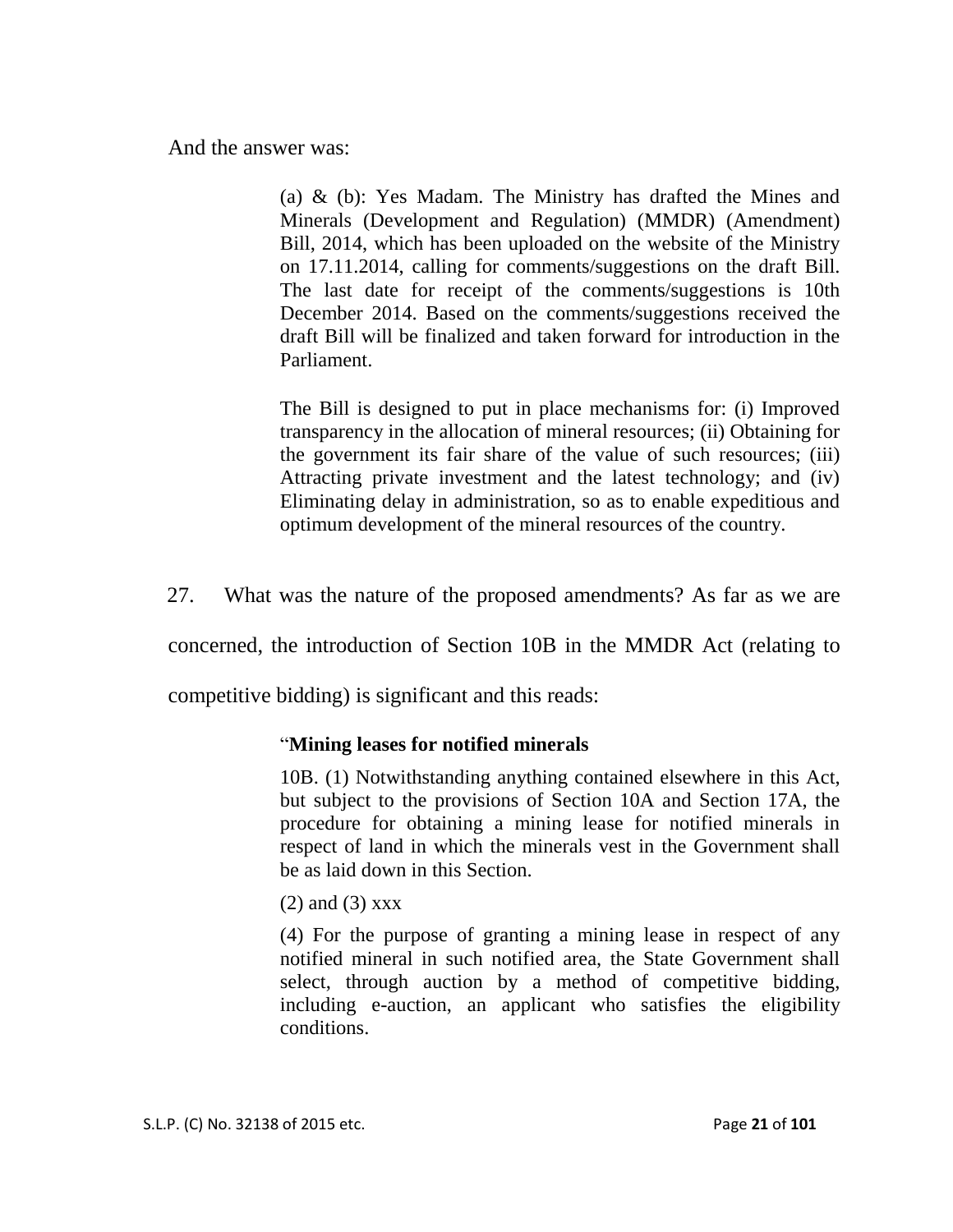(5) The Central Government shall prescribe the terms and conditions, and procedure, subject to which the auction will be conducted, including the bidding parameters for the selection, which could include a share in the production of the mineral, or any payment linked to the royalty payable, or any other relevant parameter, or any combination or modification of them.

 $(6)$  and  $(7)$  xxx"

[Iron ore was proposed as a notified mineral in the draft statute].

28. Immediately after  $4<sup>th</sup>$  November, 2014 (the date on which the Grant of Mining Leases Policy was uploaded on the website of the Government of Goa) the State Government commenced granting a second renewal of the mining leases from  $5<sup>th</sup>$  November, 2014 onwards and that process was completed on  $12<sup>th</sup>$  January, 2015. The following table gives the dates of second renewal of 88 mining leases granted by the State Government on or before  $12^{th}$  January, 2015:

|              | Sr. No.   Date of renewal order | Number of renewal orders passed |  |
|--------------|---------------------------------|---------------------------------|--|
|              | 5.11.2014                       |                                 |  |
| 2.           | 6.11.2014                       |                                 |  |
| 3.           | 7.11.2014                       | 3                               |  |
| 4.           | 10.12.2014                      | 3                               |  |
| 5.           | 24.12.2014                      | 10                              |  |
| 6.           | 1.1.2015                        | 3                               |  |
| 7.           | 2.1.2015                        | 3                               |  |
| 8.           | 5.1.2015                        | $\overline{2}$                  |  |
| 9.           | 6.1.2015                        | 22                              |  |
| 10.          | 9.1.2015                        |                                 |  |
| 11.          | 12.1.2015                       | 31                              |  |
| $TOTAL = 88$ |                                 |                                 |  |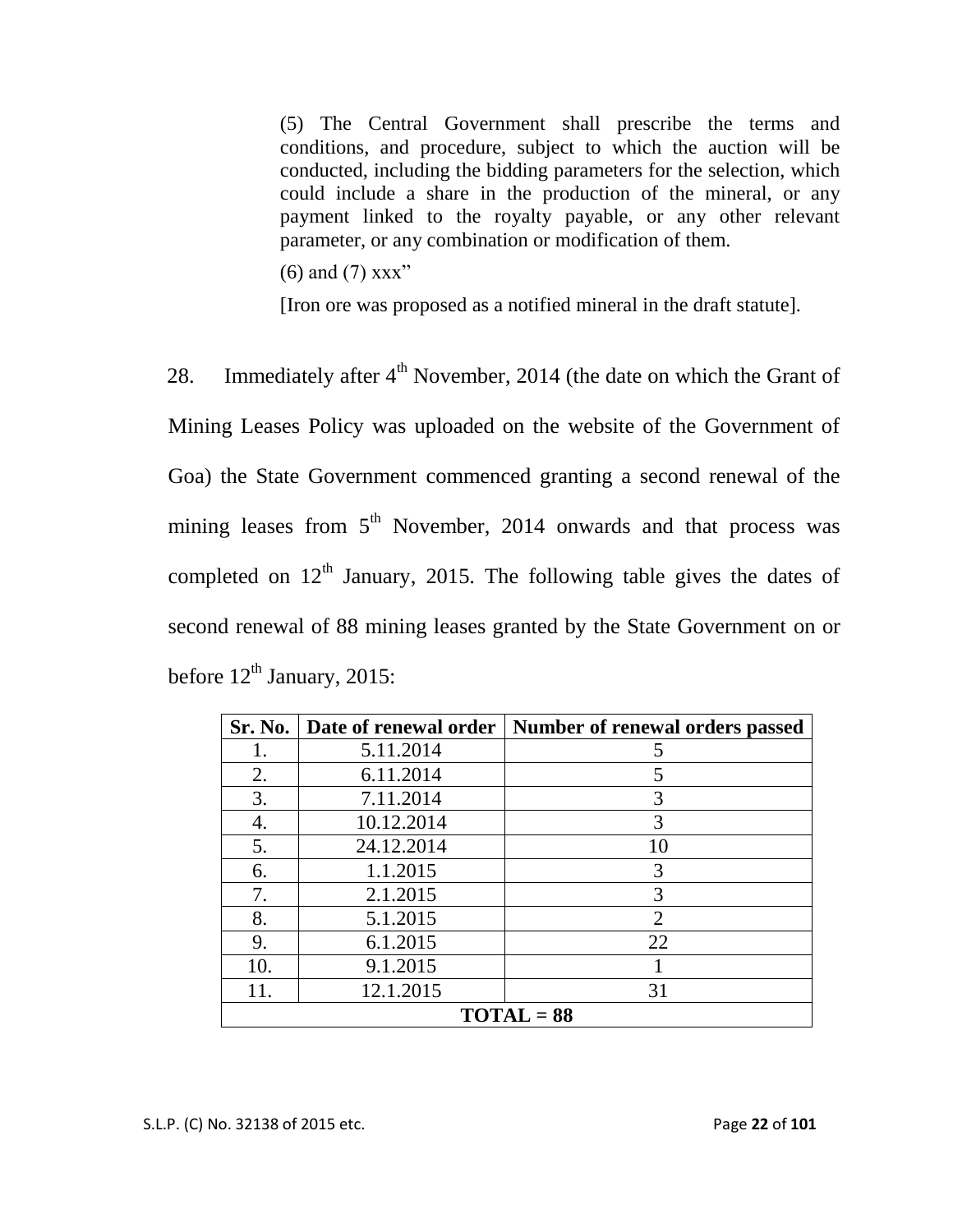29. The date of  $12<sup>th</sup>$  January, 2015 is significant since on that date the President promulgated the Mines and Minerals (Development and Regulation) Amendment Ordinance, 2015 (which was later enacted by Parliament) whereby the grant of mining leases for notified minerals was through competitive bidding or the auction process. It is important to mention here that the approval of the Ordinance by the Cabinet of the Government of India became public knowledge on  $5<sup>th</sup>$  January, 2015<sup>8</sup> and it is within a week from that date that the Government of Goa granted a second renewal to 25 mining leases and to make matters worse, a second renewal was granted to 31 mining leases on  $12<sup>th</sup>$  January, 2015 the day the Ordinance came into force making a total of 56 renewals of mining leases.

# **Environmental clearance and orders dated 20th March, 2015**

30. Following the renewal of 88 mining leases, the State of Goa requested the MoEF by letters dated  $7<sup>th</sup>$  January, 2015 and  $5<sup>th</sup>$  February, 2015 to lift the abeyance order of  $14<sup>th</sup>$  September, 2012 on the environmental clearances. Consequently, the MoEF passed three orders on  $20<sup>th</sup>$  March, 2015 (the actual sequence of the orders is not very clear).

 $\overline{a}$ 

<sup>&</sup>lt;sup>8</sup> [http://www.businesstoday.in/current/economy-politics/narendra-modi-cabinet-approves-ordinance-for-mines](http://www.businesstoday.in/current/economy-politics/narendra-modi-cabinet-approves-ordinance-for-mines-auction/story/214253.html)[auction/story/214253.html](http://www.businesstoday.in/current/economy-politics/narendra-modi-cabinet-approves-ordinance-for-mines-auction/story/214253.html)

[https://timesofindia.indiatimes.com/business/india-business/Cabinet-approves-ordinance-for-mines](https://timesofindia.indiatimes.com/business/india-business/Cabinet-approves-ordinance-for-mines-auction/articleshow/45765290.cms)[auction/articleshow/45765290.cms](https://timesofindia.indiatimes.com/business/india-business/Cabinet-approves-ordinance-for-mines-auction/articleshow/45765290.cms)

<http://www.financialexpress.com/economy/reforms-cabinet-approves-ordinance-for-mines-auction/26342/> [http://www.livemint.com/Politics/VDXphnUmPYGbN4lmzEBslK/Govt-passes-executive-order-to-auction](http://www.livemint.com/Politics/VDXphnUmPYGbN4lmzEBslK/Govt-passes-executive-order-to-auction-minerals.html)[minerals.html](http://www.livemint.com/Politics/VDXphnUmPYGbN4lmzEBslK/Govt-passes-executive-order-to-auction-minerals.html)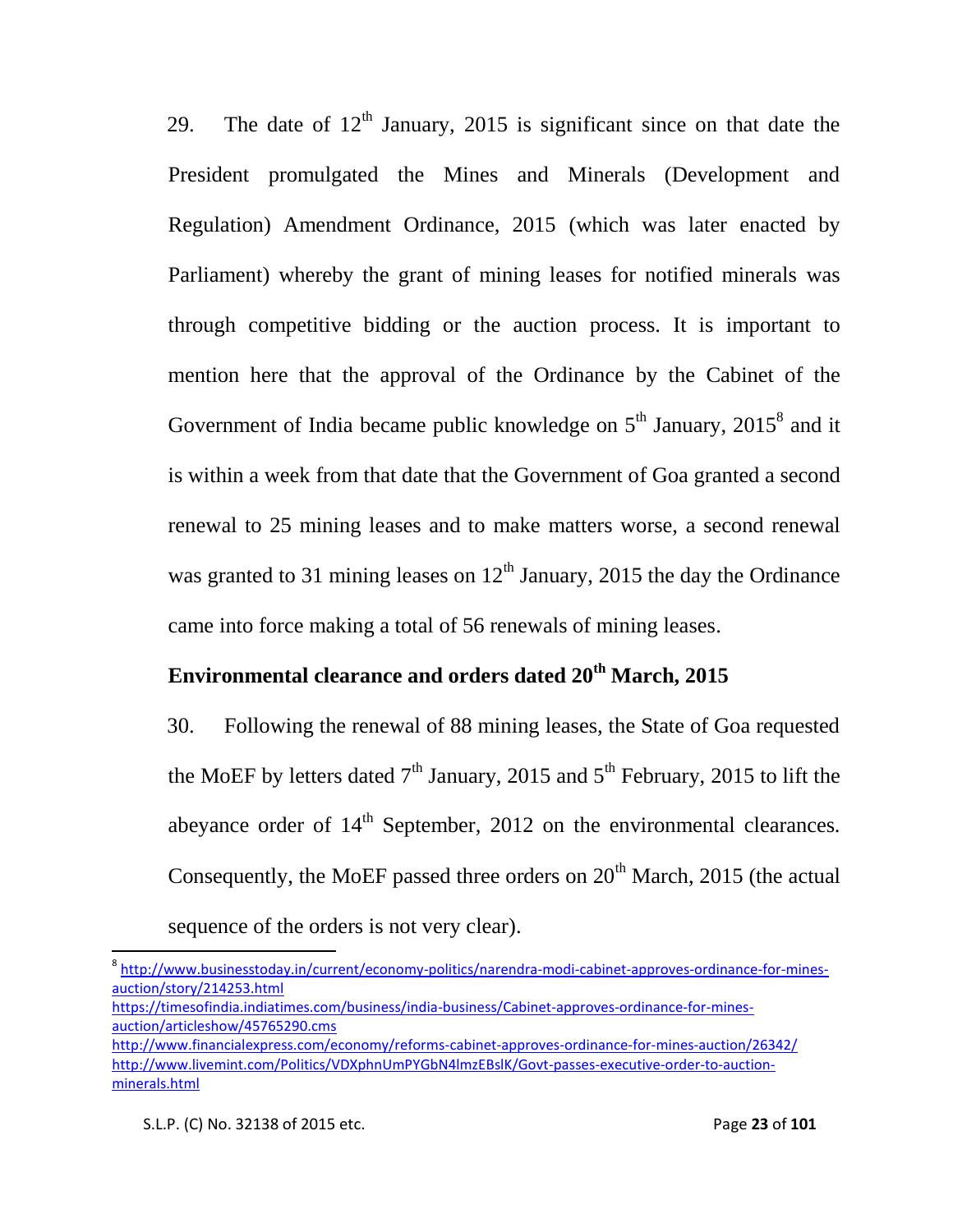31. The first order of  $20<sup>th</sup>$  March, 2015 was in the form of a letter addressed to the Principal Secretary, Environment, Government of Goa and it recorded that MoEF had considered all the 139 cases in which the abeyance order has been passed and had taken into account the request of the State Government, the recommendation of the EAC and the directions of this Court. It was noted that the EAC had observed that there were violations of the following nature: (i) No clearance from the National Board of Wildlife and non-compliance of orders of this Court on the subject; (ii) Excess production; (iii) Dump mining; (iv) Intersecting ground water table and drawal of ground water without permission of the Central Ground Water Board; (v) No forest clearance obtained where required; (vi) Encroachment and false information/concealment of fact. It was stated that the MoEF had decided to refer the cases to the appropriate authorities (including the State Government) for taking action on the violations. Accordingly, a request was made to examine the report of the EAC and take appropriate action against the concerned lessees.

 S.L.P. (C) No. 32138 of 2015 etc. Page **24** of **101** 32. The second order passed on  $20<sup>th</sup>$  March, 2015 was an Office Memorandum to the effect that if a project proponent has a valid and subsisting environmental clearance for a mining project under the Environment Impact Assessment Notification of 27<sup>th</sup> January, 1994 (EIA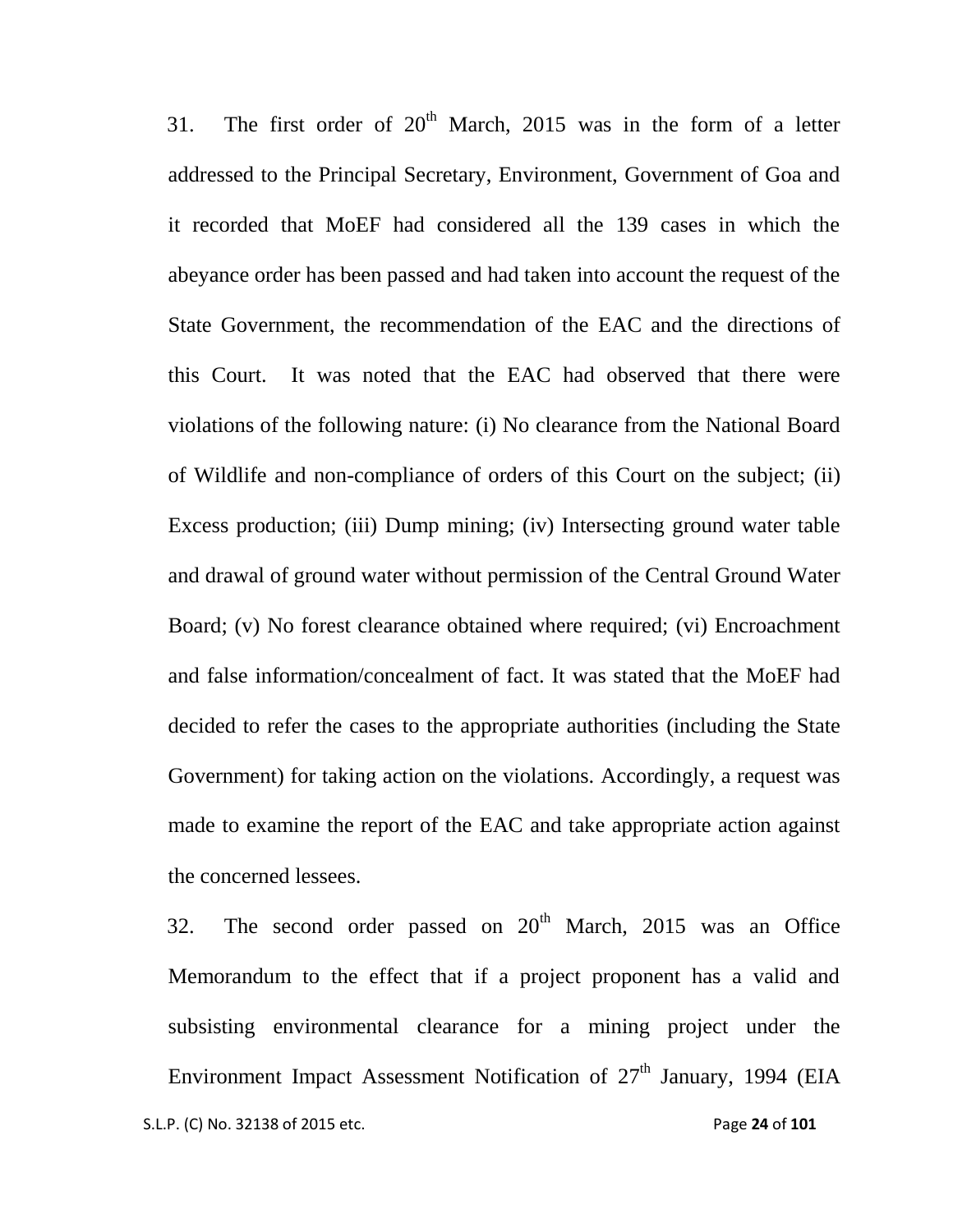1994) or Environment Impact Assessment Notification of  $14<sup>th</sup>$  September, 2006 (EIA 2006), it will not be required to obtain a fresh environmental clearance at the time of renewal of the mining lease. This was subject to the maximum period of validity of 30 years for the environmental clearance for a mining lease.

33. The third order passed on  $20<sup>th</sup>$  March, 2015 related to lifting the abeyance order dated  $14<sup>th</sup>$  September, 2012 on the environmental clearance of the mining leases for iron ore and manganese ore. The cases of all 139 mining leases in which the abeyance order was passed were considered and the abeyance order lifted in respect of 72 cases. The details in this regard are given in the table below:

| <b>Number</b>       | <b>Remarks</b>                                | <b>Remaining</b> |  |
|---------------------|-----------------------------------------------|------------------|--|
| Total mines $= 139$ |                                               |                  |  |
| $\overline{2}$      | Inadvertent repetitions                       | 137              |  |
| $\overline{2}$      | Already withdrawn                             | 135              |  |
| 12                  | Fully located in Protected Area (abeyance     | 123              |  |
|                     | order cannot be lifted)                       |                  |  |
| 6                   | Partly located in Protected Area (abeyance)   | 117              |  |
|                     | order cannot be lifted)                       |                  |  |
| 23                  | Within 1 km. of Protected Area (awaiting)     | 94               |  |
|                     | modification of order dated 4.8.2006 passed   |                  |  |
|                     | by this Court)                                |                  |  |
| 22                  | Not having any Forest Clearance and will be   | 72               |  |
|                     | considered only after clearance is obtained   |                  |  |
| 35                  | Environmental Clearance already granted       | 37               |  |
|                     | under EIA Notification of 27.1.1994 and no    |                  |  |
|                     | fresh clearance is required in view of Office |                  |  |
|                     | Memorandum dated 20.3.2015.                   |                  |  |
|                     | Abeyance order lifted.                        |                  |  |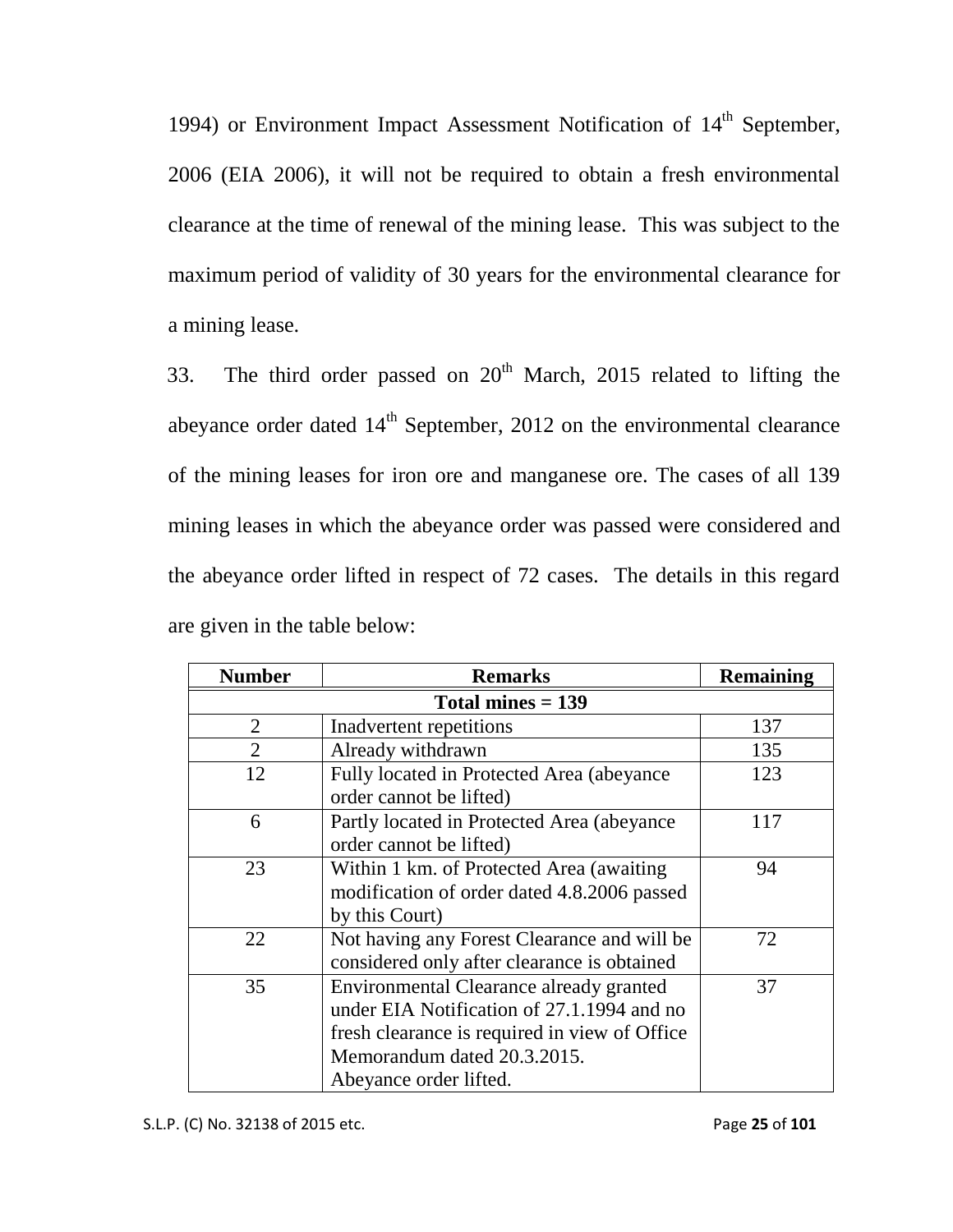|                                                                               | Environmental Clearance already granted |  |  |
|-------------------------------------------------------------------------------|-----------------------------------------|--|--|
|                                                                               | under EIA Notification of 14.9.2006.    |  |  |
|                                                                               | Abeyance order lifted.                  |  |  |
| Abevance order lifted on 20 <sup>th</sup> March, 2015 for 72 mines out of 139 |                                         |  |  |

34. The third order of  $20<sup>th</sup>$  March, 2015 also placed certain additional specific conditions while lifting the abeyance order. These additional conditions were:

- 1. State Government of Goa shall develop and implement a credible mechanism to regularly monitor and ensure that capping of 20 MTPA on the mining leases in the State of Goa is implemented as per the directions of Hon"ble Supreme Court in its order dated 21.04.2014 and any further order in the matter of Goa Foundation vs. Union of India in W.P. 435 of 2012.
- 2. No Mining shall be allowed in the forest land for which FC [forest clearance] is not available.
- 3. The Mining of dumps is not permitted unless mentioned in approved mine plan and Environmental Clearance letter.
- 4. Dumping of material outside the mine lease is not permitted unless mentioned in approved mine plan and Environmental Clearance letter.
- 5. Prior permission be obtained from Central Ground Water Board for drawl of ground water and intersection of ground water table as applicable.
- 6. Violations will be dealt as per the existing law and lifting of abeyance of EC will not in any manner affect that.
- 7. If any violation is observed in future the environmental clearance will be cancelled as per rules.
- 8. State Government will take action in cases of violation under Section 15/19 of Environment (Protection) Act, 1986 as noted and recommended in EAC report.
- 9. Project Proponent will file six monthly compliance to Regional Officer, MoEFCC and State Pollution Control Board.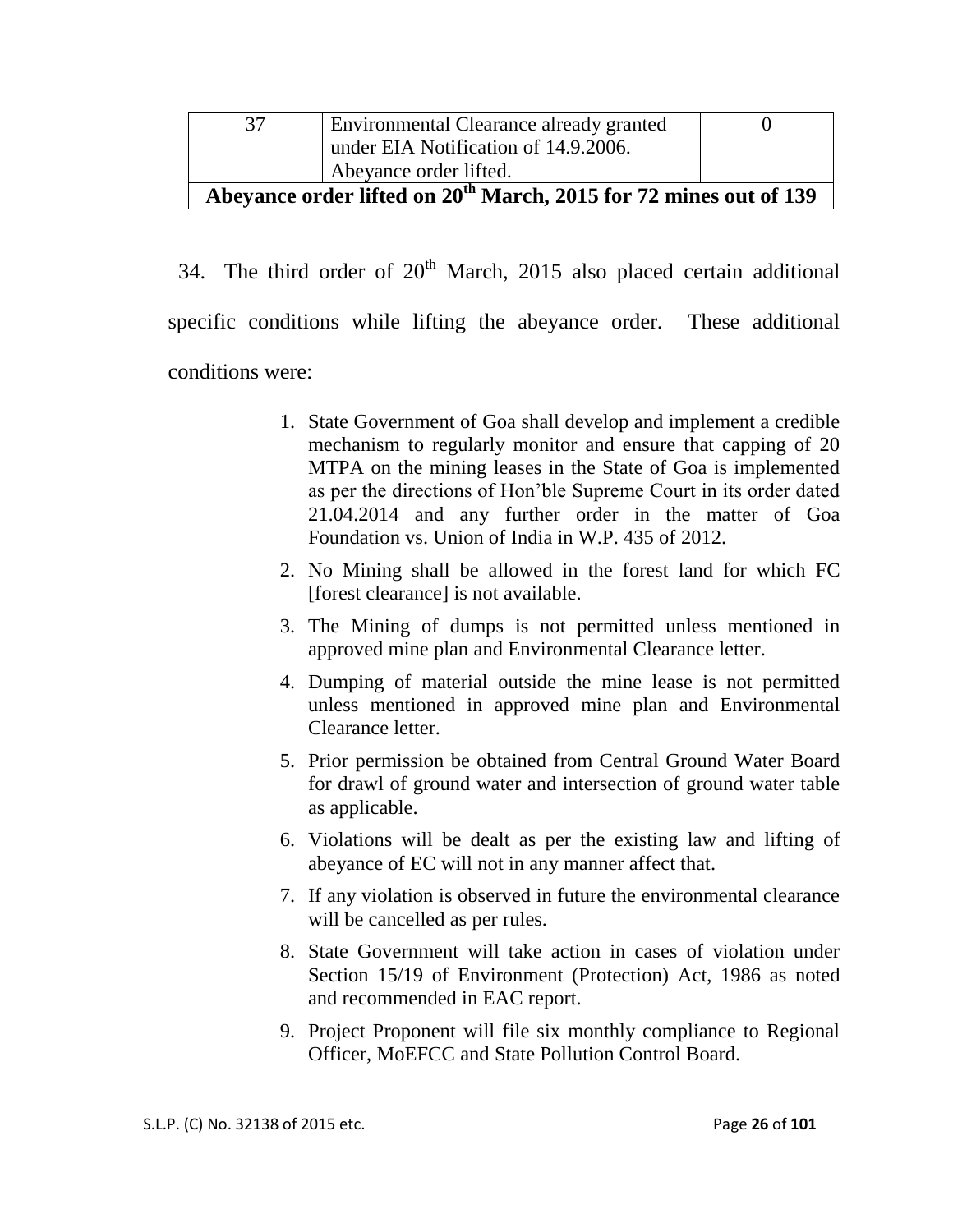#### **Questions for consideration**

35. Broadly speaking, on the basis of the submissions and documents placed before us, the questions raised by the Goa Foundation, the State of Goa, the Union of India and the mining lease holders are three-fold:

(a) Relatable to the second renewal of the mining leases: (i) In view of the decision in *Goa Foundation* only fresh leases were to be granted by the State of Goa and not second renewals. (ii) For granting fresh leases, the State of Goa should have introduced competitive bidding or the auction process. (iii) Assuming the decision to grant a second renewal to the mining lease holders was valid, the second renewals were not in accordance with law and should be set aside.

(b) Relatable to the grant of environmental clearances: In view of the decision in *Goa Foundation* fresh environmental clearances were required to be obtained by the mining lease holders.

(c) The impugned judgment and order passed by the High Court in *Lithoferro* on  $13<sup>th</sup>$  August, 2014 was erroneous and deserves to be set aside.

### **Whether fresh mining leases were required to be granted?**

36. The controversy in this regard has arisen in view of what is stated in paragraph 82 of the decision in *Goa Foundation*. It was stated as follows: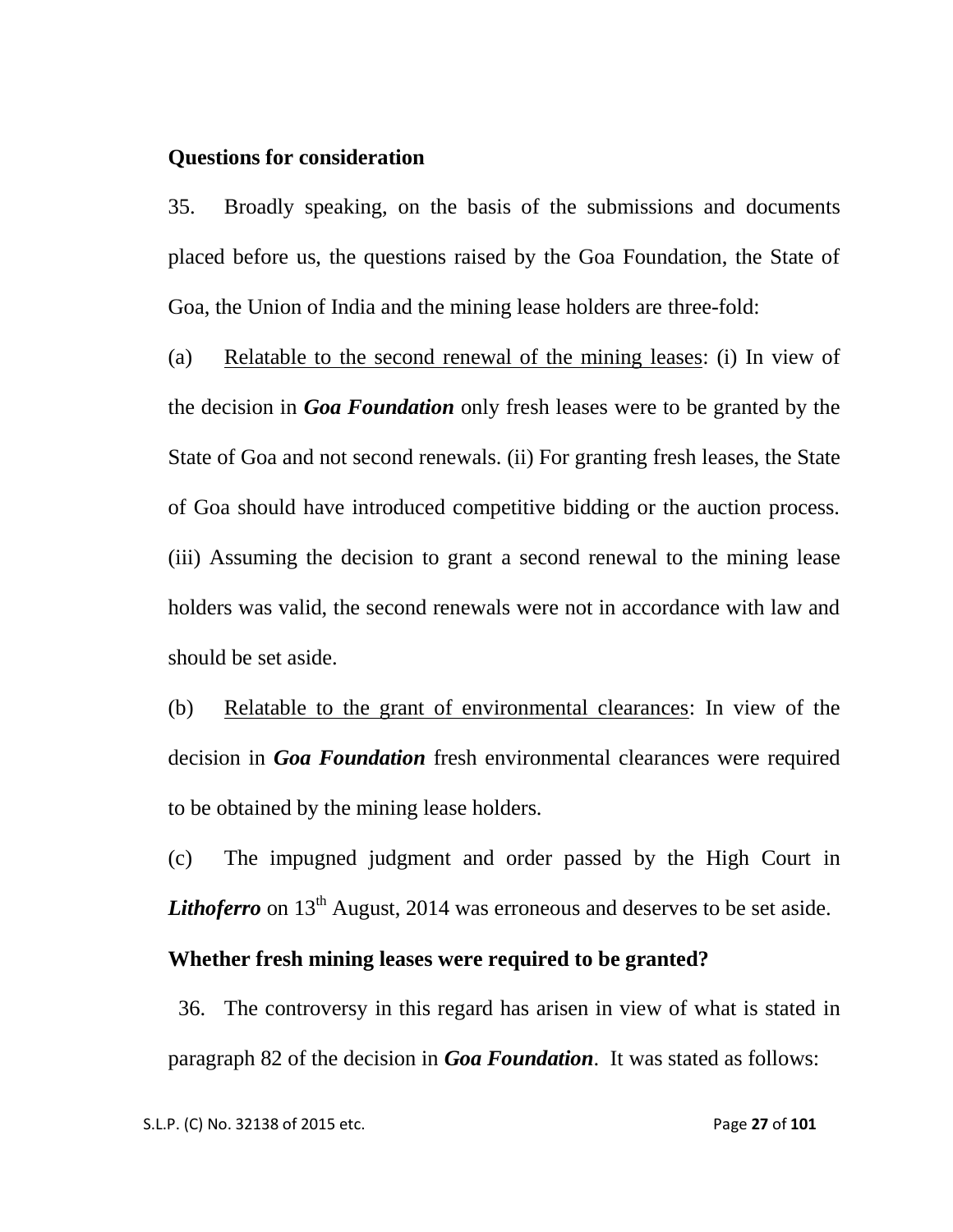"As we have held that the deemed mining leases of the lessees in Goa expired on 22-11-1987 and the maximum period (20 years) of renewal of the deemed mining leases in Goa has also expired on 22- 11-2007, mining by the lessees in Goa after 22-11-2007 was illegal. Hence, the Order dated 10-9-2012 of the Government of Goa suspending mining operations in the State of Goa and the Order dated 14-9-2012 of MoEF, Government of India, suspending the environmental clearances granted to the mines in the State of Goa, which have been impugned in the writ petitions in the Bombay High Court, Goa Bench (transferred to this Court and registered as transferred cases) cannot be quashed by this Court. **The Order dated 10.9.2012 of the Government of Goa and the Order dated 14.9.2012 of the MoEF will have to continue till decisions are taken by the State Government to grant fresh leases and decisions are taken by MoEF to grant fresh environmental clearances for mining projects**." [Emphasis supplied by us].

37. The issue that arose for discussion before us was the meaning and intention of the Court in the context of grant of 'fresh leases' for mining projects. Did the Court literally mean that a fresh mining lease was required to be granted or was a second renewal sufficient compliance?

38. As the above quoted paragraph indicates, the Court was aware and conscious of the fact that the mining leases had expired on  $22<sup>nd</sup>$  November, 2007 and the mining operations thereafter carried out by the mining lease holders was illegal. For this reason, the Court held that the suspension order passed by the State of Goa on  $10<sup>th</sup>$  September, 2012 and the abeyance order passed by the MoEF on  $14<sup>th</sup>$  September, 2012 did not require any interference.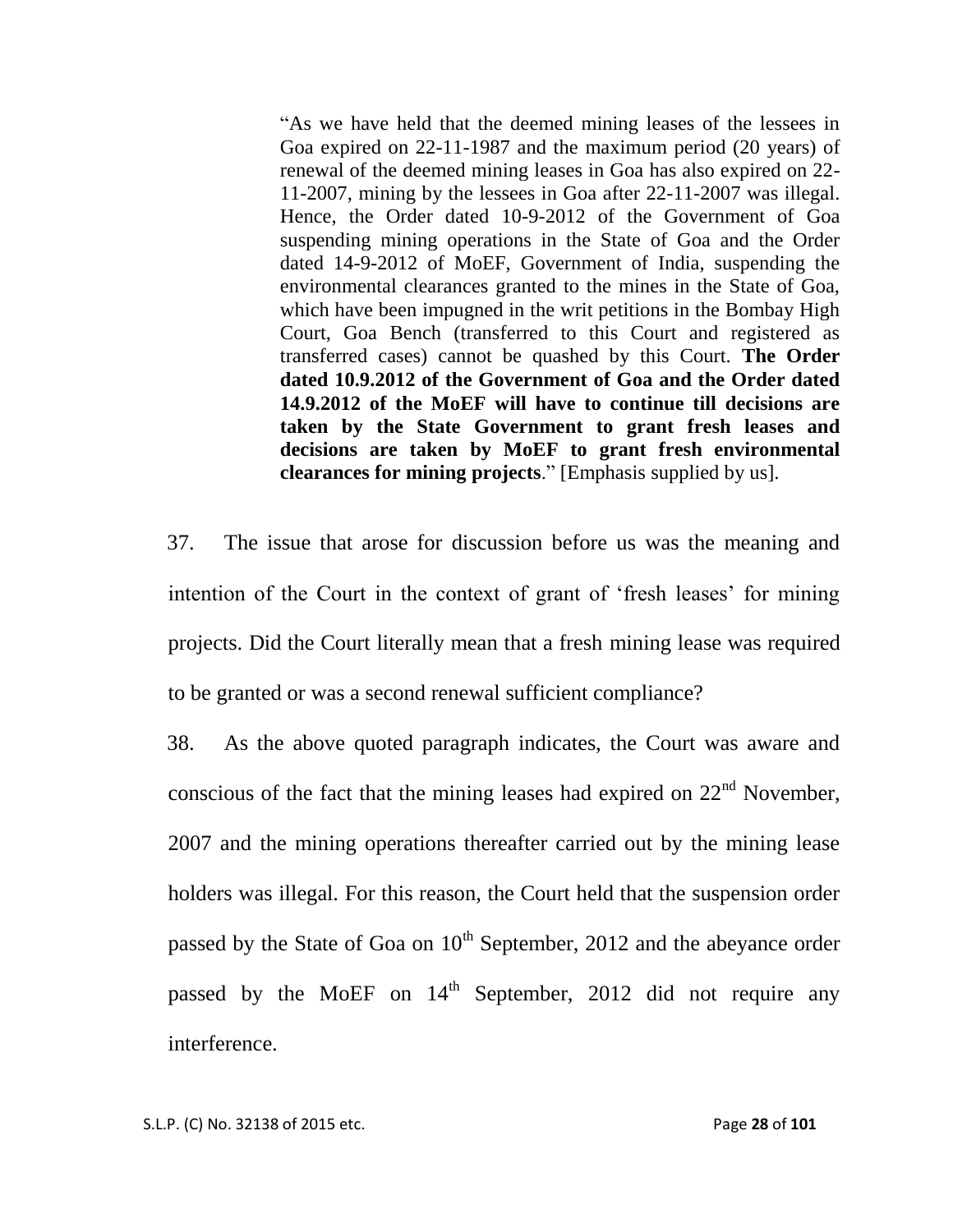39. Since the mining operations carried out after  $22<sup>nd</sup>$  November, 2007 were illegal, the Court, in subsequent paragraphs of the judgment noted (as a follow up) that an order was passed on  $5<sup>th</sup>$  October, 2012 suspending transportation of iron ore and manganese ore from those leases identified by the Justice Shah Commission.<sup>9</sup> Thereafter on  $11<sup>th</sup>$  November, 2013 it was directed that an inventory be made of the excavated mineral ores and the inventoried mineral ores be sold by e-auction under the supervision of a Monitoring Committee.<sup>10</sup>

40. Further, it was held by the Court on  $21<sup>st</sup>$  April, 2014 that from the eauction sale of the mineral ores, the mining lease holders would be entitled to the average cost (not the actual cost) of extraction, the workers would be entitled to 50% wages and allowances on the principle of laid-off compensation and the Marmagao Port Trust would be entitled to 50% of the storage charges. Out of the balance amount, 10% would be appropriated to the Goan Iron Ore Permanent Fund for the purpose of sustainable development and intergenerational equity and the remaining amount would be appropriated by the State who is the owner of the mineral ores illegally excavated by the mining lease holders and sold by e-auction.

 9 Goa Foundation v. Union of India, WP (C) 435 of 2012 – order dated 5th October, 2012

 $10$  Goa Foundation v. Union of India, (2014) 6 SCC 738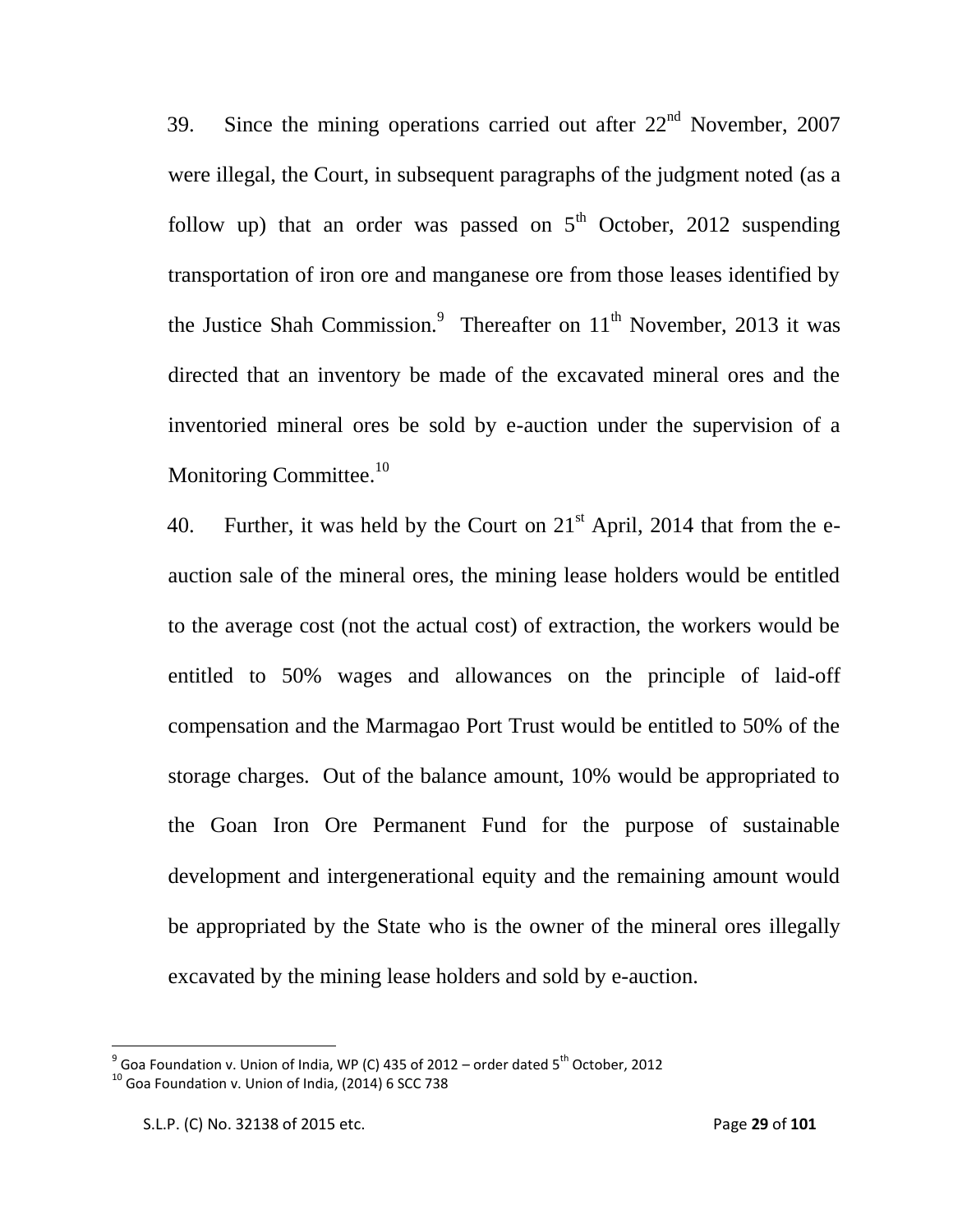With this in mind, the Court declared in paragraph 87.5 of the Report:

"**It is for the State Government to decide as a matter of policy in what manner mining leases are to be granted in future** but the constitutionality or legality of the decision of the State Government can be examined by the Court in exercise of its power of judicial review." [Emphasis supplied by us].

It was then directed by the Court in paragraph 88.4 of the Report as follows:

> "The State Government **may grant mining leases** of iron ore and other ores in Goa in accordance with its policy decision and in accordance with the MMDR Act and the Rules made thereunder in consonance with the constitutional provisions." [Emphasis supplied by us].

41. The Court was quite obviously aware that it was concerned, *inter alia*, with the second renewal of mining leases and yet it chose to recount the factual situation, make a declaration and pass a direction without adverting to the possibility of a second renewal of a mining lease. The Court was also conscious that the mining lease holders had carried out indiscriminate and illegal mining for about five years (from November 2007 to September 2012) and had made profits out of the illegal mining. The Court, in our opinion, was rather charitable in not penalizing the mining lease holders for the illegal mining carried out by them. But be that as it may, quite clearly, the sequence of events from September 2012 onwards, the appointment of a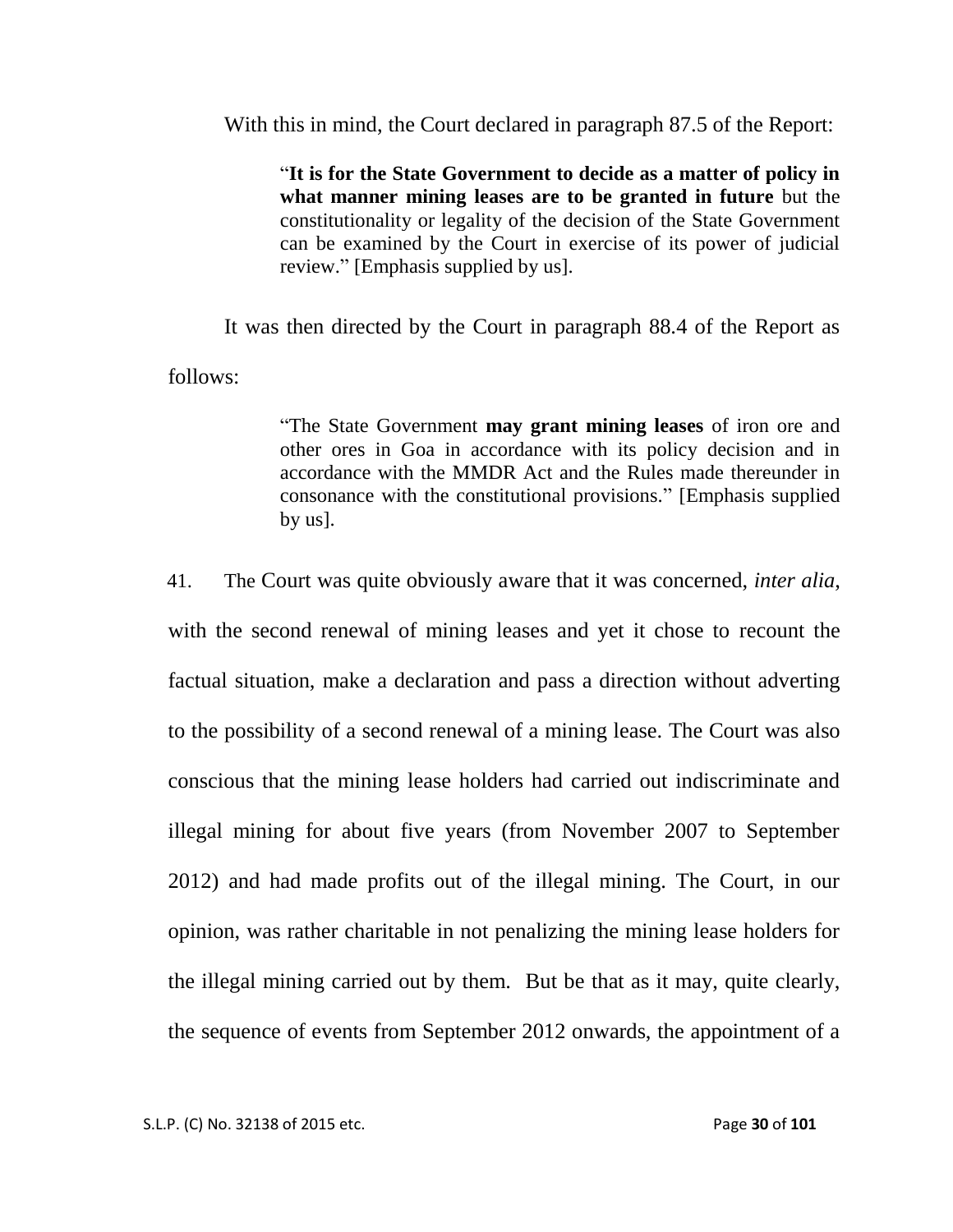Monitoring Committee to dispose of the illegally mined ore, the declaration and direction unmistakably point to the intention of the Court to end the sordid chapter of illegal mining by the lease holders and start on a clean slate. Viewed in this perspective, we have no doubt that the Court really did intend the State of Goa to consider the grant of fresh leases in accordance with law.

42. In this context, the declaration of the Court in *Goa Foundation* in paragraph 87.5 of Report is also quite clear, namely, "It is for the State Government to decide as a matter of policy in what manner mining leases are to be granted in future…." The declaration was explicit and related to the grant of mining leases and not a second renewal.

43. Similarly, the direction given in paragraph 88.4 of the Report that "The State Government may grant mining leases of iron ore and other ores in Goa in accordance with its policy decision….." was equally explicit and related to the grant of mining leases and not a second renewal.

 S.L.P. (C) No. 32138 of 2015 etc. Page **31** of **101** 44. Subsequent events confirm our impression and view. The decision of the Court to e-auction the mined mineral ore was sought to be recalled through I.A. No. 86 of 2014 filed by M/s Bandekar Brothers Private Ltd. The applicant prayed for a direction to restrain the authorities from eauctioning the iron ore mined by it prior to  $22<sup>nd</sup>$  November, 2007 and that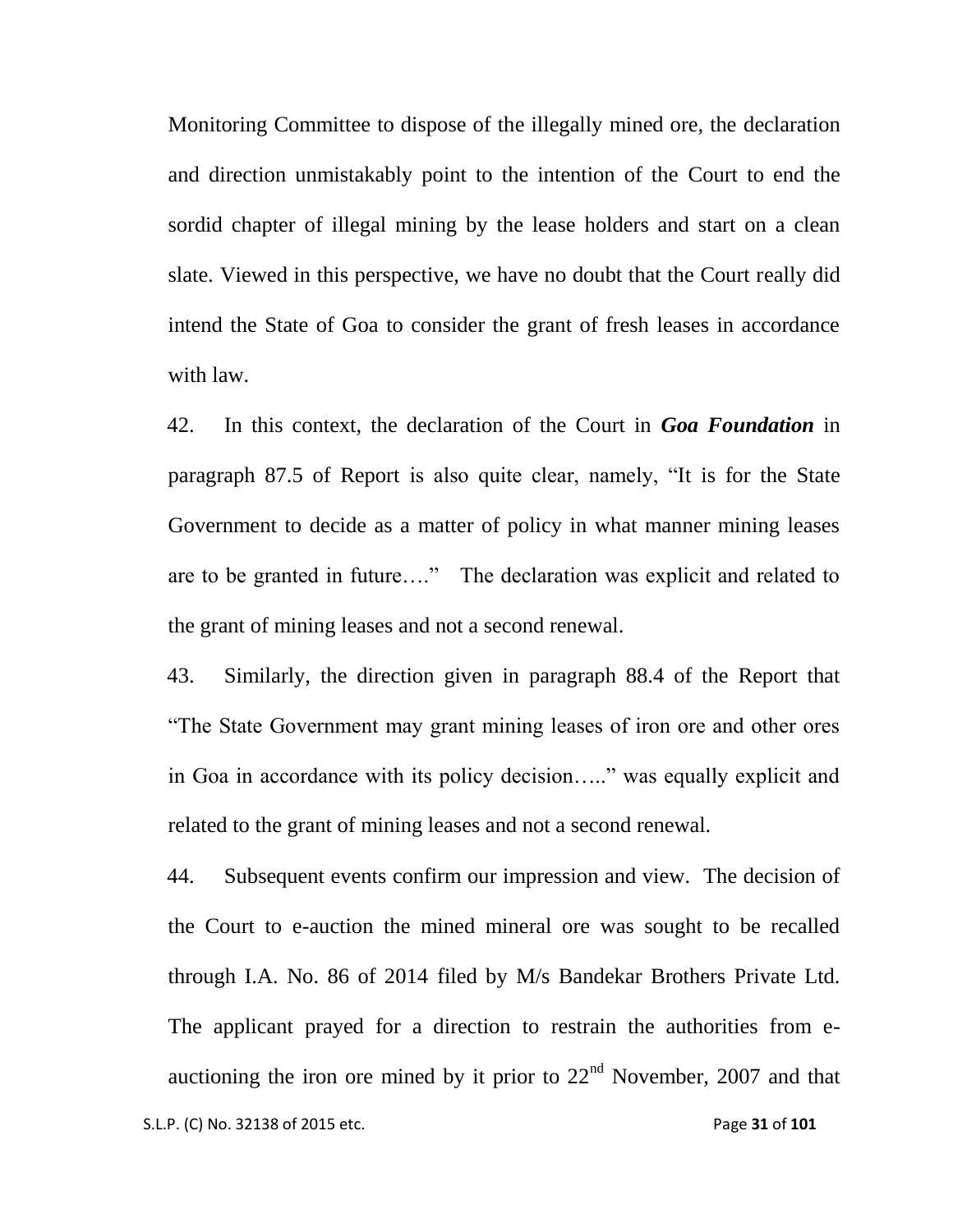the mined ore should be released to the applicant with the right to dispose of the same. A Bench of three learned judges (other than those that decided *Goa Foundation*) noted that: "The submissions advanced on behalf of the applicant were premised merely on the assertion, that the mineral ore which the applicant was claiming a right over, had been legitimately mined before 22.11.2007, and therefore, the applicant had an absolute and legitimate ownership over the same. We may note, that the above position was emphasized, stressed and persistently reiterated to make the stand absolutely crystal clear." The learned judges considered the submissions and held by an order dated 14<sup>th</sup> October, 2014 that the direction in *Goa Foundation* was clear and categorical that the iron ore vested in the State Government and therefore the application deserved dismissal. In other words, the mining lease holders deserved no latitude for the illegal mining and all issues needed to be dealt with strictly.

45. There is additional material to support the view that the Court had intended the State of Goa to grant fresh mining leases rather than grant a second renewal.

 S.L.P. (C) No. 32138 of 2015 etc. Page **32** of **101** 46. From a reading of the decision rendered by the Bombay High Court in *Lithoferro* (subject matter of SLP (C) No. 32138 of 2015 and SLP (C) Nos. 32699-32727 of 2015) it is evident that the State of Goa understood the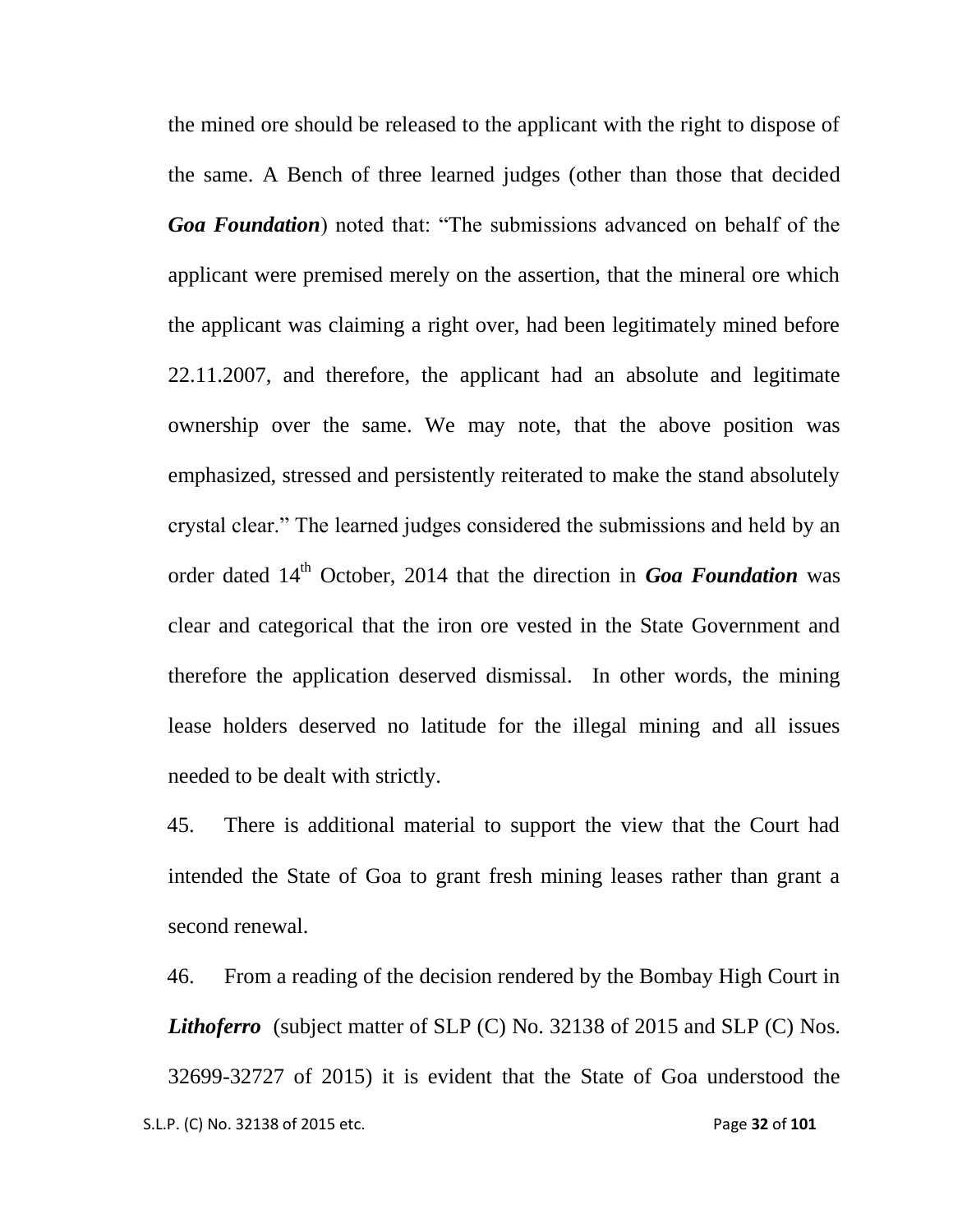decision of this Court in *Goa Foundation* to mean that fresh mining leases were required to be granted on the basis of a policy yet to be framed by the State of Goa and the issue of second renewals did not survive consideration. The contention of the learned Advocate General of the State of Goa in this regard is recorded by the High Court in the following words:

> "The learned Advocate General [of the State of Goa] took us through the Judgment of the Apex Court in Writ Petition (C) 435/2012 and relied upon the observations of the Supreme Court in paras 67, 68, 69 and 70. The learned Advocate General submitted that the Honourable Supreme Court has held that the deemed mining leases of the lessees in Goa expired on 22nd November, 1987 and the maximum of 20 years renewal period of the deemed mining leases in Goa as provided under subsection (2) of Section 8 of the MMDR Act, read with sub-Rules 8 and 9 of Rule 24-A of the MC Rules expired on 22nd November, 2007. **The learned Advocate General submitted that in view of these findings of the Supreme Court, there is no question of renewal of the mining leases. The learned Advocate General submitted that in terms of the Supreme Court decision, it is for the State Government to grant fresh leases in accordance with the policy which is yet to be framed.** The learned Advocate General submitted that the Supreme Court has kept Writ Petition (C) 435/2012 pending and, therefore, it is for the petitioners to approach the Supreme Court and seek appropriate orders. **The learned Advocate General submitted that the orders on which the petitioners rely, at the most show that the Government in principle has agreed for renewal of the leases for a further period of 20 years and the same was not a final decision. He submitted that in terms of the said decision of the Apex Court, it is for the State Government to frame a fresh mining policy and after framing the same, to decide granting of fresh mining leases.**" [Emphasis supplied by us].

47. While considering the submissions of the learned Advocate General

and learned counsel, the High Court noted that this Court was alive to the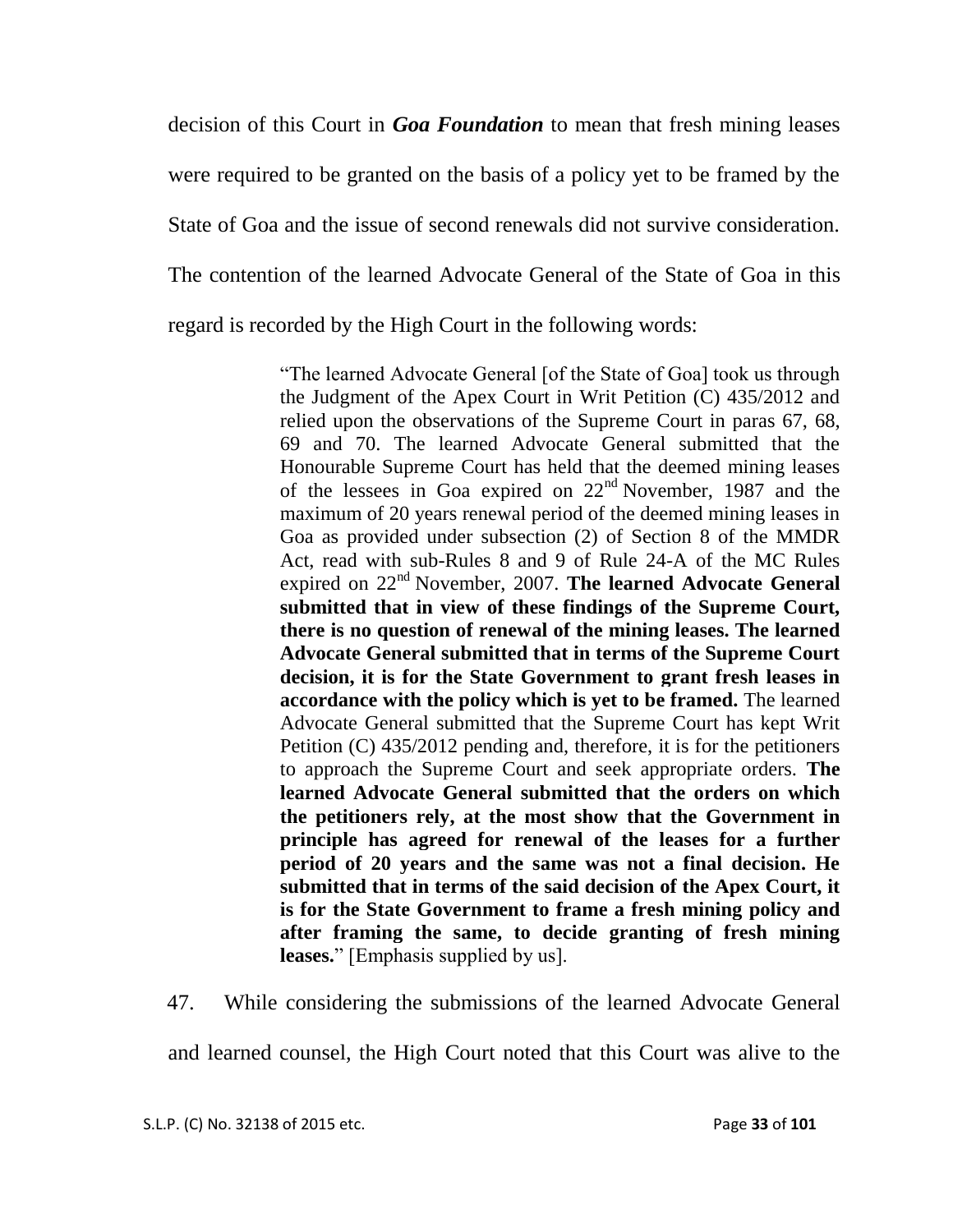fact that the State of Goa had granted in-principle second renewal to 28 mining leases and had collected renewal fees or stamp duty from 27 mining leases (presumably out of the 28 mining leases) as stated in the brief resume filed by the State of Goa in this Court. The High Court noted:

> (II) In the brief resume presented by the State of Goa and placed on record of the Supreme Court, in Writ Petition (C) 435/2012, it is inter alia, mentioned thus:

> "…Presently in the State of Goa, it is found that the Applications for Renewal were filed well within time as contemplated by Rule 24A of the Mineral Concession Rules, 1960. Presently, the State has ordered renewal of 28 mining leases, granted in principle approvals and has collected Renewal Fees/Stamp Duty from 27 Mining Leases."

48. In other words, notwithstanding the in-principle grant of second renewal of 28 mining leases and collection of renewal fees or stamp duty, this Court in *Goa Foundation* consciously required the State of Goa to grant fresh leases. What is equally significant is that the State of Goa also understood the decision of the Court in the same manner and intended to act on that basis.

49. Unfortunately, the State of Goa was overtaken by events in that the High Court delivered its judgment in *Lithoferro* on 13<sup>th</sup> August, 2014 and while doing so, it misunderstood or incorrectly appreciated the decision of this Court in *Goa Foundation* and disagreed with the view of the State of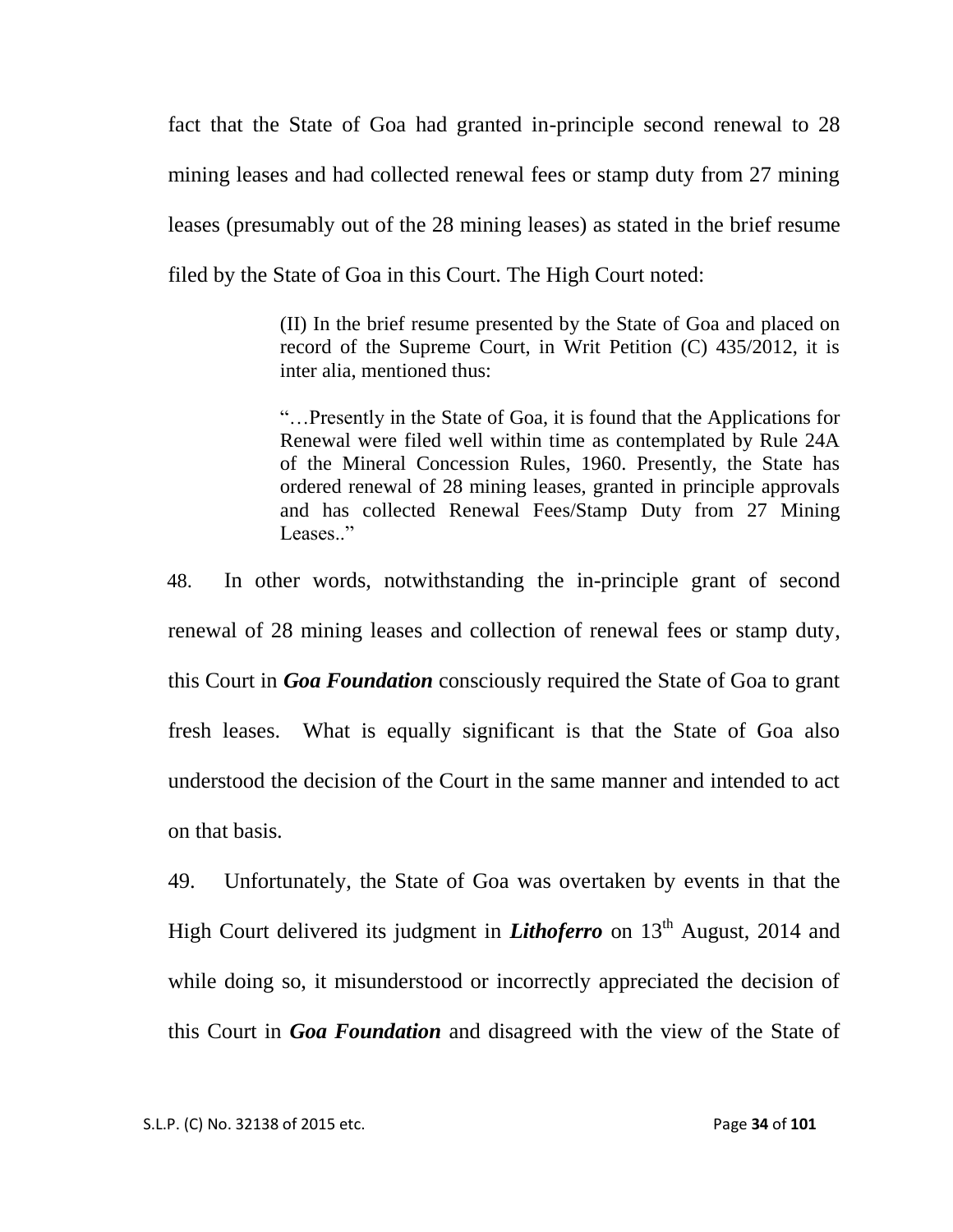Goa. While this Court had required the State of Goa to grant fresh mining leases and the State of Goa was willing to comply with this direction, the High Court instead directed it to execute mining leases under Section 8(3) of the MMDR Act in respect of those who had paid the renewal fees or stamp duty. The High Court also directed the State of Goa to decide their pending second renewal applications within a period of three months keeping in mind the provisions of Section 8(3) of the MMDR Act (presumably after paying the renewal fees or stamp duty in terms of the Government order of  $21<sup>st</sup>$ February, 2013). The understanding by the High Court of the decision of this Court in *Goa Foundation* is totally incorrect.

50. It appears from the contents of the Grant of Mining Leases Policy that in view of the decision of this Court in *Goa Foundation* the State was actively considering a policy for granting fresh mining leases by considering several factors. However, the decision and directions of the High Court supervened leaving no choice, according to the State, but to completely abandon the process of grant of fresh mining leases through the process of competitive bidding for earning revenue and justify the abandonment.

 S.L.P. (C) No. 32138 of 2015 etc. Page **35** of **101** 51. As per the Grant of Mining Leases Policy, the State of Goa therefore had two realistic options before it: (i) To implement the judgment and order of this Court in *Goa Foundation* (as understood by the State of Goa) and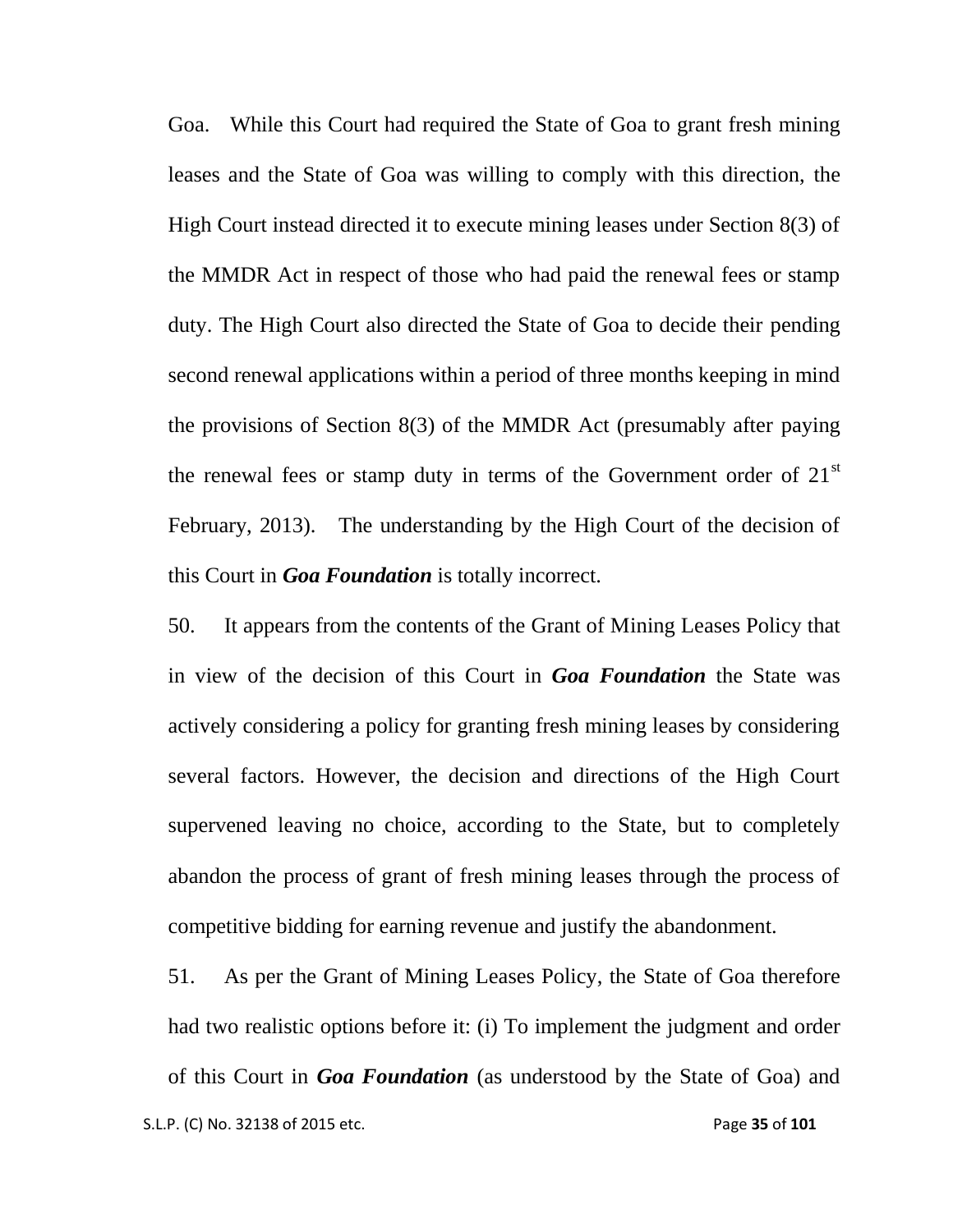grant fresh mining leases in the manner felt appropriate and in accordance with law; (ii) To abide by the judgment of the High Court (and its understanding of the judgment of this Court in *Goa Foundation* while rejecting its understanding by the State of Goa) and grant second renewal to the mining leases in terms of Section 8(3) of the MMDR Act. The State of Goa appears to have taken the view that challenging the decision of the High Court (and therefore abiding by the decision of this Court) would delay the commencement of mining operations. The State took into consideration that a substantial portion of its revenue comes from the mining sector and that the State had been virtually starved of funds on account of stoppage of mining operations. Therefore, the State decided to grant a second renewal to the mining leases and not grant fresh leases. This is quite apparent from the contents of the Grant of Mining Leases Policy wherein the above facts and conclusions have been stated in greater detail. Was this decision correct? 52. Learned counsel for the mining lease holders submitted that the renewal of a mining lease is equivalent to or amounts to the grant of a fresh lease and therefore when the mining leases were renewed, it amounted to the grant of a fresh lease in compliance with the directions of this Court. Reliance was placed upon *Delhi Development Authority v. Durga Chand*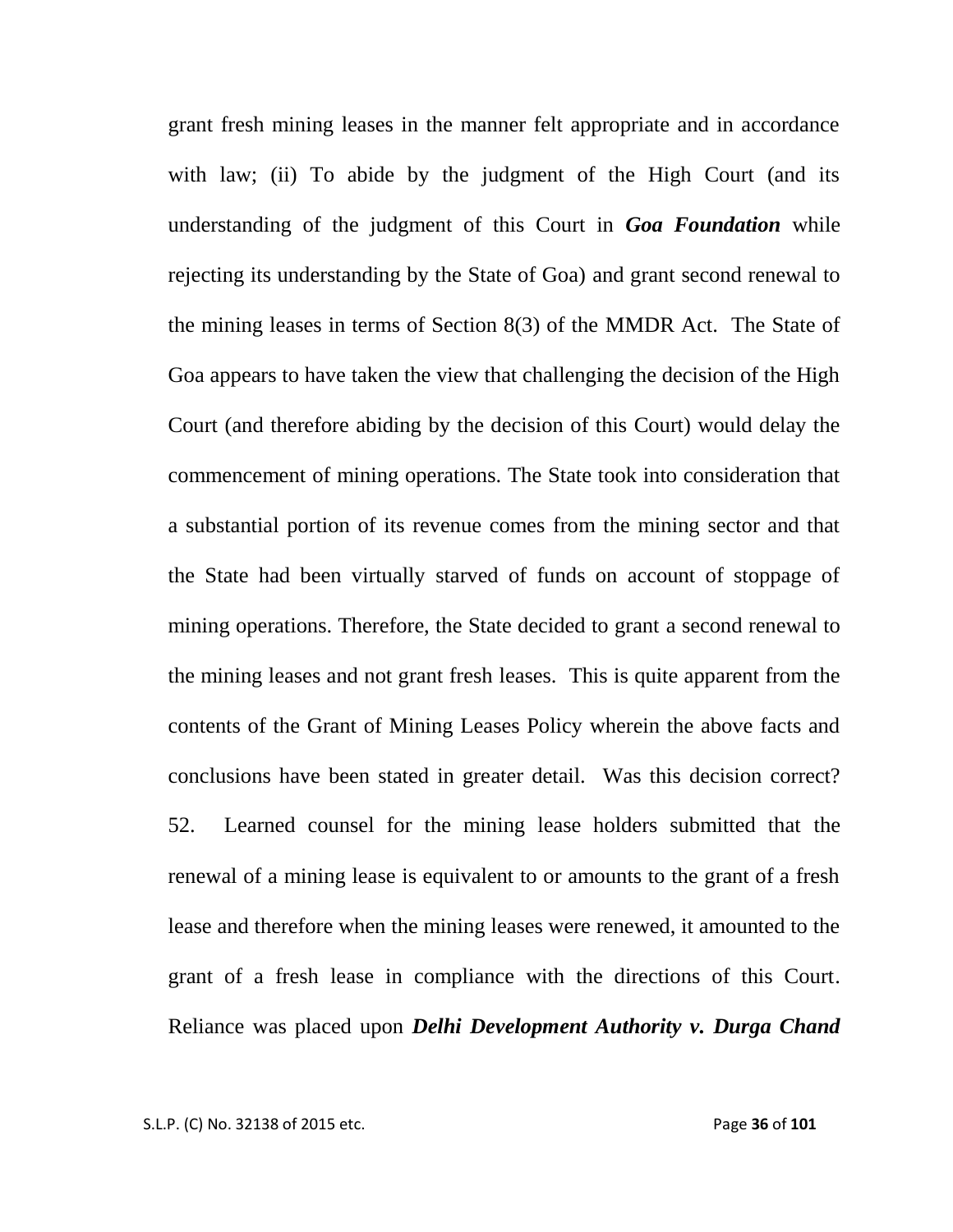**Kaushish**<sup>11</sup> wherein this Court held:

**"**A renewal of a lease is really the grant of a fresh lease. It is called a "renewal" simply because it postulates the existence of a prior lease which generally provides for renewals as of right. In all other respects, it is really a fresh lease."

53. Reference was also made to *Provash Chandra Dalui v. Biswanath Banerjee*<sup>12</sup> in which it was held in paragraph 14 of the Report that there is a distinction between extension of a lease and renewal of a lease. We do not find any relevance of this to our discussion. Reference was also made to the view expressed in *M.C. Mehta v. Union of India*<sup>13</sup> wherein this Court noted that it is settled law that grant of renewal is a fresh grant and must be consistent with law.

54. Finally reliance was placed on *State of West Bengal v. Calcutta Mineral Supply Company Private Limited*<sup>14</sup> in which decision it was noted in paragraph 31 of the Report that the renewal of a lease is a fresh grant. This decision also refers to *Gajraj Singh v. State Transport Appellate Tribunal*<sup>15</sup> wherein this Court observed in paragraph 38 of the Report that the grant of renewal is a fresh grant though it breathes life into the operation of the previous lease or licence granted.

l

 $^{11}$  (1973) 2 SCC 825

<sup>&</sup>lt;sup>12</sup> 1989 Supp (1) SCC 487

<sup>13</sup> (2004) 12 SCC 118

 $14$  (2015) 8 SCC 655

<sup>&</sup>lt;sup>15</sup> (1997) 1 SCC 650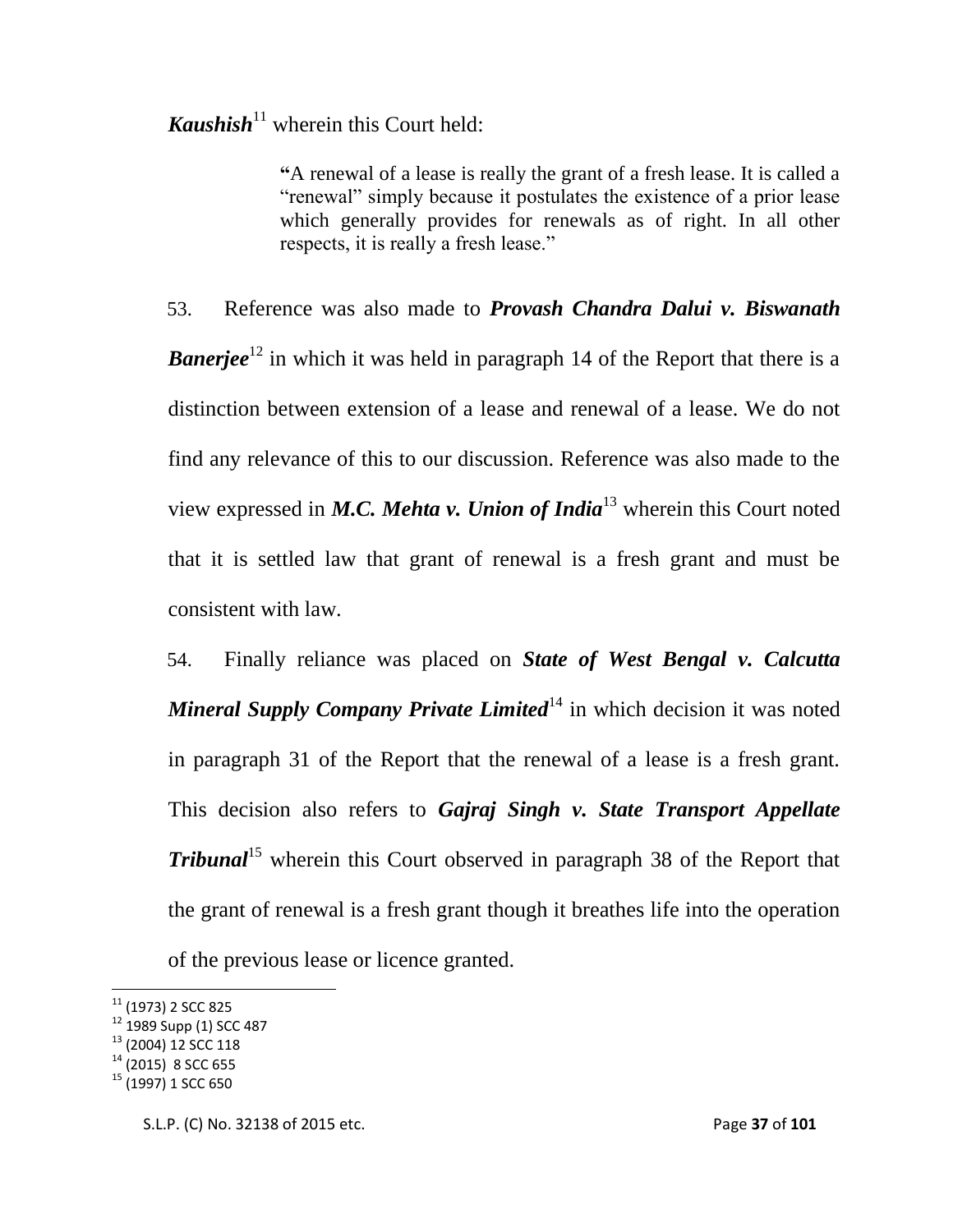55. There is no doubt that the renewal of a lease is virtually the same as the grant of a fresh lease but a converse direction to grant a mining lease cannot be understood to mean granting a renewal of a mining lease. Obviously, the grant of a fresh lease is not the same as the renewal of a lease and when the Court in *Goa Foundation* required the State of Goa to grant a fresh lease, it did not require the State to renew the existing (expired) lease. The Court could have explicitly declared and directed the State of Goa to grant a second renewal of the mining leases rather than to say it in a roundabout manner that it should do so by granting a fresh lease equivalent to a renewal. We simply cannot accept the submissions made by learned counsel for the mining lease holders in this regard.

56. That apart, as we have already noted above, the context and material on record disabuse the thought that the Court in *Goa Foundation* did not mandate the grant of fresh mining leases in accordance with law.

57. Learned counsel for the mining lease holders contended that the very same learned judges that decided *Goa Foundation* permitted the State Government in *Common Cause v. Union of India*<sup>16</sup> to consider granting a second renewal of mining leases under Section 8(3) of the MMDR Act. Therefore the requirement in *Goa Foundation* for the grant of 'fresh leases'

 $^{16}$  (2014) 14 SCC 155

S.L.P. (C) No. 32138 of 2015 etc. Page **38** of **101**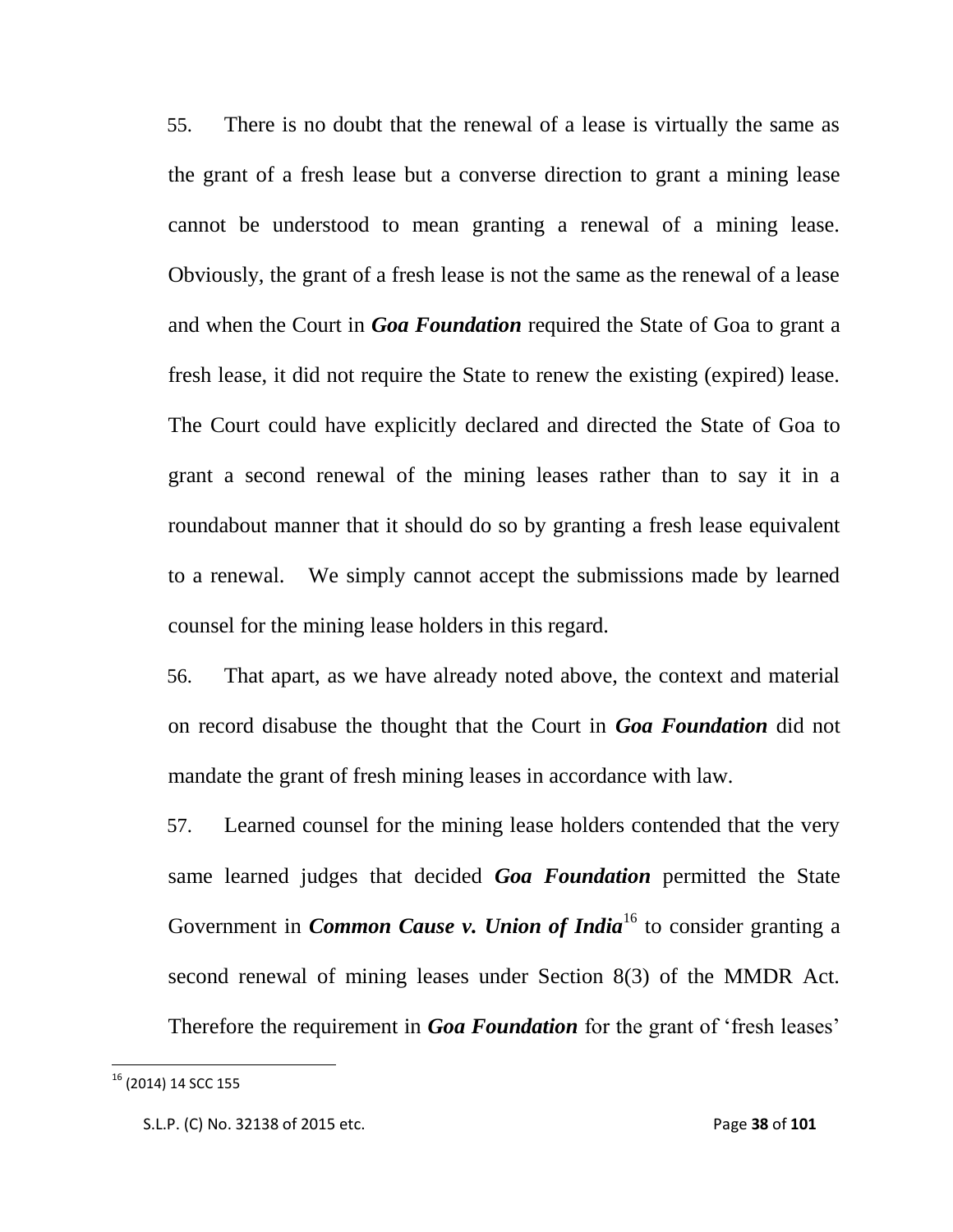must be understood in a manner similar to what was directed in *Common Cause*. We are unable to accept this contention. The direction given in *Common Cause* was an interim direction and not a final direction as in *Goa Foundation*. Moreover, the facts in both cases are not at all similar so as to warrant a similar order being passed or understood. Finally, the fact that the same set of learned judges thought it fit to direct the grant of 'fresh leases' in one set of cases and thought it fit to direct consideration of a "second renewal' in another set of cases indicates that the learned judges were aware of the difference in directions. Therefore when the leaned judges directed the grant of "fresh leases" in *Goa Foundation* it was a deliberate and conscious decision distinct and different from granting a second renewal of expired mining leases.

58. In our opinion, the direction in *Goa Foundation* is quite clear and instead of considering the grant of a second renewal of the mining leases, the State of Goa was required to consider the grant of fresh mining leases. Therefore the decision of the State of Goa to grant a second renewal of the mining leases is erroneous, contrary to the decision in *Goa Foundation* and must be and is quashed.

#### **Whether the State of Goa should have auctioned the mining leases?**

 S.L.P. (C) No. 32138 of 2015 etc. Page **39** of **101** 59. As mentioned in the Grant of Mining Leases Policy there were several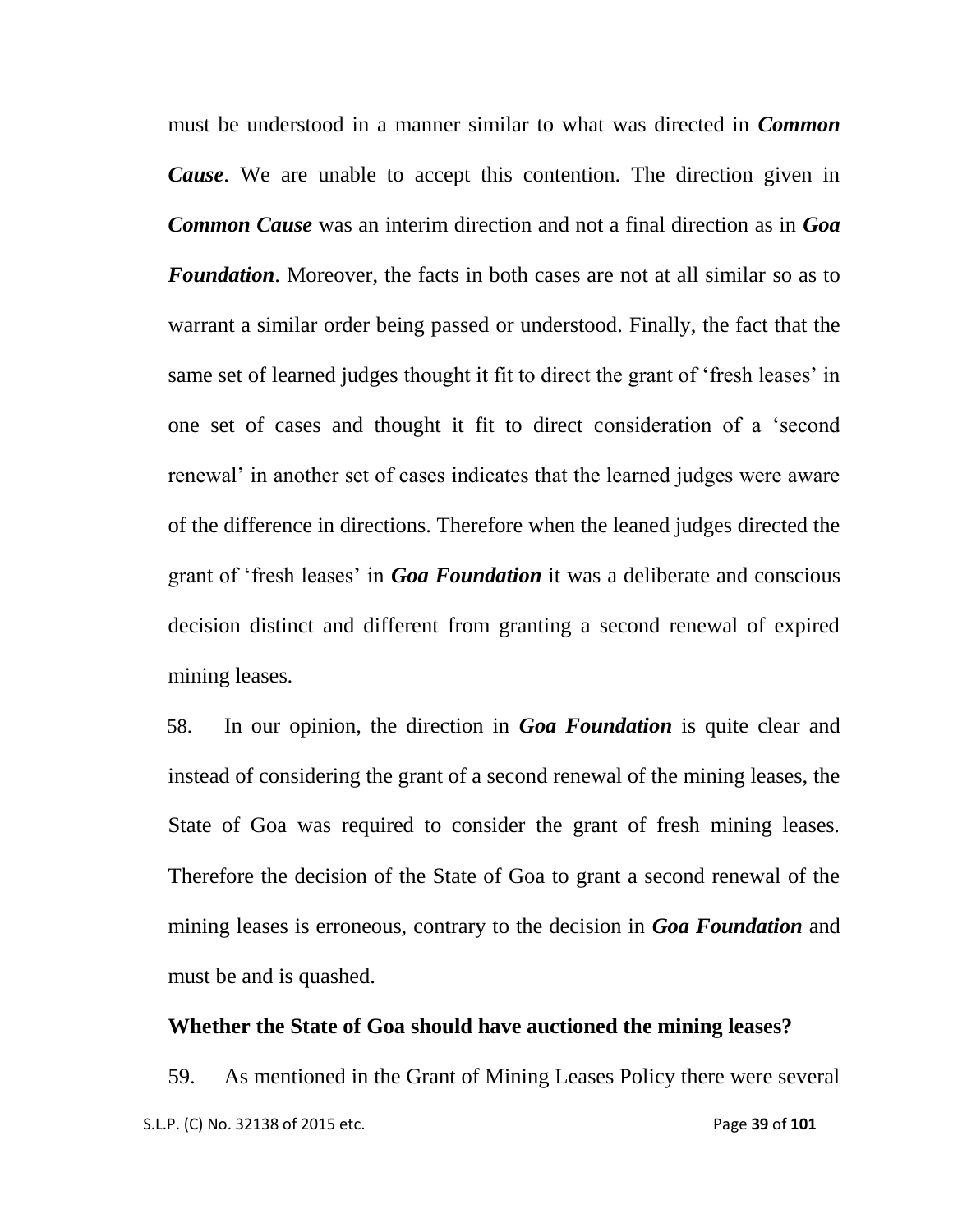options available to the State of Goa. It took the view that all its options were foreclosed post the decision of the High Court and it was obliged to grant a second renewal of the mining leases. We have already held that this was not so and that the decision to grant a second renewal of the mining leases was erroneous and fresh leases were required to be granted in accordance with the decision in *Goa Foundation*. In view of our conclusion, the discussion on whether the State of Goa should have auctioned the mining leases through a process of competitive bidding is now rendered academic. However, since detailed submissions were made by learned counsel on both sides, including by the learned Additional Solicitor General, we propose to express our views on the subject.

60. The discussion on the question of auction being the only method of allocation or disposal of natural resources arose due to the view expressed by this Court in *Centre for Public Interest Litigation v. Union of India*. <sup>17</sup> In that decision (hereafter referred to as *CPIL* – although this case is generally referred to as the 2G scam case) the Court dealt with the question of following a non-discriminatory policy for alienation of natural resources. While doing so it was observed that an auction is "perhaps the best method for discharging this burden" and concluded by holding that "while

 $^{17}$  (2012) 3 SCC 1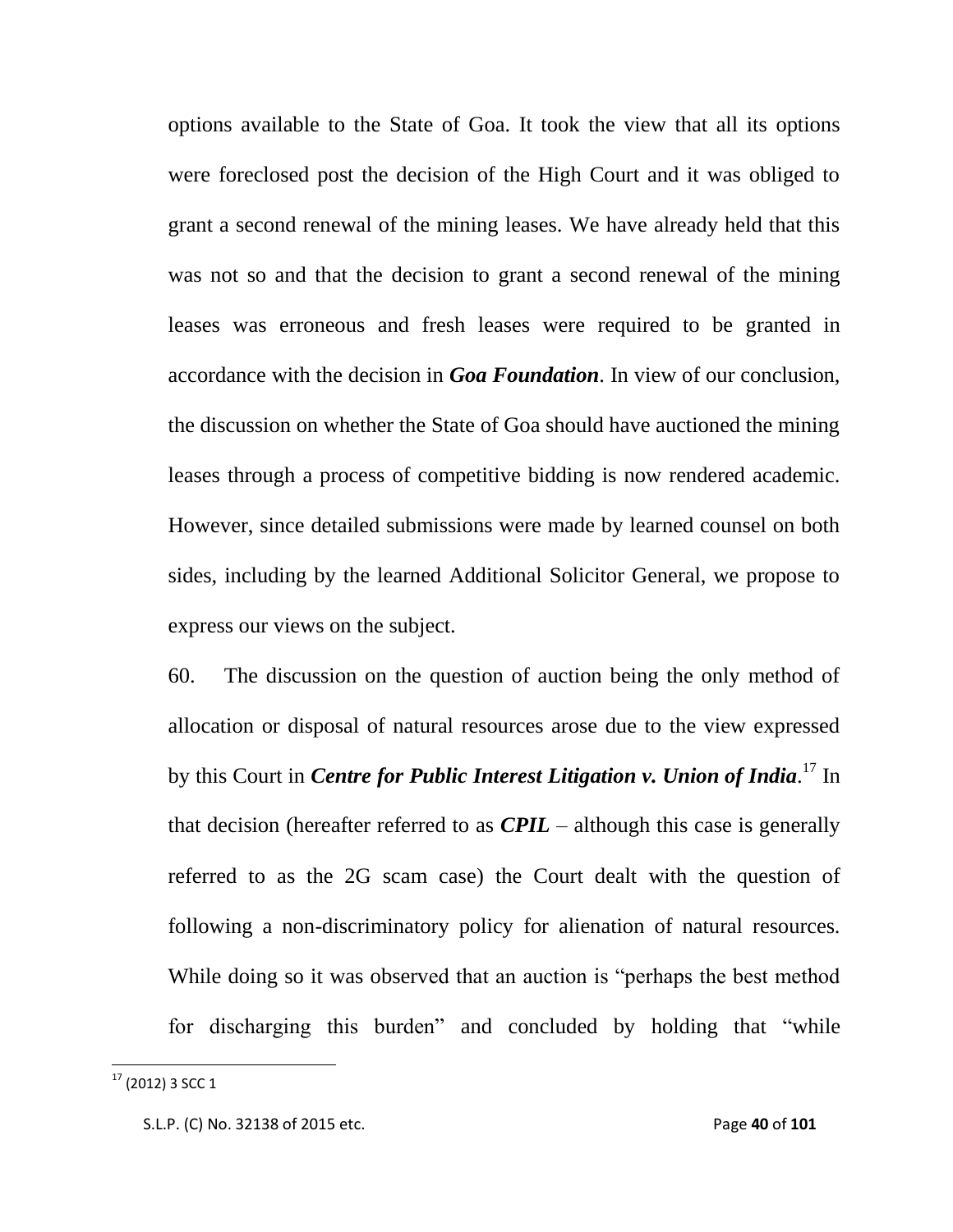transferring or alienating the natural resources, the State is duty-bound to adopt the method of auction by giving wide publicity so that all eligible persons can participate in the process." This led to the belief that the view of this Court was that natural resources should be alienated or disposed of *only*  by auction and by no other method. The Court held in paragraphs 95 and 96 of the Report as follows:

> "This Court has repeatedly held that wherever a contract is to be awarded or a licence is to be given, the public authority must adopt a transparent and fair method for making selections so that all eligible persons get a fair opportunity of competition. To put it differently, the State and its agencies/instrumentalities must always adopt a rational method for disposal of public property and no attempt should be made to scuttle the claim of worthy applicants. When it comes to alienation of scarce natural resources like spectrum, etc. it is the burden of the State to ensure that a non-discriminatory method is adopted for distribution and alienation, which would necessarily result in protection of national/public interest.

> In our view, a duly publicised auction conducted fairly and impartially is perhaps the best method for discharging this burden and the methods like first-come-first-served when used for alienation of natural resources/public property are likely to be misused by unscrupulous people who are only interested in garnering maximum financial benefit and have no respect for the constitutional ethos and values. **In other words, while transferring or alienating the natural resources, the State is duty-bound to adopt the method of auction by giving wide publicity so that all eligible persons can participate in the process.**" [Emphasis supplied by us].

# 61. In *Manohar Lal Sharma v. Principal Secretary*<sup>18</sup> a Bench of 3 judges

of this Court paraphrased the above passages and observed that the view

 $^{18}$  (2014) 9 SCC 516

S.L.P. (C) No. 32138 of 2015 etc. Page **41** of **101**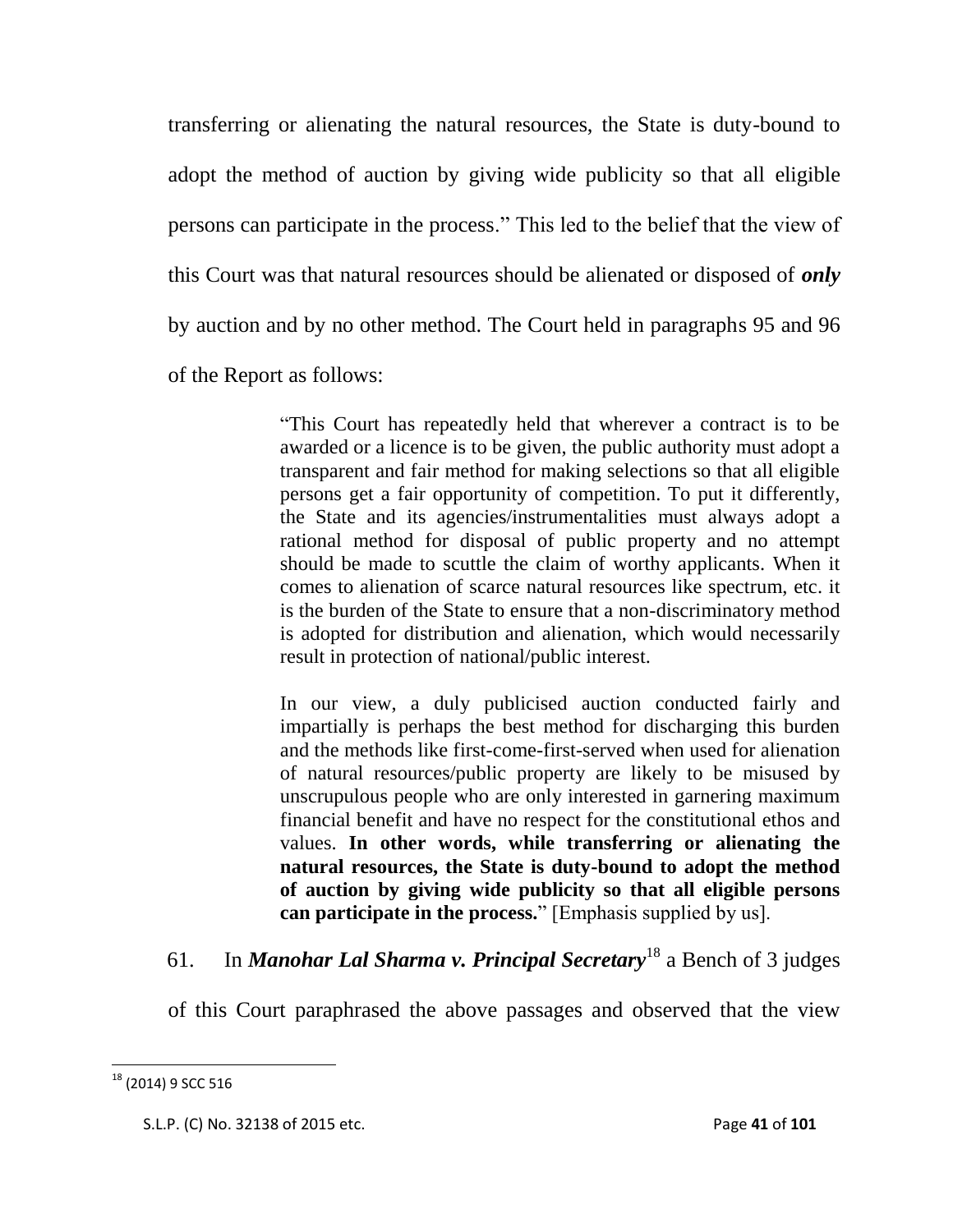expressed in *CPIL* necessitated a reference by the President of India to this

Court under Article 143(1) of the Constitution being *Special Reference No.* 

# *1 – Natural Resources Allocation*. 19

62. What was the Advisory Opinion given by this Court in *Natural Resources Allocation*? Among the questions referred for opinion were the following:

> *Question 1***.** Whether the only permissible method for disposal of all natural resources across all sectors and in all circumstances is by the conduct of auctions?

> *Question 2.* Whether a broad proposition of law that only the route of auctions can be resorted to for disposal of natural resources does not run contrary to several judgments of the Supreme Court including those of the larger Benches?

63. In the Reference, it was submitted before the Constitution Bench that paragraphs 94 to 96 in *CPIL* laid down the ratio vis-à-vis disposal of natural resources. It was argued that "these paragraphs lay down, as a proposition of law, that all natural resources across all sectors, and in all circumstances are to be disposed of by way of public auction, and on the other [hand], it was urged that the observations therein were made only qua spectrum."

64. The submissions made by learned counsel were then discussed and thereafter this Court recorded its conclusions between paragraphs 82 and 84

of *Natural Resources Allocation*. In paragraph 84, it was held:

 $^{19}$  (2012) 10 SCC 1

S.L.P. (C) No. 32138 of 2015 etc. Page **42** of **101**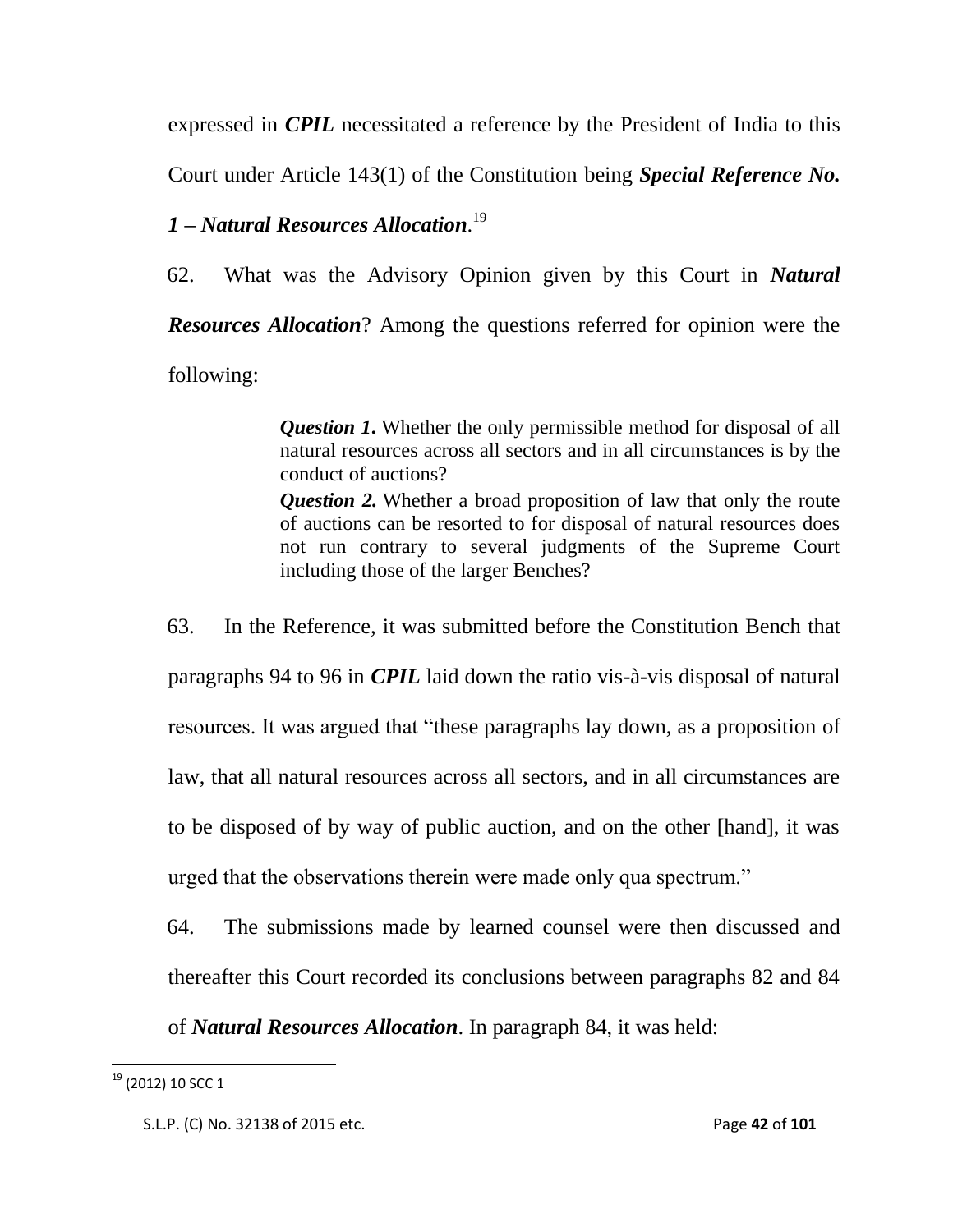"84. Thus, having come to the conclusion **that**  $2G$  case<sup>20</sup> does not **deal with modes of allocation for natural resources, other than spectrum**, we shall now proceed to answer the first question of the Reference pertaining to other natural resources, as the question subsumes the essence of the entire reference, particularly the set of first five questions." [Emphasis supplied by us].

65. Thereafter, while answering the first question in the Reference, the Court considered the issue from various perspectives. It first dealt with the issue in the context of Article 14 and Article 39(b) of the Constitution and concluded in paragraph 120 of the Report that the disposal of natural resources for revenue maximization through auctions is not a constitutional mandate. It was held:

> "Therefore, in conclusion, the submission that the mandate of Article 14 is that any disposal of a natural resource for commercial use must be for revenue maximisation, and thus by auction, is based neither on law nor on logic. **There is no constitutional imperative in the matter of economic policies—Article 14 does not predefine any economic policy as a constitutional mandate.** Even the mandate of Article 39(*b*) imposes no restrictions on the means adopted to subserve the public good and uses the broad term "distribution", suggesting that the methodology of distribution is not fixed. Economic logic establishes that alienation/allocation of natural resources to the highest bidder may not necessarily be the only way to subserve the common good, and at times, may run counter to public good. Hence, it needs little emphasis that disposal of all natural resources through auctions is clearly not a constitutional mandate." [Emphasis supplied by us].

66. The issue was then considered from the standpoint of legitimate

deviations from an auction. After adverting to several decisions of this Court

 $^{20}$  Centre for Public Interest Litigation v. Union of India (CPIL case or 2G scam case)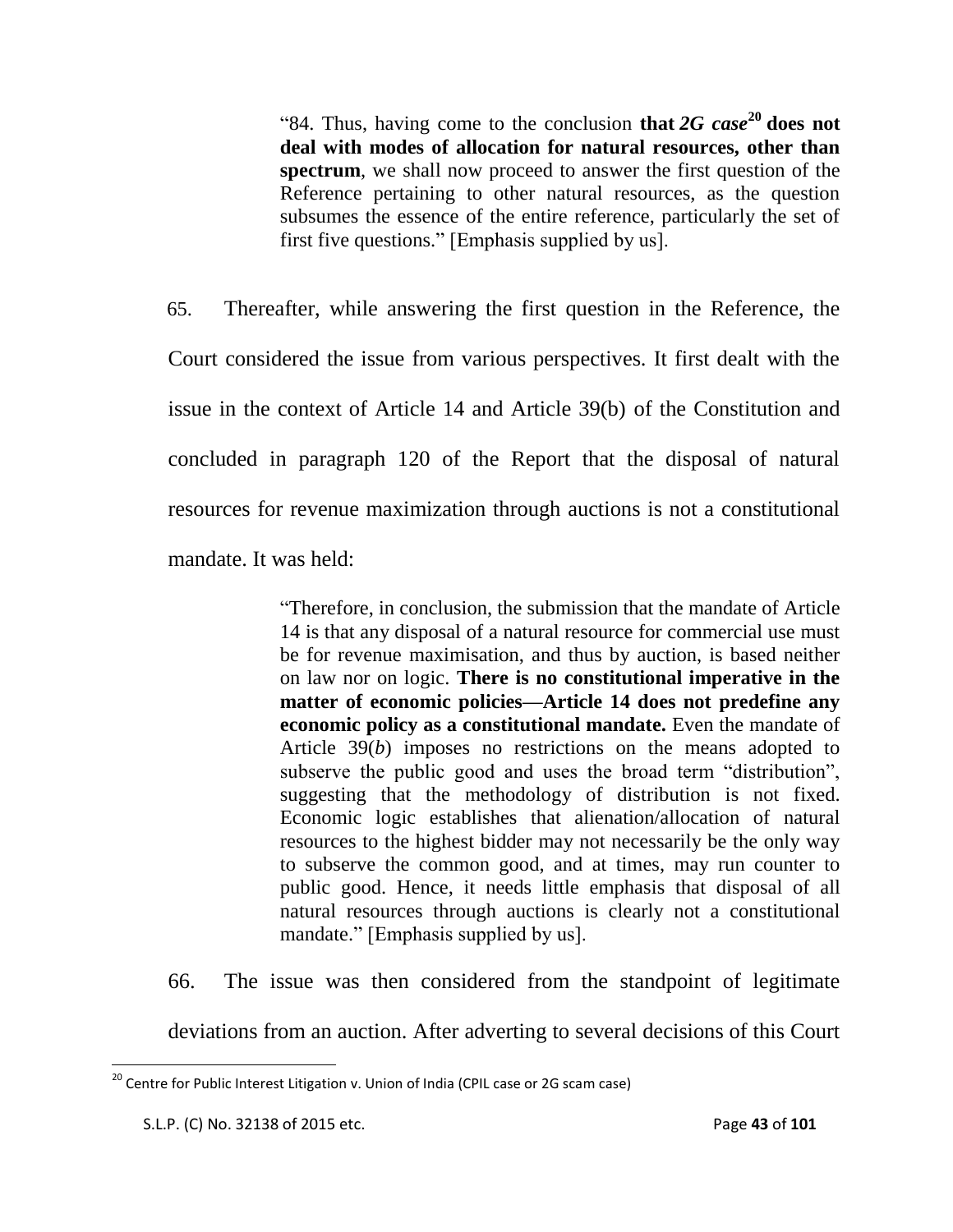where auctions were not the favoured method of allocation of natural resources, it was held between paragraphs 129 and 131 of the Report as follows:

> "Hence, it is manifest that there is no constitutional mandate in favour of auction under Article 14. The Government has repeatedly deviated from the course of auction and this Court has repeatedly upheld such actions. The judiciary tests such deviations on the limited scope of arbitrariness and fairness under Article 14 and its role is limited to that extent. **Essentially, whenever the object of policy is anything but revenue maximisation, the executive is seen to adopt methods other than auction**.

> *A fortiori*, besides legal logic, mandatory auction may be contrary to economic logic as well. Different resources may require different treatment. Very often, exploration and exploitation contracts are bundled together due to the requirement of heavy capital in the discovery of natural resources. **A concern would risk undertaking such exploration and incur heavy costs only if it was assured utilisation of the resource discovered: a prudent business venture would not like to incur the high costs involved in exploration activities and then compete for that resource in an open auction.** The logic is similar to that applied in patents. Firms are given incentives to invest in research and development with the promise of exclusive access to the market for the sale of that invention. Such an approach is economically and legally sound and sometimes necessary to spur research and development. Similarly, bundling exploration and exploitation contracts may be necessary to spur growth in a specific industry.

> Similar deviation from auction cannot be ruled out when the object of a State policy is to promote domestic development of an industry, like in *Kasturi Lal case*<sup>21</sup> discussed above. However, these examples are purely illustrative in order to demonstrate that **auction cannot be the sole criterion for alienation of all natural resources**." [Emphasis supplied by us].

 $21$  (1980) 4 SCC 1

S.L.P. (C) No. 32138 of 2015 etc. Page **44** of **101**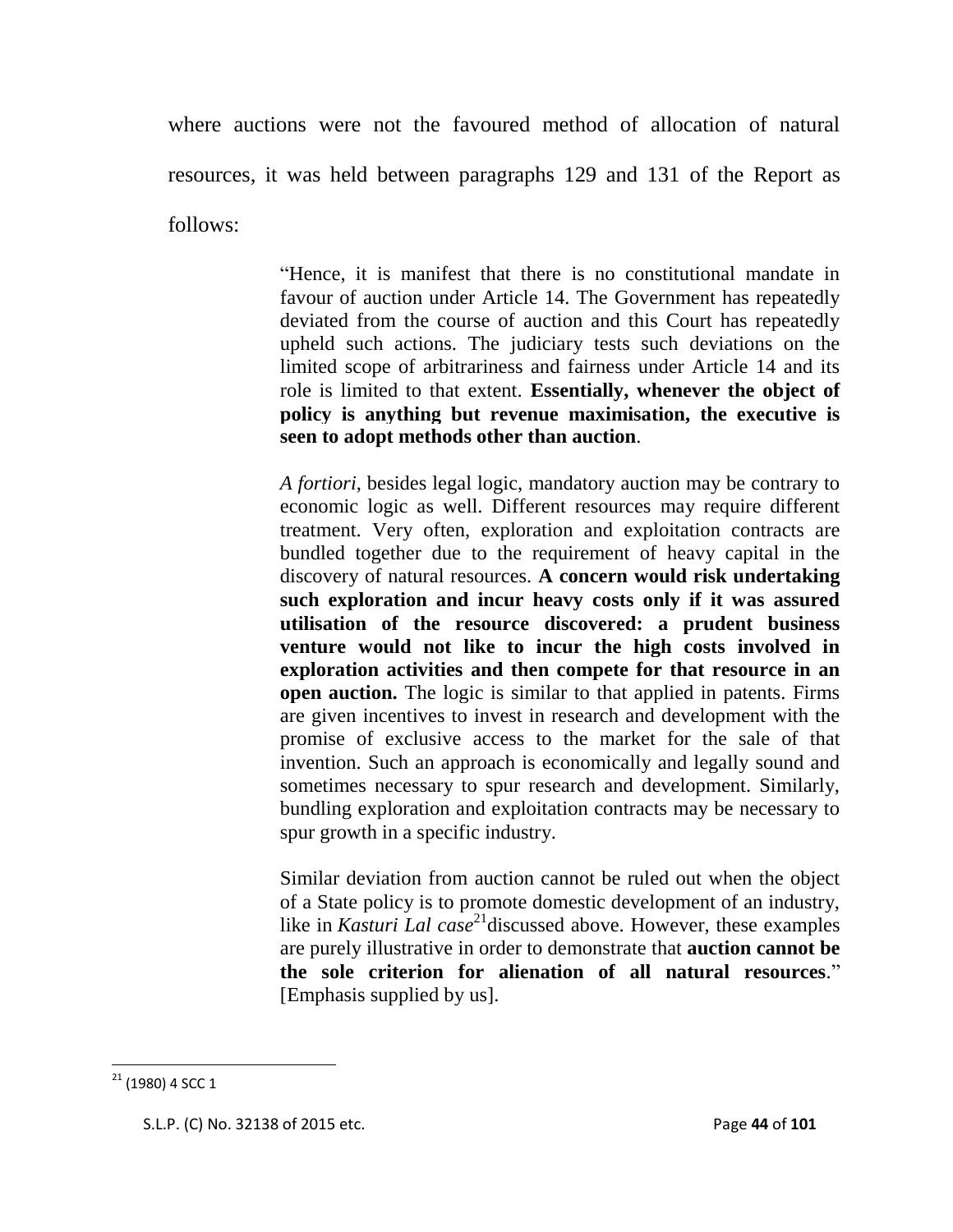67. Finally, the issue was considered from the point of view of the potential of abuse in allocation of natural resources other than through auction and in this context it was held in paragraph 135 of the Report:

> "Therefore, a potential for abuse cannot be the basis for striking down a method as ultra vires the Constitution. **It is the actual abuse itself that must be brought before the court for being tested on the anvil of constitutional provisions.** In fact, it may be said that even auction has a potential of abuse, like any other method of allocation, but that cannot be the basis of declaring it as an unconstitutional methodology either. These drawbacks include cartelisation, the "winner's curse" (the phenomenon by which a bidder bids a higher, unrealistic and unexecutable price just to surpass the competition; or where a bidder, in case of multiple auctions, bids for all the resources and ends up winning licences for exploitation of more resources than he can pragmatically execute), etc. However, all the same, auction cannot be called ultra vires for the said reasons and continues to be an attractive and preferred means of disposal of natural resources especially when revenue maximisation is a priority. Therefore, **neither auction, nor any other method of disposal can be held ultra vires the Constitution, merely because of a potential abuse**." [Emphasis supplied by us].

68. The conclusion arrived at by the Constitution Bench was then recorded between paragraphs 148 and 150 of the Report in the following words:

> "In our opinion, **auction despite being a more preferable method of alienation/allotment of natural resources**, cannot be held to be a constitutional requirement or limitation for alienation of all natural resources and therefore, every method other than auction cannot be struck down as ultra vires the constitutional mandate.

> Regard being had to the aforesaid precepts, we have opined that auction as a mode cannot be conferred the status of a constitutional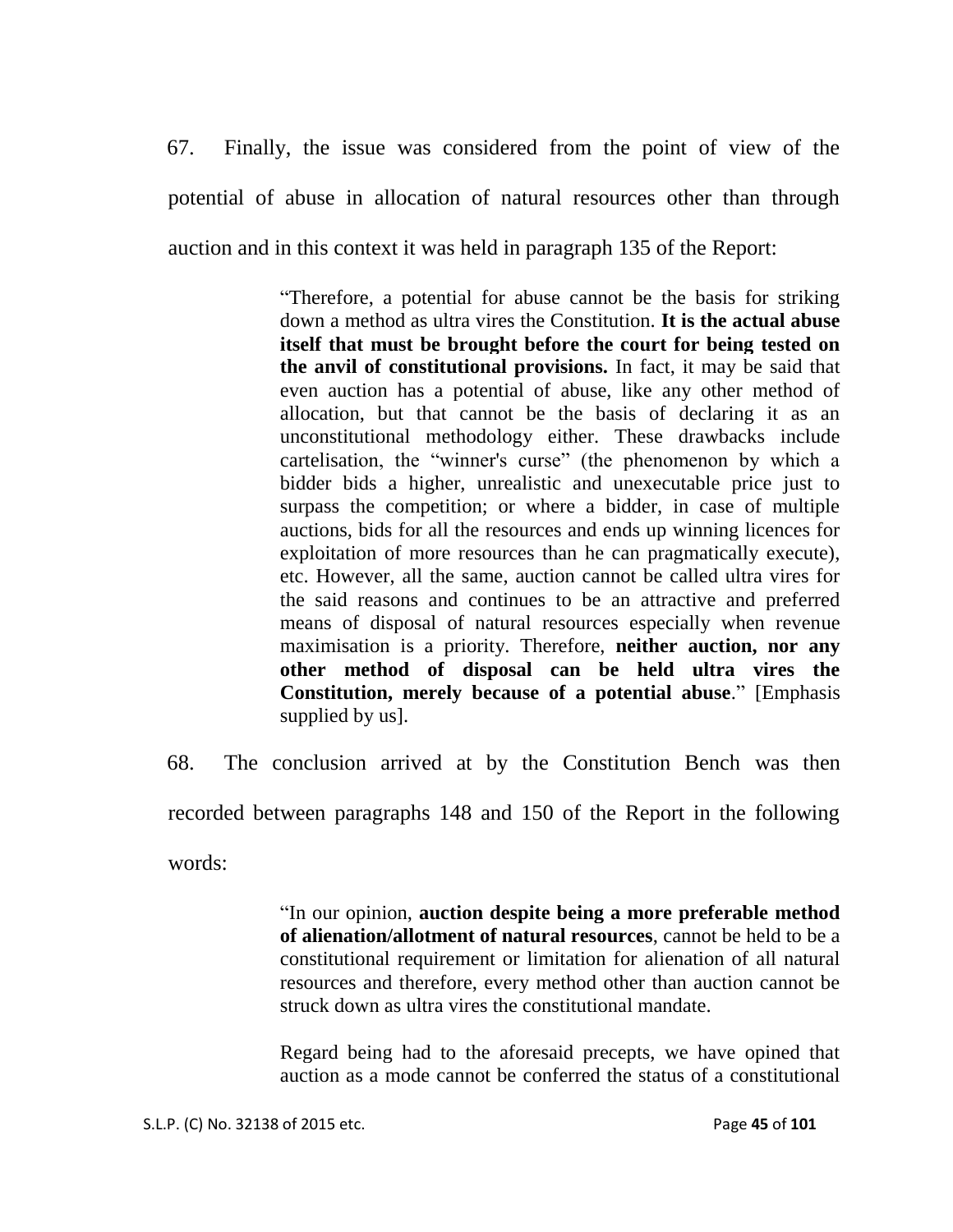principle. **Alienation of natural resources is a policy decision, and the means adopted for the same are thus, executive prerogatives. However, when such a policy decision is not backed by a social or welfare purpose, and precious and scarce natural resources are alienated for commercial pursuits of profit maximising private entrepreneurs, adoption of means other than those that are competitive and maximise revenue may be arbitrary and face the wrath of Article 14 of the Constitution**. Hence, rather than prescribing or proscribing a method, we believe, a judicial scrutiny of methods of disposal of natural resources should depend on the facts and circumstances of each case, in consonance with the principles which we have culled out above. Failing which, the Court, in exercise of power of judicial review, shall term the executive action as arbitrary, unfair, unreasonable and capricious due to its antimony with Article 14 of the Constitution.

**In conclusion, our answer to the first set of five questions is that auctions are not the only permissible method for disposal of all natural resources across all sectors and in all circumstances."**  [Emphasis supplied by us].

69. It is therefore more than explicit that there is no constitutional requirement (let alone a mandate) for allocation of natural resources through the auction method (other than spectrum) but at the same time the auction process should not be given a go-bye without any justification – the decision to give a go-bye is judicially reviewable though the scope of judicial review might be rather restricted. The melting pot of allocation of a natural resource, a social or welfare purpose and adherence to the requirements of Articles 14 and 39(b) of the Constitution in matters of policy was a great leap forward fashioned by the Constitution Bench. Consequently, while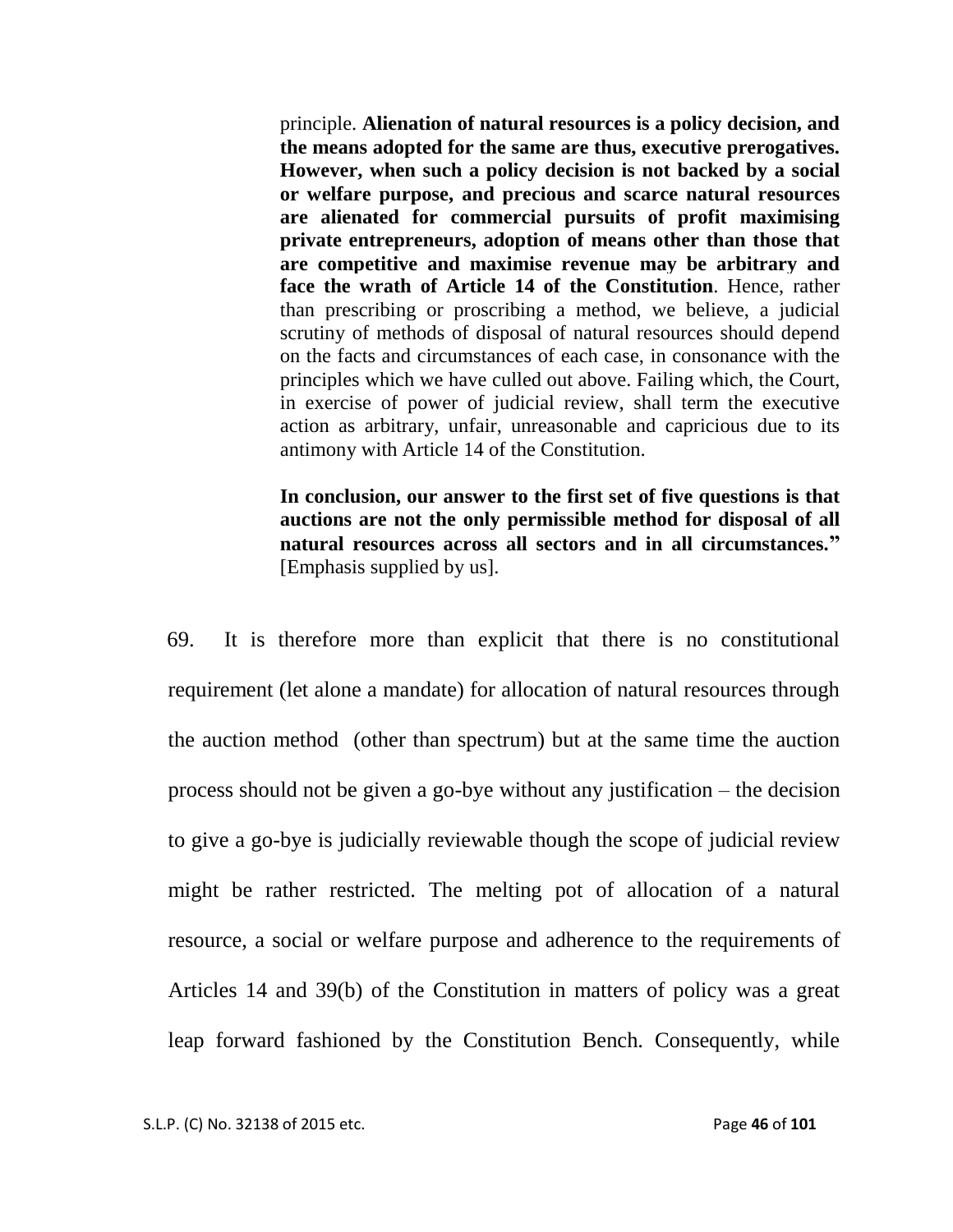there is no mandate, constitutional or otherwise, that natural resource allocation must be only by auction, it is certainly "a more preferable method". There are exceptions, such as when the natural resource allocation is for a "social or welfare purpose". On the other hand if the natural resource allocation is "for commercial pursuits of profit maximising private entrepreneurs" *de hors* any social or welfare purpose, then judicial review would be permissible and Article 14 of the Constitution would be attracted and if the executive action is found to be arbitrary, it would be struck down. Therefore, when it comes to natural resource allocation, the executive has a somewhat limited elbow room.

 S.L.P. (C) No. 32138 of 2015 etc. Page **47** of **101** 70. In his concurring opinion, Justice Khehar took the view (in paragraph 186 of the Report) that: "…when natural resources are made available by the State to private persons for commercial exploitation exclusively for their individual gains, the State's endeavour must be towards maximisation of revenue returns." [Emphasis supplied by us] The learned judge concluded his opinion by agreeing that an auction is one of the price recovery mechanisms, but not the only one for allocation of natural resources. "That should not be understood to mean that it can never be a valid method for disposal of natural resources." It was further held that natural resources cannot be alienated by way of largesse – there must be a reciprocal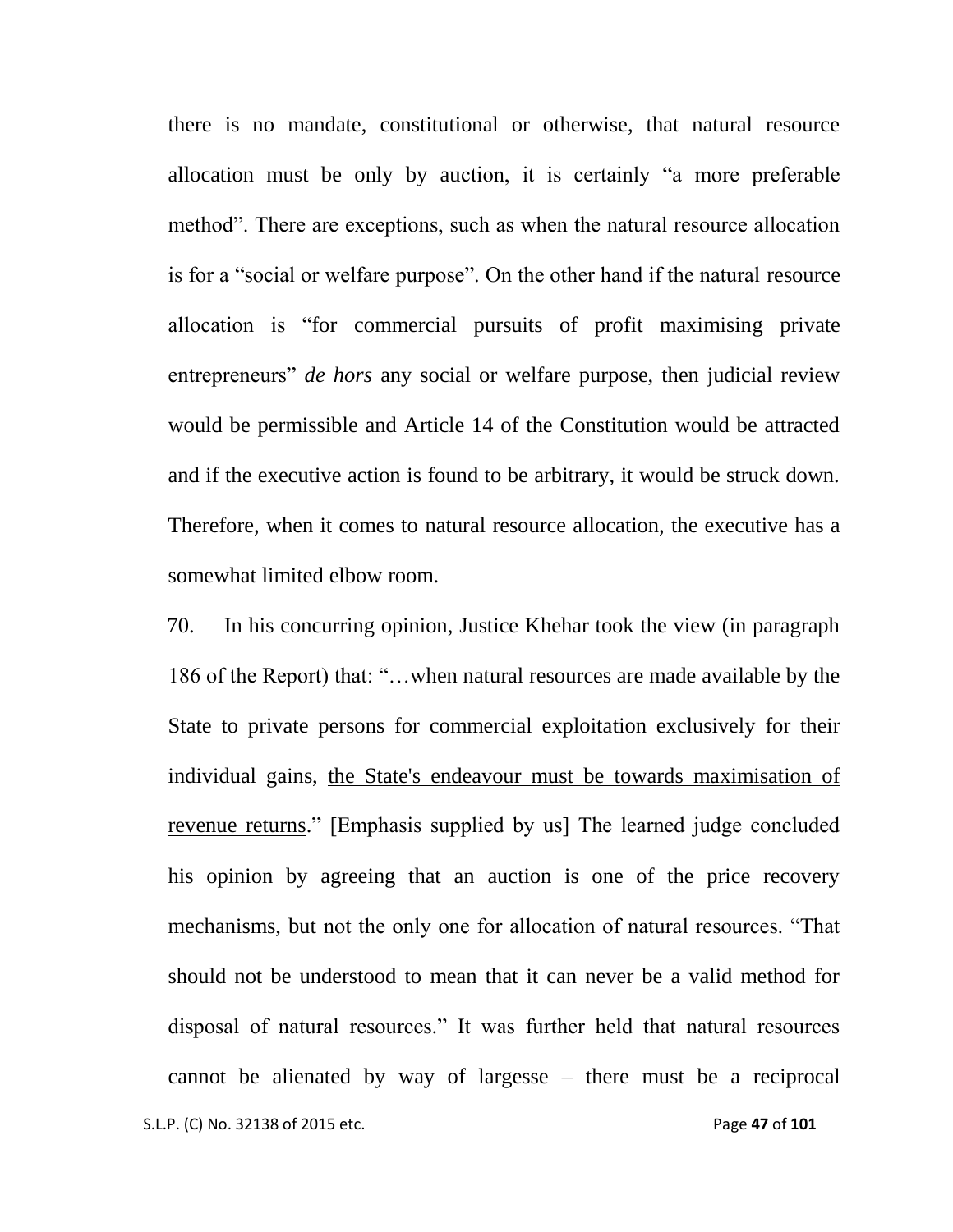consideration either in the form of earning revenue or sub-serving the

common good or both. The learned judge had this to say:

"The policy of allocation of natural resources for public good can be defined by the legislature, as has been discussed in the foregoing paragraphs. Likewise, policy for allocation of natural resources may also be determined by the executive. The parameters for determining the legality and constitutionality of the two are exactly the same. In the aforesaid view of the matter, there can be no doubt about the conclusion recorded in the main opinion that auction which is just one of the several price recovery mechanisms, cannot be held to be the only constitutionally recognised method for alienation of natural resources. That should not be understood to mean that it can never be a valid method for disposal of natural resources (refer to paras 186 to 188 of my instant opinion).

I would, therefore, conclude by stating that **no part of the natural resource can be dissipated as a matter of largesse, charity, donation or endowment, for private exploitation. Each bit of natural resource expended must bring back a reciprocal consideration. The consideration may be in the nature of earning revenue or may be to "best subserve the common good". It may well be the amalgam of the two. There cannot be a dissipation of material resources free of cost or at a consideration lower than their actual worth.** One set of citizens cannot prosper at the cost of another set of citizens, for that would not be fair or reasonable." [Emphasis supplied by us].

71. This issue was considered in *Goa Foundation* as well. The Court adverted to *Natural Resources Allocation* in paragraph 81 of the Report and pithily expressed its view that the manner of granting a mining lease is a policy decision of the State Government, but the decision can be examined by way of judicial review. It was held: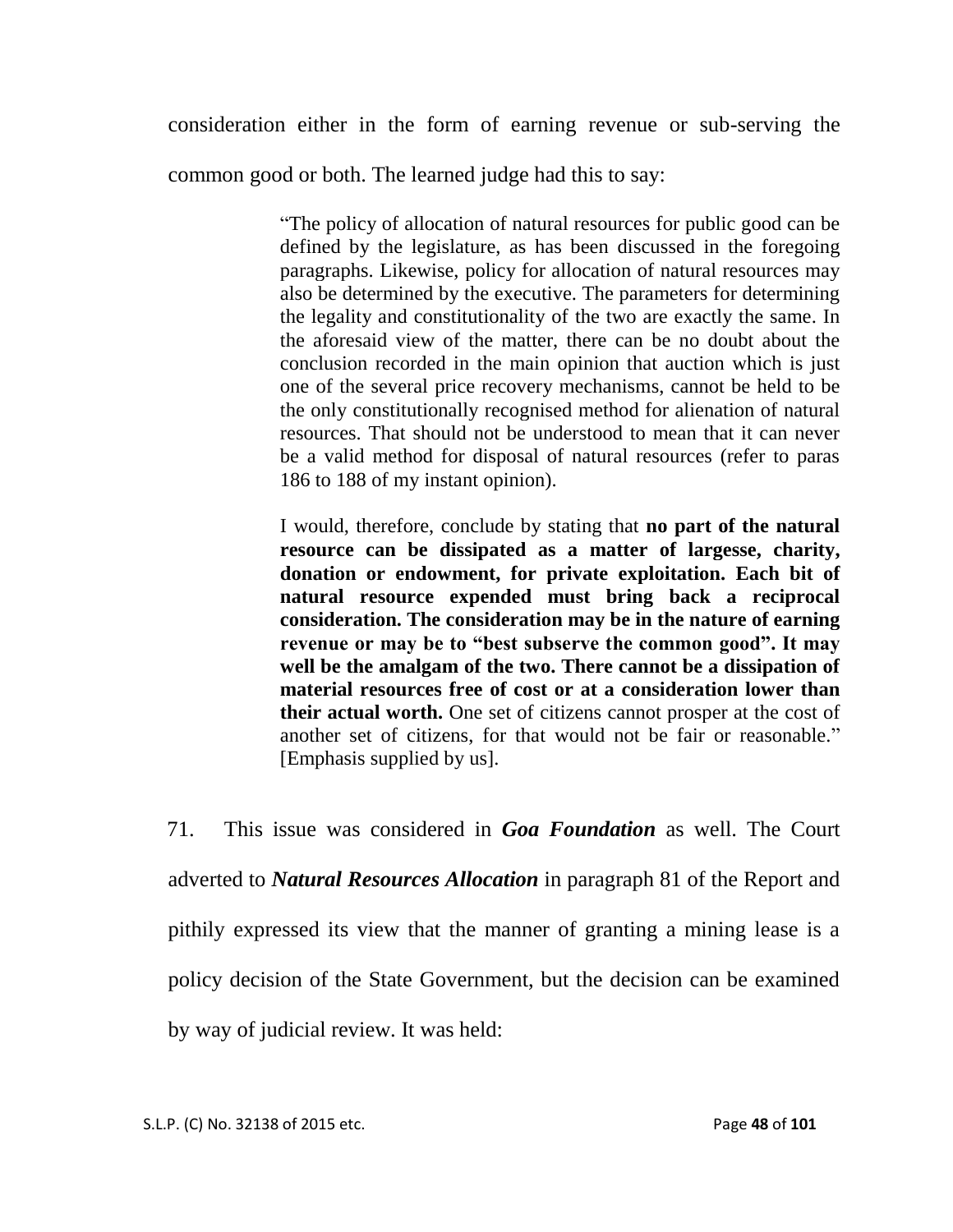"We are of the considered opinion that it is for the State Government to decide as a matter of policy in what manner the leases of these mineral resources would be granted, but this decision has to be taken in accordance with the provisions of the MMDR Act and the Rules made thereunder and in consonance with the constitutional provisions and the decision taken by the State of Goa to grant a mining lease in a particular manner or to a particular party can be examined by way of judicial review by the Court." [Emphasis supplied by us].

It was then declared in paragraph 87.5 of the Report that:

"It is for the State Government to decide as a matter of policy in what manner mining leases are to be granted in future **but the constitutionality or legality of the decision of the State Government can be examined by the Court in exercise of its power of judicial review.**" [Emphasis supplied by us].

Similarly, in *Manohar Lal Sharma* this Court adverted to the issue

and noted the following in paragraph 98 of the Report:

"The Constitution Bench [*Natural Resources Allocation*] clarified that the statement of law in *2G case* [*CPIL*] that while transferring or alienating the natural resources, the State is duty-bound to adopt the method of auction was confined to the specific case of spectrum and not for dispensation of all natural resources. The Constitution Bench said that findings of this Court in *2G case* were limited to the case of spectrum and not beyond that and that it did not deal with the modes of allocation for natural resources other than spectrum."

The Court also referred to the views expressed by Justice Khehar and

held, in paragraph 104 of the Report:

"In light of the above legal position, the argument that auction is the best way to select private parties as per Article 39(*b*) does not merit acceptance."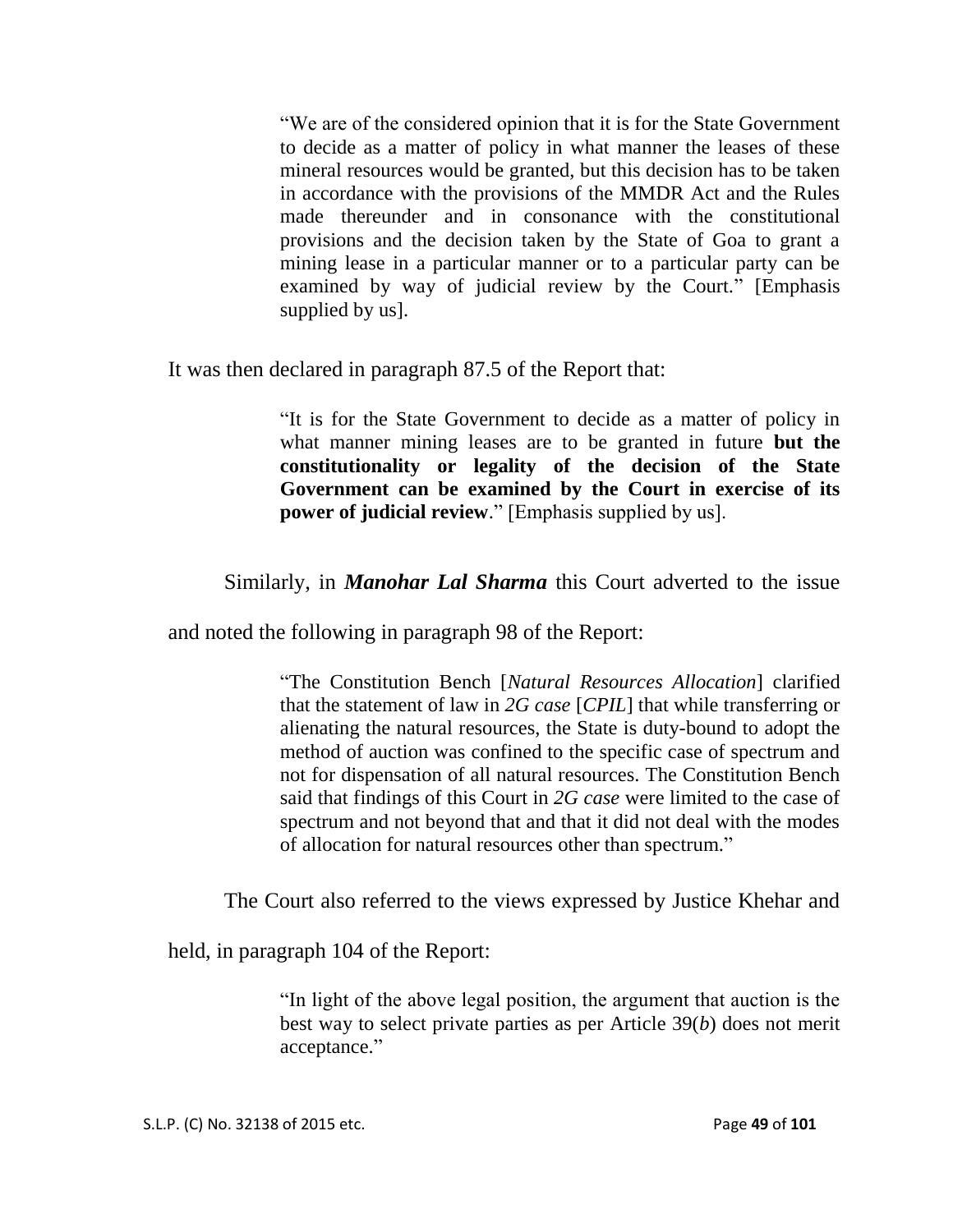72. This Court then exercised its power of judicial review and considered the merits of the explanation given by the Central Government for not adopting the competitive bidding route for the allocation of coal blocks. The various submissions made, the various hurdles faced (including objections of the State Governments) as well as the impracticality of opening up the allocation of coal blocks to competitive bidding were considered and then it was held (after opening the window of Article 14 of the Constitution) in paragraph 110 of the Report:

> "The above facts show that it took almost 8 years in putting in place allocation of captive coal blocks through competitive bidding. During this period, many coal blocks were allocated giving rise to present controversy, which was avoidable because competitive bidding would have brought in transparency, objectivity and very importantly given a level playing field to all applicants of coal and lowered the difference between the market price of coal and the cost of coal for the allottee by way of premium which would have accrued to the Government. Be that as it may, once it is laid down by the Constitution Bench of this Court in *Natural Resources Allocation* that the Court cannot conduct a comparative study of various methods of distribution of natural resources and cannot mandate one method to be followed in all facts and circumstances, then if the grave situation of shortage of power prevailing at that time necessitated private participation and the Government felt that it would have been impractical and unrealistic to allocate coal blocks through auction and later on in 2004 or so there was serious opposition by many State Governments to bidding system, and the Government did not pursue competitive bidding/public auction route, then in our view, the administrative decision of the Government not to pursue competitive bidding cannot be said to be so arbitrary or unreasonable warranting judicial interference. It is not the domain of the Court to evaluate the advantages of competitive bidding vis-à-vis other methods of distribution/disposal of natural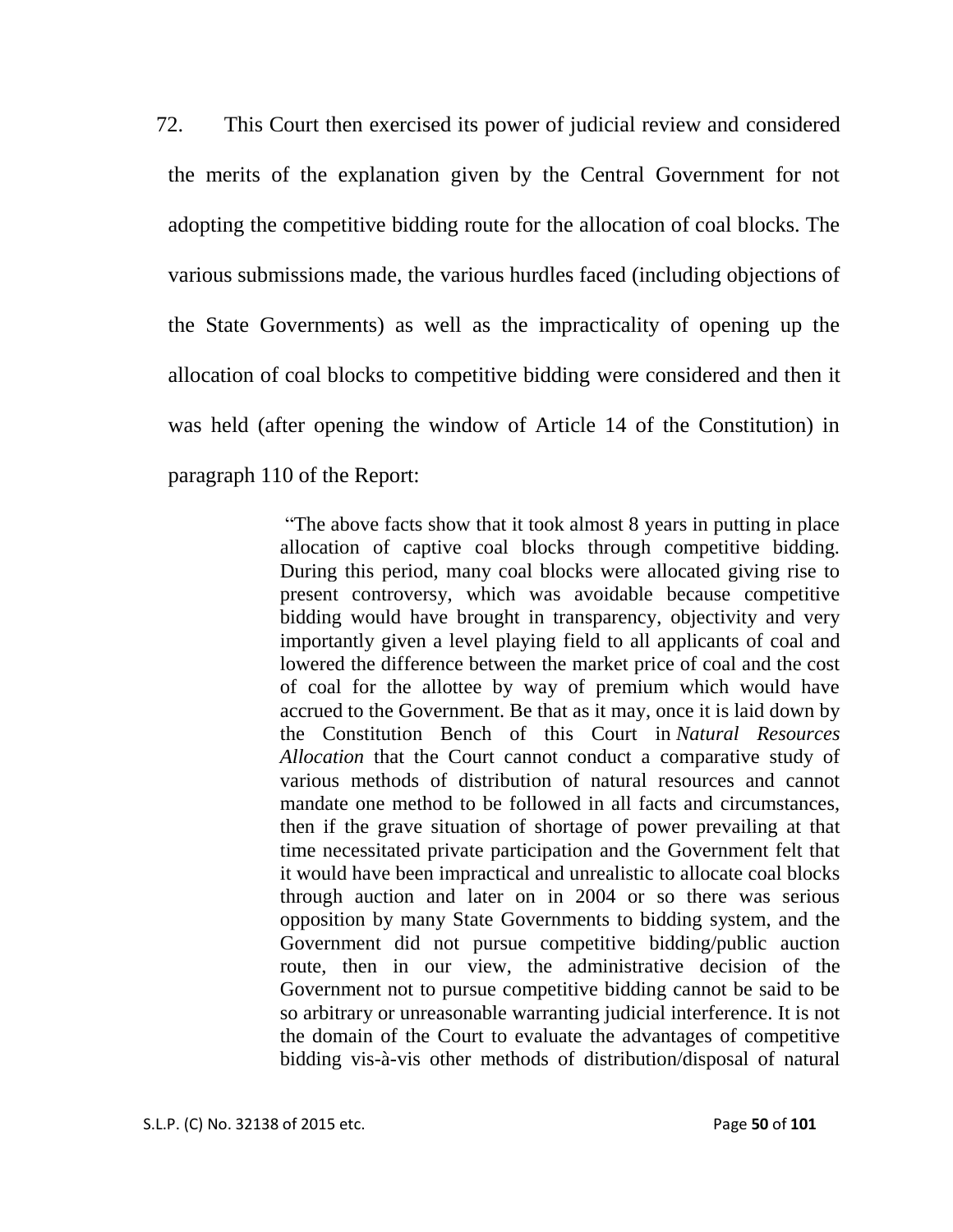resources. **However, if the allocation of subject coal blocks is inconsistent with Article 14 of the Constitution and the procedure that has been followed in such allocation is found to be unfair, unreasonable, discriminatory, non-transparent, capricious or suffers from favouritism or nepotism and violative of the mandate of Article 14 of the Constitution, the consequences of such unconstitutional or illegal allocation must follow.**" [Emphasis supplied by us].

73. More recently in *M/s. Ajar Enterprises Private Limited v.* 

**Satyanarayan Somani**<sup>22</sup> this Court once again examined the issue of

distribution of natural resources and held:

"Undoubtedly, disposal of natural resources by auction is not a mandatory principle for, as the Constitution Bench held, $^{23}$  individual statutes may provide for modalities of transfer by alternate modes which subserve public interest. ..... The choice of methods is not left to the unbridled discretion of a public authority. Where a public authority exercises an executive prerogative, it must nonetheless act in a manner which would **subserve public interest and facilitate the distribution of scarce natural resources in a manner that would achieve public good**. Where a public authority implements a policy, which is backed by a constitutionally recognised social purpose intended to achieve the welfare of the community, the considerations which would govern would be different from those when it alienates natural resources for commercial exploitation. When a public body is actuated by a constitutional purpose embodied in the Directive Principles, the considerations which weigh with it in determining the mode of alienation should be such as would achieve the underlying object. **In certain cases, the dominant consideration is not to maximize revenues but to achieve social good such as when the alienation is to provide affordable housing to members of the Scheduled Castes or Tribes or to implement housing schemes for Below the Poverty Line (BPL) families. In other cases where natural resources are alienated for commercial exploitation, a public authority cannot** 

<sup>&</sup>lt;sup>22</sup> 2017 (10) SCALE 346

<sup>&</sup>lt;sup>23</sup> Natural Resource Allocation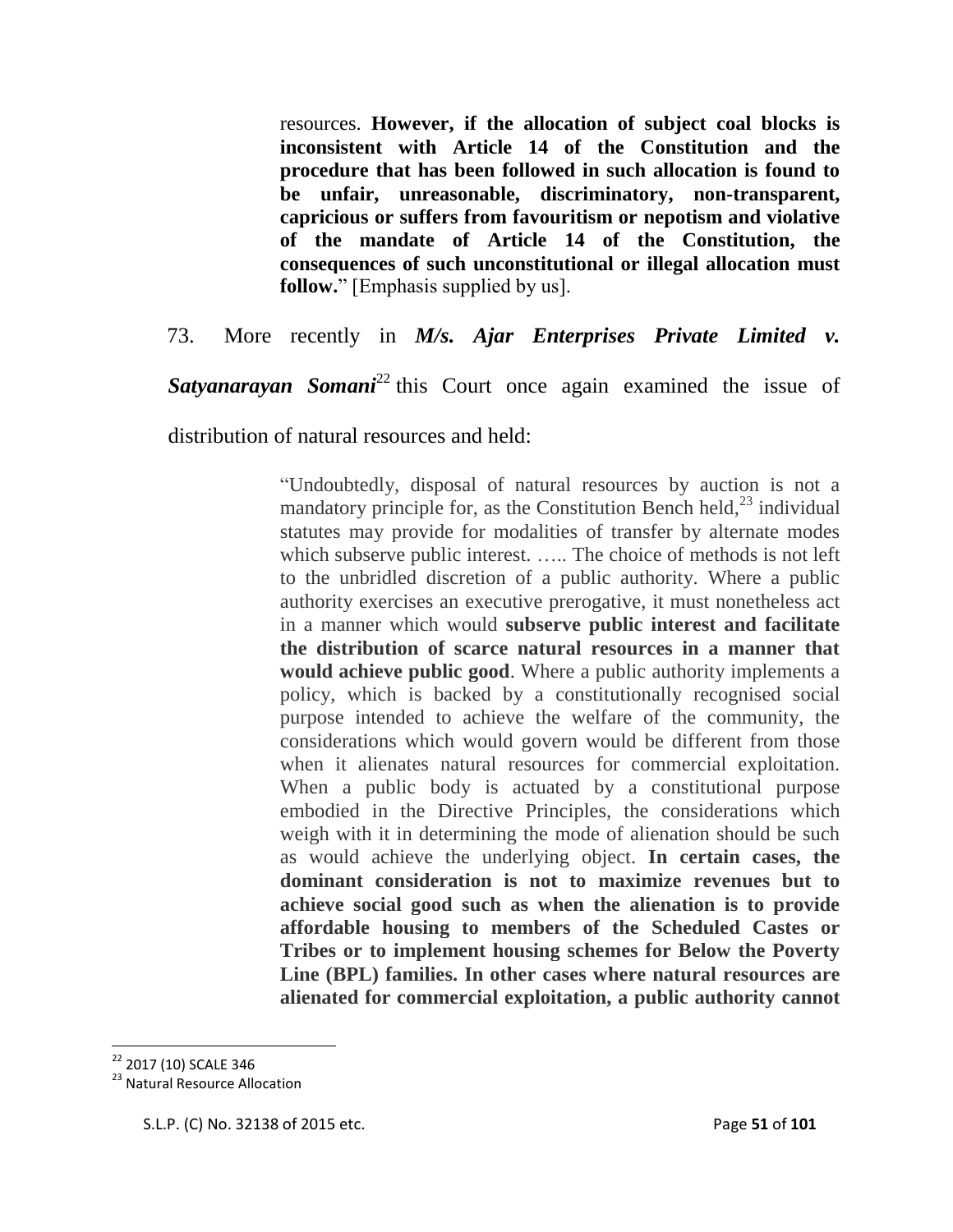**allow them to be dissipated at its unbridled discretion at the cost of public interest**." [Emphasis supplied by us].

The window is now more than ajar.

74. Till fairly recently, policy matters particularly of economic policy were hands-off as far as the courts were concerned.<sup>24</sup> But the recent decisions of this Court, including by the Constitution Bench in its advisory jurisdiction, have partially modified this theory and kept open the window to judicially review such a policy if it does not serve the common good as understood in Article 39(b) of the Constitution, if it violates Article 14 of the Constitution and alienates natural resources for maximizing profits of private entrepreneurs while sidelining Article 39(b) of the Constitution. "The legislature and the executive are answerable to the Constitution and it is there where the judiciary, the guardian of the Constitution, must find the contours to the powers of disposal of natural resources, especially Article 14 and Article 39(*b*) [of the Constitution].<sup>25</sup>

75. Notwithstanding this, a Court must exercise restraint and not set aside Government policy only because it disagrees with it or because a better policy could be framed or simply because it has the power to set aside the policy. Policies framed by the State, after due consideration, must be

 $^{24}$  BALCO Employees' Union (Regd) v. Union of India, (2002) 2 SCC 333 at paragraphs 46 and 47

<sup>&</sup>lt;sup>25</sup> Paragraph 95 of the Natural Resource Allocation decision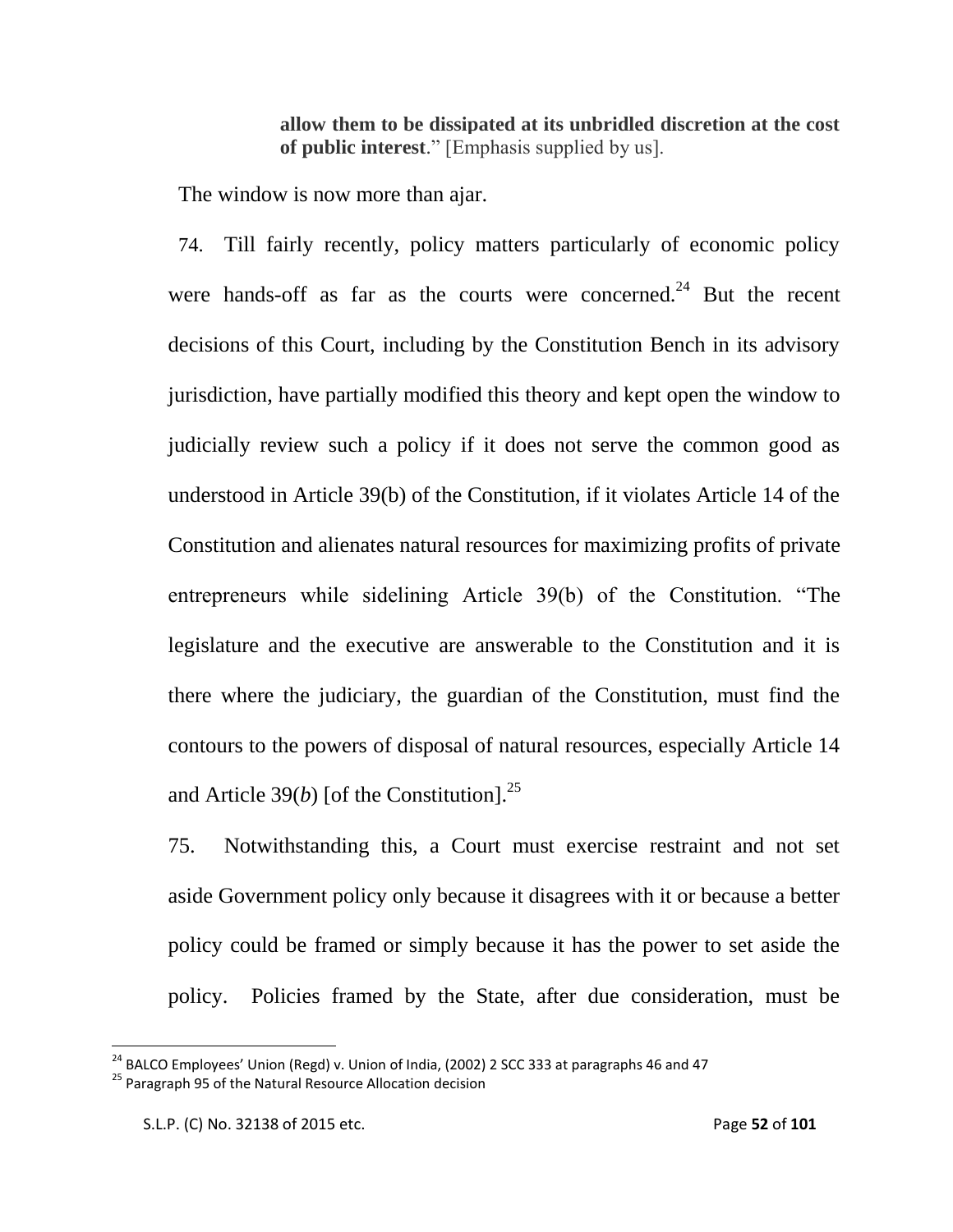respected and given enough elbow room and flexibility for implementation. Of course, there would be occasions when the implementation of a policy has teething problems or some lacuna is discovered at a slightly later stage, but that does not mean that policy itself is defective. Therefore, Courts must be very cautious and circumspect in diluting or setting aside a policy and must do so only if it is constitutionally unavoidable, otherwise good governance could be a casualty.

76. The conclusions that could be drawn from all these decisions are: (i) It is not obligatory, constitutionally or otherwise, that a natural resource (other than spectrum) must be disposed of or alienated or allocated only through an auction or through competitive bidding; (ii) Where the distribution, allocation, alienation or disposal of a natural resource is to a private party for a commercial pursuit of maximizing profits, then an auction is a more preferable method of such allotment; (iii) A decision to not auction a natural resource is liable to challenge and subject to restricted and limited judicial review under Article 14 of the Constitution; (iv) A decision to not auction a natural resource and sacrifice maximization of revenues might be justifiable if the decision is taken, *inter alia*, for the social good or the public good or the common good; (v) Unless the alienation or disposal of a natural resource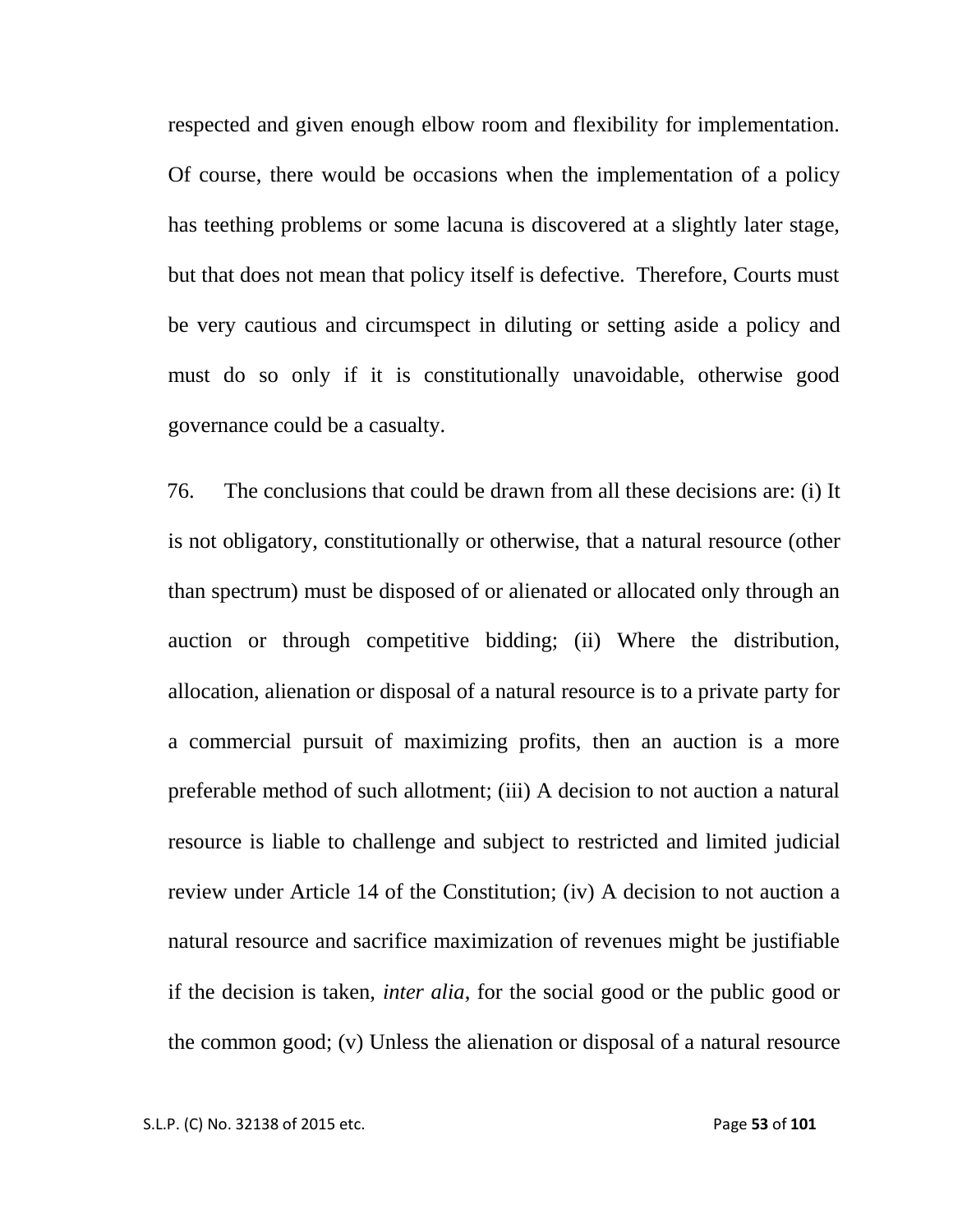is for the common good or a social or welfare purpose, it cannot be dissipated in favour of a private entrepreneur virtually free of cost or for a consideration not commensurate with its worth without attracting Article 14 and Article 39(b) of the Constitution.

# **Whether the decision of the State of Goa forsaking the auction route is arbitrary?**

77. Keeping in mind the broad principles identified above, the question that arises for our consideration is whether the State of Goa was justified in not adopting the auction route for the grant of mining leases and simply granting a second renewal. For a better understanding of this issue, it would be worthwhile to again refer to the Goa Mineral Policy, the report of the EAC, the Grant of Mining Leases Policy and the decision of the Bombay High Court, which documents were relied upon by the learned Additional Solicitor General.

#### **(i) Goa Mineral Policy**

S.L.P. (C) No. 32138 of 2015 etc. **Page 54** of **101** 78. The Mineral Policy makes it very clear that during the period from about 2006 till about 2012 (for about 5 years) extraction of iron ore in Goa was nothing but a free-for-all situation. Illegalities and irregularities were committed in abundance by all concerned, particularly the mining lease holders. The Mineral Policy records that the State witnessed the peak of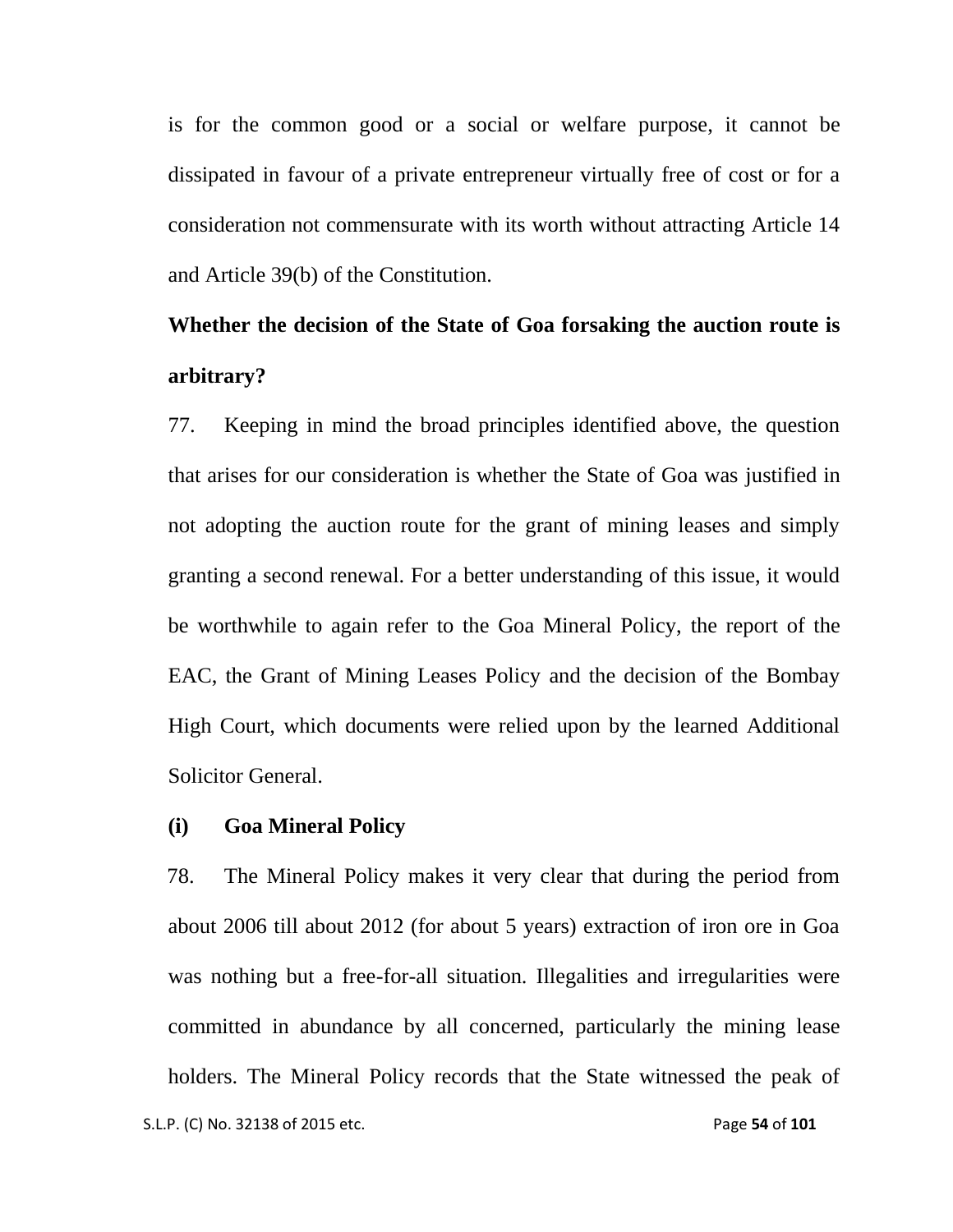chaotic and unregulated mining. The thought of protecting and preserving the environment, concern for the fragile ecology of Goa was far from the thoughts of the stakeholders – even the well-being of the average Goan was not taken into consideration by the stakeholders. A reading of the initial paragraphs of the Mineral Policy suggests that nothing short of rapacious mining was going on in Goa. Who were the beneficiaries of all this rapaciousness? Could all this be ignored?

79. The Mineral Policy informs us that the beneficiaries of the rapaciousness were not the domestic industry and certainly not the average Goan. The reason for this is spelt out in the Mineral Policy itself. Iron ore from Goa is not suitable for the Indian industry due to the low Fe content and the high silica presence. Therefore, there is no value addition to the Indian industry and the iron ore was mined only for export – mainly to China and also to Japan. With a port in the vicinity, Goan iron ore was an attractive buy for the global market and the spin-offs benefited those in the port, transporters and barge owners etc. The primary beneficiary of this was, of course, the mining lease holder, a private entity, and the price was paid by the average Goan who had to suffer a polluted environment and witness the damage to the State's ecology.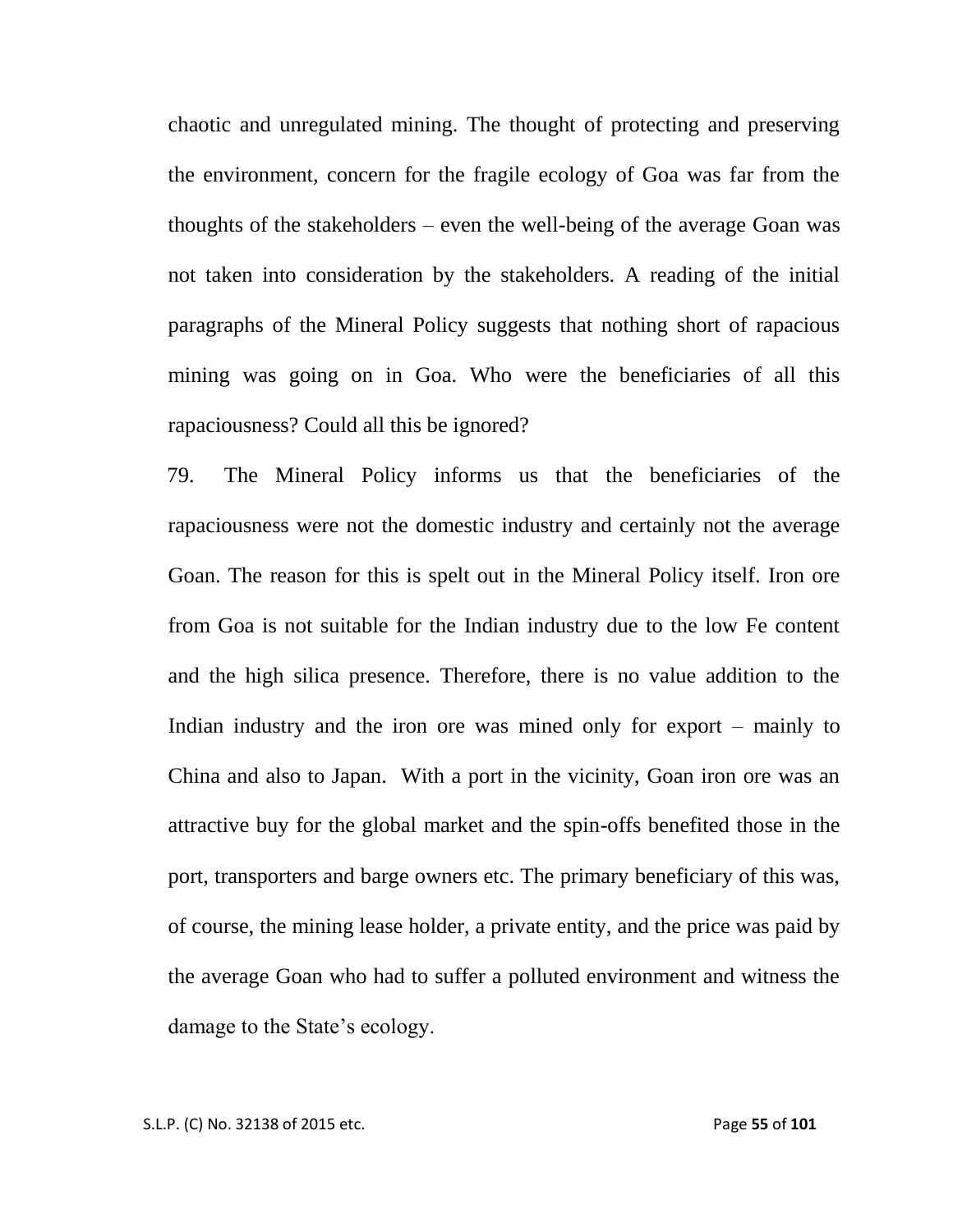80. If the issues mentioned in the Mineral Policy are objectively considered in strict monetary terms, the only conclusion that can be drawn is that the extraction of iron ore was for commercial purposes and maximizing the revenues of private entrepreneurs and not necessarily the State of Goa. The natural resource was exploited by some mining lease holders for making profits and nothing else. There were some collateral beneficiaries as well, and they too were commercially driven entities such as barge owners, truck owners etc. Under these circumstances, the question that arises is whether the mining lease holders should have been given a second renewal of the mining lease virtually for a song, that is, payment only of royalty, when they were driven only by a profit motive or whether the mining leases ought to have been auctioned? Unfortunately, the Mineral Policy did not advert to or even consider any solution that would break from the past.

81. As far as the environment, the fragile ecology of Goa and the wellbeing of the average Goan and the rule of law is concerned, the Mineral Policy categorically states that the State had witnessed, from 2006-07 till 2011-12 the peak of chaotic and unregulated mining without any concern for the fragile ecology and environment of the State or for the general wellbeing of an average Goan. Surely, all this cannot be ignored or brushed aside particularly since the exploitation of mineral resources for five years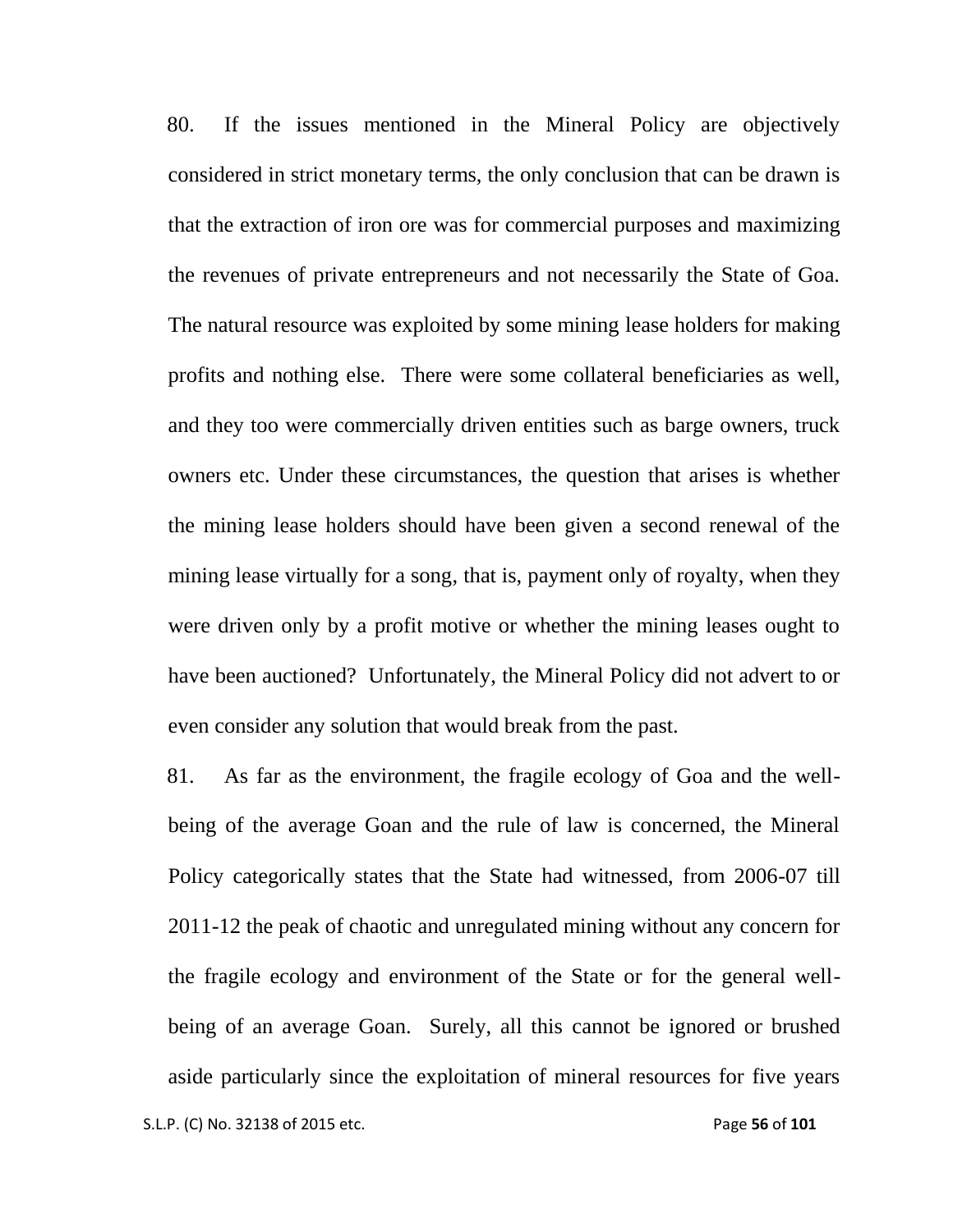had no element of social or public purpose, no concern for society and no regard for the environment and the laws.

## **(ii) Vishwanath Anand Expert Appraisal Committee**

82. A reading of the report of the EAC is disturbing and acutely highlights the damage to the environment and ecology by the mining lease holders. The complete indifference by all concerned is evident from a careful reading of the report. We propose to refer to and quote in *extenso* the "summary of observations" and the "concluding remarks" from the report of the EAC since they are self explanatory:

#### **"Summary of Observations**

- I. The absence of specific conditions highlighting the mandatory requirement to obtain prior approval of the Standing Committee of the NBWL [National Board for Wild Life] in the EC [Environmental Clearance] has led to misinterpretation of the legal requirement. There has been an inordinate delay of more than 5 years before effective action against defaulting units were initiated by the Ministry for non-compliance of the Hon"ble Supreme Court order dated 04.12.2006.
- II. Out of 137 ECs, the requirement of obtaining approval of the Standing Committee of the NBWL under the W.L. (P) Act 1972 [Wild Life (Protection) Act] has not been complied with in 123 cases where the distances are less than 10 km from the nearest PA [Protected Area].
- III. In respect of 10 cases approval of the Standing Committee of the NBWL is not mandatory as the mine leases are located beyond 10 km from nearest PA.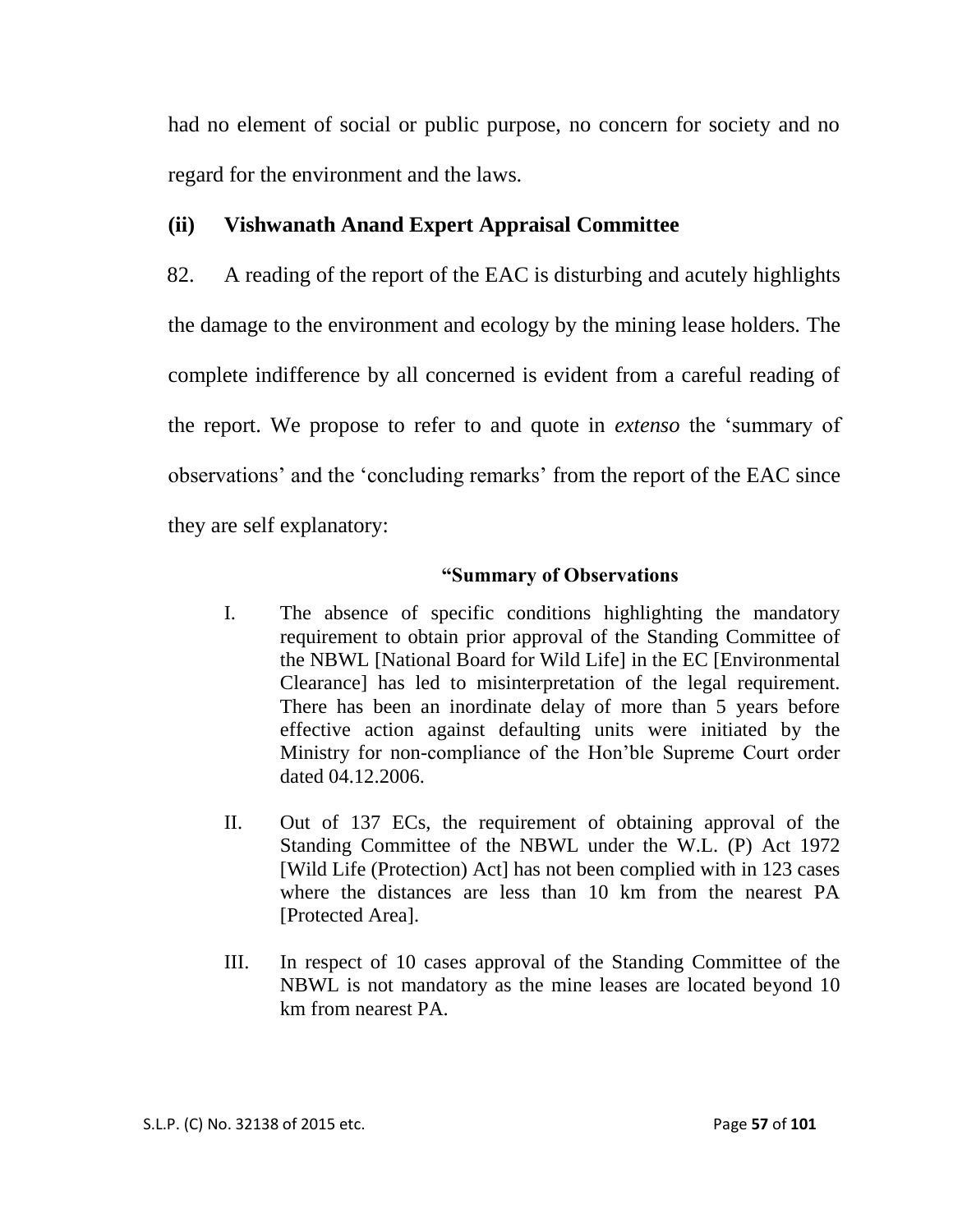- IV. Contrary to the directions of the Hon"ble Supreme Court dated 04.08.2006 in Writ Petition (Civil) No. 202/1995; ECs have been accorded to 41 mines located within 1 km from the nearest PA.
- V. In respect of 20 cases mine leases were renewed under MMDR Act, 1957 prior to grant of FCs [Forest Clearance].
- VI. In 29 cases, project proponents have furnished wrong information about distance from the nearest PAs.
- VII. Non-compliance of various EC conditions such as excess production/unauthorized dump mining/drawal of ground water without prior approval of CGWB/encroachment; have also been reported in respect of working mines.

#### **Concluding Remarks**

A reading of our observations and recommendations would show that **without exception, every proponent to whom an environment clearance was issued has either violated its conditions or has furnished information in the application which has been distant from the truth.** There are basically two types of violations; one that cannot be legally condoned and those that can be rectified with remedial measures. This is the reason why the committee has recommended that all ECs for mines located within one km from PAs should be revoked and in cases where untruthful information was furnished in the application for EC, such mines should not be allowed to reopen. In the case of those mines which have been closed for more than five years, their reopening has not been recommended without their applying de novo for a fresh environmental clearance as micro environmental conditions on the ground would have changed during the period they remained closed. However, when one looks at the manner in which the directives dated 04.08.2006 and 04.12.2006 of the Supreme Court have been implemented one cannot help but feel that there is the absence of a bridge mechanism within the Ministry to ensure and oversee that directives of the Courts are complied with due diligence and seriousness.

There are two factors which stand out; in some ECs as mentioned in this report, the condition was inserted that the project proponent should seek approval of the CWLW [Chief Wild Life Warden], in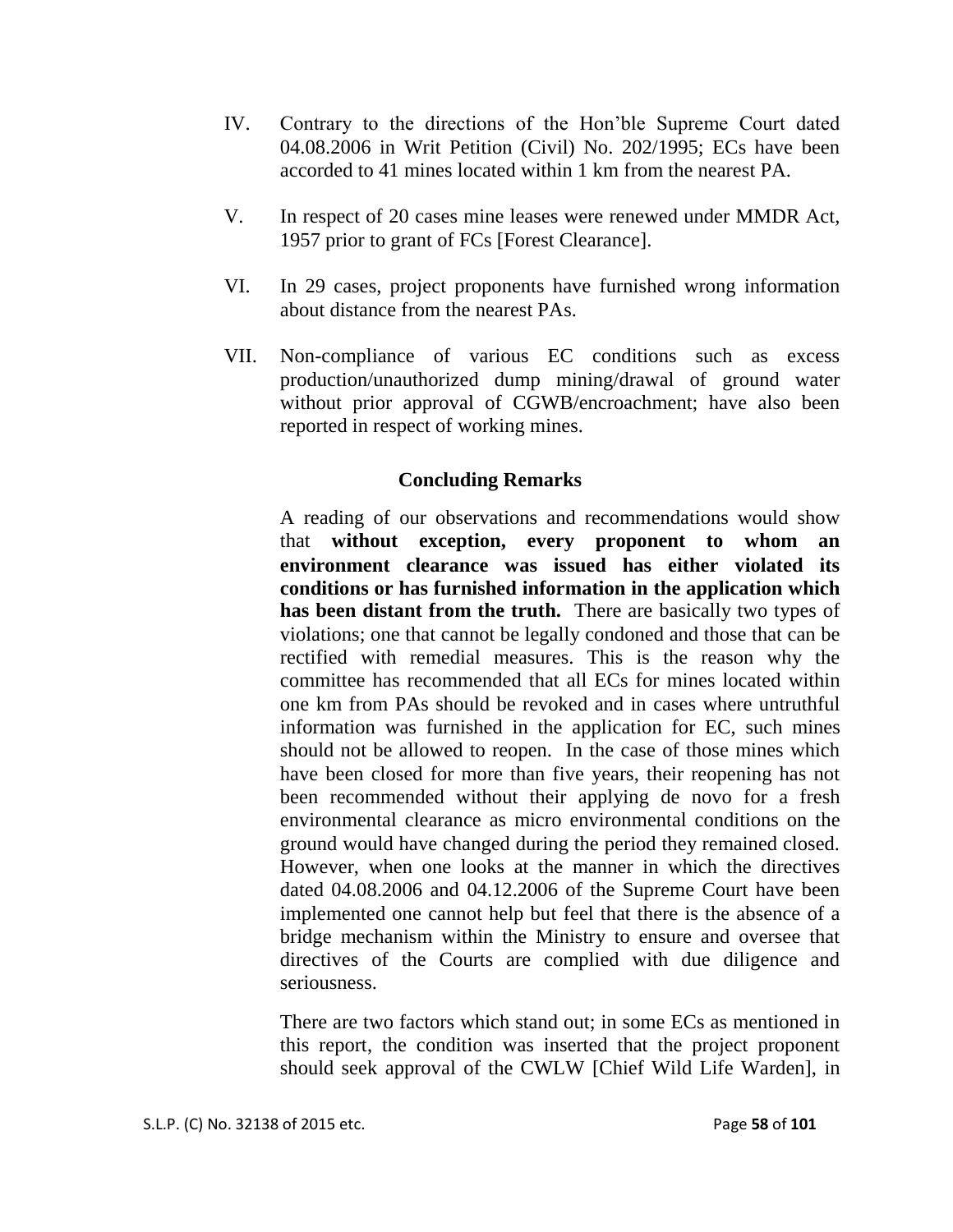others it was stated that approval of the Competent Authority/Standing Committee of the NBWL should be obtained and in a third category no condition at all was imposed, even though some of these ECs pertain to the same meeting and timelines between 2005 and 2007. It is strange that concerned officials in the MOEF were not aware that other than the Standing Committee of the NBWL no other person was authorised to grant the permission envisaged by the order dated 04.12.2006 of the Supreme Court. This is not to state that any discrepancy in the EC letter would absolve the project proponent from complying with the law of the land. This has resulted in creating ambiguity amongst many of the project proponents and it was not until 01.01.2009, that the MOEF issued a public notice clarifying the position.

Considering that some of the project proponents may have been misguided by the ambivalence of the MOEF in not clearly delineating the legal position, it is suggested that in the case of those project proponents who did not conceal facts in their applications but did not apply for permission to the Standing Committee of the NBWL, their applications may be considered for being placed before the Standing Committee of the NBWL. However this can in no way be construed as a justification on the part of the project proponents for not complying with the requirements of the law. It must be noted for example that in those cases where mining has intersected the ground water, approval of the CGWB [Central Ground Water Board] had not been taken by the project proponents as was required by the EC. Similarly, there are cases where mining operations have taken place without obtaining a FC.

As regards violations of the conditions of the ECs and where environmental damage has been caused, the concerned proponents should be made accountable and the MOEF should examine as to how some monetary damages can be levied through due legal process based on the Polluter Must Pay principle, the proceeds of which could be used for environmental rehabilitation.

There are concerns about the carrying capacity of the area with regard to its ability to sustain the extent and quantum of mining that has taken place there. It is recommended that a carrying capacity study should be commissioned for the area, or if another study by a nationally recognised institution is coming to fruition the result of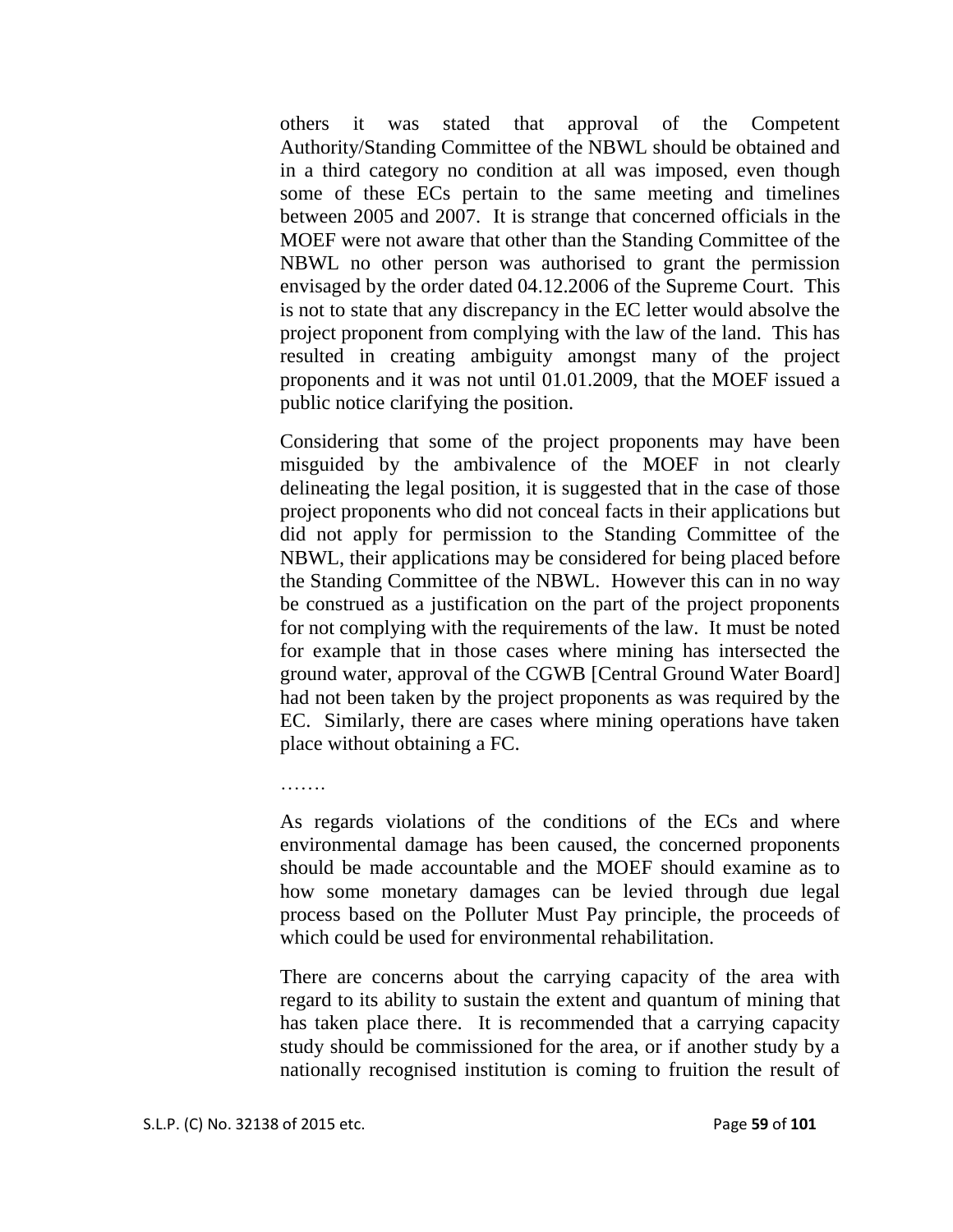that should be acted upon. Such a study should also take into account the impact of mining on the hydrology of the region and the extent of pollution caused to surface and ground water. This study should be compared to the earlier 10 years baseline data to determine the impact of mining on the biodiversity and hydrology of the area in the last decade. Based on the finding of this, a specific policy for mining of iron ore in the region may be developed. Such a policy along with a proper control and monitoring mechanism is necessary in order to avoid a situation such as the one under question. It would hopefully also ensure that mining in this region is carried out in accordance with best sectoral practices using appropriately clean technologies." [Emphasis supplied by us].

83. The report of the EAC reveals that there is not a single environment related or mining related law or legal requirement that was not violated by one or the other mining lease holder. Quite clearly, the rule of environmental law in Goa had gone with the wind.

84. There was one extremely important requirement relating to extraction of groundwater – that is clearance from the Central Ground Water Board but even that was ignored. During the course of submissions, we were informed that there is plenty of groundwater available in Goa. However, what seems to have been overlooked is that with the intersection of groundwater levels with mining operations, the groundwater would get depleted much faster than expected or the quality of the groundwater would deteriorate. It is for this reason that MoEF insisted that clearance for drawal of groundwater must be taken from the Central Ground Water Board and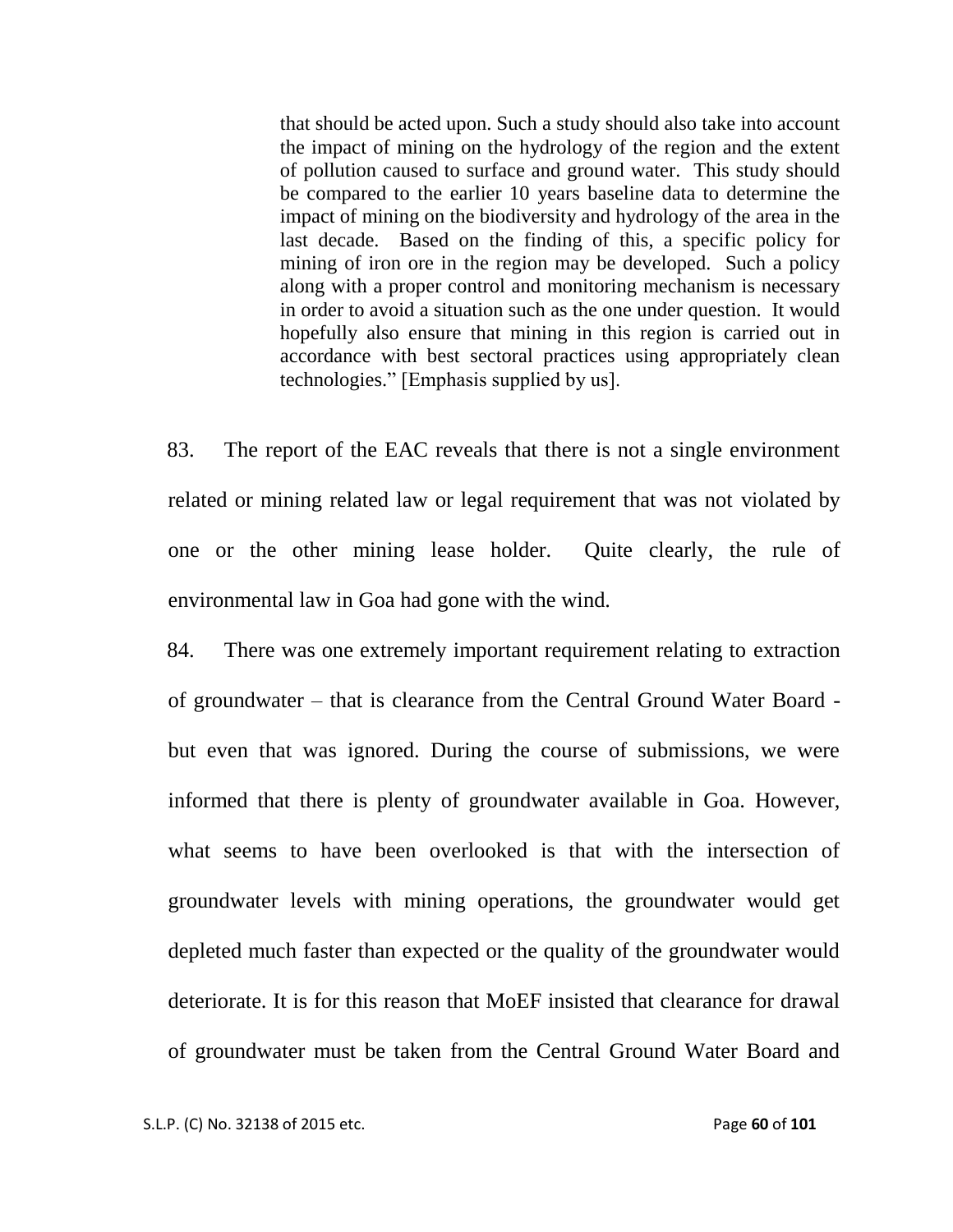care taken in respect of the intersection of groundwater level with mining operations (this happened in 46 cases). Unfortunately, no heed was paid to these requirements by the State of Goa or any of the mining lease holders and not one mining least holder has any clearance (where required) from the Central Ground Water Board, or at least none was brought to our notice.

#### **(iii) Decision of the Bombay High Court**

85. The High Court essentially created two classes of applicants for the grant of a mining lease – those in whose favour an in-principle decision had been taken for a second renewal of the mining lease and who had paid the necessary stamp duty in terms of the Government order of  $21<sup>st</sup>$  February, 2013 and those who had not yet paid the requisite stamp duty.

86. As regards the first category, the High Court directed execution of the mining lease in their favour in accordance with the provisions of Section 8(3) of the MMDR Act. This was on the belief that the applicants had applied for the second renewal within the prescribed time period; the Indian Bureau of Mines had approved the mining plans of these applicants; the Indian Bureau of Mines was subjectively satisfied that the second renewal was in the interest of mineral development; and that in view of the principles of promissory estoppel these applicants were entitled to a second renewal of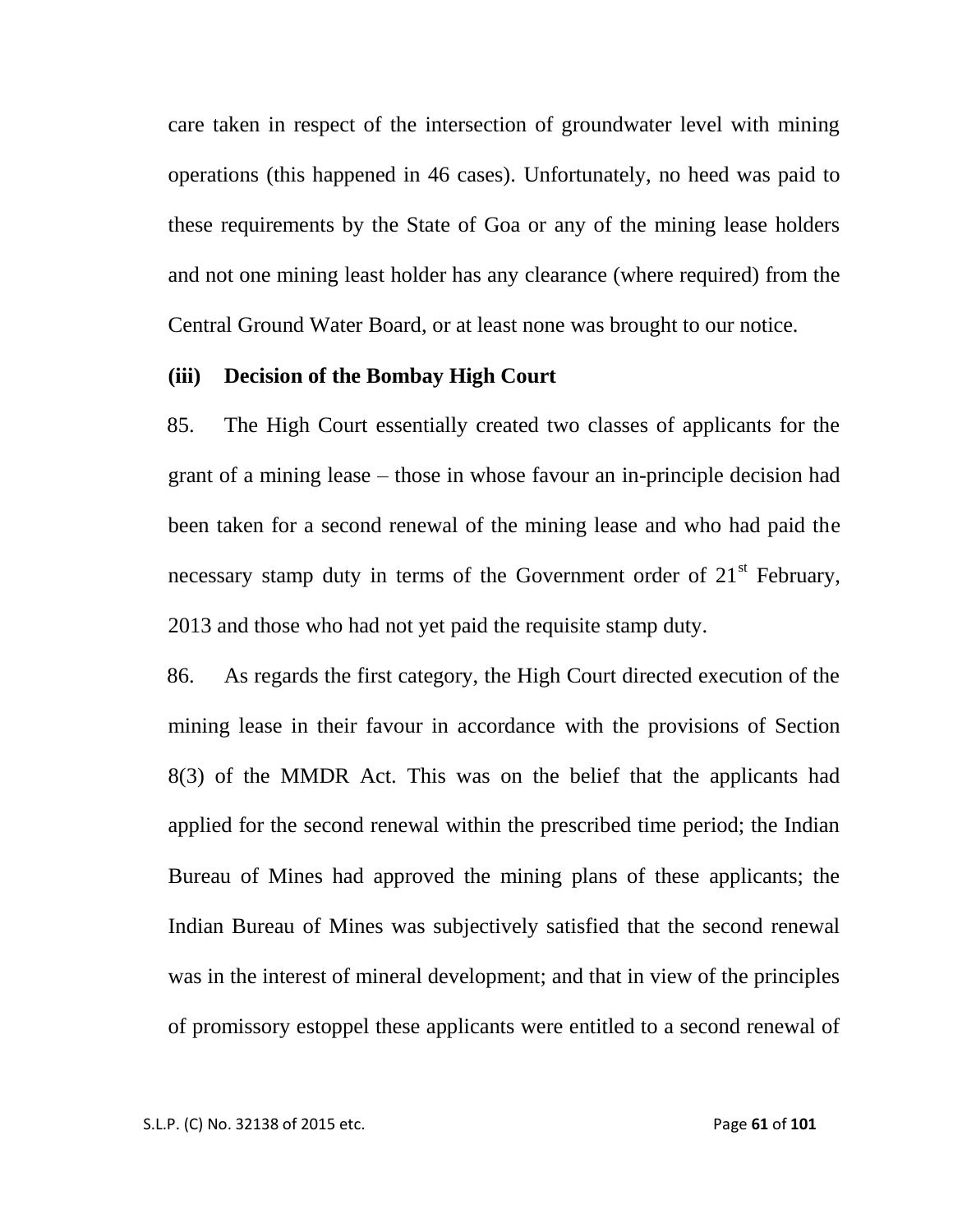their mining lease since they had altered their position to their detriment by paying the stamp duty demanded.

87. As regards the second category (those who had not paid the stamp duty), the High Court directed the State of Goa to decide their second renewal application within a period of three months keeping in mind the provisions of Section 8(3) of the MMDR Act (and the requirement to pay the stamp duty).

88. The decision of the High Court does not at all discuss the options available to the State of Goa, namely, second renewal of the mining leases versus auction of a natural resource. In fact it appears that the High Court was not at all alive to the possibility of an auction of the mining leases, notwithstanding the view canvassed by the learned Advocate General of the State of Goa.

#### **(iv) Goa Grant of Mining Leases Policy 2014**

89. The Grant of Mining Leases Policy announced and issued on  $4<sup>th</sup>$ November, 2014 is perhaps the most important document in the entire scheme of things and that is the reason it was read out extensively by the learned Additional Solicitor General and that is why we have chosen to quote it extensively.

 S.L.P. (C) No. 32138 of 2015 etc. Page **62** of **101** 90. A consideration of the contemporaneous facts beginning with the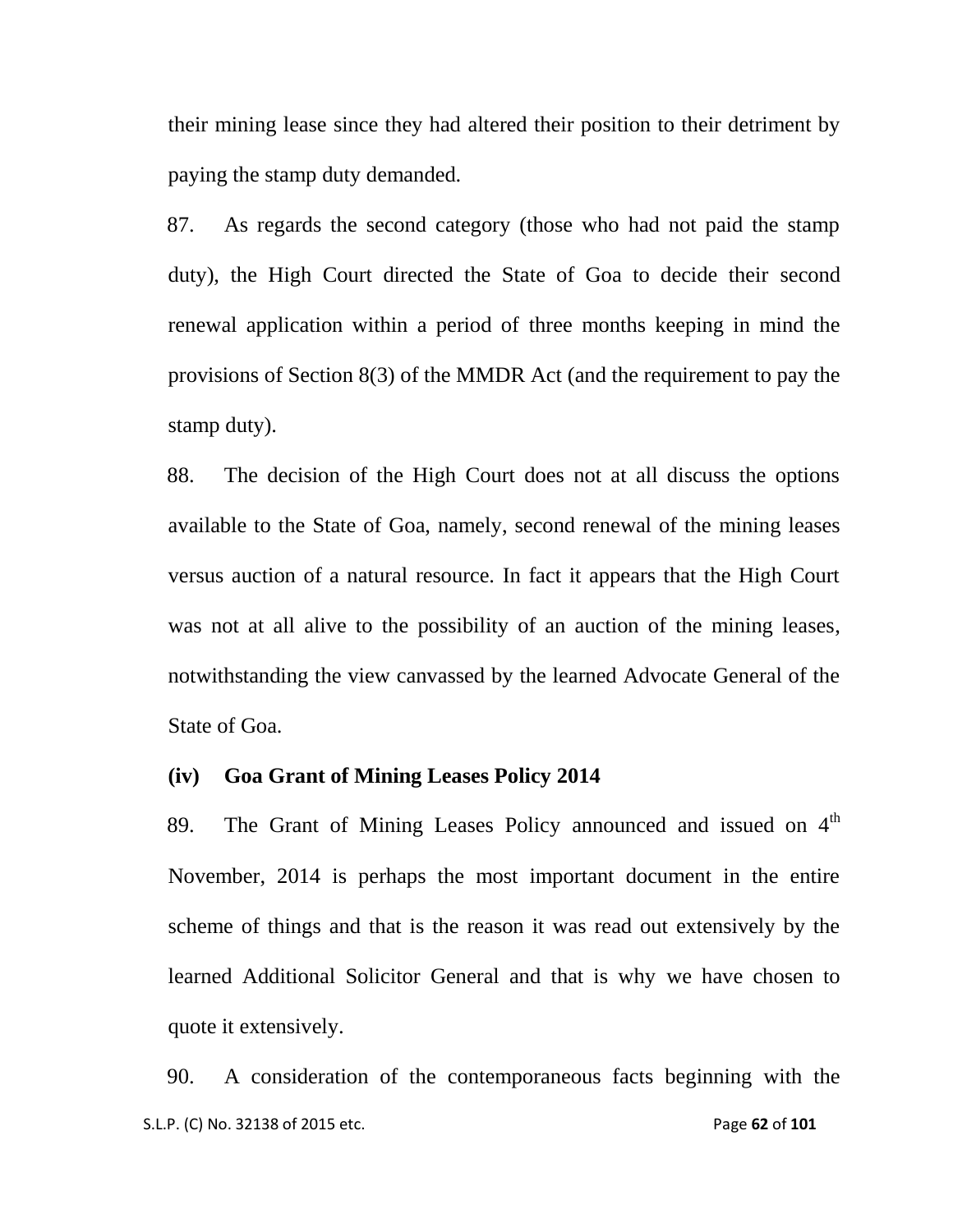Budget Speech given by the Hon"ble Minister of Finance of the Government of India on  $10^{th}$  July, 2014 makes it clear that an amendment to the MMDR Act was to be effected sooner than later. The Grant of Mining Leases Policy overlooks that and proceeds on the basis that the judgment of the High Court delivered on  $13<sup>th</sup>$  August, 2014 left the Government of Goa with no choice but to abandon the grant of mining leases through competitive bidding, even though that might be the most appropriate method of obtaining the best revenue for the public good. The Government of Goa had therefore "for the present" ruled out the process of going in for competitive bidding keeping also in mind that the State was virtually starved of funds and had to balance the equities and needs of all, including the labour class, working class and other staff, markets in mining localities, public sector, mining lease holders, welfare needs of the State, environment and fragile ecology of the State and general well-being of the average Goan.

91. The State of Goa was also alive to the fact that many (if not all) mining lease holders had violated the terms of the mining lease or some statutory obligation. Therefore, it was decided to categorize the offenders as follows:

> **Category I** – will be those Mining Leases which have no violations or very minimal violation of any provision / condition of applicable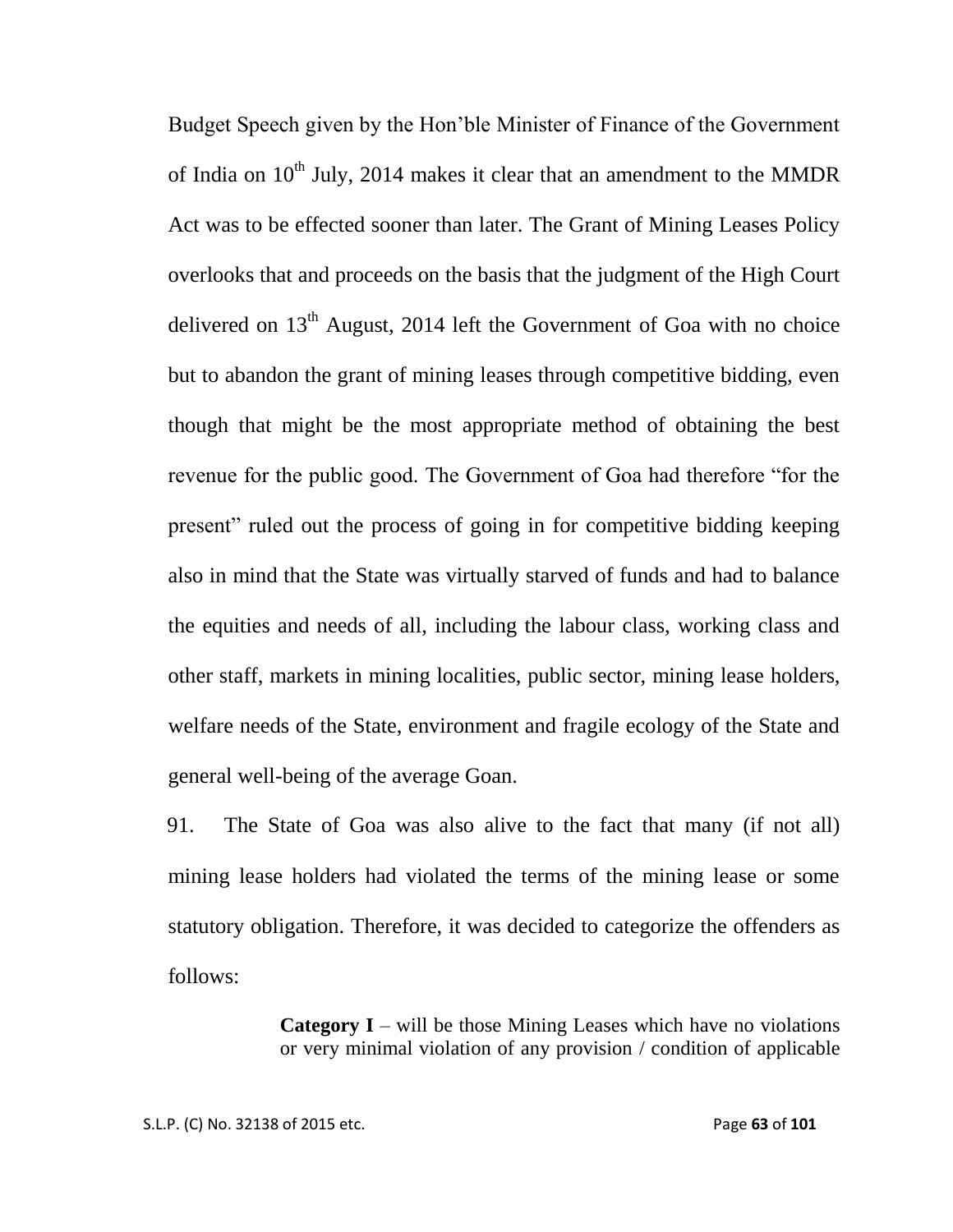laws/rules orders/permissions etc. or those which cannot otherwise be referred to as 'violations'.

**Category II** – are those Mining Leases which have been found to have violated the Provisions of the Mineral Concession Rules including Rules 37 and 38 and other matters as mentioned in the Public Accounts Committee Report/Justice Shah Commission Report. In this category, the State Government will consider each of the cases on its own merits; and wherever the violations are noticed subject to the same being remedied by paying appropriate Penalty/Fines including those of forfeiture, the State Government shall pass appropriate Orders in accordance with Law.

**Category III** – Mining leases will be those which are found to have violated substantially any provision / condition of applicable laws / rules/orders/permissions etc., and in which cases the State Government shall determine the Lease/reject their "Application for the Second Renewal".

92. The offences ranged, amongst others, from illegal sale of ore, sale of royalty challan without ore, encroachment of adjoining areas outside the lease, over production in excess of the limit specified in the environmental clearance, unscientific mining operations, violations with respect to payment of royalty amount, re-use of old royalty challans for defrauding, illegal mining activities etc. etc. None of these are "minimal" violations. However, and this is important, the Grant of Mining Leases Policy made it clear that the following shall not be considered for renewal of mining leases: (i) Those facing an inquiry initiated pursuant to the orders of this Court in paragraph 88.2 of *Goa Foundation* for the violation of Rules 37 and 38 of the Mineral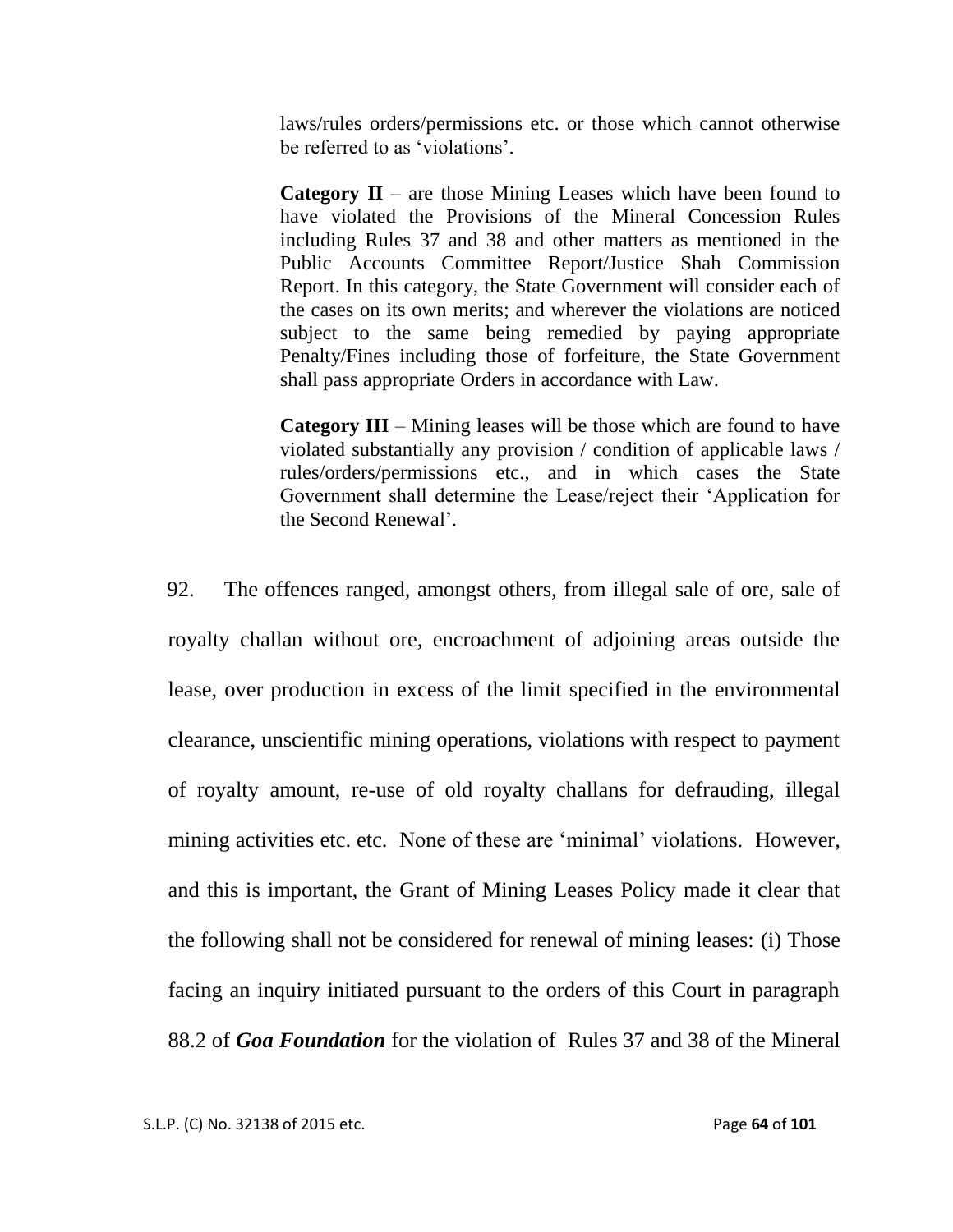Concession Rules, 1960; (ii) Those indicted by the Justice M.B. Shah Commission; and (iii) Those indicted by the Public Accounts Committee. The Grant of Mining Leases Policy stated that inquiries are already in progress "at various levels and foras" including a Special Investigation Team and a team of Chartered Accountants. We dare say that violations pointed out by the EAC ought also to have been taken into consideration.

S.L.P. (C) No. 32138 of 2015 etc. **Page 65** of 101 93. Be that as it may, there is no doubt that iron ore mining in Goa was solely for commercial purposes  $-$  it was extracted primarily for export to China and Japan without any value addition to the domestic industry. True this brought in considerable foreign exchange – nevertheless iron ore extraction gave insignificant value addition (if at all) to Indian industry. The only advantage that iron ore extraction gave to the State was in terms of royalty, but the larger benefit accrued to the private mining lease holder who could obtain a mining lease on renewal virtually free and without any social or welfare purpose. In other words, the State sacrificed maximizing revenue for no apparent positive reason, virtually surrendering itself to the commercial and profit making motives of private entrepreneurs and ignoring the interests of Goan society in general. Therefore, in principle, the decision of the State of Goa to not auction the grant of mining leases was flawed in that it did not serve the common or public or social good but primarily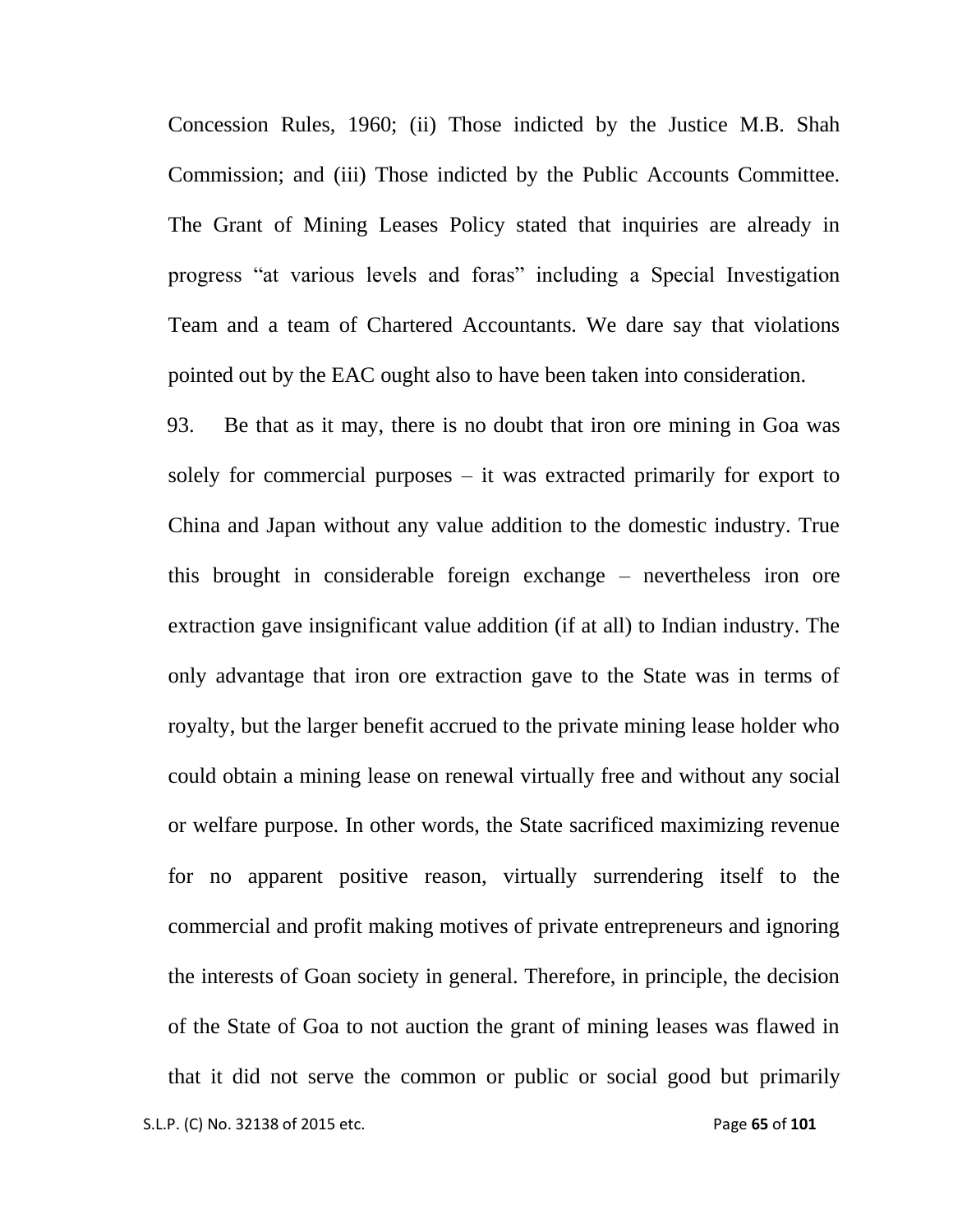assisted in filling the coffers of private entrepreneurs. We are not inclined to go so far as to describe the decision as arbitrary since it is not necessary to do so.

94. However, we make it clear that we have dealt with this issue because it was canvassed before us. We are not inclined to quash the decision of the State of Goa of not going in for competitive bidding for the grant of fresh mining leases since it is not necessary in view of our conclusion that fresh mining leases were required to be granted by the State of Goa.

95. At this stage we must refer to a submission made by Mr. C.U. Singh learned counsel appearing for some of the mining lease holders. He submitted that prior to  $12<sup>th</sup>$  January, 2015 the MMDR Act did not permit the auction of mining leases. Therefore, even if the State of Goa was desirous of introducing competitive bidding for grant of fresh mining leases it could not have done so. He drew our attention to Section 11 of the MMDR Act (as it stood prior to its amendment in 2015) which provided a preferential right for obtaining a prospecting license or mining lease to the holder of a reconnaissance permit or prospecting license. He submitted, placing reliance on *Sandur Manganese and Iron Ores Limited v. State of Karnataka*<sup>26</sup> that since the MMDR Act is a complete code in itself, the method or procedure

<sup>&</sup>lt;sup>26</sup> (2010) 13 SCC 1

S.L.P. (C) No. 32138 of 2015 etc. Page **66** of **101**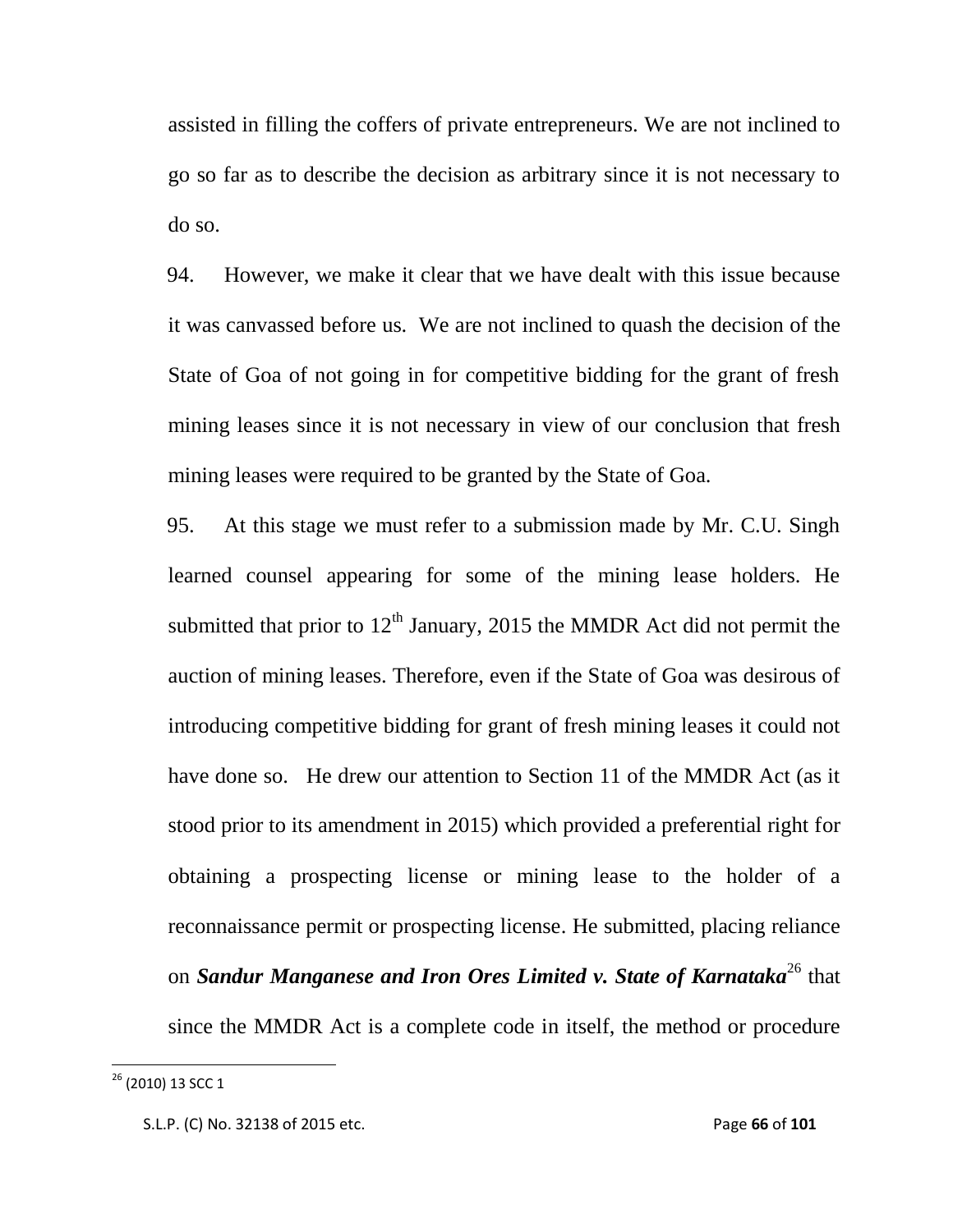for grant of a lease cannot travel outside the confines of the statute and the

Mineral Concession Rules, 1960 framed thereunder. Reference was made to

paragraphs 40 to 43 of the judgment:

"In view of the specific parliamentary declaration as discussed and explained by this Court in various decisions, there is no question of the State having any power to frame a policy dehors the MMDR Act and the Rules.

In *State of Assam* v. *Om Prakash Mehta*<sup>27</sup> this Court in SCC para 12 held that the MMDR Act, 1957 and the MC Rules, 1960 contain a complete code in respect of the grant and renewal of prospecting licences as well as mining leases in lands belonging to the Government as well as lands belonging to private persons.

Again this Court in *Quarry Owners' Assn.* v. *State of Bihar*<sup>28</sup> held that both the Central and the State Government act as mere delegates of Parliament while exercising powers under the MMDR Act and the MC Rules.

**It is not open to the State Government to justify grant based on criteria that are dehors the MMDR Act and the MC Rules. The exercise has to be done strictly in accordance with the statutory provisions and if there is any deviation, the same cannot be sustained.** It is the normal rule of construction that when a statute vests certain power in an authority to be exercised in a particular manner then the said authority has to exercise it only in the manner provided in the statute itself. This principle has been reiterated in *CIT* v. *Anjum M.H. Ghaswala*<sup>29</sup> SCC at p.644; *Captain Sube Singh* v. *Lt. Governor of Delhi*<sup>30</sup> and *State of U.P.* v. *Singhara*   $Singh^{31}$ <sup>,</sup> [Emphasis supplied by us].

l

<sup>&</sup>lt;sup>27</sup> (1973) 1 SCC 584

<sup>&</sup>lt;sup>28</sup> (2000) 8 SCC 655

<sup>29</sup> (2002) 1 SCC 633

<sup>30</sup> (2004) 6 SCC 440

 $31$  (1964) 4 SCR 485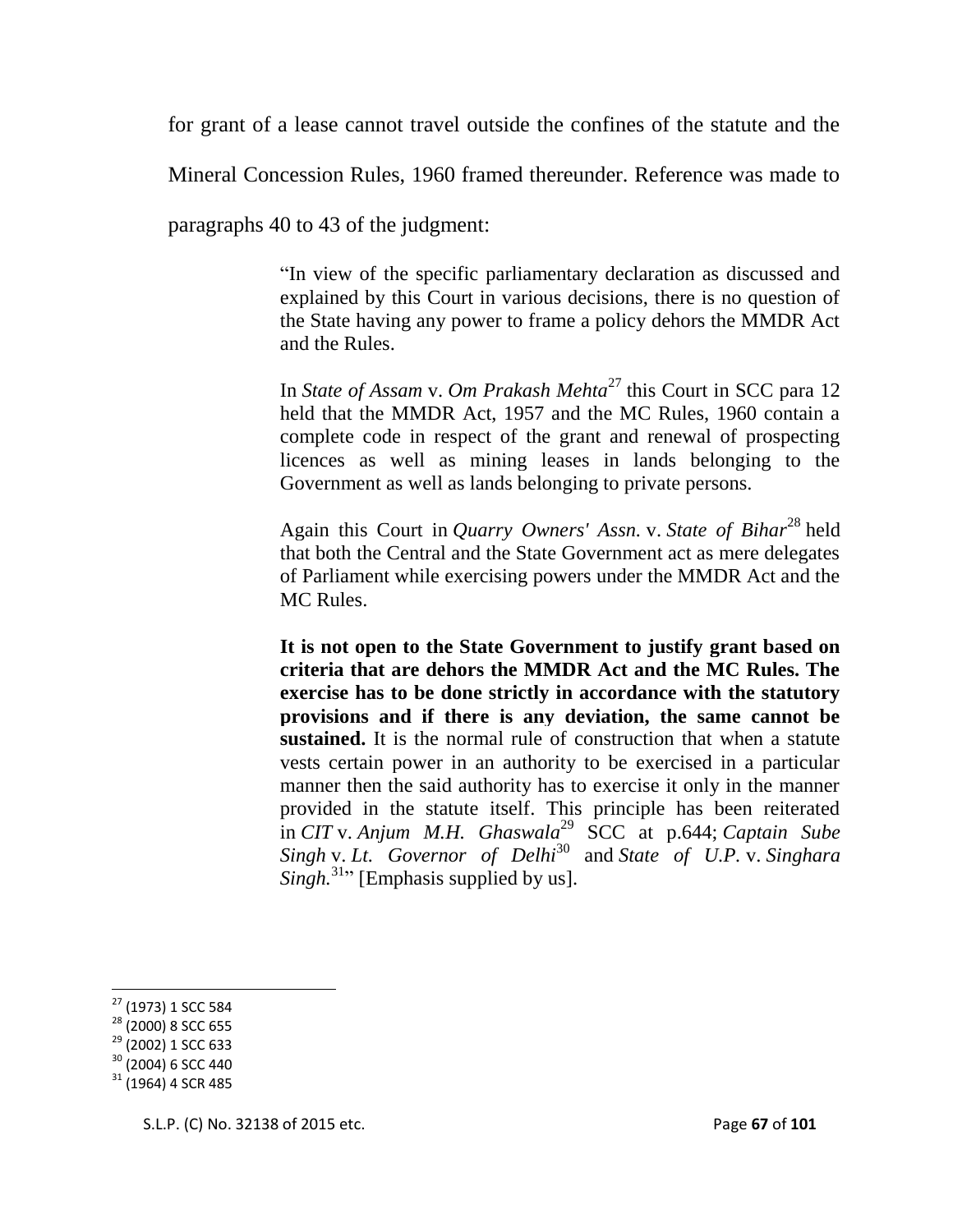Reference may also be made to paragraph 44 of the Report that reads

thus:

"Mr. Harish N. Salve and Mr. Dushyant Dave, by drawing our attention to the decision of this Court in *TISCO Ltd.* v. *Union of India* [(1996) 9 SCC 709], submitted that inasmuch as this Court had upheld the grants based on "captive consumption", there is no flaw or error in the recommendation of the State Government dated 6-12-2004. A perusal of the above decision clearly shows that it concerned with Section 8(3) of the MMDR Act which requires consideration of the extremely general criterion of the interests of mineral development before granting second renewal of a mining lease. Unlike in Section 11(3), no further criteria were specified and it was in this background, this Court upheld on the facts of that case that relevant material taken into account by the Committee set up by the Central Government rightly included "captive consumption". In view of the factual situation, the said decision can have no bearing on initial grants of mining lease where the only permissible criteria are the matters set out in Section 11(3) of the MMDR Act."

96. The controversy in *Sandur Manganese* related to the grant of mining leases contrary to the provisions of Section 11 of the MMDR Act in that a non-statutory criterion was taken into consideration *de hors* Section 11 of the MMDR Act for evaluating the applications and seeking approval of the Central Government for granting a mining lease. This was held to be impermissible and it may be so. In any event, paragraph 44 of the Report makes it clear that there is a distinction between the requirements of Section 11(3) of the MMDR Act and Section 8(3) of the MMDR Act. *Sandur Manganese* is not applicable to the facts of the present case.

 S.L.P. (C) No. 32138 of 2015 etc. Page **68** of **101** 97. Similarly, reference was made to the Statement of Objects and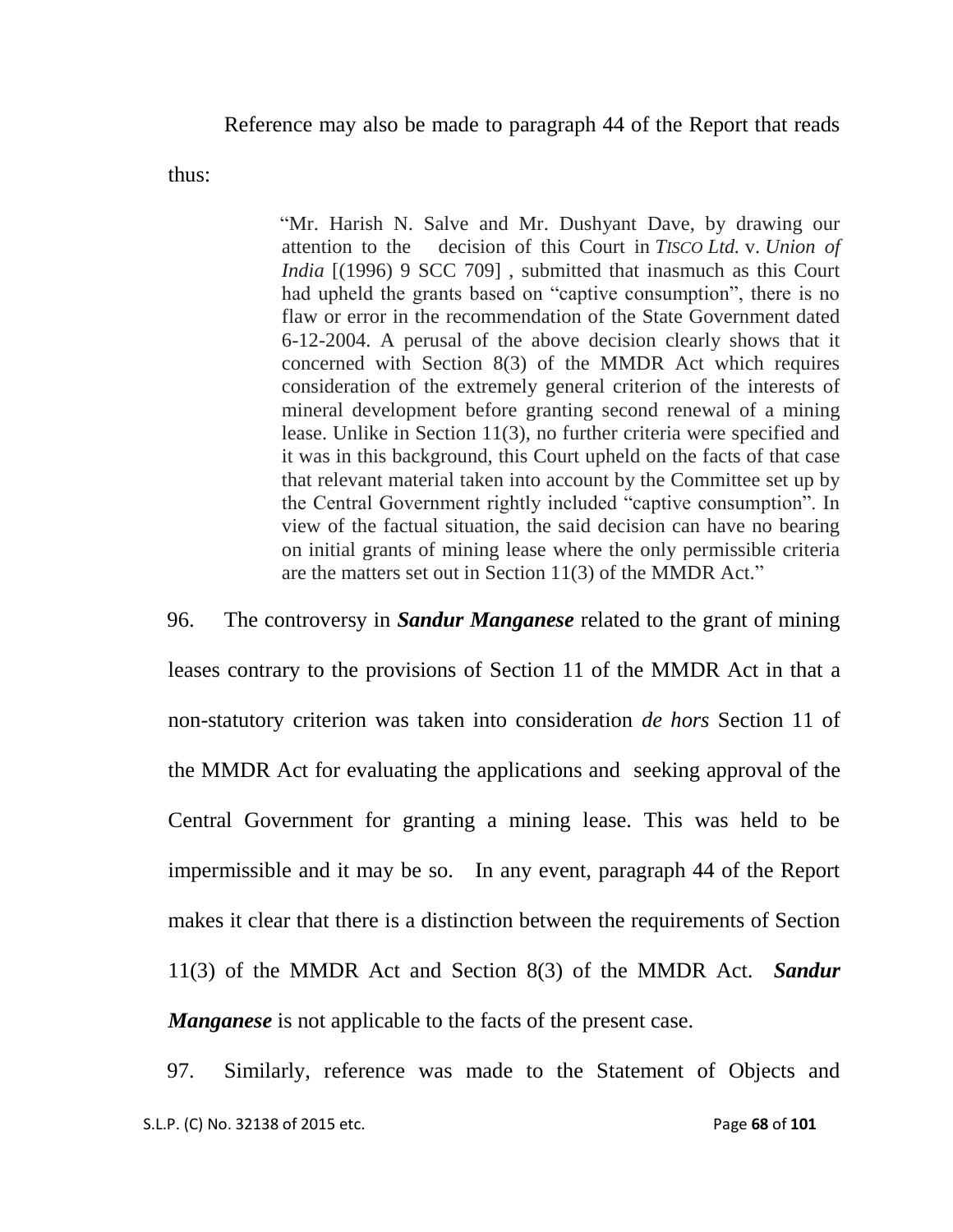Reasons for the Bill introduced in 2015 to amend the MMDR Act. It was stated therein that "The present legal framework of the MMDR Act, 1957, does not permit the auctioning of mineral concessions."

98. This submission need not detain us since we are not required to adjudicate whether the State of Goa should have auctioned the mining leases or not. The State of Goa decided to renew the mining leases and we are only called upon to decide (i) Whether the policy decision not to auction the grant of mining leases was arbitrary (we have already held that we are not required to express a final opinion on this). We may, however, recall *en passant* that the Goa Grant of Mining Leases Policy proceeded on the basis that the auction of mining leases was permissible and that had the sanction of the Court in *Goa Foundation*. It may be added that the MMDR Act did not prohibit the auction of mining leases. (ii) Whether the second renewals were in accordance with law and the constitutional principles.

99. We may also note that the Constitution Bench in *Natural Resources Allocation* referred to the submission that if auction were the only method of allocating natural resources (as it appears from *CPIL*) then the mandate would create a conflict with some statutes including the MMDR Act. The Constitution Bench dealt with this submission in paragraph 83 of the Report by observing: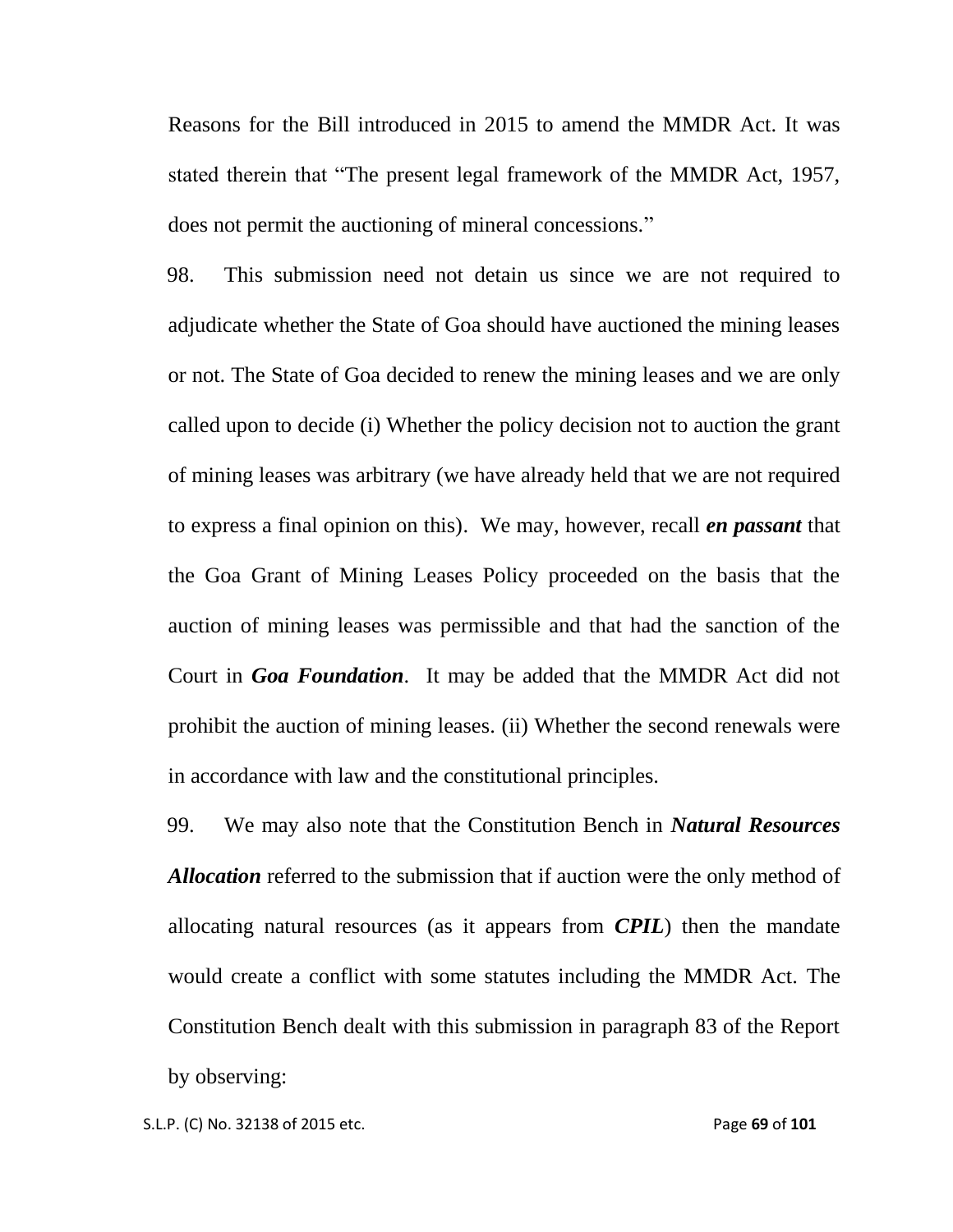"Moreover, if the judgment in  $2G$  case<sup>32</sup> is to be read as holding auction as the only permissible means of disposal of all natural resources, it would lead to the quashing of a large number of laws that prescribe methods other than auction e.g. the MMDR Act."

However, the Constitution Bench did not advert to the consequence vis-à-vis the MMDR Act of holding that auction was not mandated as the only method of allocating a natural resource. Since the question does not arise in these cases, we decline to go into this issue – we need not finally adjudicate whether the State of Goa should have auctioned the mining leases but we are called upon to decide whether the grant of second renewals was valid in law.

## **Judicial review of renewals**

100. In view of decisions of this Court, including in *Natural Resources Allocation* it is permissible for this Court to judicially review, to a limited and restricted extent, the Grant of Mining Leases Policy, among other things, if it falls foul of Article 14 read with Article 39(b) of the Constitution and if it ignores the common or public or social good but benefits private entrepreneurs, particularly when it involves the natural resources, by sacrificing the maximization of revenue for the State.

101. In *Natural Resources Allocation* the Constitution Bench observed that "Alienation of natural resources is a policy decision, and the means

 $32$  (2012) 3 SCC 1

S.L.P. (C) No. 32138 of 2015 etc. Page **70** of **101**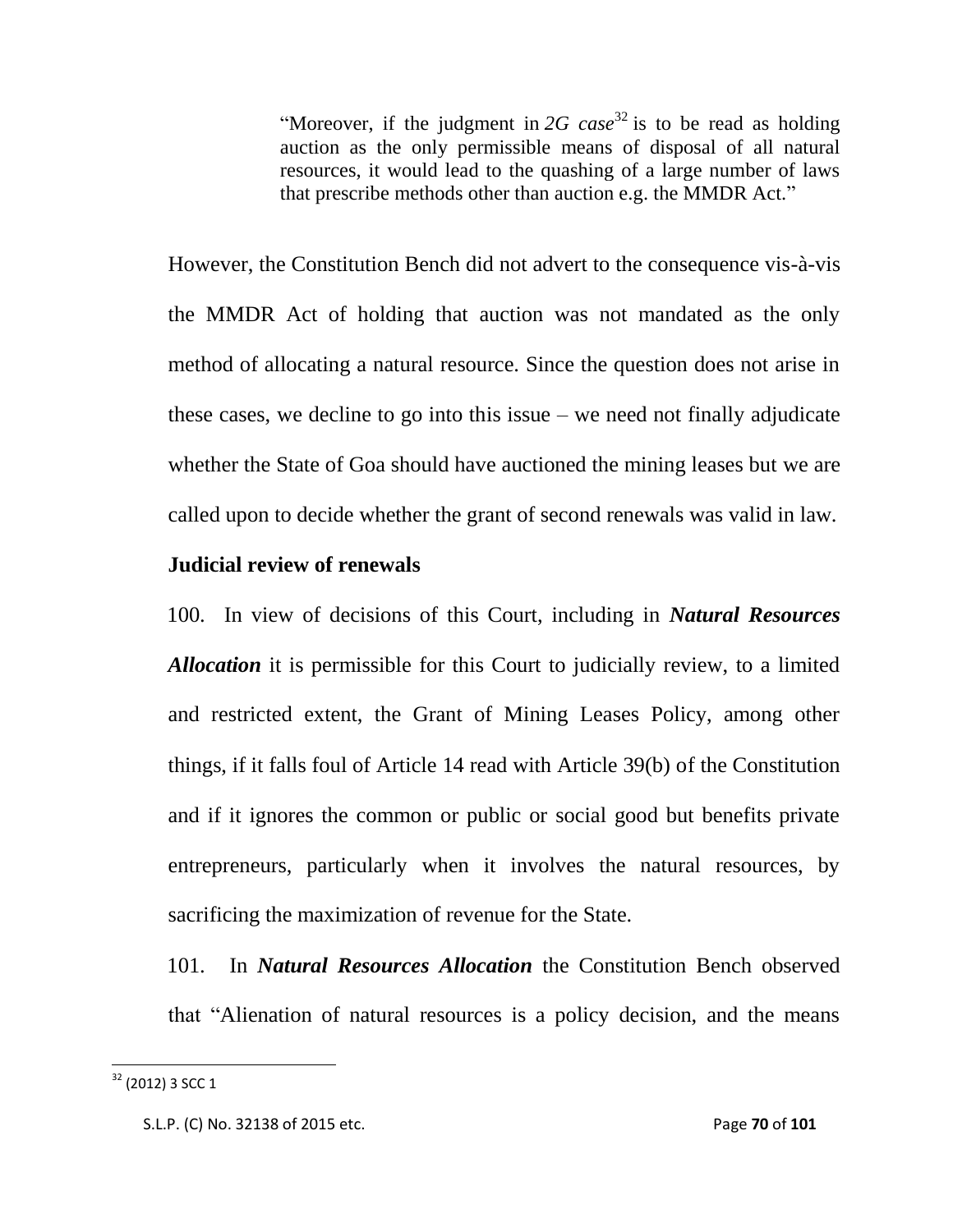adopted for the same are thus, executive prerogatives. However, when such a policy decision is not backed by a social or welfare purpose, and precious and scarce natural resources are alienated for commercial pursuits of profit maximising private entrepreneurs, adoption of means other than those that are competitive and maximise revenue may be arbitrary and face the wrath of Article 14 of the Constitution."

102. Similarly in *Goa Foundation* this Court declared that "It is for the State Government to decide as a matter of policy in what manner mining leases are to be granted in future but the constitutionality or legality of the decision of the State Government can be examined by the Court in exercise of its power of judicial review."

103. Despite the dicta of the Constitution Bench and the declaration made by this Court in *Goa Foundation* we do not propose to judicially review the Grant of Mining Leases Policy but to consider on merits whether the grant of second renewal to the mining leases was in accordance with the Grant of Mining Leases Policy and the law.

104. In our opinion, in renewing the mining leases, the State of Goa completely ignored several relevant and important and significant factors giving the impression that the renewals were not quite fair or reasonable.

 S.L.P. (C) No. 32138 of 2015 etc. Page **71** of **101** 105. For one, the State ignored the fact that every single mining lease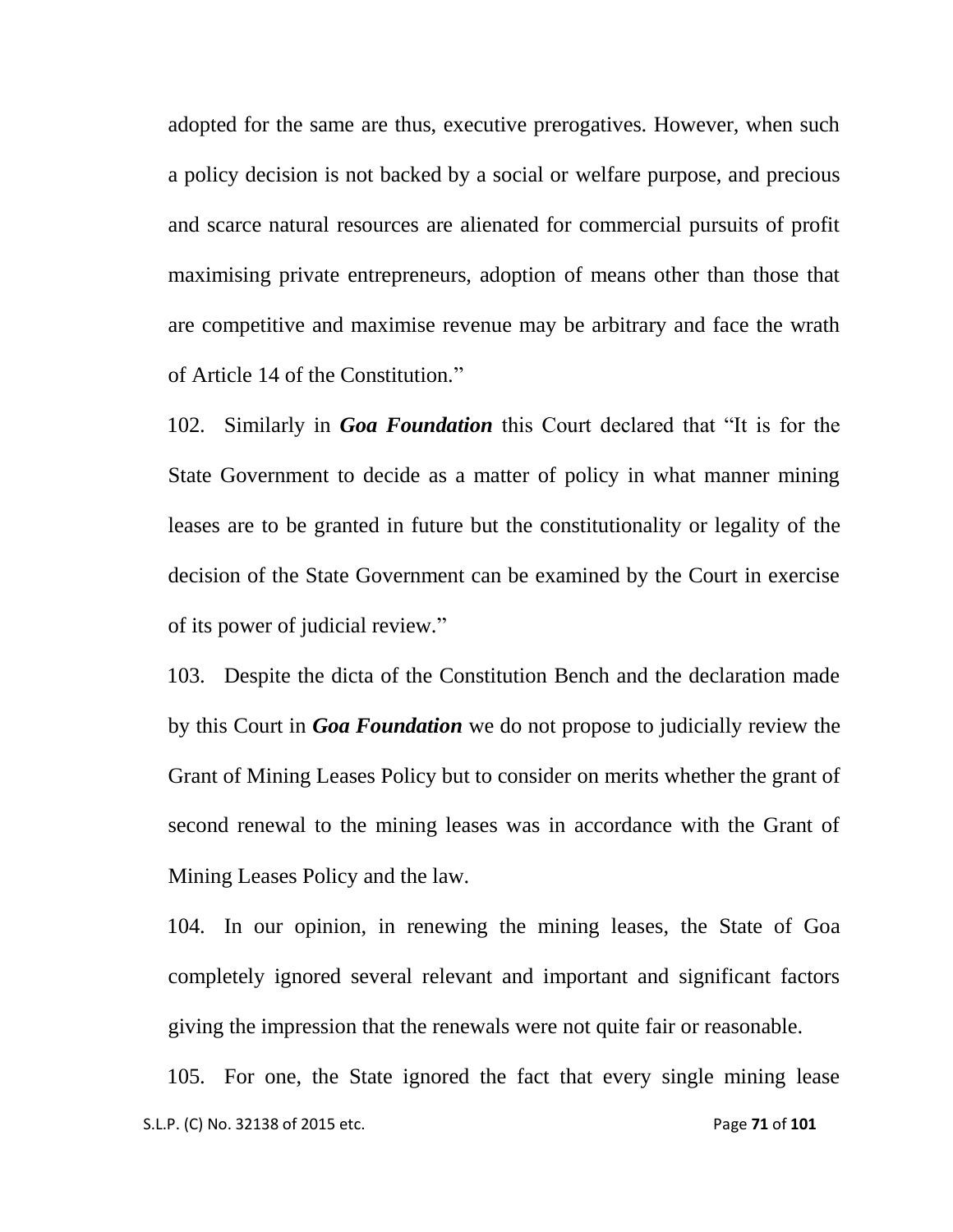holder had committed some illegality or the other in varying degrees. To identify these illegalities (although they had already been identified by the Justice Shah Commission and by the EAC), a Special Investigation Team had been set up as also a team of Chartered Accountants. Instead of waiting for a report from any one of these teams, the State acted in violation of the Grant of Mining Leases Policy and renewed the mining leases. Why was the report from the Special Investigation Team not awaited or called for and examined? In the Grant of Mining Leases Policy it was clearly and explicitly stated (as mentioned above) as follows:

> "Unless and until the Inquiry initiated pursuant to the Judgment and Order of the Hon"ble Supreme Court of India against those Mine Lease Holders found to be violating either Rule 37 or Rule 38 of the Mineral Concession Rules, 1960, or otherwise indicated in the Report of the Justice Shah Commission/PAC report or found to be engaged in, any kind of illegality of whatsoever nature such as illegal Sale of Ore, Sale of Royalty Challan without Ore, Encroachment of adjoining areas outside the lease over production in excess of the limit specified in the Environmental Clearance; those which have undertaken unscientific mining operations; those who have violated or have not paid the Royalty amount; those who have re-used old Royalty Challans for defrauding; and those involved in Illegal Mining Activities **shall not be considered for renewal of the Mining Leases.**

> For this purpose, presently the inquiries are in progress at various levels and foras including the investigation by the SIT Team, by the Team of Chartered Accountants which have been set up by the State Government and **after the inquiry is complete or during the course of the inquiry where it is found that any violations have taken place, such persons shall not be considered for Grant/Renewal of the Leases**." [Emphasis supplied by us].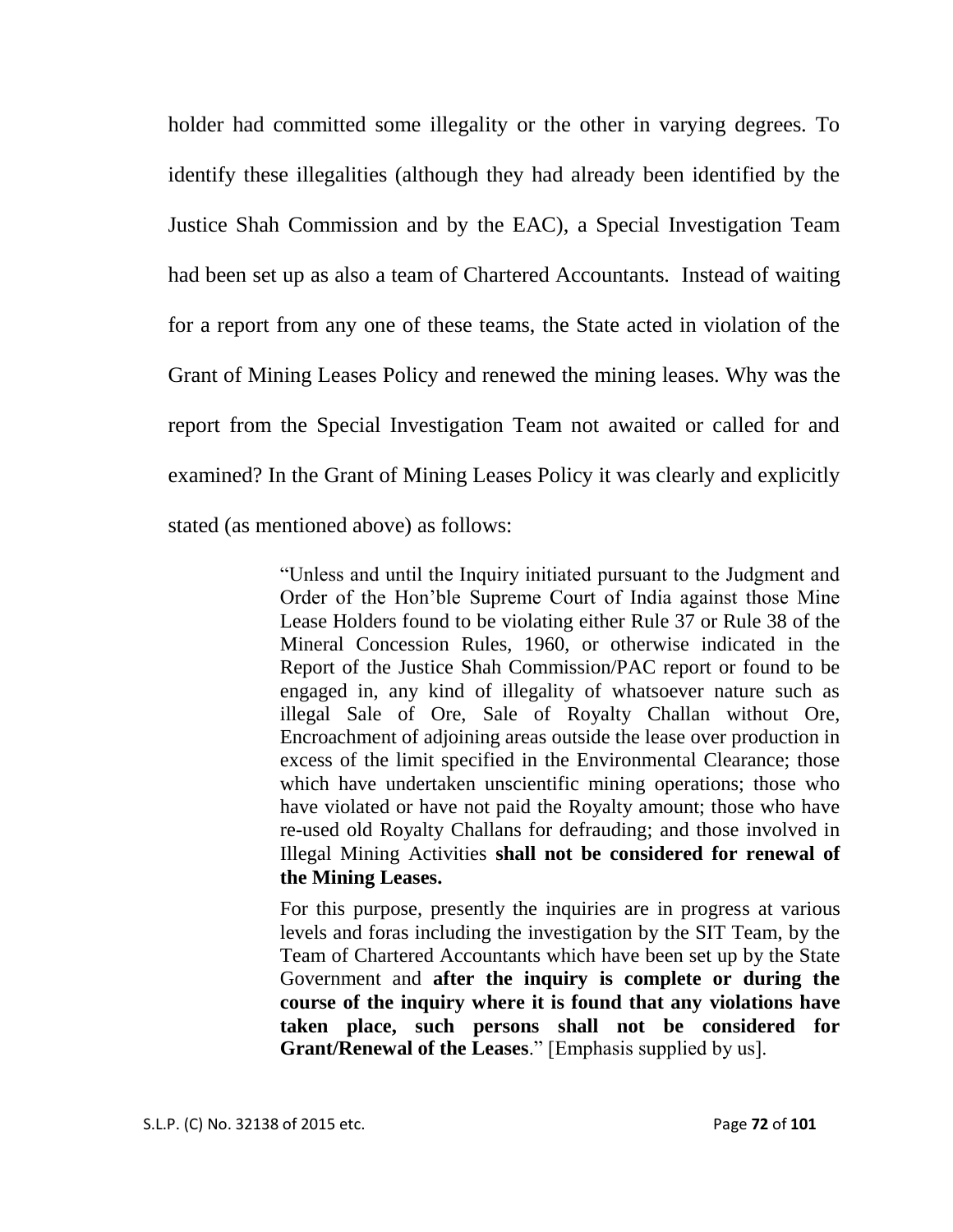106. Unfortunately, the undue haste in which the State acted gives the impression that it was willing to sacrifice the rule of law for the benefit of the mining lease holders and the explanation of satisfying the needs of some sections of society for their livelihood (after keeping them in the lurch for more than two years) was a mere fig leaf. The real intention of the second renewal was to satisfy the avariciousness of the mining lease holders who were motivated by profits to be made through the exploitation of natural resources.

107. The undue haste also needs to be looked at in the context of the statement made in the final paragraph of the Grant of Mining Leases Policy to the effect that this Policy is an in-principle decision and would be notified after it is vetted for legal requirements "from specific necessities as also from financial view points". In other words, the Grant of Mining Leases Policy as published on  $4<sup>th</sup>$  November, 2014 was not a final policy statement but only an intent that would take final shape after due vetting. The Grant of Mining Leases Policy was eventually published on  $20<sup>th</sup>$  January, 2015 but it was acted upon even before it was gazetted.

 S.L.P. (C) No. 32138 of 2015 etc. Page **73** of **101** 108. A partial explanation for this hurry, if we may venture to suggest, is that the State of Goa was aware (like everybody else) on  $17<sup>th</sup>$  November, 2014 if not earlier, of the policy of the Government of India to auction the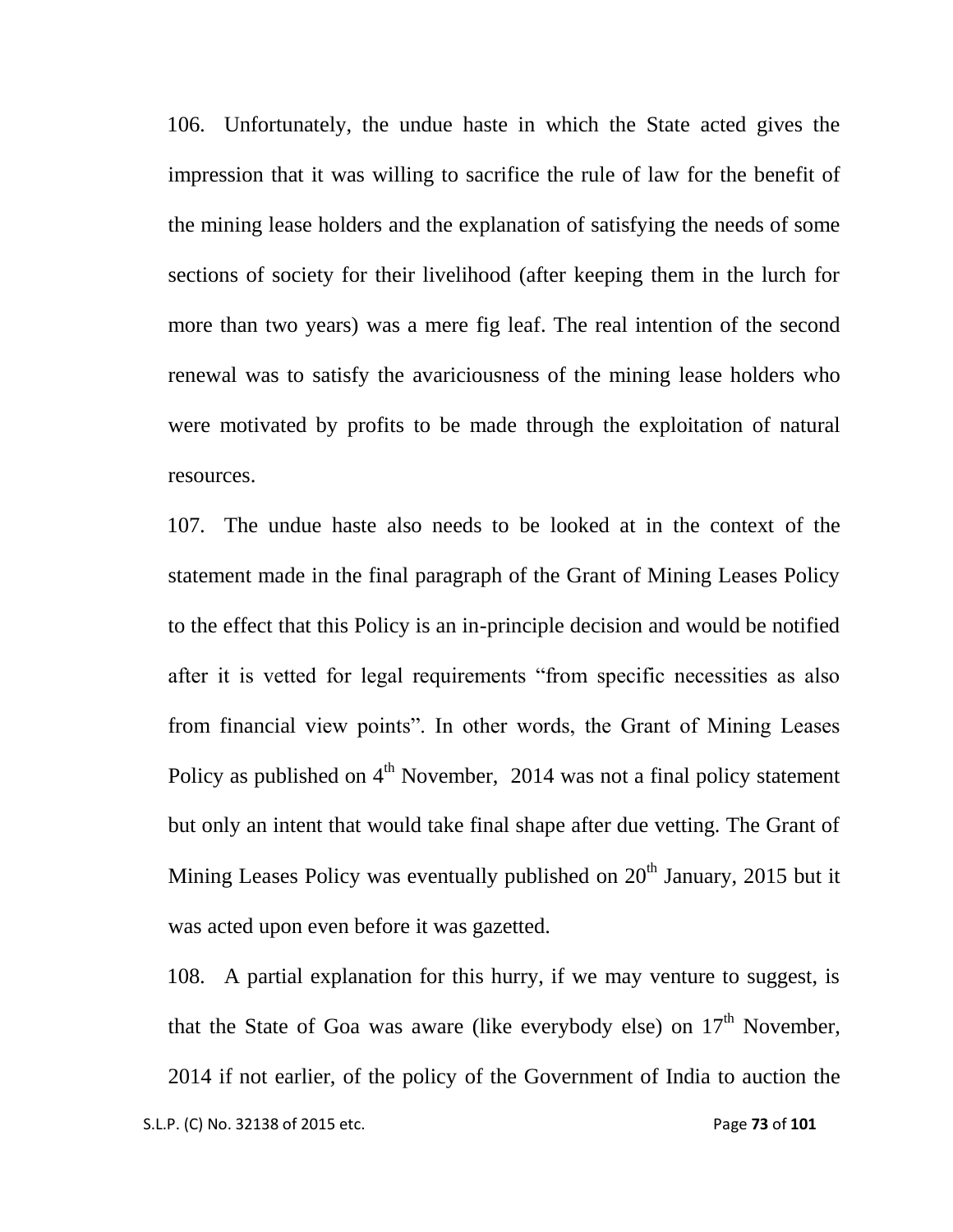grant of mining leases which policy was made available in the public domain on that date and suggestions invited. It is on  $17<sup>th</sup>$  November, 2014 that the draft Mines and Minerals (Development and Regulation) Act, 2014 was published on the website of the Ministry of Mines of the Government of India. The policy of the Government of India proposed to introduce Section 10B by way of an amendment to the MMDR Act and the proposed amendment made it very clear that if it were to be accepted, auction of mining leases in respect of notified minerals (including iron ore) would become a reality if not an obligation. It appears that to circumvent this rather uncomfortable policy, the State pressed the accelerator on the renewal of mining leases from December 2014 onward to benefit mining lease holders. So much so that in respect of 5 mining leases, the State overstepped the law and granted a second renewal in early January 2015 to some entities without even waiting for any approval or deemed approval of the mining plan from the Indian Bureau of Mines or any other authority.

 S.L.P. (C) No. 32138 of 2015 etc. Page **74** of **101** 109. This sequence of events acquires further significance when it is recalled that an Ordinance to amend the MMDR Act was made known to the general public on  $5<sup>th</sup>$  January, 2015 and promulgated by the President on 12<sup>th</sup> January, 2015 thereby mandating competitive bidding or auction for the grant of mining leases. The State of Goa perhaps anticipated this in view of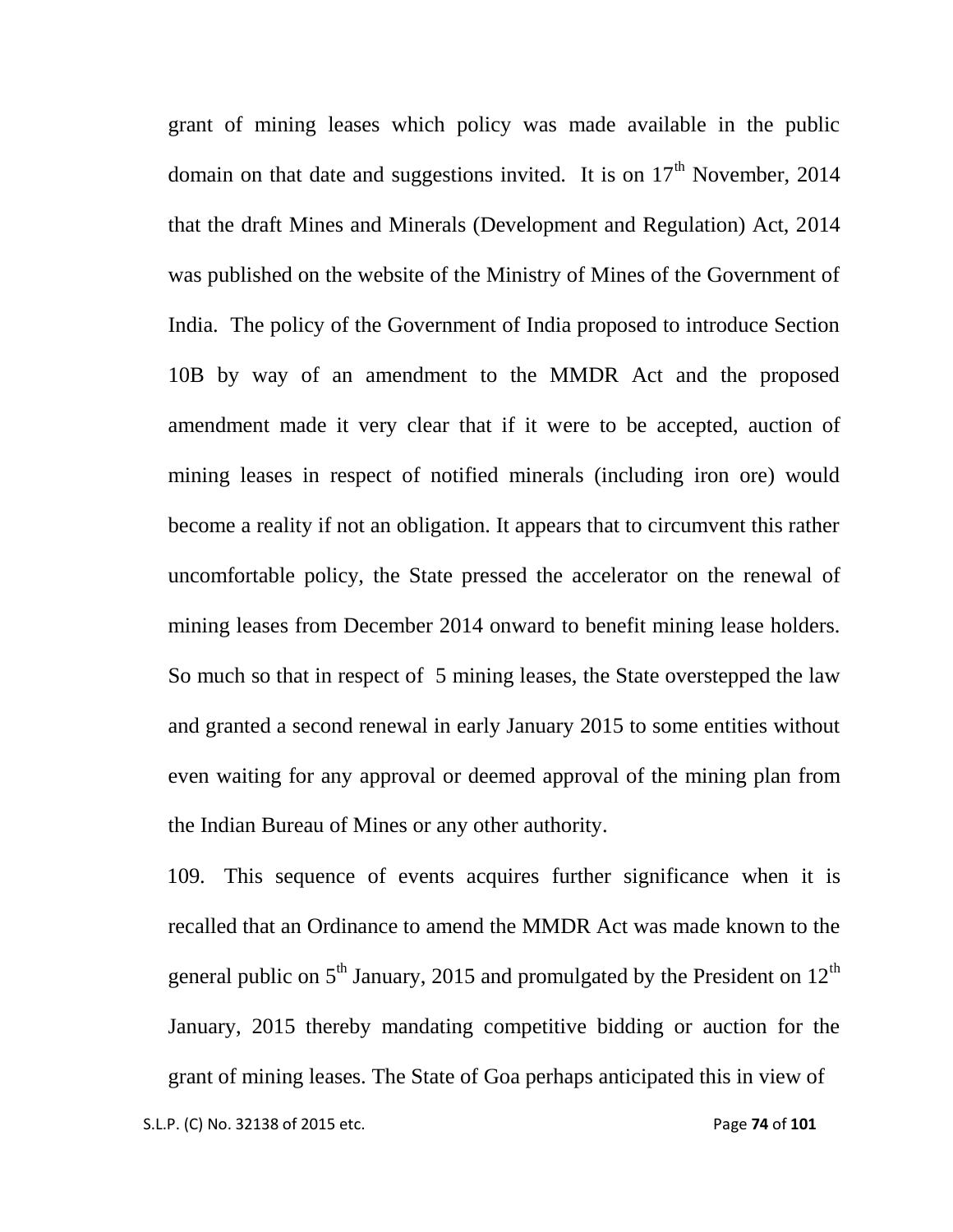the publication of the draft Mines and Minerals (Development and Regulation) Act, 2014 and therefore hurried into the second renewal of mining leases (notwithstanding the Grant of Mining Leases Policy) to defeat the introduction of the auction process. In fact in the period from  $5<sup>th</sup>$  January,  $2015$  to  $12<sup>th</sup>$  January, 2015 the Government of Goa granted a second renewal to as many as 56 mining leases and from  $17<sup>th</sup>$  November, 2014 the State of Goa granted a second renewal to as many as 75 mining leases. The sudden spurt of renewal of mining leases is beyond comprehension. The judgment and order of the High Court in *Lithoferro* cannot be used as a shield for explaining the haste.

110. These facts must also be appreciated in the context that mining operations were suspended in Goa with effect from  $10<sup>th</sup>$  September, 2012 due to an order passed by the State of Goa. Therefore, mining operations having been suspended for more than two years, the State could have certainly waited for a few weeks more and taken an informed and reasoned decision on granting a second renewal to mining leases – but waiting for a few weeks could have led to an uncomfortable situation that would have compelled the State of Goa to auction the mining leases, hence the haste.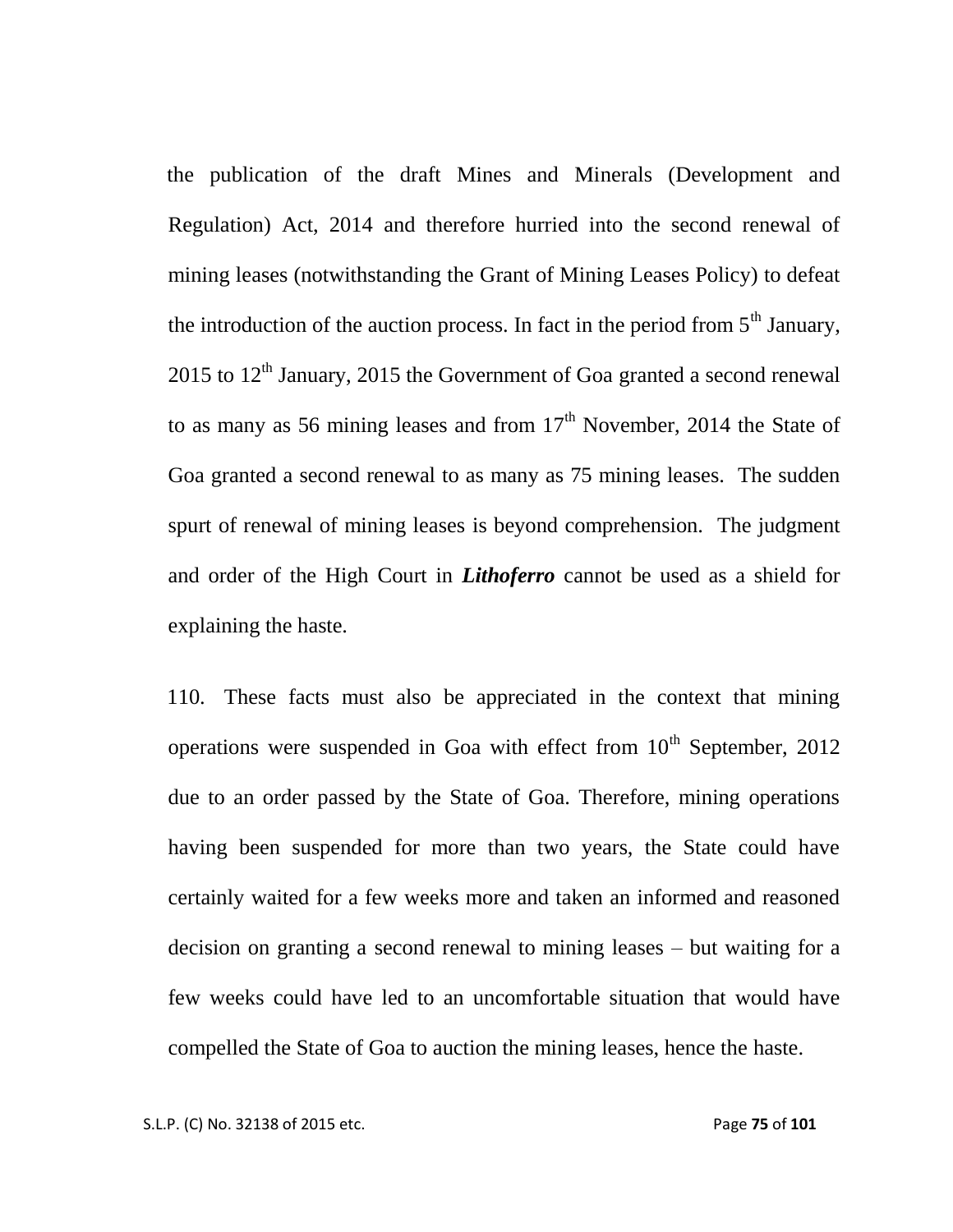111. This Court held in *Tata Iron & Steel Co. Ltd. v. Union of India*<sup>33</sup> that for the purposes of Section 8(3) of the MMDR  $Act^{34}$  the concept of 'mineral development' encompasses the concept of captive mining, an assessment of its requirement by different industries as well as the principle of equitable distribution (under Article 39(b) of the Constitution). It is not at all clear from the records before us that the State had applied its mind to these and other factors including the report of Justice Shah, the report of the EAC, the absence of any value addition to the domestic industry and the degradation of the environment as noted by the Expert Committee appointed by this Court in concluding that a second renewal was "in the interests of mineral development'. Mere reliance on the acceptance or deemed acceptance of the Indian Bureau of Mines is not enough, as imagined by the State of Goa. The matter of 'interests of mineral development' has to be considered holistically and not in an isolationist manner.

 $\overline{\phantom{a}}$ 

<sup>&</sup>lt;sup>33</sup> (1996) 9 SCC 709

<sup>&</sup>lt;sup>34</sup> "8. *Periods for which mining leases may be granted or renewed*.- (1) The maximum period for which a mining lease may be granted shall not exceed thirty years:

Provided that the minimum period for which any such mining lease may be granted shall not be less than twenty years.

<sup>(2)</sup> A mining lease may be renewed for a period not exceeding twenty years.

<sup>(3)</sup> Notwithstanding anything contained in sub-section (2), if the State Government is of opinion that in the interests of mineral development it is necessary so to do, it may, for reasons to be recorded, authorise the renewal of a mining lease in respect of minerals not specified in Part A and Part B of the First Schedule for a further period or periods not exceeding twenty years in each case.

<sup>(4)</sup> Notwithstanding anything contained in sub-section (2) and sub-section (3), no mining lease granted in respect of mineral specified in Part A or Part B of the First Schedule shall be renewed except with the previous approval of the Central Government."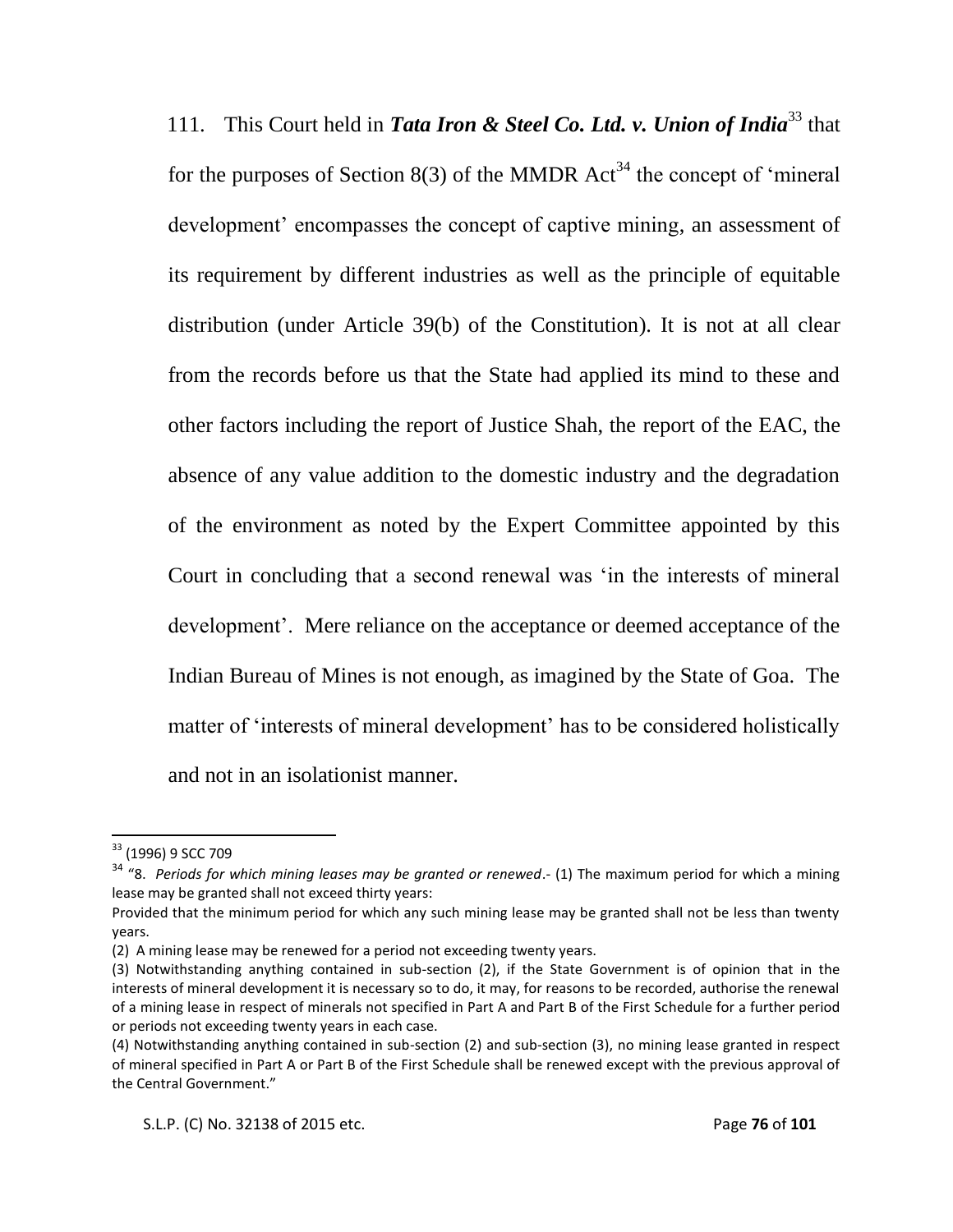112. In this context, it is also necessary to point out that the National Mineral Policy 2008 provided that: "To maximise gains from the comparative advantage which the country enjoys intra se mineral development will be prioritised in terms of import substitution, value addition and export, in that order." Admittedly, iron ore is not extracted in Goa for import substitution, or value addition for domestic industry, but only for the last option, that is, export. Can it reasonably be said that the export of iron ore is in the interest of mineral development? We were informed that only one of the mining lease holders captively consumes the extracted iron ore and it is evident from the Mineral Policy that despite mining operations having closed down for some period in other States, iron ore from Goa was not used in the domestic steel industry. Therefore, it is not at all clear who, other than the mining lease holders making exports, was benefited by resumption of mining operations in Goa through a second renewal.

113. The Mineral Policy clearly suggests that for a period of five years between 2006 and 2012 the mining lease holders committed various illegalities and irregularities in the mining process. This is an indication of their exploitative and rapacious attitude having little or no concern for the environment, the fragile ecology of Goa or even the health and well-being of the average Goan. This irreparable damage was being caused by the mining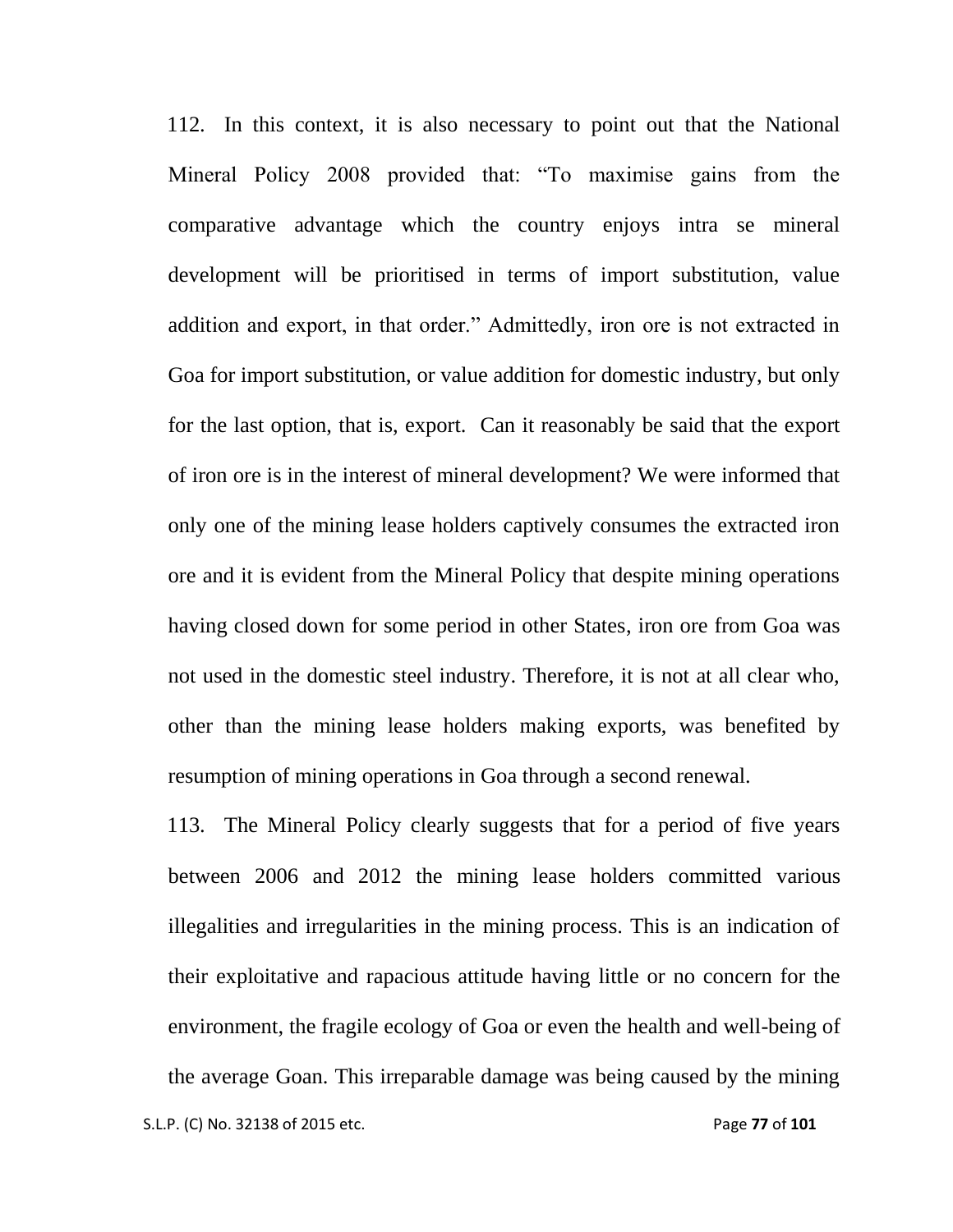lease holders without any benefit to the domestic industry. Therefore, while the mining lease holders may have contributed virtually nothing to the domestic industry, they might have made considerable profits through exports and might have also benefited the foreign exchange reserves of the country, but the real-time damage to the quality of health and life of the average Goan and damage to the environment and ecology of Goa is nevertheless incalculable or at least considerable – and export benefits cannot be weighed against health or the environment.

 S.L.P. (C) No. 32138 of 2015 etc. Page **78** of **101** 114. What is unfortunate about the entire commercial activity of the mining lease holders is that there was no social or public purpose attached to the mining operations. There was one and only one objective behind the mining activity and that was profit maximization. The renewal of the mining leases would give considerable profits to the mining lease holders well beyond the benefits that could accrue to the State or to the average resident of Goa. It was observed by Justice Khehar in *Natural Resources Allocation* that material resources of the country should not be dissipated free of cost or at a consideration lower than their actual worth. This was not kept in mind and mining leases were renewed for a small payment of stamp duty and royalty. It is therefore clear that the considerations that weighed with the State were not for the people of Goa but were for the mining lease holders. This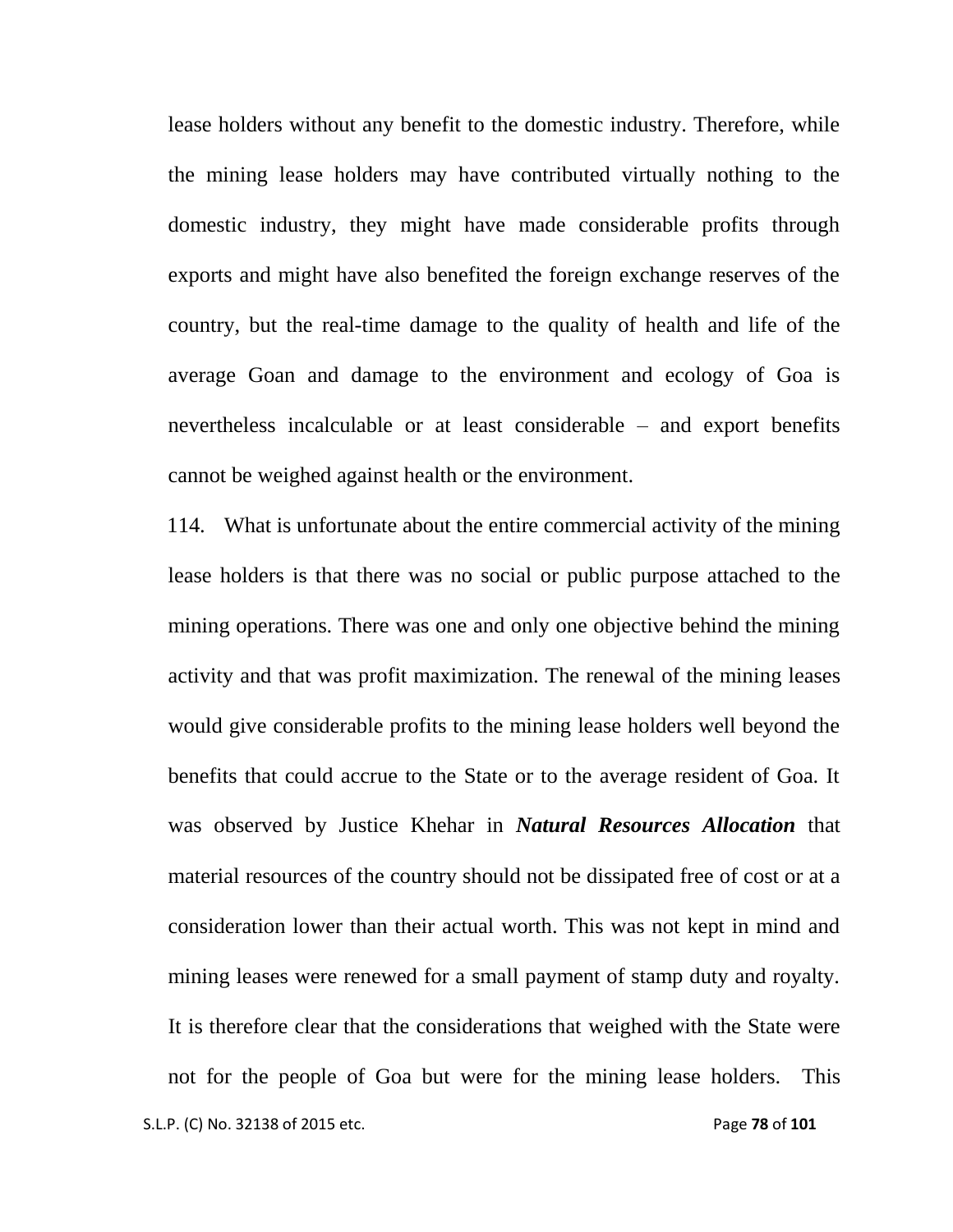certainly cannot be described as being "in the interests of mineral development."

115. With the mining lease holders violating virtually every applicable law or legal requirement, it is clear that the rule of law was not their concern. The list of violations and their variety was documented by the EAC and it makes for some very sad reading. To make matters worse, it was clearly mentioned in the Grant of Mining Leases Policy that a Special Investigating Team and a team of Chartered Accountants would look into all the violations but the State chose not to wait for any of the reports. There is no explanation for this.

116. In this background, there is little to suggest that the State considered the requirements of Section 8(3) of the MMDR Act in that the interests of mineral development was secondary while granting the second renewal of mining leases. The entire exercise undertaken by the State was a hasty charade, regardless of violations of the law by the mining lease holders, without any benefit to the Indian industry and without any concern for the health of the average Goan.

117. The undue haste with which the State granted the second renewal of mining leases particularly after the amendments proposed to the MMDR Act were placed in the public domain by the Government of India (relating to the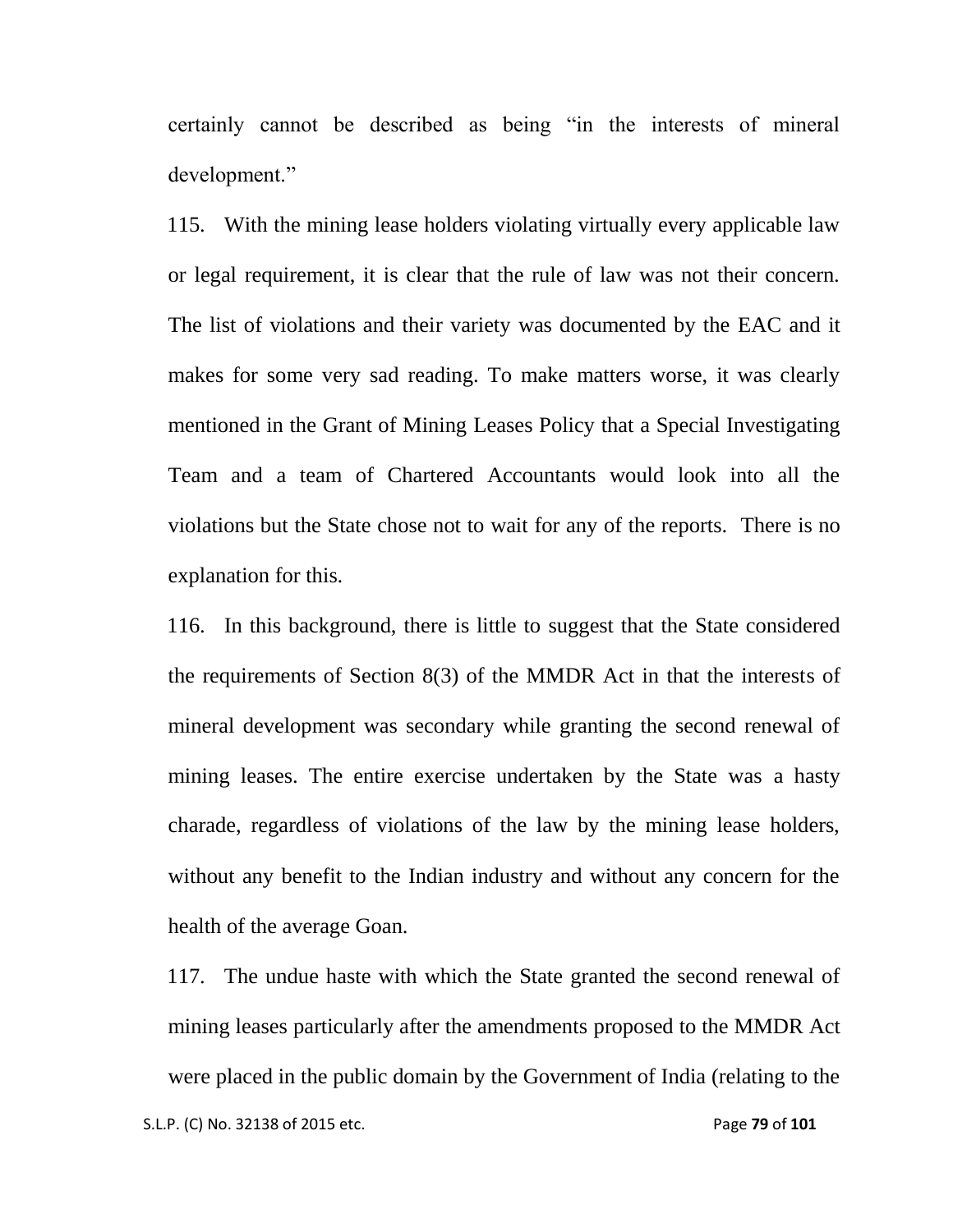auction of mining leases) is a clear indication that the decision of the State was not based on relevant material and not necessarily triggered by the interests of mineral development. The very large number of renewals granted over a comparatively brief period is a clear indication that the State did not have 'mineral development' in mind but had some other nonstatutory interests while taking its decision to grant a second renewal to the mining leases. The haste with which the State took its decision also needs to be understood in the background of the fact that mining had been suspended by the State in September 2012 that is more than two years prior to the grant of second renewals. The urgency suddenly exhibited by the State therefore seems to be make-believe and motivated rather than genuine.

118. Facts from the record also disclose some interesting information regarding the second renewal of mining leases. The table below indicates that except 13 mining leases, all the others were renewed after publication of the draft Mines and Minerals (Development and Regulation) Act, 2014 on  $17<sup>th</sup>$  November, 2014. The table is given below and is self explanatory:

| <b>Period</b>                            | <b>Mining leases renewed</b> |
|------------------------------------------|------------------------------|
| Between 5-17 November, 2014              |                              |
| Between 10 December, 2014 and 2 January, |                              |
| 2015                                     |                              |
| Between 5-12 January, 2015               | 56                           |
| Total                                    | 88                           |
| On 12 January, 2015                      |                              |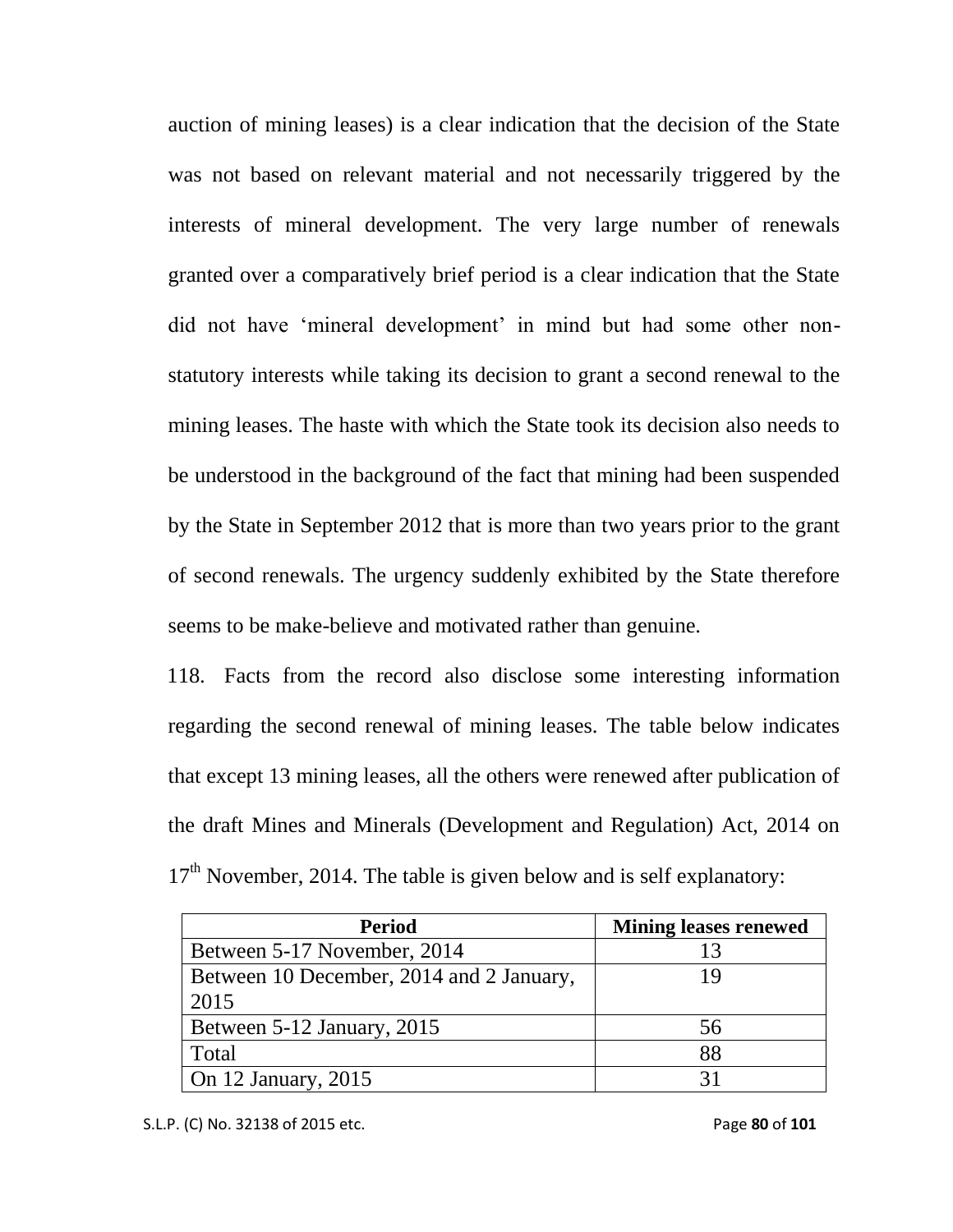119. Of the 13 mining leases renewed in November 2014, it is found that according to the State of Goa all of them are Category-I violators (except Geetabala M.N. Parulekar who is a Category–II violator). However, it was pointed out by learned counsel appearing on behalf of Goa Foundation that the report of the Vishwanath Anand EAC indicates that a recommendation was made to revoke the environmental clearance in respect of 6 mining lease holders; additionally, none of the mining lease holders had approval from the National Board for Wildlife (where required); all of them (except 2) had mined in excess of the permissible limit under the environmental clearance; all of them had indulged in dump mining; some of them were guilty of encroachments; in almost every case the mining activity intersected ground water level and none of the mining lease holders had permission for ground water withdrawal. These cannot be described as minor violations but were actually multiple violations in almost all cases. How could the State of Goa and MoEF overlook these recommendations and multiple violations?

120. It may be recalled that the Mines and Minerals (Development and Regulation) Amendment Ordinance, 2015 came into force on  $12<sup>th</sup>$  January, 2015 and on that day as many as 31 mining leases were renewed. In respect of 5 mining leases renewed in January, 2015 the report from the Indian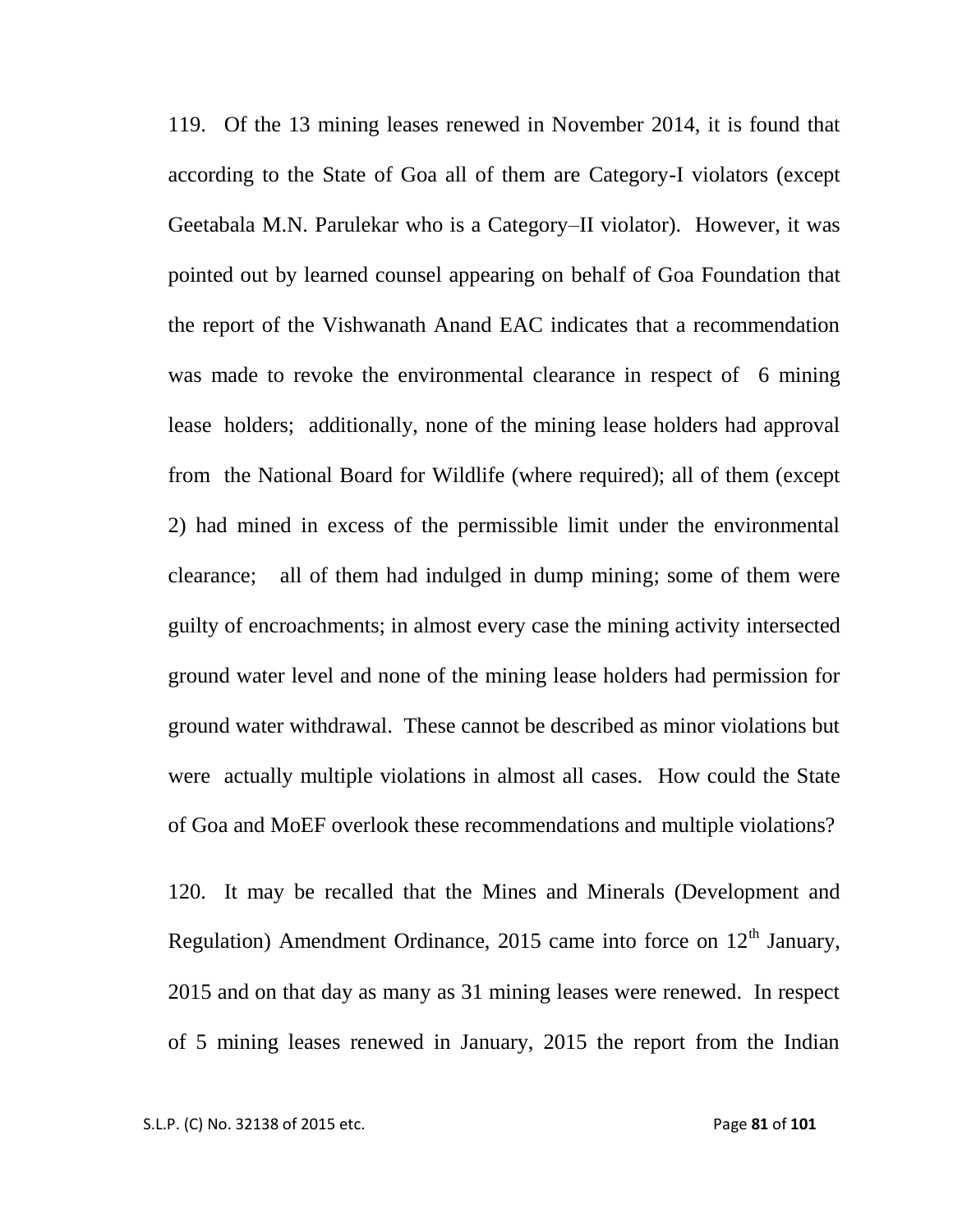Bureau of Mines was called for in January, 2015 itself and the mining leases were renewed without receipt of the report from the Indian Bureau of Mines and before expiry of the mandatory period for submitting the report in terms of the second proviso to Rule 24A(3) of the Mineral Concession Rules, 1960. In other words, without even receipt of any report from the Indian Bureau of Mines and even before the expiry of the statutory waiting period, the State of Goa renewed some mining leases. This is patently illegal.

121. We were informed by the learned Additional Solicitor General that of the 88 mining leases that were renewed, 38 of them are not working for a variety of reasons – making their renewal an empty exercise.

122. These facts are mentioned in the context of the undue haste shown by the State of Goa in granting a second renewal to the mining leases keeping the following dates in mind:

 $17<sup>th</sup>$  November, 2014 – The draft Mines and Minerals (Development and Regulation) Act, 2014 was uploaded on the website of the Ministry of Mines of the Government of India.

 $5^{\text{th}}$ January,  $2015$  – Approval of the Mines and Minerals (Development and Regulation) Amendment Ordinance, 2015 by the Cabinet of the Government of India became public knowledge.

 $12<sup>th</sup>$  January, 2015 – President of India promulgated the Mines and Minerals (Development and Regulation) Amendment Ordinance, 2015.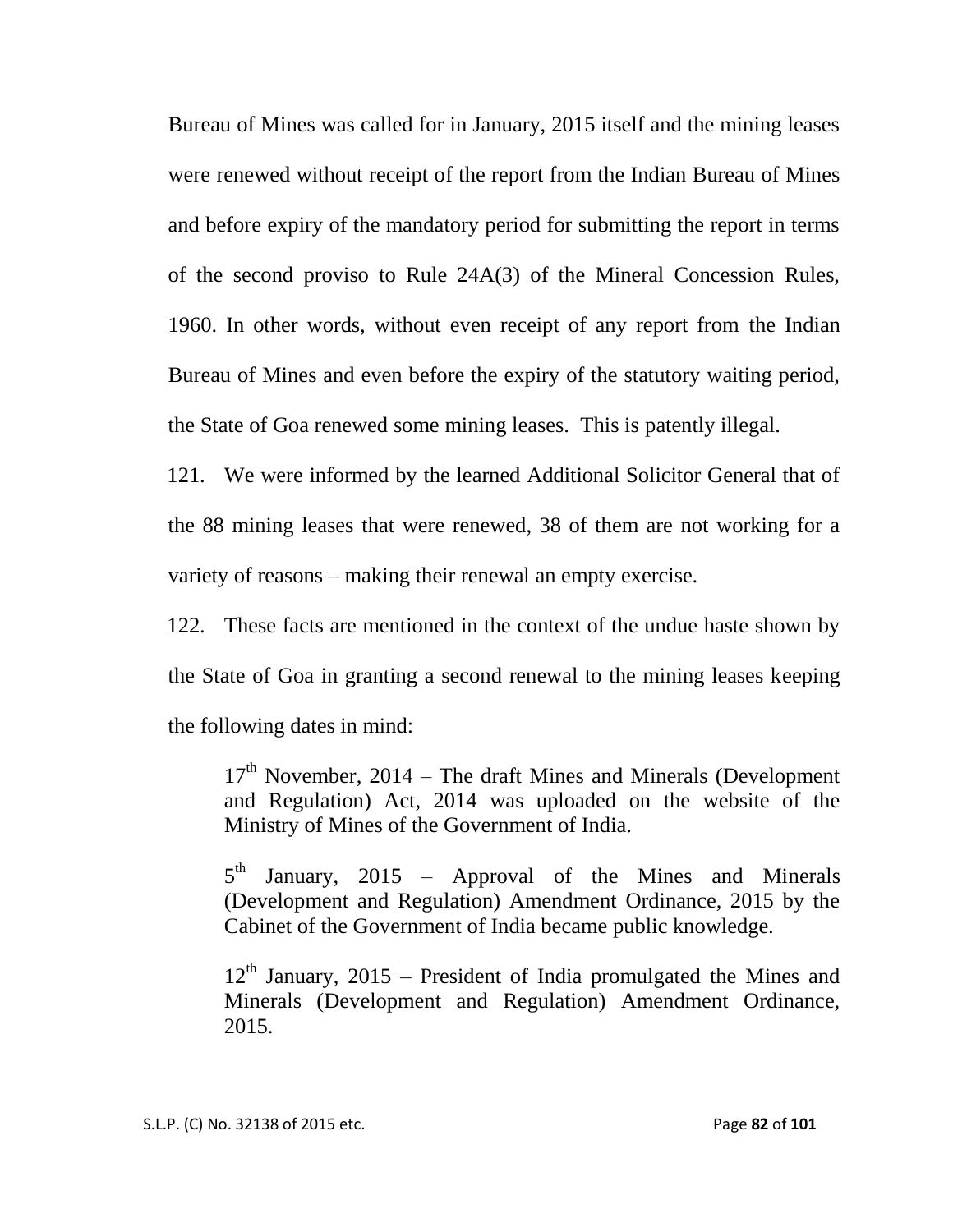123. It is possible that the State did have some serious governance issues to contend with as mentioned in the Grant of Mining Leases Policy, namely, since iron ore mining had been suspended for more than two years, the State faced a lack of funds resulting in its having difficulty in undertaking infrastructure projects and other activities. The State had also to contend with the adverse effects faced by a large population that was directly or indirectly dependent on the mining sector. Additionally, the transport sector was affected as well as barges used for transport through rivers from jetties. The stoppage of mining operations therefore affected several categories of stakeholders including small business or small commercial ventures and workers/labour. The Grant of Mining Leases Policy also noted that there was a tremendous loss of foreign exchange of about \$8 billion through exports and more than Rs. 850 crores towards loans/advances on the mining sector for a variety of activities as well as about Rs. 1000 crores towards housing, business and other loans. Over all there was a slump in economic activity which also had an impact on the education sector etc.

 S.L.P. (C) No. 32138 of 2015 etc. Page **83** of **101** 124. The State has projected virtual chaos (which could be an exaggeration) but that is why we have left open the issue of arbitrariness of the policy decision. Nevertheless the State is bound by the law, however uncomfortable it might be in granting a second renewal in terms of Section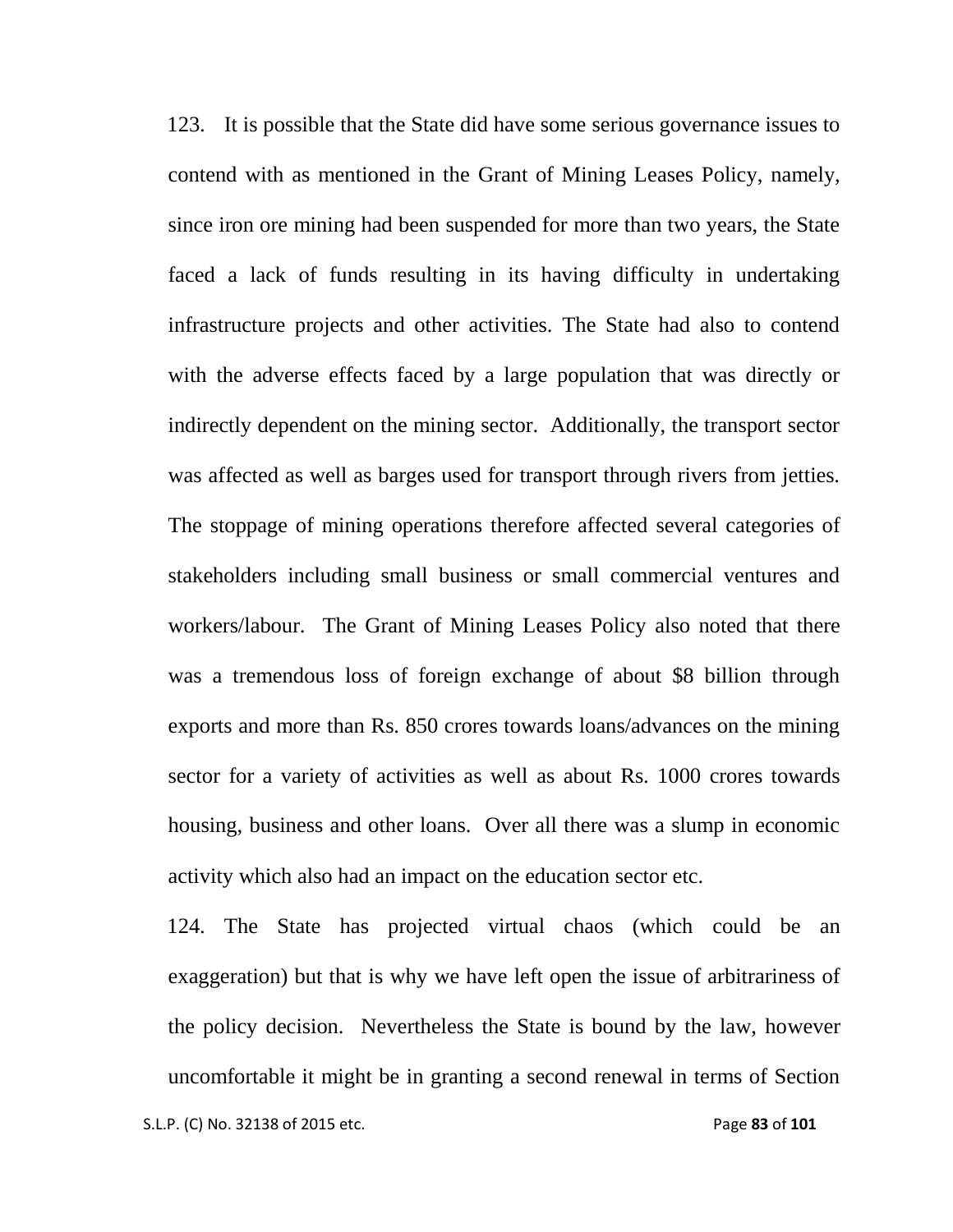8(3) of the MMDR Act. Therefore, on an overall consideration of all aspects of the case, we are of opinion that the decision of the State of Goa to quickly renew the mining leases while ostensibly complying with the requirements of Section 8(3) of the MMDR Act and thereby jettisoning the rule of law was unjustified.

## **Whether fresh environmental clearances were required to be obtained by the mining lease holders?**

125. The question whether the mining lease holders required fresh environmental clearances arises in the context of paragraph 82 of the decision rendered in *Goa Foundation* quoted above. It must be stated that some mining lease holders had environmental clearances under EIA 1994 while others under EIA 2006. Notwithstanding this, since we have held that fresh mining leases were required to be granted, it follows that fresh environmental clearance is required to be obtained by those who are granted a fresh mining lease.

126. That apart, the materials before the Court while deciding *Goa Foundation* included the report of the Justice Shah Commission, the report of the EAC and the report of the Expert Committee constituted by the Court by orders dated  $11<sup>th</sup>$  November, 2013 and  $18<sup>th</sup>$  November, 2013. On a combined reading of the material before it, the Court took a broad view that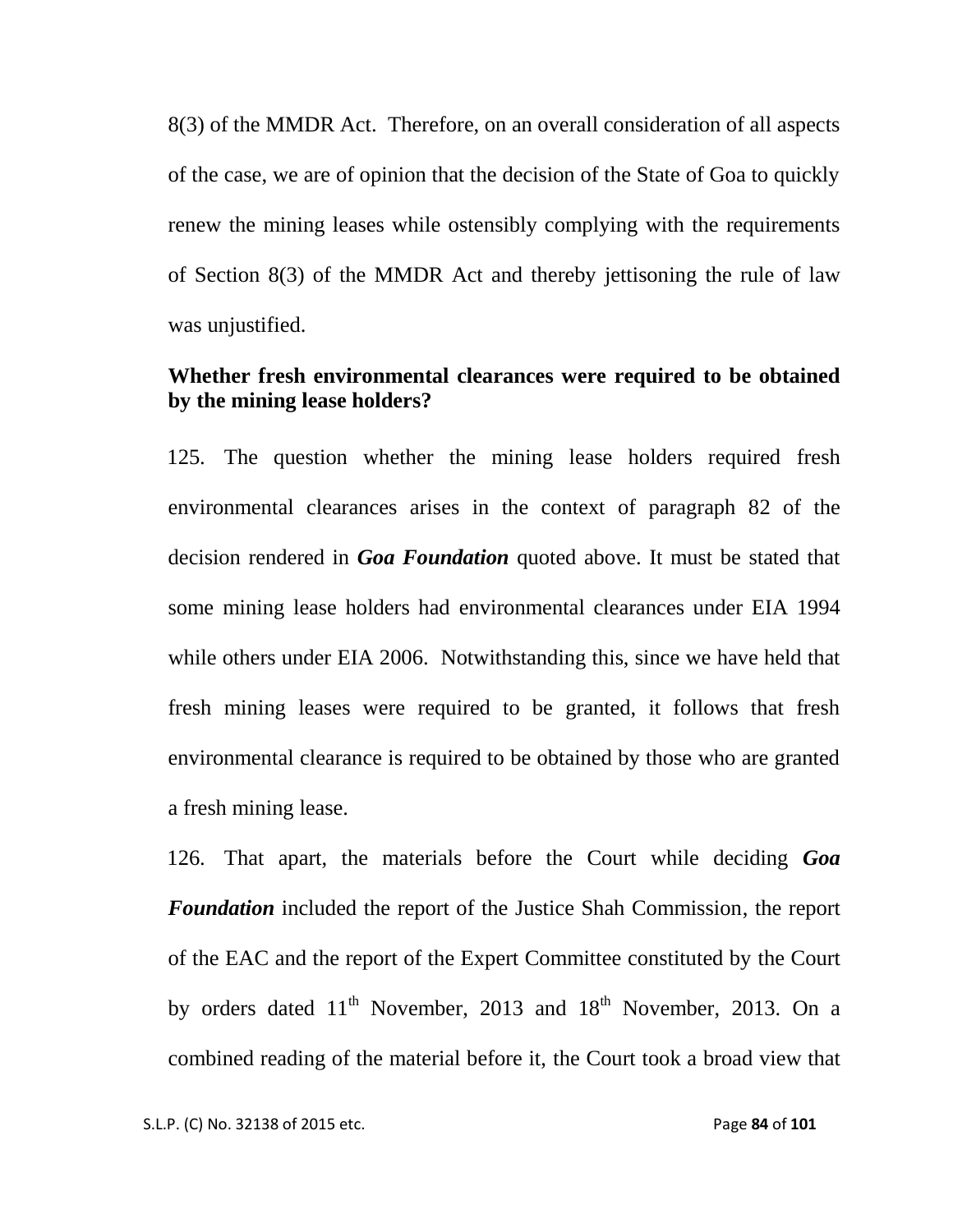large-scale mining of iron ore led to several adverse impacts including those related to the environment, ecology and health of the people of Goa and that these illegalities and irregularities were committed by almost all (if not all) mining lease holders as reported by the EAC. The Court also accepted the view of the Expert Committee that the ecology of Goa was being degraded through indiscriminate mining and placed a cap on the annual excavation of iron ore. It was noted that mining by the lessees in Goa after  $22<sup>nd</sup>$  November, 2007 was illegal and that mining operations were suspended by the State of Goa on  $10<sup>th</sup>$  September, 2012 and environmental clearances granted to the mines were kept in abeyance by the MoEF on  $14<sup>th</sup>$  September, 2012. Considering all this, as well as the law laid down in *Goa Foundation* to the effect that there is no automatic second renewal of a mining lease but that a second renewal must be granted in accordance with the provisions of Section 8(3) of the MMDR Act, the Court used the expression "grant fresh environmental clearances for mining projects" in the passage referred to above.

 S.L.P. (C) No. 32138 of 2015 etc. Page **85** of **101** 127. We have already adverted to the report of the EAC. As far as the Expert Committee set up by the Court is concerned, it had furnished an Interim Report dated  $14<sup>th</sup>$  March, 2014 in which it noted large-scale degradation of the environment and recommended placing an annual cap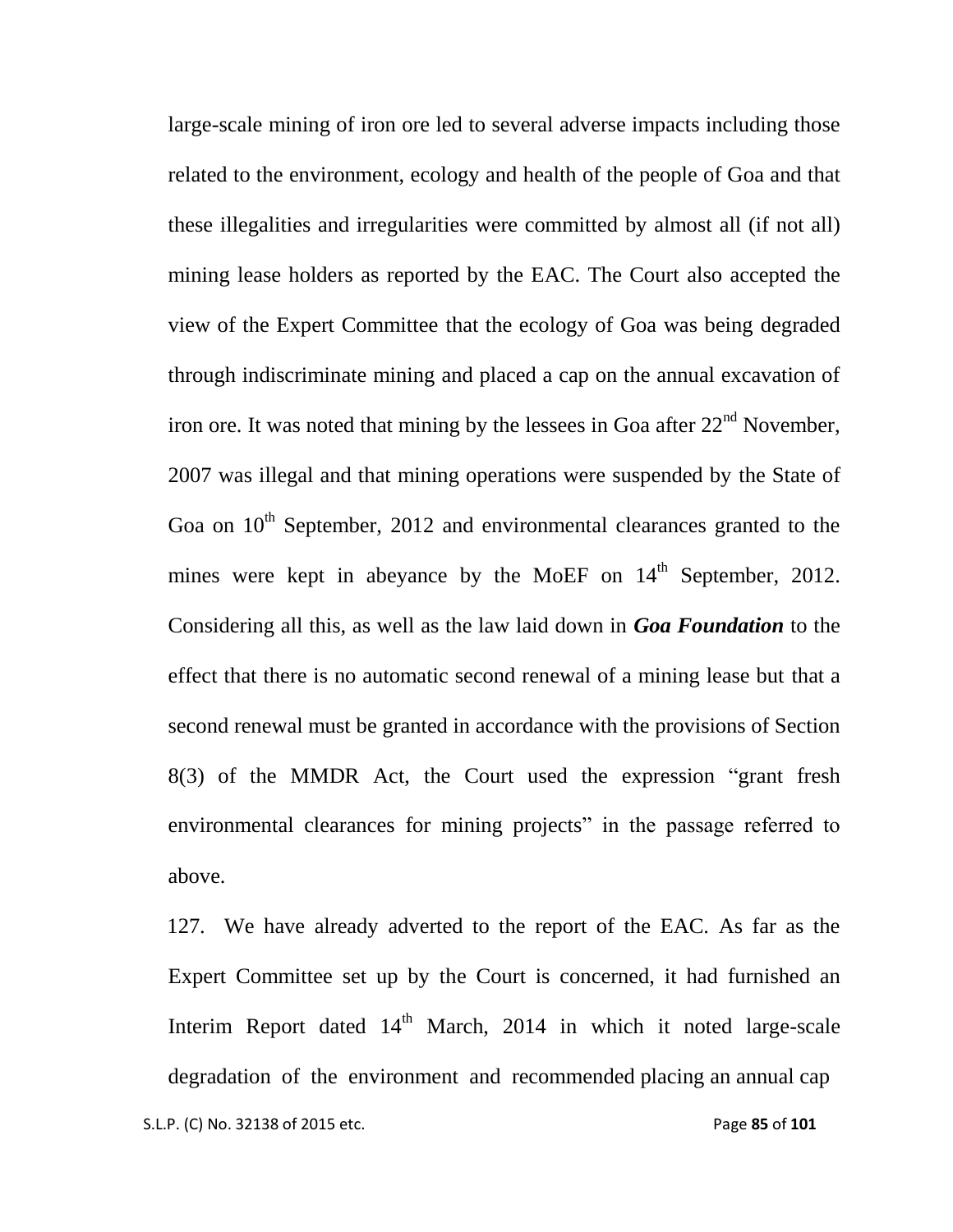between 20 and 27.5 million tonnes on the extraction of iron ore in Goa. The Expert Committee noted the following (which makes for some very depressing reading):

> "The production of iron ore has jumped from 14.6 million tons in 1941 to 41.17 million tons in 2010-2011. In 1980s the production was about 10 MT/annum. **The quantum jump in iron ore production in Goa was essentially due to steep rise in exports of fines and other low grade ore of 42% Fe content to China. This has led to massive negative impacts on all ecosystems leading to enhanced air, water, and soil pollution affecting quality of life across Goa.** This is evident by three important reports i.e. (*i*) Areawise Environmental Quality Management (AEQM) Plan for the Mining belt of Goa by Tata Energy Research Institute, New Delhi and Goa (1997) and it was submitted to the Directorate of Planning, Statistics, and Evaluation, Government of Goa, (*ii*) Environmental and Social Performance Indicators and Sustainability Markers in Minerals Development Reporting Progress towards Improved Ecosystem Health and Human Well-being, Phase III by TERI and International Development Research Centre, Ottawa, Canada (2006) and (*iii*) the Regional Environmental Impact Study of Iron Ore Mining in Goa region sponsored by MoEF, New Delhi (2014) by Indian School of Mines. Besides the above three main reports, a number of scientific research papers on the impact of iron ore mining on the environment and ecology of diverse ecosystems were published by scientists working at Goa University and NIO.

> **These reports and publications substantiate that the mining, particularly the enhanced level of annual production contributed to adverse impacts on the ecological systems, socioeconomics of Goa and health of people of Goa leading to loss of ecological integrity.** This is due to enhanced levels of pollutants, particularly RSPM and SPM, sedimentation of materials from dumps and iron ore in rivers, estuaries and shallow depth (20 m) of sea water, agricultural fields, high concentration of Fe and Mn in surface waters and their bioaccumulation." [Emphasis supplied by us].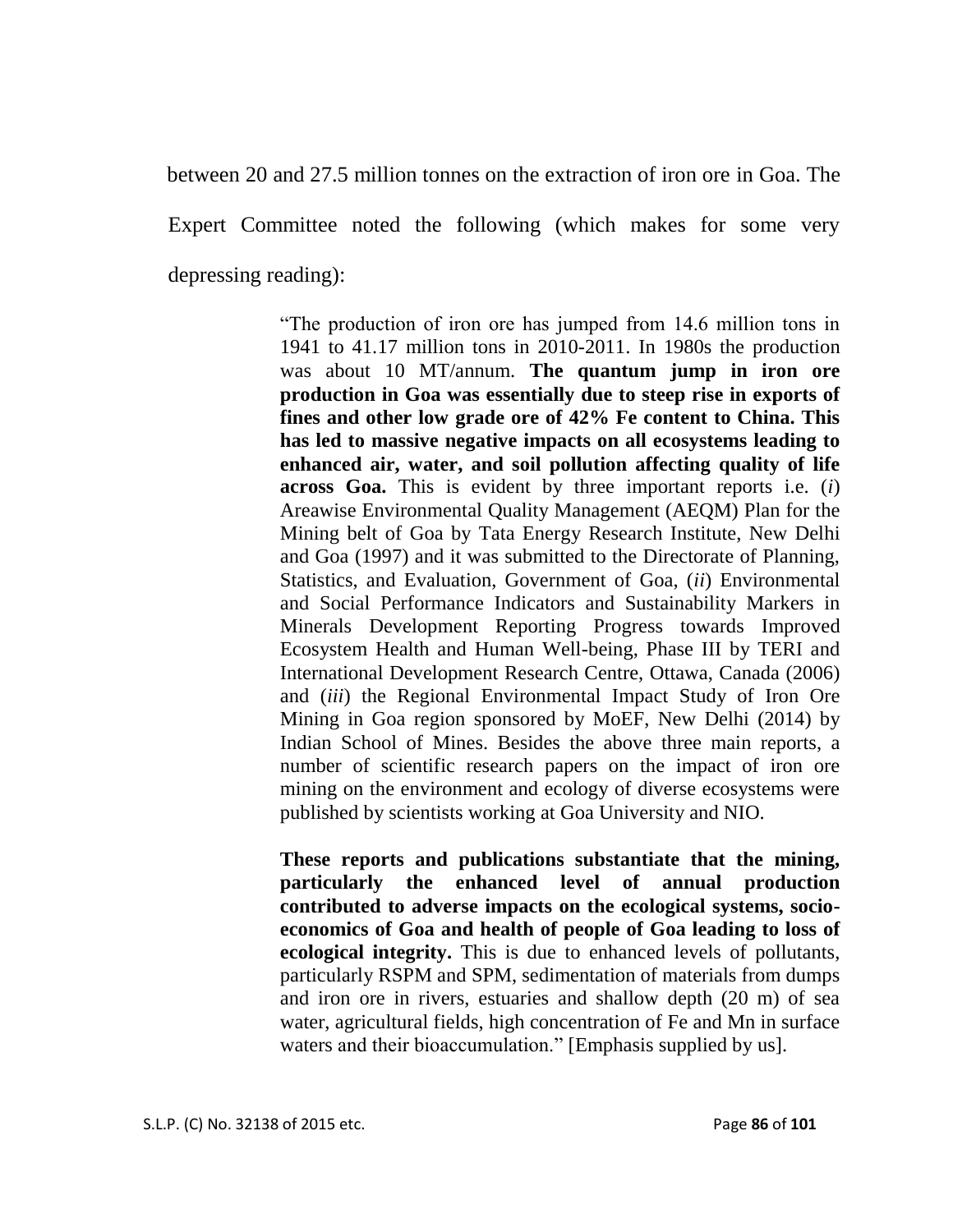128. Faced with this material evidence before it, the Court took the view in *Goa Foundation* that fresh environmental clearances must be obtained. Unfortunately however, the State of Goa was more concerned with earning revenue rather than the health of the people of Goa or enforcing the rule of law and therefore gave a complete go-bye to the directions of this Court and to the concerns of the citizens of Goa and requested the MoEF to lift the abeyance on the environmental clearances.

129. Acting on the request made by the State of Goa by letters dated  $7<sup>th</sup>$ January, 2015 and  $5<sup>th</sup>$  February, 2015, the MoEF passed three orders on  $20<sup>th</sup>$ March, 2015. We have already adverted to the contents of the orders passed on 20<sup>th</sup> March, 2015.

130. The first order of  $20<sup>th</sup>$  March, 2015 is essentially a communication documenting the variety of illegalities and irregularities committed by the mining lease holders and that the Government of India would be referring the cases for appropriate action and also requesting the Principal Secretary, Environment in the Government of Goa to take necessary action.

131. The second order of  $20<sup>th</sup>$  March, 2015 is an Office Memorandum to the effect that a project proponent will not be required to obtain a fresh environmental clearance at the time of renewal of the mining lease. This is misleading information and contrary to the decision of this Court in *M.C.*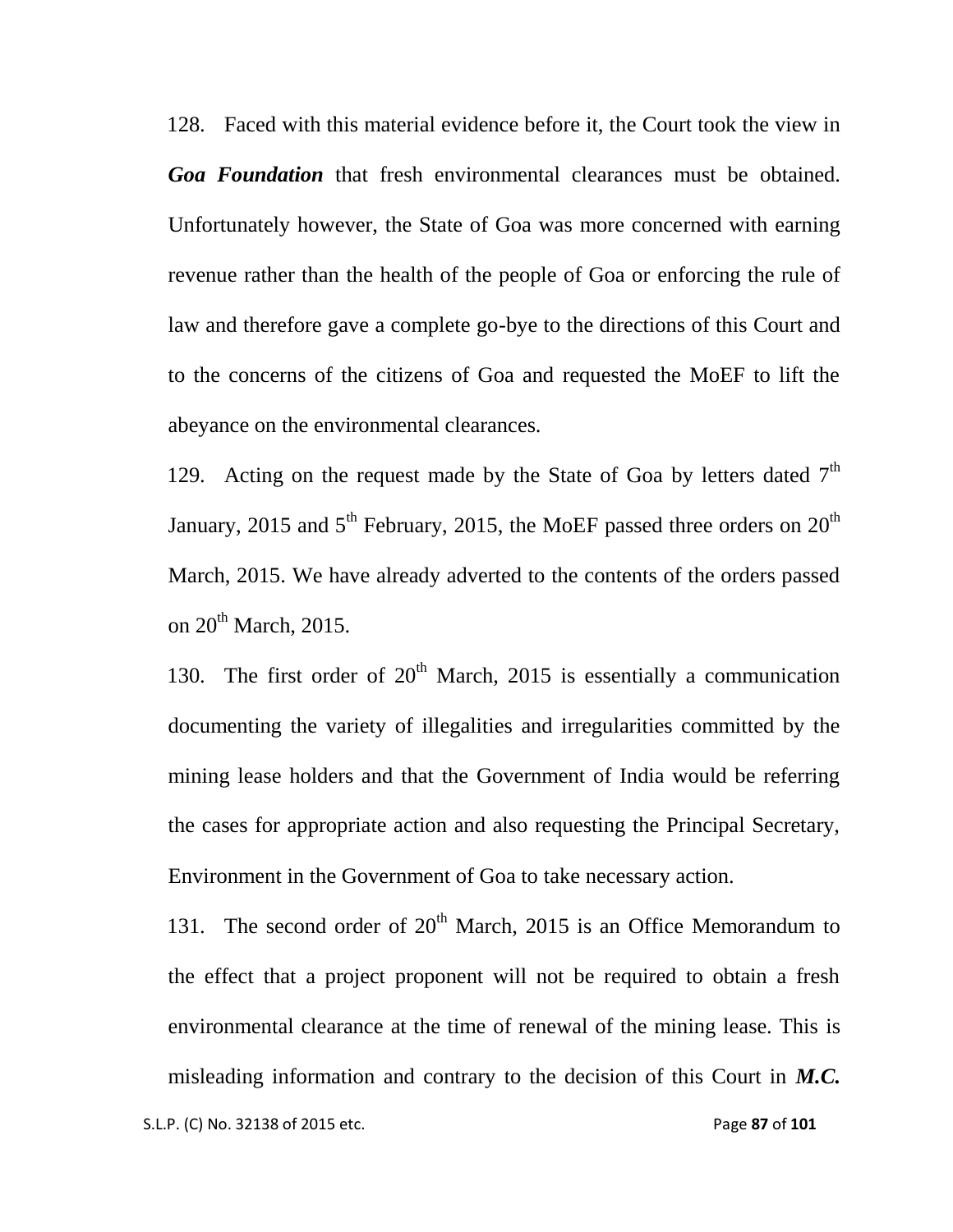*Mehta v. Union of India*<sup>35</sup> as well as the decision rendered in *Common Cause v. Union of India*. 36

132. It was held in *Ambica Quarry Works v. State of Gujarat*<sup>37</sup>, *Rural Litigation and Entitlement Kendra v. State of U.P.*<sup>38</sup> and *State of M.P. v. Krishnadas Tikaram*<sup>39</sup> (which decisions were followed in *M.C. Mehta*) that the renewal of a lease, whether under the provisions of the Forest (Conservation) Act, 1980 or otherwise cannot be granted without the lease holder complying with the necessary statutory requirements particularly since the grant of renewal is a fresh grant and must be consistent with law. The principle of compliance with statutory provisions at the stage of renewal of a lease was re-affirmed in *Common Cause* in paragraphs 105 and 106 of the Report. In paragraph 188(2) of the Report it was categorically held as follows:

> "(2) The renewal of a mining lease after 27-1-1994 will require an EC even if there is no expansion or modernisation activity or any increase in the pollution load."

133. The third order of  $20<sup>th</sup>$  March, 2015 is extremely cryptic in the matter of lifting the abeyance order of  $14<sup>th</sup>$  September, 2012 on environmental

l

<sup>&</sup>lt;sup>35</sup> (2004)12 SCC 118

 $36$  (2017) 9 SCC 499

<sup>37</sup> (1987) 1 SCC 213

 $38$  1989 Supp (1) SCC 504

<sup>&</sup>lt;sup>39</sup> 1995 Supp (1) SCC 587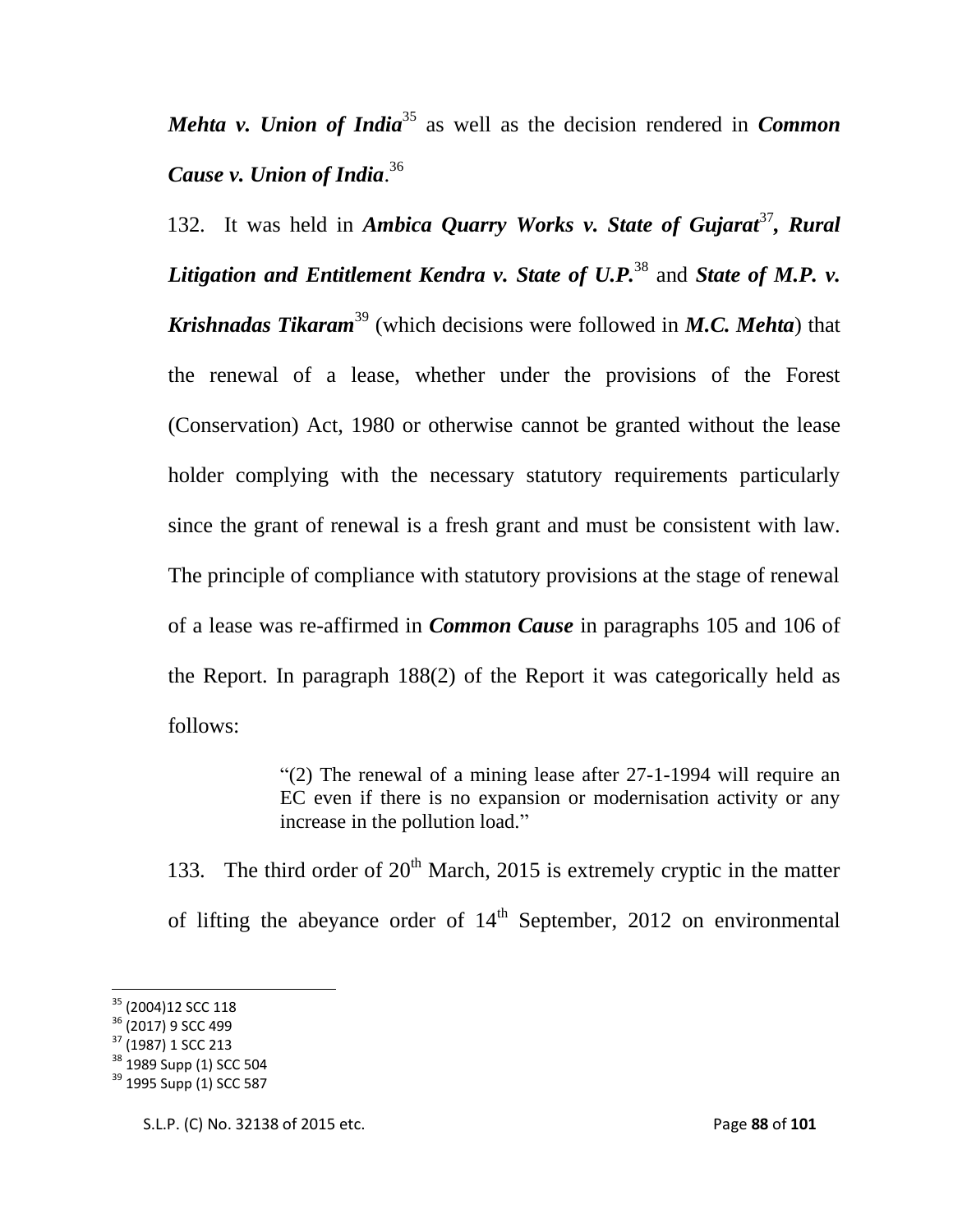clearances. While dealing with 35 mining leases for which environmental clearance had been granted under EIA 1994 and 37 mining leases for which environmental clearance had been granted under EIA 2006, the following is stated:

> "It has been decided in the Ministry that the EC issued under 1994 notification in case they are valid and subsisting **would not require fresh EC at the time of renewal** (O.M. L-11011/15/2012-IA-II (M) dated 20.3.2015. Therefore it has been decided to lift abeyance on the 72 cases of which 35 cases had been granted EC under the provisions of EIA notification 1994 and 37 cases had been granted EC under EIA notification 2006." [Emphasis supplied by us].

134. As mentioned above and as held in *M.C. Mehta* and *Common Cause*, the renewal of a lease after  $27<sup>th</sup>$  January, 1994 would require an environmental clearance. Therefore, a mining lease holder having a valid environmental clearance obtained under EIA 1994 would still require a fresh environmental clearance for renewal of the mining lease in 2014-2015 as the case may be. That being so there is no doubt at all that the 35 cases referred to in the third order of  $20<sup>th</sup>$  March, 2015 who had an environmental clearance under EIA 1994 did require a fresh environmental clearance at the time of renewal of the mining lease. Since they did not have such a fresh environmental clearance the renewal of these 35 mining leases is clearly bad in law. Moreover, as held in *M.C. Mehta* and *Common Cause* the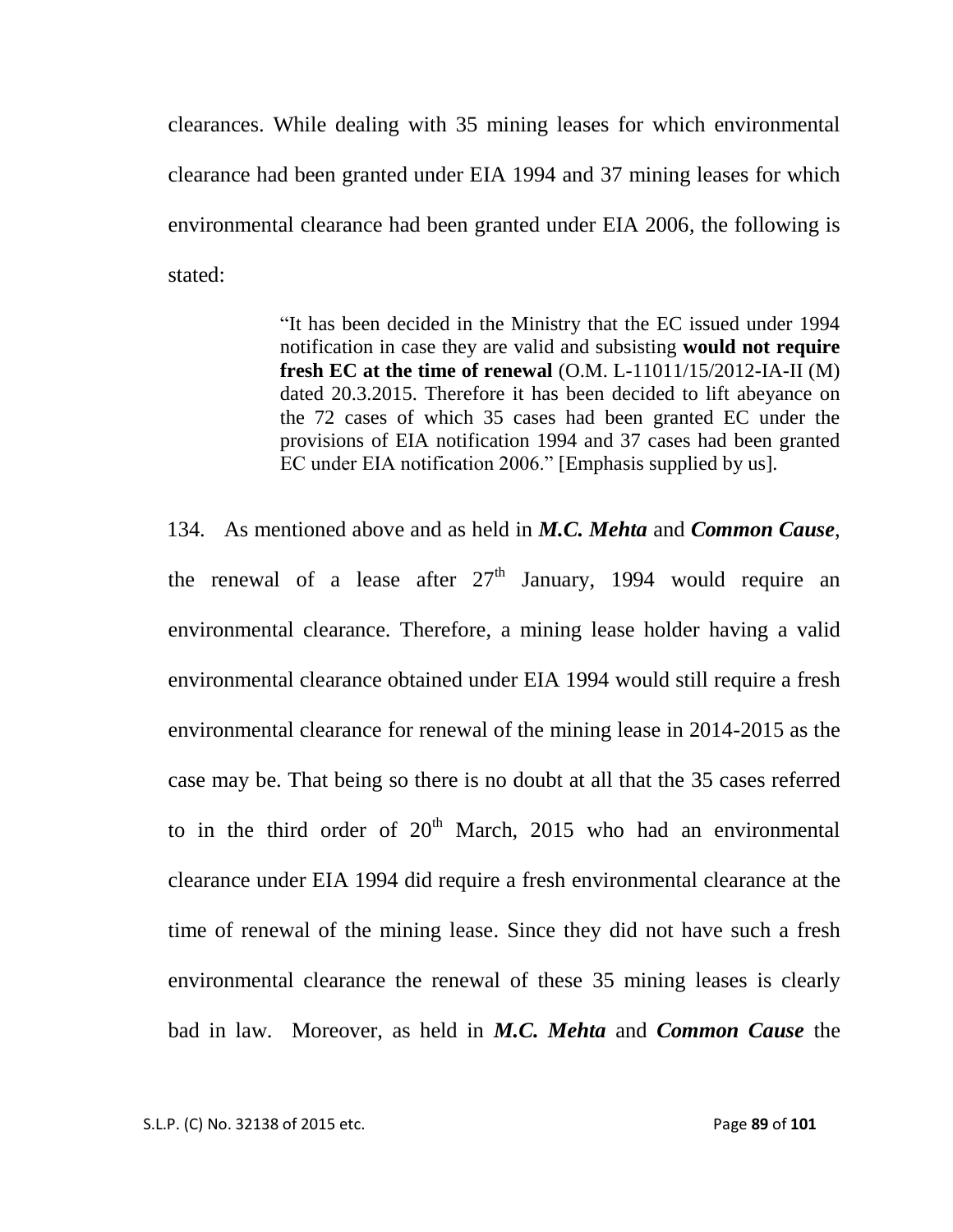validity of an environmental clearance granted under EIA 1994 is only for five years. Therefore all environmental clearances granted under EIA 1994 had lost their validity before 2015, EIA 1994 having been replaced by EIA 2006.

135. As regards the 37 mining leases that had obtained environmental clearance under EIA 2006, since the validity of the environmental clearance is for the estimated project life or a maximum of 30 years in terms of paragraph 9 of EIA 2006 therefore no violation can be found on the ground of validity for the time period. To this limited extent, no interference is necessary at this stage in respect of these 37 mining leases. We make it clear, however, that this is subject to our conclusion that fresh mining leases were required to be granted by the State of Goa. Consequently, a mining lease holder obtaining a fresh mining lease would require a fresh environmental clearance in terms of EIA 2006.

 S.L.P. (C) No. 32138 of 2015 etc. Page **90** of **101** 136. What is disturbing is that notwithstanding several and various violations, the MoEF granted environmental clearance to 72 mining leases. It seems to us that the MoEF acted without any application of mind in lifting the order placing all the environmental clearances in abeyance. Since the entire exercise carried out by the MoEF on 20<sup>th</sup> March, 2015 was mechanical, at the behest of the State of Goa, without due application of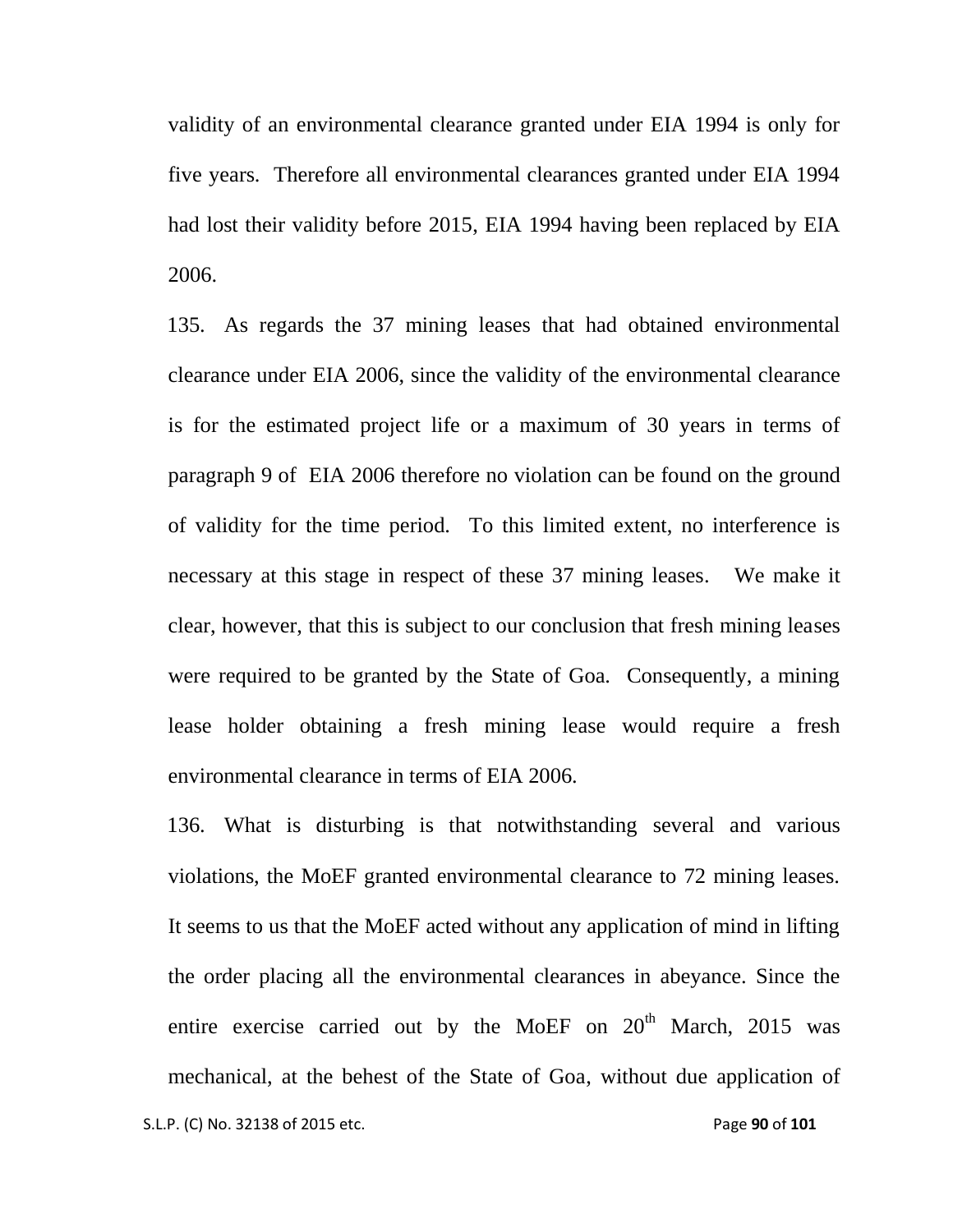mind, without considering the multiple illegalities and irregularities committed by the mining lease holders or passing on the buck to the State of Goa and without considering relevant material such as the report of the EAC and the Expert Committee appointed by this Court, the exercise of lifting the abeyance order on  $20<sup>th</sup>$  March, 2015 by the MoEF must be held void and as directed by the Court in *Goa Foundation* all the mining lease holders must obtain fresh environmental clearance for their mining project.

137. We were informed by the learned Additional Solicitor General that show cause notices have now been issued to some mining lease holders demanding huge amounts - some running into hundreds of crores of rupees towards value of *ore extracted in excess of the environmental clearance*. We were handed over some sample show cause notices (about 12) issued in September and October 2017 and the figures are quite staggering – the demand raised being about Rs. 1500 crores! Similarly, from the Summary of Mining Audit Report submitted by the auditors (and handed over to us by the learned Additional Solicitor General – for the period July 2016 to December 2016) the amount demanded (including interest) by the State of Goa from the mining lease holders through show cause notices issued is about Rs. 1500 crores! And without making any serious attempt to recover such huge amounts, the State of Goa has granted second renewal of mining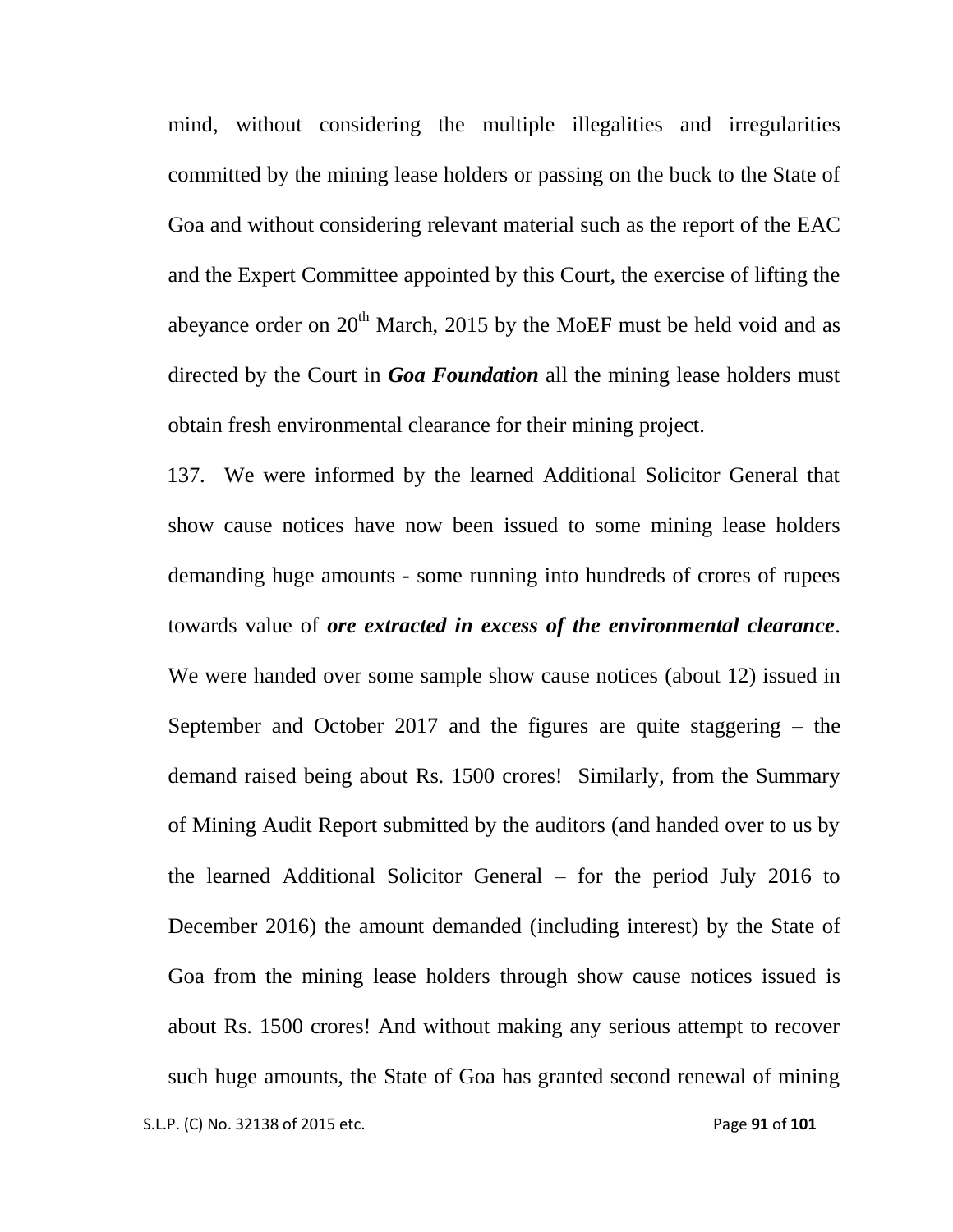leases and the MoEF played ball by lifting the abeyance order in respect of the environment clearances. The inferences that can be drawn are quite obvious.

 S.L.P. (C) No. 32138 of 2015 etc. Page **92** of **101** 138. We must emphasise that issues impacting society are required to be looked at holistically and not in a disaggregated manner. An overall perspective is necessary on such issues including issues that impact on the environment and the people of a community or a region or the State. It is for this reason that it is necessary to look at them broadly otherwise if that broader perspective is lost everyone will be a loser and no one will be a real beneficiary. One or two violations here and there may be wished away as inconsequential, but multiple violations by several persons can result in serious problems. As the novelist and philosopher Ayn Rand had said: We can evade reality, but we cannot evade the consequences of evading reality. Therefore, there is no doubt that the Mineral Policy, the Grant of Mining Leases Policy, the amendment to the MMDR Act, the report of the EAC and the report of the Expert Committee must be considered in the larger context of constitutionalism, the rule of law, environmental jurisprudence as well as the fundamental right of the people of Goa to have clean air and protection of the fragile ecology. Governance cannot and should not be carried out *de hors* the interests of the people and some uncomfortable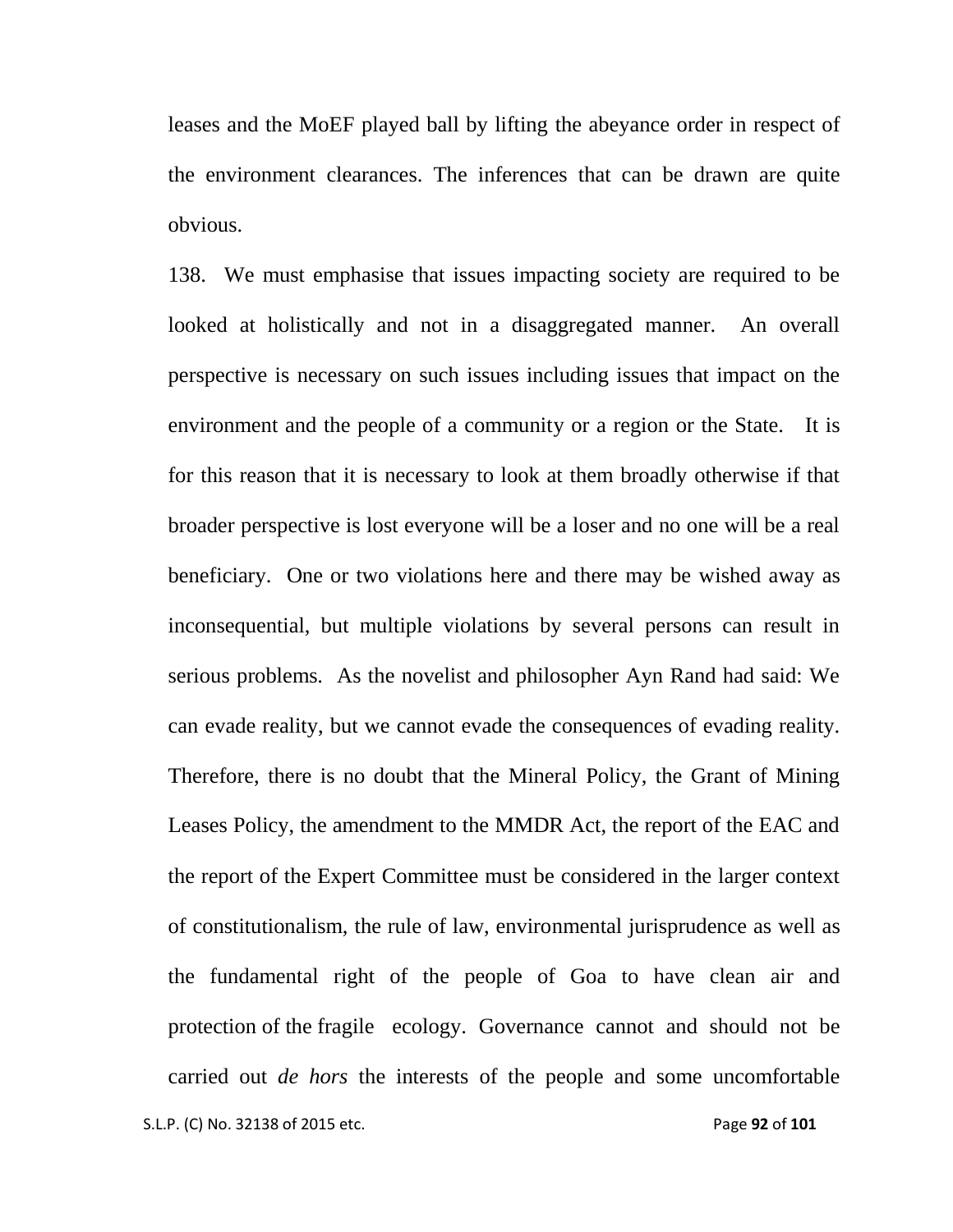decisions may be inevitable for balancing the equities.

139. Finally, a controversy (wholly unnecessary in our view) was raised with regard to the period of validity of the environmental clearance granted under EIA 1994. Firstly, in the view that we have taken, the validity period of an environmental clearance under EIA 1994 is academic since a fresh environmental clearance was necessary at the time of renewal of a lease. Secondly, the period of validity of an environmental clearance was considered in *M.C. Mehta* and it was clearly held that it is valid for 5 years only. In paragraph 77 of the Report it was observed:

> "We are unable to accept the contention that the notification dated 27-1-1994 would not apply to leases which come up for consideration for renewal after issue of the notification. The notification mandates that the mining operation shall not be undertaken in any part of India unless environmental clearance by the Central Government has been accorded. **The clearance under the notification is valid for a period of five years.** In none of the leases the requirements of the notification were complied with either at the stage of initial grant of the mining lease or at the stage of renewal. Some of the leases were fresh leases granted after issue of the notification. Some were cases of renewal. No mining operation can commence without obtaining environmental impact assessment in terms of the notification." [Emphasis supplied by us].

A similar view was expressed in paragraph 87 in *Common Cause*. Any contrary view expressed in any notification issued by MoEF (including the notification of  $15<sup>th</sup>$  January, 2016) cannot overrule decisions of this Court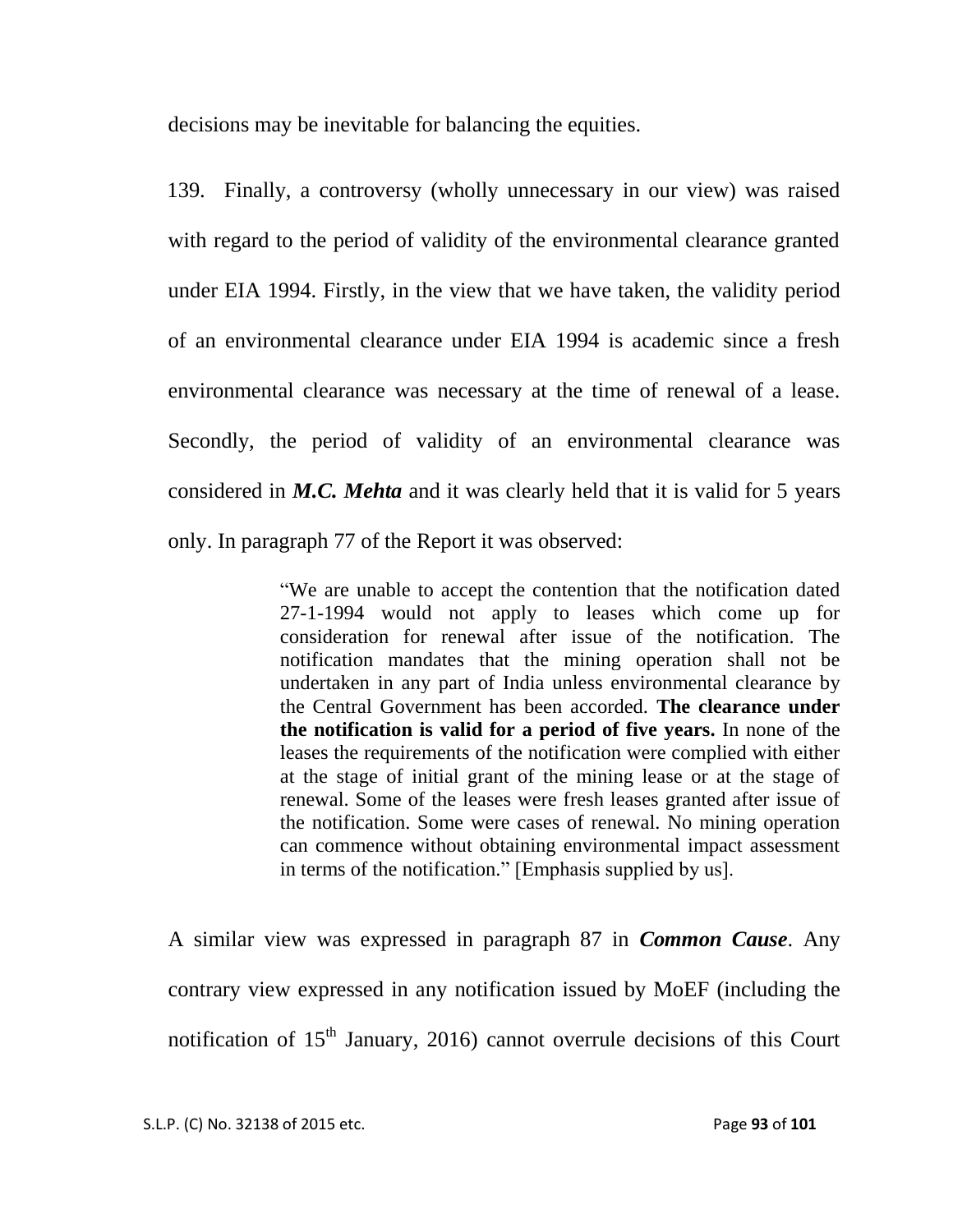and is void to the extent that it does so.

140. It was submitted that all relevant notifications on the subject had not been placed before the Court and hence an erroneous conclusion was arrived at with respect to EIA 1994. We propose to deal with the notifications placed before us.

141. The notification of  $27<sup>th</sup>$  January, 1994 (EIA 1994) deals with site clearance in paragraph 2.II(d). This provides, *inter alia*, that site clearance will be granted for a mining operation by the Central Government and that site clearance will be valid for a period of five years for commencing the operation or mining. Paragraphs 2.III(a) and 2.III(c) of the notification deal with the procedure for obtaining environmental clearance, but do not provide for the validity period of the environmental clearance.

 S.L.P. (C) No. 32138 of 2015 etc. Page **94** of **101** 142. A notification of  $4<sup>th</sup>$  May, 1994 refers to the notification of  $27<sup>th</sup>$ January, 1994 and substitutes paragraph 2.III(c) therein and provides that the environmental clearance "shall be valid for a period of five years from commencement of the construction or operation." What this provides, therefore, is that if environmental clearance is granted on a particular date and the mining operation starts on a later date, then the validity of the environmental clearance commences from the later date and is valid for five years from that date. This was reiterated in the notification of  $10<sup>th</sup>$  April,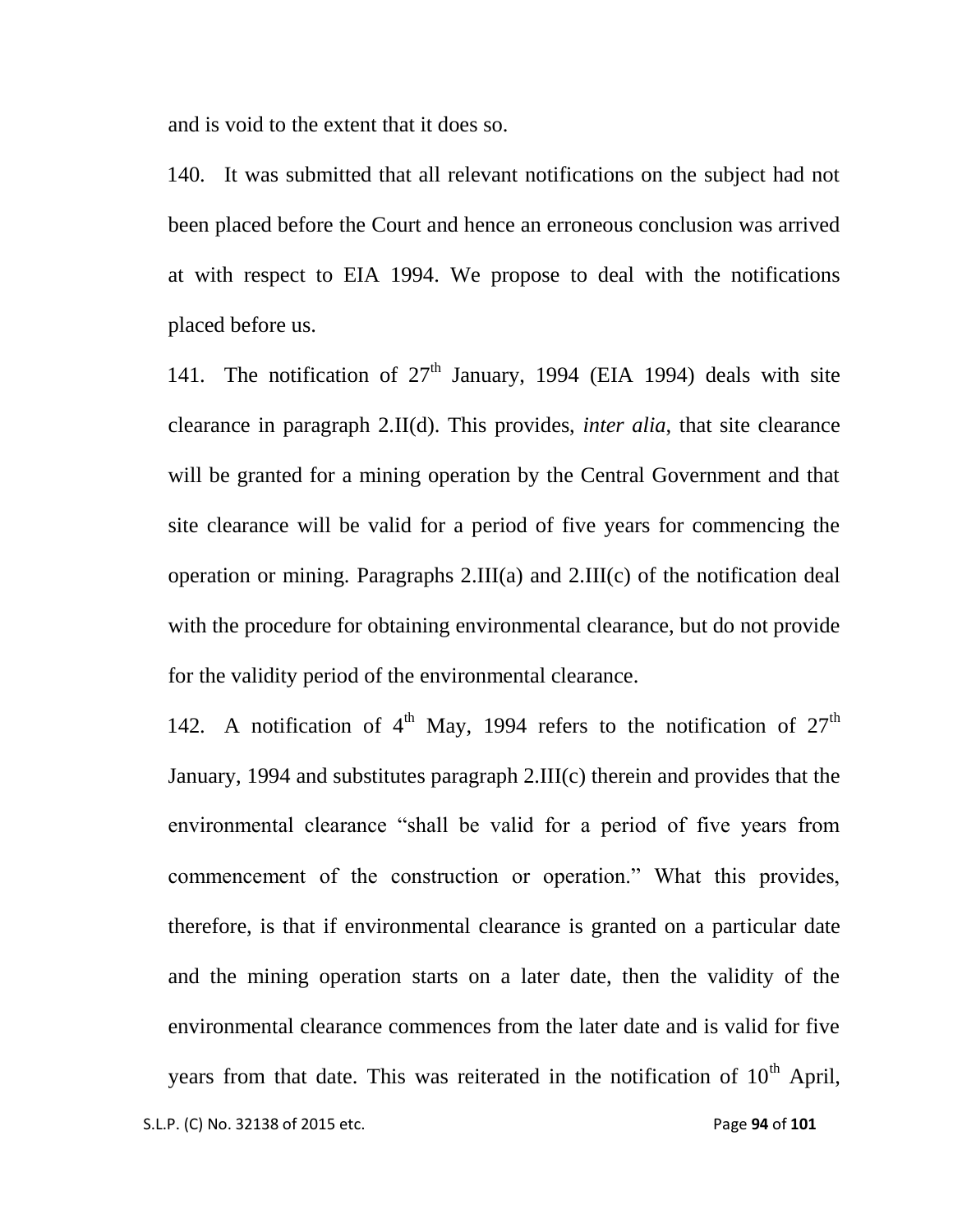1997.

143. The validity of an environmental clearance is specifically provided for in EIA 2006 in paragraph 9 thereof. As far as we are concerned, it provides that in respect of mining operations, the environmental clearance would be valid for the "project life as estimated by Expert Appraisal Committee or State Level Expert Appraisal Committee subject to a maximum of thirty years for mining projects….".

 S.L.P. (C) No. 32138 of 2015 etc. Page **95** of **101** 144. For no apparent reason and after EIA 2006, the issue of the validity of an environmental clearance granted under EIA 1994 was raked up and a notification was issued by the MoEF on  $21<sup>st</sup>$  August, 2013 in which it was noted that the notification of  $4<sup>th</sup>$  May, 1994 provided that "the clearance" granted shall be valid for a period of five years from commencement of the construction or operation". Another notification of  $21<sup>st</sup>$  August, 2013 goes on to say that the intent of the Central Government has been and has always been that the validity of the environmental clearance is for five years "for" commencement of the construction or operation and not that the environment clearance is only for five years "from" the commencement of construction or operation. Therefore, the Central Government clarified in the notification of  $21<sup>st</sup>$  August, 2013 that the expression "for a period of five years" shall mean "for a period of five years for commencement of the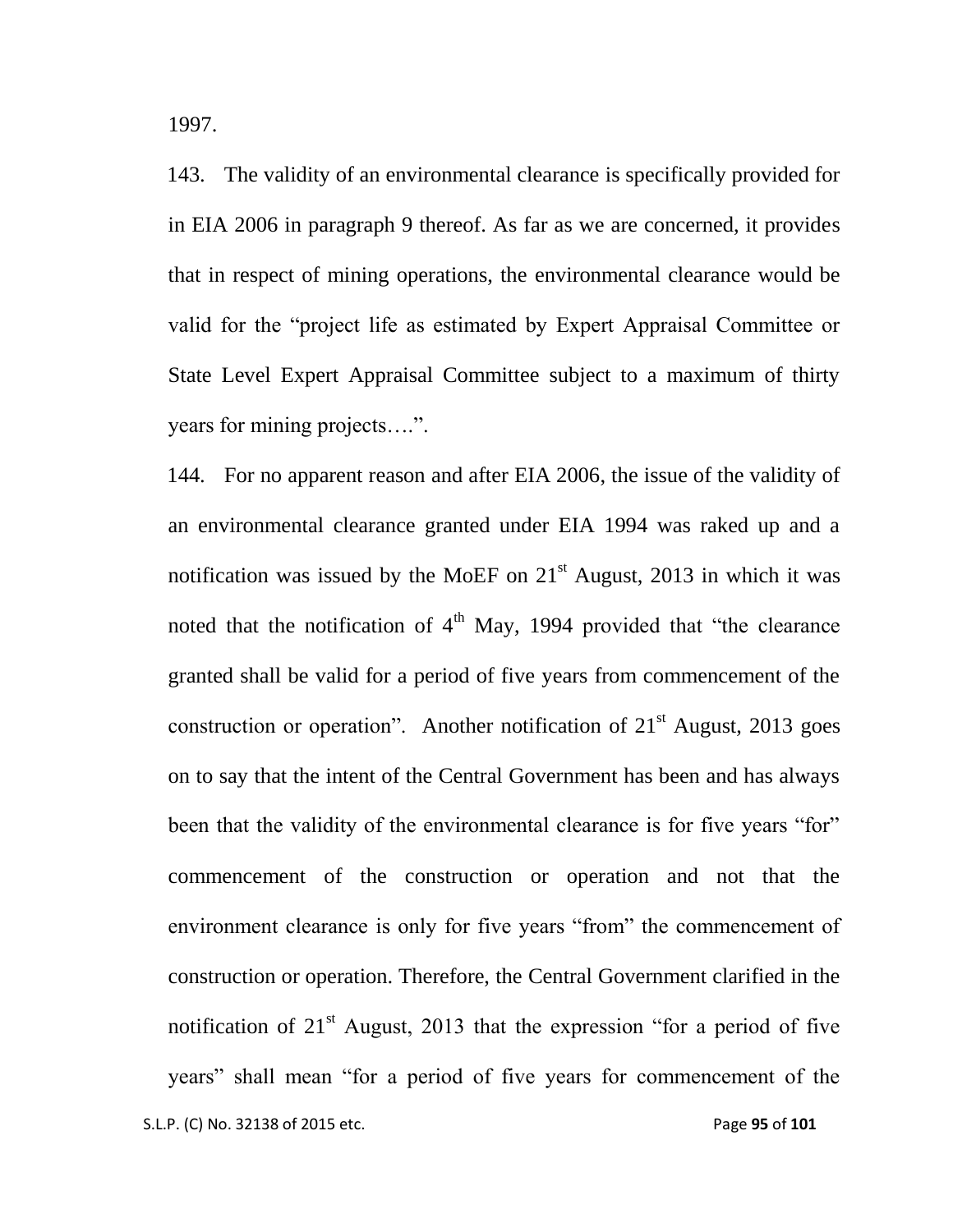construction or operation and not five years from commencement of the construction or operation." We do not see how this controversy really arises or its relevance to the present case, but we refer to it since submissions were made to explain the distinction between "for" five years and "from" five years in respect of the validity of an environmental clearance.

145. It is perhaps sought to be contended that if environmental clearance is granted and mining operations commence within the five year period, then the environmental clearance under EIA 1994 is valid till the project or the mining lease period is over. We cannot see how such an inference can be drawn. Moreover, this submission overlooks the decisions in *M.C. Mehta*  and *Common Cause* which accept the view that the validity of an environmental clearance granted under EIA 1994 is only five years as also the view that a valid environmental clearance is necessary for the renewal of a mining lease. No notification of the MoEF can overrule decisions of this Court. As far as EIA 2006 is concerned this submission is academic and not relevant since paragraph 9 of EIA 2006 provides that the environmental clearance would be valid for the estimated project life subject to a maximum of 30 years.

146. Learned counsel for the mining lease holders also relied upon a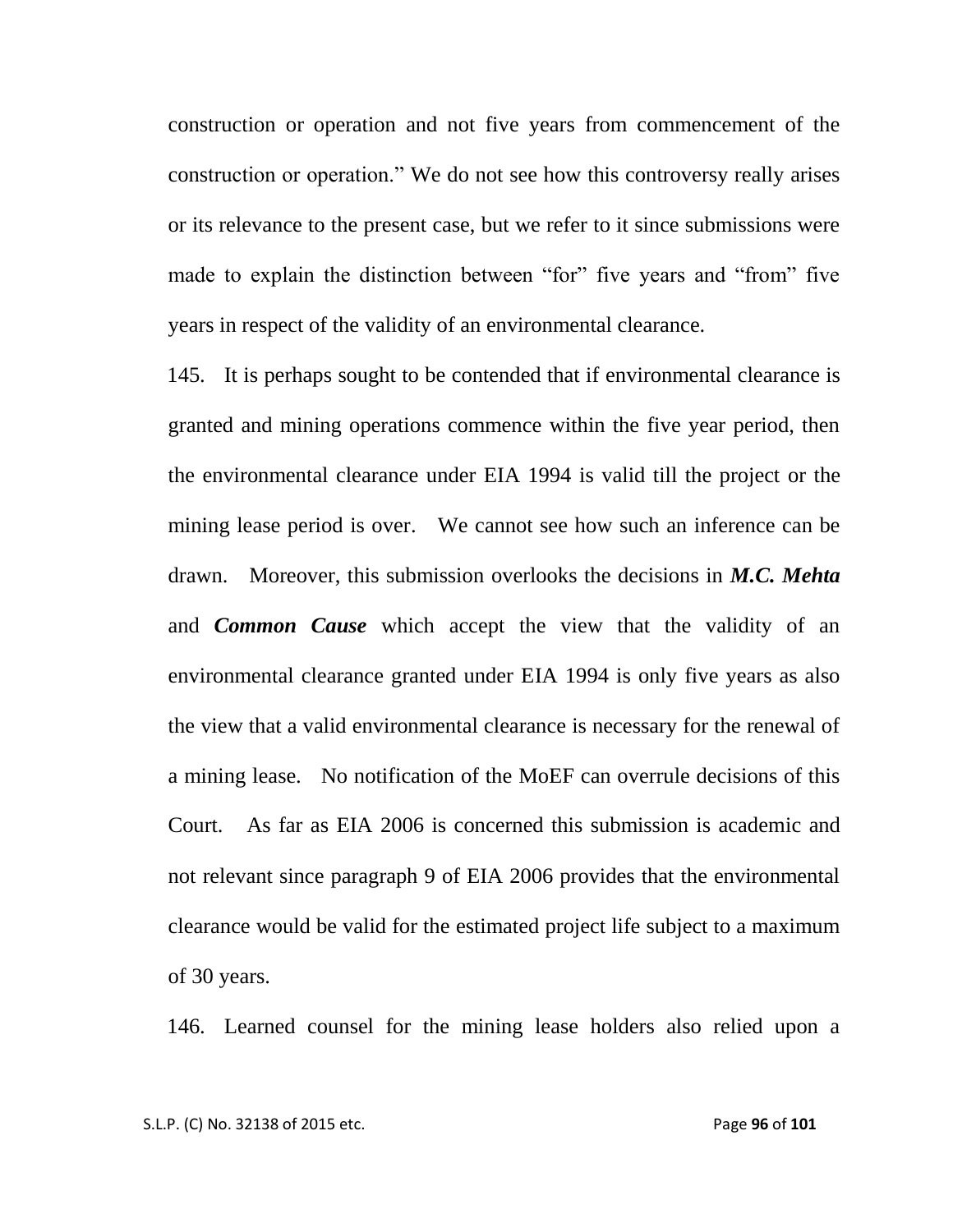decision of the Delhi High Court in *S. N. Mohanty v. Union of India*<sup>40</sup> to contend that notwithstanding a notification issued by MoEF on  $4<sup>th</sup>$  April, 2011 it was not obligatory for a mining lease holder to obtain a fresh environmental clearance at the time of renewal of a lease, if the environmental clearance was subsisting. In that case, the petitioner had an environmental clearance obtained under EIA 2006 on  $15<sup>th</sup>$  January, 2007 and the first renewal of the mining lease was due on  $2<sup>nd</sup>$  April, 2012. In that context, it was submitted that it was not necessary for the petitioner to obtain environmental clearance for renewal of the mining lease. The Delhi High Court took the view that: "… if a person has a valid and subsisting EC [environmental clearance] at the point of time he seeks a renewal of the mining lease, he would still be required to obtain another EC prior to the grant of renewal by the respondents. That, in our view, is not the intent and purport of the Supreme Court directions in *M.C. Mehta*." This question does not arise in the context of EIA 1994.

147. One final submission before us was that these cases be referred to a Bench of 9 learned judges since the constitutional validity of the Goa, Daman & Diu Mining Concessions (Abolition & Declaration of Mining Leases) Act, 1987 was under challenge in some cases and the decision in

 $\overline{\phantom{a}}$ 

 $^{40}$  2012 SCC OnLine Del 4000

S.L.P. (C) No. 32138 of 2015 etc. Page **97** of **101**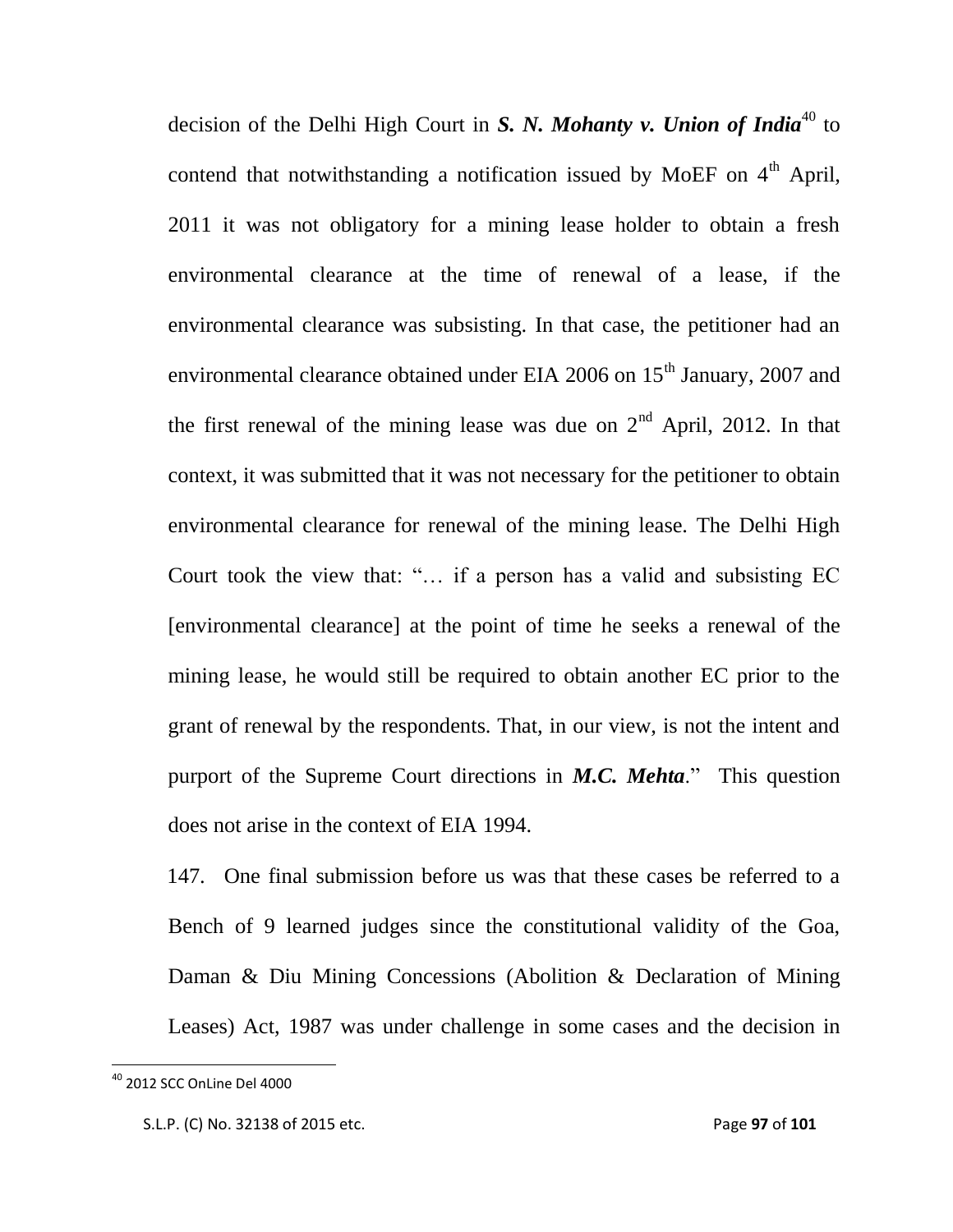those cases would perhaps render the present proceedings infructuous. In some of these pending cases, this Court had passed an order on 29<sup>th</sup> October, 2002 to await the decision of 9 learned judges in *Property Owners'* Association v. State of Maharashtra.<sup>41</sup> We are not at all inclined to accept this request and mention it only to reject it.

## **Correctness of the decision of the High Court in** *Lithoferro*

148. As far as the SLPs are concerned (SLP (C) No. 32138 of 2015 and SLP (C) Nos. 32699-32727 of 2015) we set aside the judgment and order dated  $13<sup>th</sup>$  August, 2014 of the High Court in view of our conclusion that the State of Goa was required to grant fresh licences in terms of the decision of this Court in *Goa Foundation*. The High Court proceeded on the erroneous basis that it could direct the State of Goa to grant a second renewal of the mining leases notwithstanding the direction in *Goa Foundation*.

## **Conclusions and directions**

149. In view of our discussion, we arrive at the following conclusions:

1. As a result of the decision, declaration and directions of this Court in *Goa Foundation*, the State of Goa was obliged to grant fresh mining leases in accordance with law and not second renewals to the mining lease holders.

 $\overline{\phantom{a}}$ 

<sup>&</sup>lt;sup>41</sup> (2013) 7 SCC 522 dated 20<sup>th</sup> February, 2002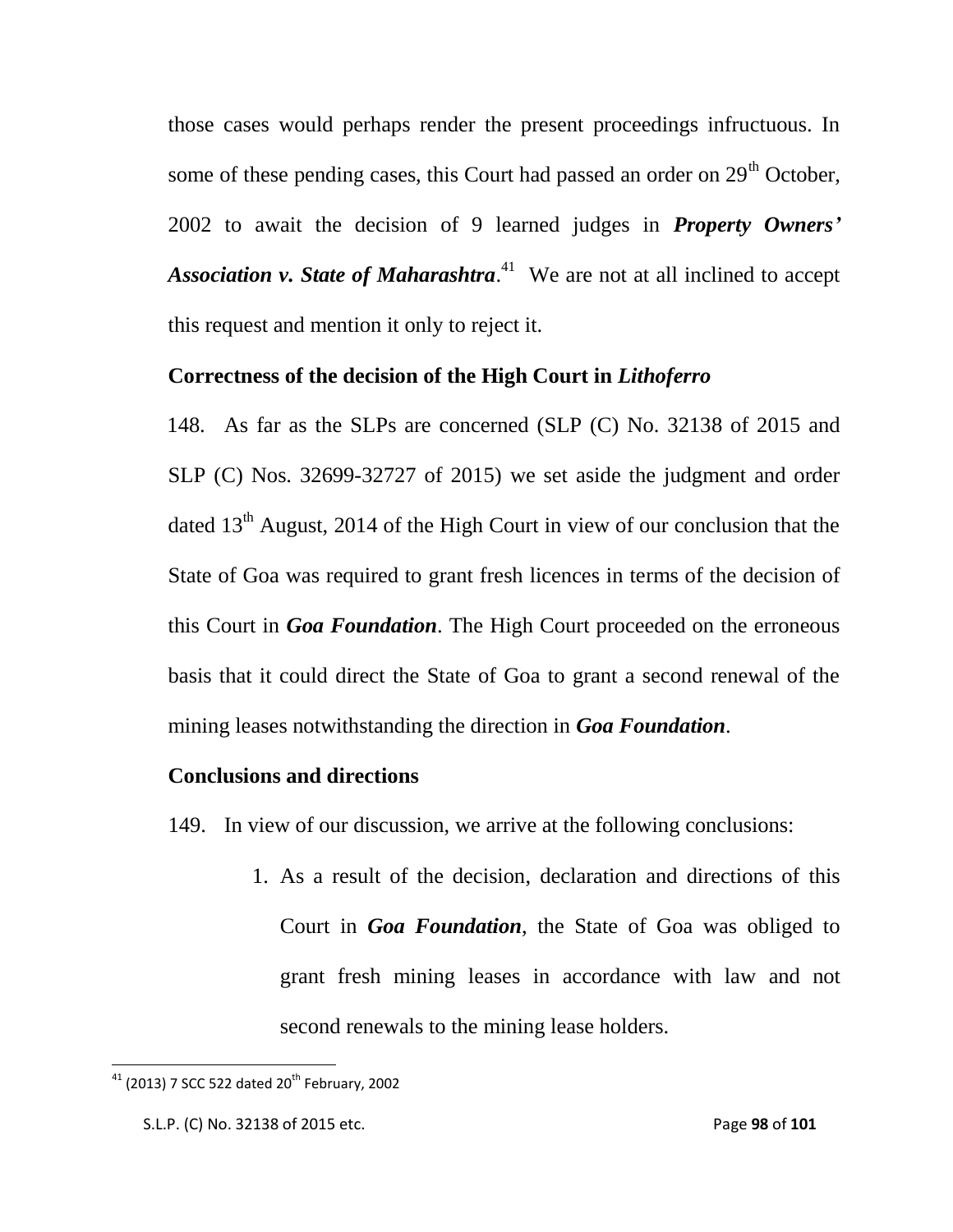- 2. The State of Goa was not under any constitutional obligation to grant fresh mining leases through the process of competitive bidding or auction.
- 3. The second renewal of the mining leases granted by the State of Goa was unduly hasty, without taking all relevant material into consideration and ignoring available relevant material and therefore not in the interests of mineral development. The decision was taken only to augment the revenues of the State which is outside the purview of Section 8(3) of the MMDR Act. The second renewal of the mining leases granted by the State of Goa is liable to be set aside and is quashed.
- 4. The Ministry of Environment and Forest was obliged to grant fresh environmental clearances in respect of fresh grant of mining leases in accordance with law and the decision of this Court in *Goa Foundation* and not merely lift the abeyance order of  $14<sup>th</sup>$  September, 2012.
- 5. The decision of the Bombay High Court in *Lithoferro v. State of Goa* (and batch) giving directions different from those given by this Court in *Goa Foundation* is set aside.

 S.L.P. (C) No. 32138 of 2015 etc. Page **99** of **101** 6. The mining lease holders who have been granted the second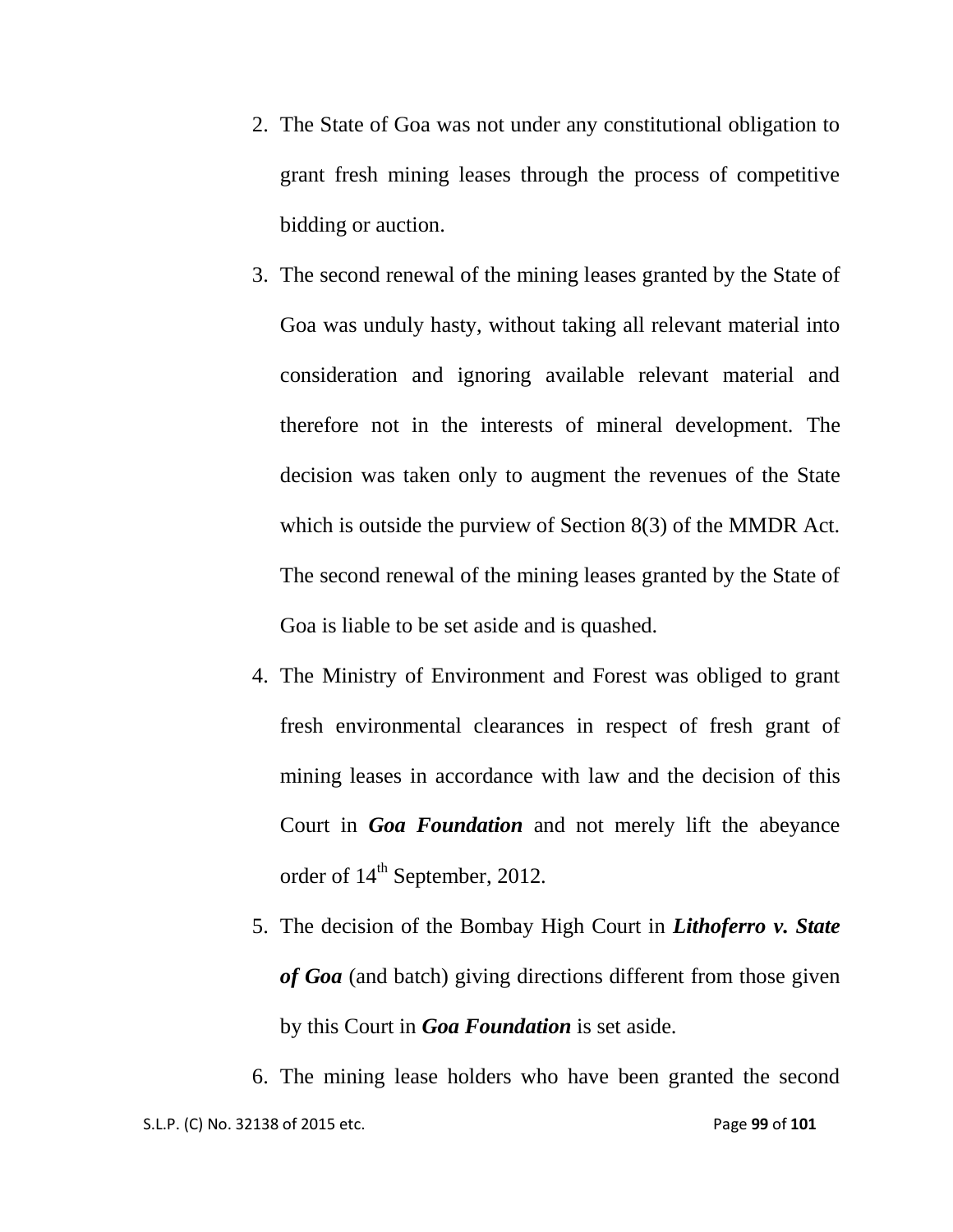renewal in violation of the decision and directions of this Court in *Goa Foundation* are given time to manage their affairs and may continue their mining operations till  $15<sup>th</sup>$  March, 2018. However, they are directed to stop all mining operations with effect from  $16<sup>th</sup>$  March, 2018 until fresh mining leases (not fresh renewals or other renewals) are granted and fresh environmental clearances are granted.

- 7. The State of Goa should take all necessary steps to grant fresh mining leases in accordance with the provisions of the Mines and Minerals (Development and Regulation) Act, 1957. The Ministry of Environment and Forest should also take all necessary steps to grant fresh environmental clearances to those who are successful in obtaining fresh mining leases. The exercise should be completed by the State of Goa and the Ministry of Environment and Forest as early as reasonably practicable.
- 8. The State of Goa will take all necessary steps to ensure that the Special Investigation Team and the team of Chartered Accountants constituted pursuant to the Goa Grant of Mining Leases Policy 2014 give their report at the earliest and the State